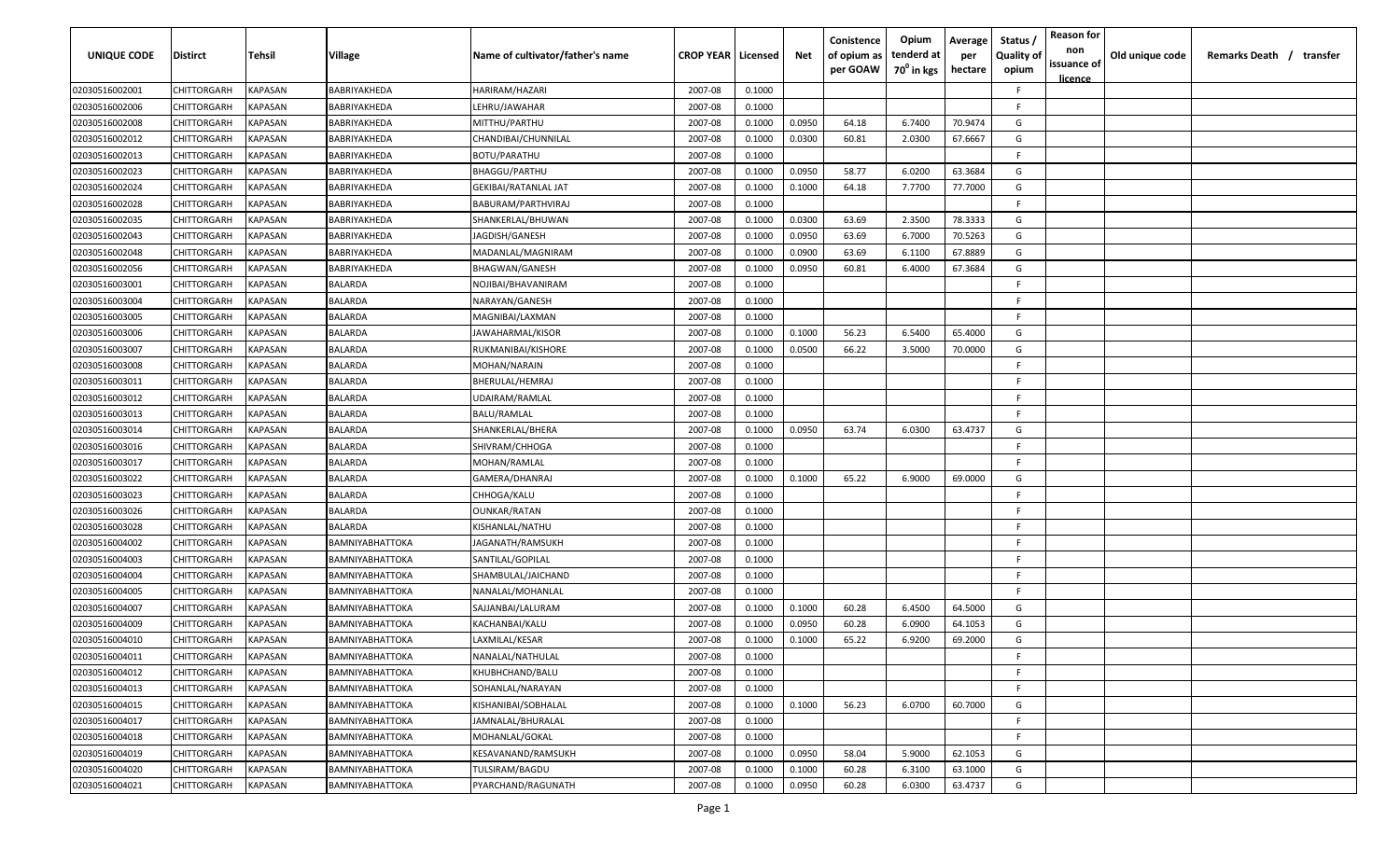| UNIQUE CODE    | <b>Distirct</b> | Tehsil                | Village                | Name of cultivator/father's name | <b>CROP YEAR   Licensed</b> |        | Net    | Conistence<br>of opium as<br>per GOAW | Opium<br>tenderd at<br>70 <sup>0</sup> in kgs | Average<br>per<br>hectare | Status<br><b>Quality of</b><br>opium | <b>Reason for</b><br>non<br>issuance of<br><u>licence</u> | Old unique code | Remarks Death / transfer |
|----------------|-----------------|-----------------------|------------------------|----------------------------------|-----------------------------|--------|--------|---------------------------------------|-----------------------------------------------|---------------------------|--------------------------------------|-----------------------------------------------------------|-----------------|--------------------------|
| 02030516004022 | CHITTORGARH     | KAPASAN               | <b>BAMNIYABHATTOKA</b> | SYAMLAL/MADAVLAL                 | 2007-08                     | 0.1000 | 0.0950 | 65.22                                 | 6.8900                                        | 72.5263                   | G                                    |                                                           |                 |                          |
| 02030516004023 | CHITTORGARH     | KAPASAN               | BAMNIYABHATTOKA        | MADANLAL/KASER                   | 2007-08                     | 0.1000 | 0.0500 | 58.04                                 | 3.3700                                        | 67.4000                   | G                                    |                                                           |                 |                          |
| 02030516004024 | CHITTORGARH     | KAPASAN               | BAMNIYABHATTOKA        | KAMLABAI/MOTILAL                 | 2007-08                     | 0.1000 | 0.0500 | 63.74                                 | 3.4200                                        | 68.4000                   | G                                    |                                                           |                 |                          |
| 02030516004025 | CHITTORGARH     | KAPASAN               | BAMNIYABHATTOKA        | SURESHCHAND/MADAVLAL             | 2007-08                     | 0.1000 |        |                                       |                                               |                           | -F                                   |                                                           |                 |                          |
| 02030516004026 | CHITTORGARH     | KAPASAN               | <b>BAMNIYABHATTOKA</b> | MADANLAL/NATHULAL                | 2007-08                     | 0.1000 |        |                                       |                                               |                           | -F                                   |                                                           |                 |                          |
| 02030516004027 | CHITTORGARH     | KAPASAN               | BAMNIYABHATTOKA        | JAANIBAI/MULCHAND                | 2007-08                     | 0.1000 |        |                                       |                                               |                           | -F                                   |                                                           |                 |                          |
| 02030516004029 | CHITTORGARH     | KAPASAN               | <b>BAMNIYABHATTOKA</b> | CHAGNLAL/KESARILAL               | 2007-08                     | 0.1000 |        |                                       |                                               |                           | -F                                   |                                                           |                 |                          |
| 02030516004030 | CHITTORGARH     | KAPASAN               | <b>BAMNIYABHATTOKA</b> | PYARIBAI/CHANDMAL                | 2007-08                     | 0.1000 | 0.0950 | 60.28                                 | 6.0200                                        | 63.3684                   | G                                    |                                                           |                 |                          |
| 02030516004031 | CHITTORGARH     | KAPASAN               | BAMNIYABHATTOKA        | MUKESHCHAND/PRABHULAL            | 2007-08                     | 0.1000 |        |                                       |                                               |                           | F.                                   |                                                           |                 |                          |
| 02030516004032 | CHITTORGARH     | KAPASAN               | BAMNIYABHATTOKA        | GANPATHLAL/NANDRAM               | 2007-08                     | 0.1000 | 0.1000 | 63.74                                 | 7.0500                                        | 70.5000                   | G                                    |                                                           |                 |                          |
| 02030516004033 | CHITTORGARH     | KAPASAN               | BAMNIYABHATTOKA        | CHANDIBAI/NARUJI                 | 2007-08                     | 0.1000 |        |                                       |                                               |                           | F.                                   |                                                           |                 |                          |
| 02030516004036 | CHITTORGARH     | KAPASAN               | BAMNIYABHATTOKA        | SATYNARAYAN/BIHARILAL            | 2007-08                     | 0.1000 |        |                                       |                                               |                           | -F                                   |                                                           |                 |                          |
| 02030516004037 | CHITTORGARH     | KAPASAN               | BAMNIYABHATTOKA        | HERRAM/CHOGALAL                  | 2007-08                     | 0.1000 |        |                                       |                                               |                           | F.                                   |                                                           |                 |                          |
| 02030516004039 | CHITTORGARH     | KAPASAN               | BAMNIYABHATTOKA        | KALURAM/SHANKER                  | 2007-08                     | 0.1000 |        |                                       |                                               |                           | F                                    |                                                           |                 |                          |
| 02030516004040 | CHITTORGARH     | KAPASAN               | BAMNIYABHATTOKA        | SHANKERLAL/MOHAN                 | 2007-08                     | 0.1000 |        |                                       |                                               |                           | -F                                   |                                                           |                 |                          |
| 02030516004041 | CHITTORGARH     | KAPASAN               | <b>BAMNIYABHATTOKA</b> | GOPILAL/GISA                     | 2007-08                     | 0.1000 |        |                                       |                                               |                           | F.                                   |                                                           |                 |                          |
| 02030516004042 | CHITTORGARH     | KAPASAN               | BAMNIYABHATTOKA        | GORISHANKER/VERDICHAND           | 2007-08                     | 0.1000 | 0.0950 | 58.04                                 | 6.0500                                        | 63.6842                   | G                                    |                                                           |                 |                          |
| 02030516004043 | CHITTORGARH     | KAPASAN               | <b>BAMNIYABHATTOKA</b> | HARISHANKER/RADHAKISHAN          | 2007-08                     | 0.1000 |        |                                       |                                               |                           | F.                                   |                                                           |                 |                          |
| 02030516004046 | CHITTORGARH     | KAPASAN               | BAMNIYABHATTOKA        | SATYNARAYAN/SHANKERLAL           | 2007-08                     | 0.1000 | 0.0100 | 63.74                                 | 0.8800                                        | 88.0000                   | G                                    |                                                           |                 |                          |
| 02030516004047 | CHITTORGARH     | KAPASAN               | BAMNIYABHATTOKA        | PAROSATM/AMBALAL                 | 2007-08                     | 0.1000 |        |                                       |                                               |                           | F                                    |                                                           |                 |                          |
| 02030516004050 | CHITTORGARH     | KAPASAN               | BAMNIYABHATTOKA        | SOHANLAL/MODIRAM                 | 2007-08                     | 0.1000 |        |                                       |                                               |                           | -F                                   |                                                           |                 |                          |
| 02030516004053 | CHITTORGARH     | KAPASAN               | <b>BAMNIYABHATTOKA</b> | DHARMCHAND/RAMLAL                | 2007-08                     | 0.1000 |        |                                       |                                               |                           | F                                    |                                                           |                 |                          |
| 02030516004054 | CHITTORGARH     | KAPASAN               | BAMNIYABHATTOKA        | MOHANLAL/SHANKERLAL              | 2007-08                     | 0.1000 |        |                                       |                                               |                           | F                                    |                                                           |                 |                          |
| 02030516004057 | CHITTORGARH     | KAPASAN               | <b>BAMNIYABHATTOKA</b> | NARAYANLAL/JVAHARMAL             | 2007-08                     | 0.1000 |        |                                       |                                               |                           | F                                    |                                                           |                 |                          |
| 02030516004060 | CHITTORGARH     | KAPASAN               | <b>BAMNIYABHATTOKA</b> | NARAYAN/CHATARBHUJ               | 2007-08                     | 0.1000 |        |                                       |                                               |                           | F.                                   |                                                           |                 |                          |
| 02030516004063 | CHITTORGARH     | KAPASAN               | <b>BAMNIYABHATTOKA</b> | KANHEYA/PRATAP                   | 2007-08                     | 0.1000 |        |                                       |                                               |                           | F.                                   |                                                           |                 |                          |
| 02030516004066 | CHITTORGARH     | KAPASAN               | BAMNIYABHATTOKA        | ITMAL/DEVILAL                    | 2007-08                     | 0.1000 |        |                                       |                                               |                           | -F                                   |                                                           |                 |                          |
| 02030516004068 | CHITTORGARH     | KAPASAN               | BAMNIYABHATTOKA        | TARACHAND/PANNALAL               | 2007-08                     | 0.1000 | 0.1000 | 60.28                                 | 6.7200                                        | 67.2000                   | G                                    |                                                           |                 |                          |
| 02030516004069 | CHITTORGARH     | KAPASAN               | BAMNIYABHATTOKA        | SHAMBHULAL/DUDA                  | 2007-08                     | 0.1000 |        |                                       |                                               |                           | -F                                   |                                                           |                 |                          |
| 02030516004070 | CHITTORGARH     | KAPASAN               | BAMNIYABHATTOKA        | SURATRAM/KISHANLAL               | 2007-08                     | 0.1000 | 0.0950 | 63.74                                 | 6.8500                                        | 72.1053                   | G                                    |                                                           |                 |                          |
| 02030516004071 | CHITTORGARH     | KAPASAN               | BAMNIYABHATTOKA        | HARISINGH/VIJAYSINGH             | 2007-08                     | 0.1000 |        |                                       |                                               |                           | -F                                   |                                                           |                 |                          |
| 02030516004073 | CHITTORGARH     | <b><i>KAPASAN</i></b> | BAMNIYABHATTOKA        | MANGILAL/NANURAM                 | 2007-08                     | 0.1000 |        |                                       |                                               |                           | -F                                   |                                                           |                 |                          |
| 02030516004074 | CHITTORGARH     | KAPASAN               | <b>BAMNIYABHATTOKA</b> | RAMESHWAR/SOHAN                  | 2007-08                     | 0.1000 |        |                                       |                                               |                           | -F                                   |                                                           |                 |                          |
| 02030516004078 | CHITTORGARH     | KAPASAN               | BAMNIYABHATTOKA        | GOVINDRAM/RADAKISAN              | 2007-08                     | 0.1000 |        |                                       |                                               |                           | -F                                   |                                                           |                 |                          |
| 02030516004080 | CHITTORGARH     | KAPASAN               | <b>BAMNIYABHATTOKA</b> | BHAGIRATH/SHANKERLAL             | 2007-08                     | 0.1000 | 0.1000 | 60.28                                 | 6.7800                                        | 67.8000                   | G                                    |                                                           |                 |                          |
| 02030516004081 | CHITTORGARH     | <b>KAPASAN</b>        | <b>BAMNIYABHATTOKA</b> | CHUNNILAL/LOBHCHAND              | 2007-08                     | 0.1000 |        |                                       |                                               |                           | -F                                   |                                                           |                 |                          |
| 02030516004084 | CHITTORGARH     | <b>KAPASAN</b>        | <b>BAMNIYABHATTOKA</b> | DINESHCHAND/JAYSKANKER           | 2007-08                     | 0.1000 | 0.0950 | 63.74                                 | 7.1400                                        | 75.1579                   | G                                    |                                                           |                 |                          |
| 02030516004087 | CHITTORGARH     | <b>KAPASAN</b>        | BAMNIYABHATTOKA        | DEOBAI/PRAKASHCHAND              | 2007-08                     | 0.1000 |        |                                       |                                               |                           | -F.                                  |                                                           |                 |                          |
| 02030516004089 | CHITTORGARH     | KAPASAN               | BAMNIYABHATTOKA        | SUBHADRAKUMARI/JAGDISH           | 2007-08                     | 0.1000 |        |                                       |                                               |                           | -F.                                  |                                                           |                 |                          |
| 02030516004090 | CHITTORGARH     | KAPASAN               | <b>BAMNIYABHATTOKA</b> | RAJENDRA / RAJMAL/NANA           | 2007-08                     | 0.1000 |        |                                       |                                               |                           | -F                                   |                                                           |                 |                          |
| 02030516004093 | CHITTORGARH     | KAPASAN               | <b>BAMNIYABHATTOKA</b> | SHANKER/DALU                     | 2007-08                     | 0.1000 |        |                                       |                                               |                           | F.                                   |                                                           |                 |                          |
| 02030516004097 | CHITTORGARH     | KAPASAN               | <b>BAMNIYABHATTOKA</b> | SHAMBHULAL/CHANDMAL              | 2007-08                     | 0.1000 |        |                                       |                                               |                           | -F.                                  |                                                           |                 |                          |
| 02030516004098 | CHITTORGARH     | KAPASAN               | <b>BAMNIYABHATTOKA</b> | RAMCHANDER/SHANKER               | 2007-08                     | 0.1000 |        |                                       |                                               |                           | -F.                                  |                                                           |                 |                          |
| 02030516004103 | CHITTORGARH     | <b>KAPASAN</b>        | <b>BAMNIYABHATTOKA</b> | RAMESHWAR/JITMAL                 | 2007-08                     | 0.1000 | 0.0950 | 63.74                                 | 6.2100                                        | 65.3684                   | G                                    |                                                           |                 |                          |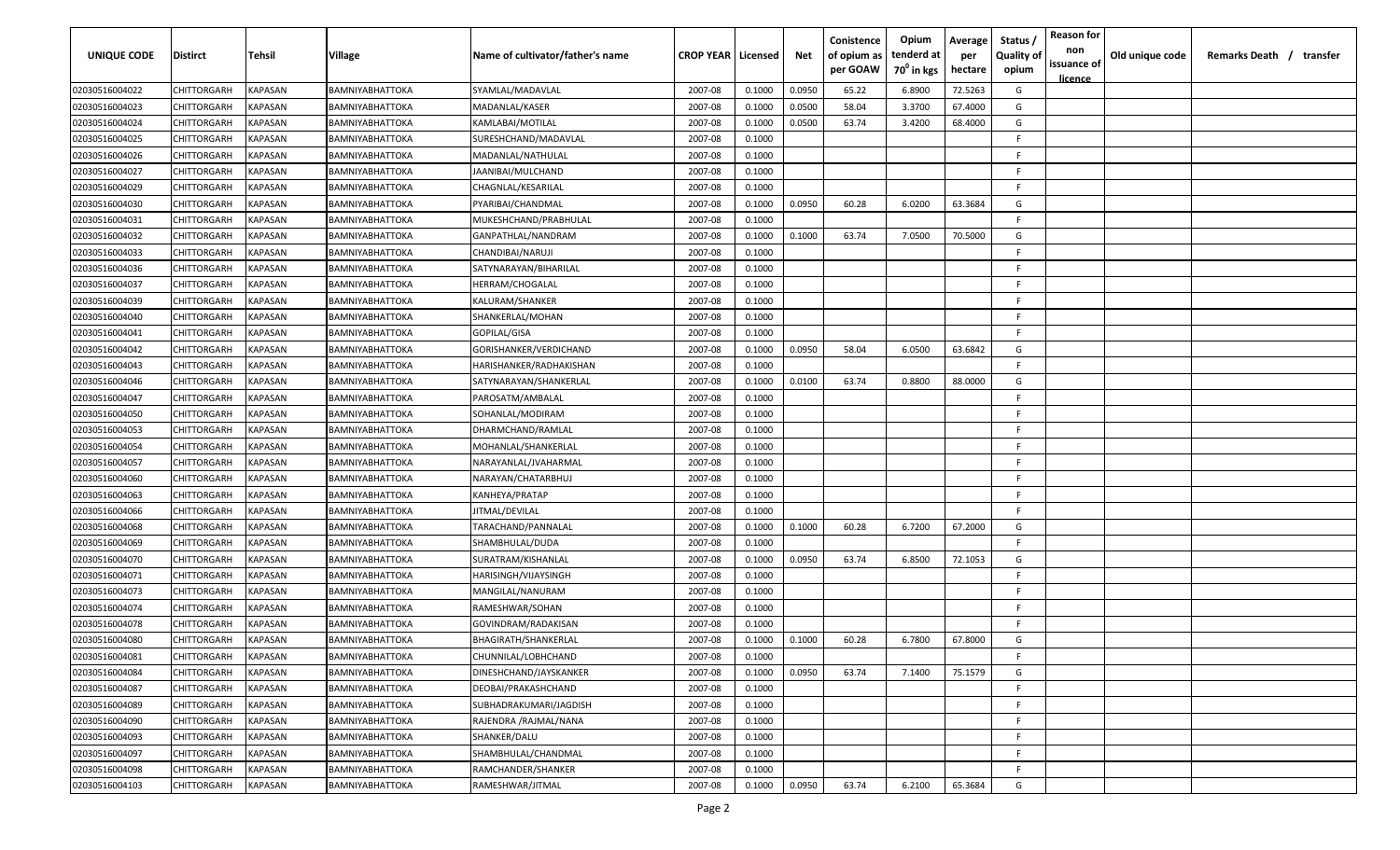| UNIQUE CODE    | <b>Distirct</b>    | Tehsil                | <b>Village</b>         | Name of cultivator/father's name | <b>CROP YEAR   Licensed</b> |        | Net    | Conistence<br>of opium as<br>per GOAW | Opium<br>tenderd at<br>70 <sup>°</sup> in kgs | Average<br>per<br>hectare | Status<br><b>Quality of</b><br>opium | <b>Reason for</b><br>non<br>issuance of<br><u>licence</u> | Old unique code | Remarks Death / transfer |
|----------------|--------------------|-----------------------|------------------------|----------------------------------|-----------------------------|--------|--------|---------------------------------------|-----------------------------------------------|---------------------------|--------------------------------------|-----------------------------------------------------------|-----------------|--------------------------|
| 02030516004104 | CHITTORGARH        | KAPASAN               | BAMNIYABHATTOKA        | SHYAMLAL/MOHANLAL                | 2007-08                     | 0.1000 |        |                                       |                                               |                           | -F.                                  |                                                           |                 |                          |
| 02030516004105 | CHITTORGARH        | KAPASAN               | <b>BAMNIYABHATTOKA</b> | BANSILAL/KISANLAL                | 2007-08                     | 0.1000 | 0.0100 | 63.74                                 | 0.8500                                        | 85.0000                   | G                                    |                                                           |                 |                          |
| 02030516004106 | CHITTORGARH        | KAPASAN               | <b>BAMNIYABHATTOKA</b> | SIVLAL/GOPILAL                   | 2007-08                     | 0.1000 |        |                                       |                                               |                           | -F                                   |                                                           |                 |                          |
| 02030516004107 | CHITTORGARH        | KAPASAN               | BAMNIYABHATTOKA        | MADANLAL/LAXMILAL                | 2007-08                     | 0.1000 |        |                                       |                                               |                           | F.                                   |                                                           |                 |                          |
| 02030516004108 | CHITTORGARH        | KAPASAN               | BAMNIYABHATTOKA        | BAGDULAL/MADHOLAL                | 2007-08                     | 0.1000 |        |                                       |                                               |                           | -F                                   |                                                           |                 |                          |
| 02030516004109 | CHITTORGARH        | KAPASAN               | BAMNIYABHATTOKA        | <b>BADRILAL/GOKAL</b>            | 2007-08                     | 0.1000 | 0.1000 | 63.74                                 | 6.9400                                        | 69.4000                   | G                                    |                                                           |                 |                          |
| 02030516004110 | CHITTORGARH        | KAPASAN               | BAMNIYABHATTOKA        | MOHANLAL/BAGDULAL                | 2007-08                     | 0.1000 |        |                                       |                                               |                           | F.                                   |                                                           |                 |                          |
| 02030516004111 | CHITTORGARH        | KAPASAN               | BAMNIYABHATTOKA        | RADHAKISHAN/BHURALAL             | 2007-08                     | 0.1000 | 0.0950 | 63.74                                 | 7.3600                                        | 77.4737                   | G                                    |                                                           |                 |                          |
| 02030516004114 | CHITTORGARH        | KAPASAN               | <b>BAMNIYABHATTOKA</b> | PRAHLAD/LAXMILAL                 | 2007-08                     | 0.1000 |        |                                       |                                               |                           | F.                                   |                                                           |                 |                          |
| 02030516004116 | CHITTORGARH        | KAPASAN               | BAMNIYABHATTOKA        | DILIPKUMAR/AXAYCHAND             | 2007-08                     | 0.1000 |        |                                       |                                               |                           | F.                                   |                                                           |                 |                          |
| 02030516004117 | CHITTORGARH        | KAPASAN               | <b>BAMNIYABHATTOKA</b> | LAXMILAL/SHANKERLAL              | 2007-08                     | 0.1000 |        |                                       |                                               |                           | E                                    |                                                           |                 |                          |
| 02030516004118 | CHITTORGARH        | KAPASAN               | BAMNIYABHATTOKA        | SHIVNARAIN/SHANKERLAL            | 2007-08                     | 0.1000 |        |                                       |                                               |                           | F.                                   |                                                           |                 |                          |
| 02030516004119 | CHITTORGARH        | KAPASAN               | <b>BAMNIYABHATTOKA</b> | BHERULAL/SHANKERLAL              | 2007-08                     | 0.1000 |        |                                       |                                               |                           | F.                                   |                                                           |                 |                          |
| 02030516004120 | CHITTORGARH        | KAPASAN               | BAMNIYABHATTOKA        | SURATRAM/NANDRAM                 | 2007-08                     | 0.1000 |        |                                       |                                               |                           | F                                    |                                                           |                 |                          |
| 02030516004125 | CHITTORGARH        | KAPASAN               | <b>BAMNIYABHATTOKA</b> | BABULAL/GORILAL                  | 2007-08                     | 0.1000 |        |                                       |                                               |                           | -F                                   |                                                           |                 |                          |
| 02030516004126 | CHITTORGARH        | KAPASAN               | <b>BAMNIYABHATTOKA</b> | SRILAL/MADHOLAL                  | 2007-08                     | 0.1000 | 0.1000 | 65.22                                 | 7.7600                                        | 77.6000                   | G                                    |                                                           |                 |                          |
| 02030516004127 | CHITTORGARH        | KAPASAN               | <b>BAMNIYABHATTOKA</b> | LAXMINARAYAN/MADHOLAL            | 2007-08                     | 0.1000 |        |                                       |                                               |                           | E.                                   |                                                           |                 |                          |
| 02030516004129 | CHITTORGARH        | KAPASAN               | <b>BAMNIYABHATTOKA</b> | RADAKISAN/MODIRAM                | 2007-08                     | 0.1000 |        |                                       |                                               |                           | F                                    |                                                           |                 |                          |
| 02030516004130 | CHITTORGARH        | KAPASAN               | BAMNIYABHATTOKA        | SHRILAL/KISANLAL                 | 2007-08                     | 0.1000 |        |                                       |                                               |                           | -F                                   |                                                           |                 |                          |
| 02030516004131 | CHITTORGARH        | KAPASAN               | BAMNIYABHATTOKA        | HEMRAJ/KISANLAL                  | 2007-08                     | 0.1000 |        |                                       |                                               |                           | F.                                   |                                                           |                 |                          |
| 02030516004132 | CHITTORGARH        | KAPASAN               | BAMNIYABHATTOKA        | JAGNNATH/KISANLAL                | 2007-08                     | 0.1000 | 0.1000 | 58.04                                 | 6.2000                                        | 62.0000                   | G                                    |                                                           |                 |                          |
| 02030516004135 | CHITTORGARH        | KAPASAN               | <b>BAMNIYABHATTOKA</b> | RATANLAL/RAGUNATH                | 2007-08                     | 0.1000 | 0.1000 | 65.22                                 | 7.2800                                        | 72.8000                   | G                                    |                                                           |                 |                          |
| 02030516004137 | CHITTORGARH        | KAPASAN               | BAMNIYABHATTOKA        | RADSHYAM/MODIRAM                 | 2007-08                     | 0.1000 |        |                                       |                                               |                           | F                                    |                                                           |                 |                          |
| 02030516004138 | CHITTORGARH        | KAPASAN               | <b>BAMNIYABHATTOKA</b> | DEVILAL/HAJARI                   | 2007-08                     | 0.1000 |        |                                       |                                               |                           | F                                    |                                                           |                 |                          |
| 02030516004140 | CHITTORGARH        | KAPASAN               | BAMNIYABHATTOKA        | GOPIDAS/SOHANLAL                 | 2007-08                     | 0.1000 |        |                                       |                                               |                           | F.                                   |                                                           |                 |                          |
| 02030516004141 | CHITTORGARH        | KAPASAN               | <b>BAMNIYABHATTOKA</b> | SITARAM/RADHAKISHAN              | 2007-08                     | 0.1000 |        |                                       |                                               |                           | F.                                   |                                                           |                 |                          |
| 02030516004143 | CHITTORGARH        | KAPASAN               | BAMNIYABHATTOKA        | BHERULAL/KALURAM                 | 2007-08                     | 0.1000 |        |                                       |                                               |                           | E                                    |                                                           |                 |                          |
| 02030516006002 | CHITTORGARH        | KAPASAN               | BANAKIAKHURD           | BHERU/BHURA                      | 2007-08                     | 0.1000 |        |                                       |                                               |                           | -F.                                  |                                                           |                 |                          |
| 02030516006003 | <b>CHITTORGARH</b> | KAPASAN               | BANAKIAKHURD           | BHAGAWAN/JAICHAND                | 2007-08                     | 0.1000 | 0.1000 | 63.74                                 | 6.3100                                        | 63.1000                   | G                                    |                                                           |                 |                          |
| 02030516006010 | CHITTORGARH        | KAPASAN               | BANAKIAKHURD           | KAILASH/UDAILAL                  | 2007-08                     | 0.1000 | 0.0950 | 67.15                                 | 6.4100                                        | 67.4737                   | G                                    |                                                           |                 |                          |
| 02030516006011 | CHITTORGARH        | KAPASAN               | BANAKIAKHURD           | MANGILAL/KHEMA                   | 2007-08                     | 0.1000 | 0.1000 | 56.26                                 | 6.0400                                        | 60.4000                   | G                                    |                                                           |                 |                          |
| 02030516006016 | CHITTORGARH        | <b><i>KAPASAN</i></b> | BANAKIAKHURD           | BHERULAL/FULCHAND                | 2007-08                     | 0.1000 |        |                                       |                                               |                           | -F                                   |                                                           |                 |                          |
| 02030516006020 | CHITTORGARH        | KAPASAN               | BANAKIAKHURD           | PANNA/NANDA                      | 2007-08                     | 0.1000 |        |                                       |                                               |                           | -F                                   |                                                           |                 |                          |
| 02030516006042 | CHITTORGARH        | KAPASAN               | BANAKIAKHURD           | RATANLAL/PARTHU                  | 2007-08                     | 0.1000 | 0.0200 | 67.15                                 | 1.4900                                        | 74.5000                   | G                                    |                                                           |                 |                          |
| 02030516006044 | CHITTORGARH        | KAPASAN               | BANAKIAKHURD           | INDRASINGH/LALSINGH              | 2007-08                     | 0.1000 |        |                                       |                                               |                           | -F                                   |                                                           |                 |                          |
| 02030516006048 | CHITTORGARH        | <b>KAPASAN</b>        | BANAKIAKHURD           | NANIBAI/BHAGAWAN                 | 2007-08                     | 0.1000 | 0.1000 | 58.04                                 | 5.8400                                        | 58.4000                   | G                                    |                                                           |                 |                          |
| 02030516006051 | CHITTORGARH        | <b>KAPASAN</b>        | BANAKIAKHURD           | NATHU/JITTU                      | 2007-08                     | 0.1000 |        |                                       |                                               |                           | F.                                   |                                                           |                 |                          |
| 02030516009001 | CHITTORGARH        | <b>KAPASAN</b>        | <b>CHATURBHUJPURA</b>  | BHIMA/HERLAL                     | 2007-08                     | 0.1000 |        |                                       |                                               |                           | -F.                                  |                                                           |                 |                          |
| 02030516009004 | CHITTORGARH        | KAPASAN               | <b>CHATURBHUJPURA</b>  | PYARIBAI/LOBHA                   | 2007-08                     | 0.1000 | 0.0500 | 64.18                                 | 3.5200                                        | 70.4000                   | G                                    |                                                           |                 |                          |
| 02030516009005 | CHITTORGARH        | KAPASAN               | CHATURBHUJPURA         | LEHRU/VARDA                      | 2007-08                     | 0.1000 |        |                                       |                                               |                           | F.                                   |                                                           |                 |                          |
| 02030516009006 | CHITTORGARH        | KAPASAN               | <b>CHATURBHUJPURA</b>  | BHAGWAN/HARLAL                   | 2007-08                     | 0.1000 | 0.1000 | 64.18                                 | 6.6800                                        | 66.8000                   | G                                    |                                                           |                 |                          |
| 02030516009008 | CHITTORGARH        | KAPASAN               | <b>CHATURBHUJPURA</b>  | SHANKER/HEERALAL                 | 2007-08                     | 0.1000 | 0.1050 | 67.15                                 | 7.4700                                        | 71.1429                   | G                                    |                                                           |                 |                          |
| 02030516009009 | CHITTORGARH        | KAPASAN               | <b>CHATURBHUJPURA</b>  | PANNA/BHERA                      | 2007-08                     | 0.1000 | 0.1000 | 63.69                                 | 6.5500                                        | 65.5000                   | G                                    |                                                           |                 |                          |
| 02030516009012 | CHITTORGARH        | KAPASAN               | CHATURBHUJPURA         | NATHULAL/AMERCHAND               | 2007-08                     | 0.1000 | 0.1000 | 63.69                                 | 6.4700                                        | 64.7000                   | G                                    |                                                           |                 | <b>NAME CHANGE</b>       |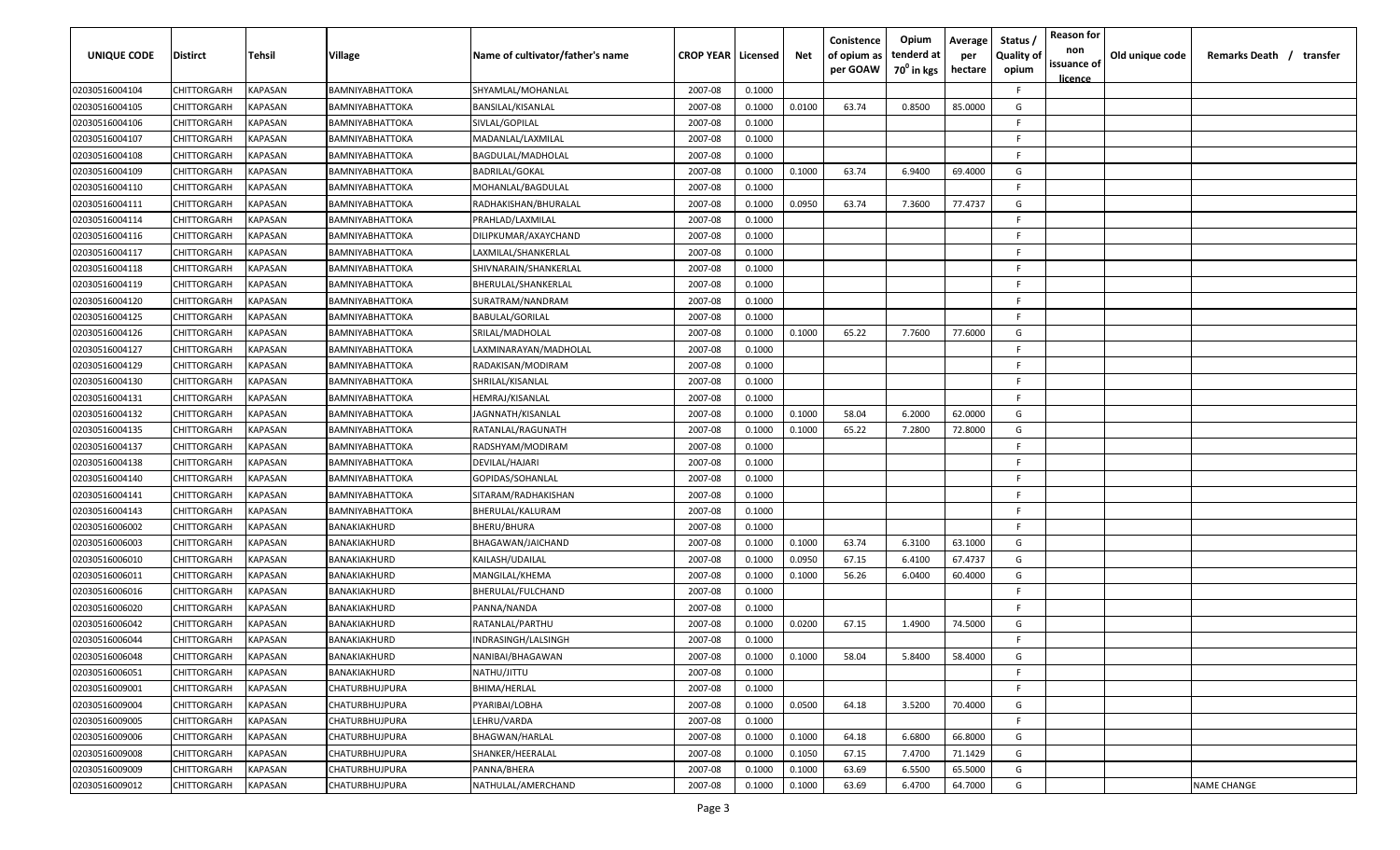| UNIQUE CODE    | <b>Distirct</b>    | Tehsil                | <b>Village</b>        | Name of cultivator/father's name | <b>CROP YEAR   Licensed</b> |        | Net    | Conistence<br>of opium as<br>per GOAW | Opium<br>tenderd at<br>70 <sup>°</sup> in kgs | Average<br>per<br>hectare | Status<br><b>Quality of</b><br>opium | <b>Reason for</b><br>non<br>issuance of<br><u>licence</u> | Old unique code | Remarks Death / transfer |
|----------------|--------------------|-----------------------|-----------------------|----------------------------------|-----------------------------|--------|--------|---------------------------------------|-----------------------------------------------|---------------------------|--------------------------------------|-----------------------------------------------------------|-----------------|--------------------------|
| 02030516009013 | CHITTORGARH        | KAPASAN               | <b>CHATURBHUJPURA</b> | TULSIRAM/OUNKAR                  | 2007-08                     | 0.1000 | 0.1000 | 64.18                                 | 6.8200                                        | 68.2000                   | G                                    |                                                           |                 |                          |
| 02030516009015 | CHITTORGARH        | KAPASAN               | CHATURBHUJPURA        | NARAYAN/OUNKAR                   | 2007-08                     | 0.1000 | 0.1050 | 67.15                                 | 7.0500                                        | 67.1429                   | G                                    |                                                           |                 |                          |
| 02030516009017 | CHITTORGARH        | KAPASAN               | CHATURBHUJPURA        | SIVGIRI/OUNKARGIRI               | 2007-08                     | 0.1000 |        |                                       |                                               |                           | -F                                   |                                                           |                 |                          |
| 02030516009018 | CHITTORGARH        | KAPASAN               | CHATURBHUJPURA        | MURLIGIRI/GOPGIRI                | 2007-08                     | 0.1000 | 0.1000 | 63.69                                 | 6.4800                                        | 64.8000                   | G                                    |                                                           |                 |                          |
| 02030516009019 | CHITTORGARH        | KAPASAN               | CHATURBHUJPURA        | PYARA/KALU                       | 2007-08                     | 0.1000 |        |                                       |                                               |                           | F                                    |                                                           |                 |                          |
| 02030516009020 | CHITTORGARH        | KAPASAN               | CHATURBHUJPURA        | RAMEWAR/LOBHCHAND                | 2007-08                     | 0.1000 |        |                                       |                                               |                           | F                                    |                                                           |                 |                          |
| 02030516009022 | CHITTORGARH        | KAPASAN               | CHATURBHUJPURA        | BHAGWAN/UDAIRAM                  | 2007-08                     | 0.1000 |        |                                       |                                               |                           | -F                                   |                                                           |                 |                          |
| 02030516009023 | CHITTORGARH        | KAPASAN               | <b>CHATURBHUJPURA</b> | NATHU/BHURA                      | 2007-08                     | 0.1000 |        |                                       |                                               |                           | E.                                   |                                                           |                 |                          |
| 02030516009027 | CHITTORGARH        | KAPASAN               | CHATURBHUJPURA        | SHANKERLAL/SOLA                  | 2007-08                     | 0.1000 |        |                                       |                                               |                           | F.                                   |                                                           |                 |                          |
| 02030516009028 | CHITTORGARH        | KAPASAN               | CHATURBHUJPURA        | MAHADEV/NARAYAN                  | 2007-08                     | 0.1000 |        |                                       |                                               |                           | F.                                   |                                                           |                 |                          |
| 02030516009032 | CHITTORGARH        | KAPASAN               | CHATURBHUJPURA        | HANSU/VARDA                      | 2007-08                     | 0.1000 | 0.1000 | 63.69                                 | 6.8100                                        | 68.1000                   | G                                    |                                                           |                 |                          |
| 02030516009034 | CHITTORGARH        | KAPASAN               | CHATURBHUJPURA        | DEVBAI/KALURAM                   | 2007-08                     | 0.1000 |        |                                       |                                               |                           | F.                                   |                                                           |                 |                          |
| 02030516009035 | CHITTORGARH        | KAPASAN               | CHATURBHUJPURA        | ONKARGIR/SHANKARGIR              | 2007-08                     | 0.1000 |        |                                       |                                               |                           | F.                                   |                                                           |                 |                          |
| 02030516009038 | CHITTORGARH        | KAPASAN               | CHATURBHUJPURA        | PARTHULAL/GANESH                 | 2007-08                     | 0.1000 | 0.1000 | 63.69                                 | 6.7200                                        | 67.2000                   | G                                    |                                                           |                 |                          |
| 02030516009039 | CHITTORGARH        | KAPASAN               | CHATURBHUJPURA        | TEJRAM/GANGARAM                  | 2007-08                     | 0.1000 | 0.1050 | 67.15                                 | 7.4400                                        | 70.8571                   | G                                    |                                                           |                 |                          |
| 02030516009040 | CHITTORGARH        | KAPASAN               | CHATURBHUJPURA        | SOBHA/KESU                       | 2007-08                     | 0.1000 |        |                                       |                                               |                           | F                                    |                                                           |                 |                          |
| 02030516009048 | CHITTORGARH        | KAPASAN               | CHATURBHUJPURA        | BHERU/JAYCHAND                   | 2007-08                     | 0.1000 |        |                                       |                                               |                           | E.                                   |                                                           |                 |                          |
| 02030516009051 | CHITTORGARH        | KAPASAN               | CHATURBHUJPURA        | SAYARIBAI/RATANLAL               | 2007-08                     | 0.1000 | 0.1000 | 65.22                                 | 7.0300                                        | 70.3000                   | G                                    |                                                           |                 |                          |
| 02030516009055 | CHITTORGARH        | KAPASAN               | CHATURBHUJPURA        | LALU/RAMA                        | 2007-08                     | 0.1000 |        |                                       |                                               |                           | -F                                   |                                                           |                 |                          |
| 02030516009061 | CHITTORGARH        | KAPASAN               | CHATURBHUJPURA        | UDA/DEVA                         | 2007-08                     | 0.1000 |        |                                       |                                               |                           | F                                    |                                                           |                 |                          |
| 02030516009063 | CHITTORGARH        | KAPASAN               | CHATURBHUJPURA        | SOHANLAL/BHERU                   | 2007-08                     | 0.1000 |        |                                       |                                               |                           | -F                                   |                                                           |                 |                          |
| 02030516009067 | CHITTORGARH        | KAPASAN               | CHATURBHUJPURA        | UDAIRAM/BHIMRAJ                  | 2007-08                     | 0.1000 |        |                                       |                                               |                           | -F                                   |                                                           |                 |                          |
| 02030516009071 | CHITTORGARH        | KAPASAN               | CHATURBHUJPURA        | BADRILAL/NARAYAN                 | 2007-08                     | 0.1000 | 0.1050 | 67.15                                 | 6.9800                                        | 66.4762                   | G                                    |                                                           |                 |                          |
| 02030516010011 | CHITTORGARH        | KAPASAN               | <b>CHHAPRI</b>        | NAGJIRAM/HAJARI                  | 2007-08                     | 0.1000 | 0.1000 | 67.15                                 | 3.0500                                        | 30.5000                   | G                                    | 04                                                        |                 |                          |
| 02030516010014 | CHITTORGARH        | KAPASAN               | <b>CHHAPRI</b>        | MADHU/UDAIRAM                    | 2007-08                     | 0.1000 |        |                                       |                                               |                           | F.                                   |                                                           |                 |                          |
| 02030516010018 | CHITTORGARH        | KAPASAN               | <b>CHHAPRI</b>        | CHHOGA/AMARCHAND                 | 2007-08                     | 0.1000 |        |                                       |                                               |                           | F.                                   |                                                           |                 |                          |
| 02030516010019 | CHITTORGARH        | KAPASAN               | CHHAPRI               | CHUNNILAL/AMARCHAND              | 2007-08                     | 0.1000 |        |                                       |                                               |                           | F.                                   |                                                           |                 |                          |
| 02030516010022 | CHITTORGARH        | KAPASAN               | CHHAPRI               | MAGNIRAM/AMARCHAND               | 2007-08                     | 0.1000 |        |                                       |                                               |                           | -F                                   |                                                           |                 |                          |
| 02030516010037 | <b>CHITTORGARH</b> | KAPASAN               | CHHAPRI               | RAMCHANDER/NAVLA                 | 2007-08                     | 0.1000 |        |                                       |                                               |                           | -F                                   |                                                           |                 |                          |
| 02030516010038 | CHITTORGARH        | KAPASAN               | CHHAPRI               | HASU/NARAYAN                     | 2007-08                     | 0.1000 |        |                                       |                                               |                           | - F                                  |                                                           |                 |                          |
| 02030516010039 | CHITTORGARH        | KAPASAN               | CHHAPRI               | <b>NATHU/SAMDU</b>               | 2007-08                     | 0.1000 |        |                                       |                                               |                           | -F                                   |                                                           |                 |                          |
| 02030516012001 | CHITTORGARH        | <b><i>KAPASAN</i></b> | <b>СНОКНАКНЕ DA</b>   | KUKA/LALU                        | 2007-08                     | 0.1000 | 0.0950 | 64.18                                 | 6.7300                                        | 70.8421                   | G                                    |                                                           |                 |                          |
| 02030516012002 | CHITTORGARH        | KAPASAN               | СНОКНАКНЕDА           | KHUMA/MITTU                      | 2007-08                     | 0.1000 | 0.1000 | 64.18                                 | 6.7500                                        | 67.5000                   | G                                    |                                                           |                 |                          |
| 02030516012005 | CHITTORGARH        | KAPASAN               | СНОКНАКНЕДА           | <b>IEMRAJ/LOBHA</b>              | 2007-08                     | 0.1000 | 0.0900 | 67.15                                 | 6.5200                                        | 72.4444                   | G                                    |                                                           |                 | <b>NAME CHANGE</b>       |
| 02030516012009 | CHITTORGARH        | KAPASAN               | СНОКНАКНЕDА           | KISANA/GISA                      | 2007-08                     | 0.1000 |        |                                       |                                               |                           | -F                                   |                                                           |                 |                          |
| 02030516012010 | CHITTORGARH        | <b>KAPASAN</b>        | СНОКНАКНЕДА           | MOHAN/KISHANA                    | 2007-08                     | 0.1000 |        |                                       |                                               |                           | -F                                   |                                                           |                 |                          |
| 02030516012013 | CHITTORGARH        | <b>KAPASAN</b>        | СНОКНАКНЕDА           | JAMKUBAI/CHENA                   | 2007-08                     | 0.1000 |        |                                       |                                               |                           | F.                                   |                                                           |                 |                          |
| 02030516012017 | CHITTORGARH        | <b>KAPASAN</b>        | СНОКНАКНЕДА           | KESIBAI/KISHANA                  | 2007-08                     | 0.1000 | 0.0950 | 64.18                                 | 6.6100                                        | 69.5789                   | G                                    |                                                           |                 |                          |
| 02030516012019 | CHITTORGARH        | KAPASAN               | <b>СНОКНАКНЕDA</b>    | DHANNA/GANESH                    | 2007-08                     | 0.1000 |        |                                       |                                               |                           | -F.                                  |                                                           |                 |                          |
| 02030516012027 | CHITTORGARH        | KAPASAN               | СНОКНАКНЕДА           | BHERA/OUNKAR                     | 2007-08                     | 0.1000 |        |                                       |                                               |                           | -F                                   |                                                           |                 |                          |
| 02030516012029 | CHITTORGARH        | KAPASAN               | <b>СНОКНАКНЕDA</b>    | NATHULAL/CHAMNA                  | 2007-08                     | 0.1000 | 0.1000 | 67.15                                 | 7.2100                                        | 72.1000                   | G                                    |                                                           |                 |                          |
| 02030516012034 | CHITTORGARH        | KAPASAN               | СНОКНАКНЕDА           | KASERBAI/GOKAL                   | 2007-08                     | 0.1000 |        |                                       |                                               |                           | -F.                                  |                                                           |                 |                          |
| 02030516012040 | CHITTORGARH        | KAPASAN               | <b>СНОКНАКНЕDA</b>    | PRATHU/MATHURA                   | 2007-08                     | 0.1000 | 0.0950 | 67.17                                 | 6.5900                                        | 69.3684                   | G                                    |                                                           |                 |                          |
| 02030516012044 | CHITTORGARH        | KAPASAN               | СНОКНАКНЕDА           | ANCHIBAI/LAXMAN                  | 2007-08                     | 0.1000 | 0.0100 | 67.15                                 | 0.7900                                        | 79.0000                   | G                                    |                                                           |                 |                          |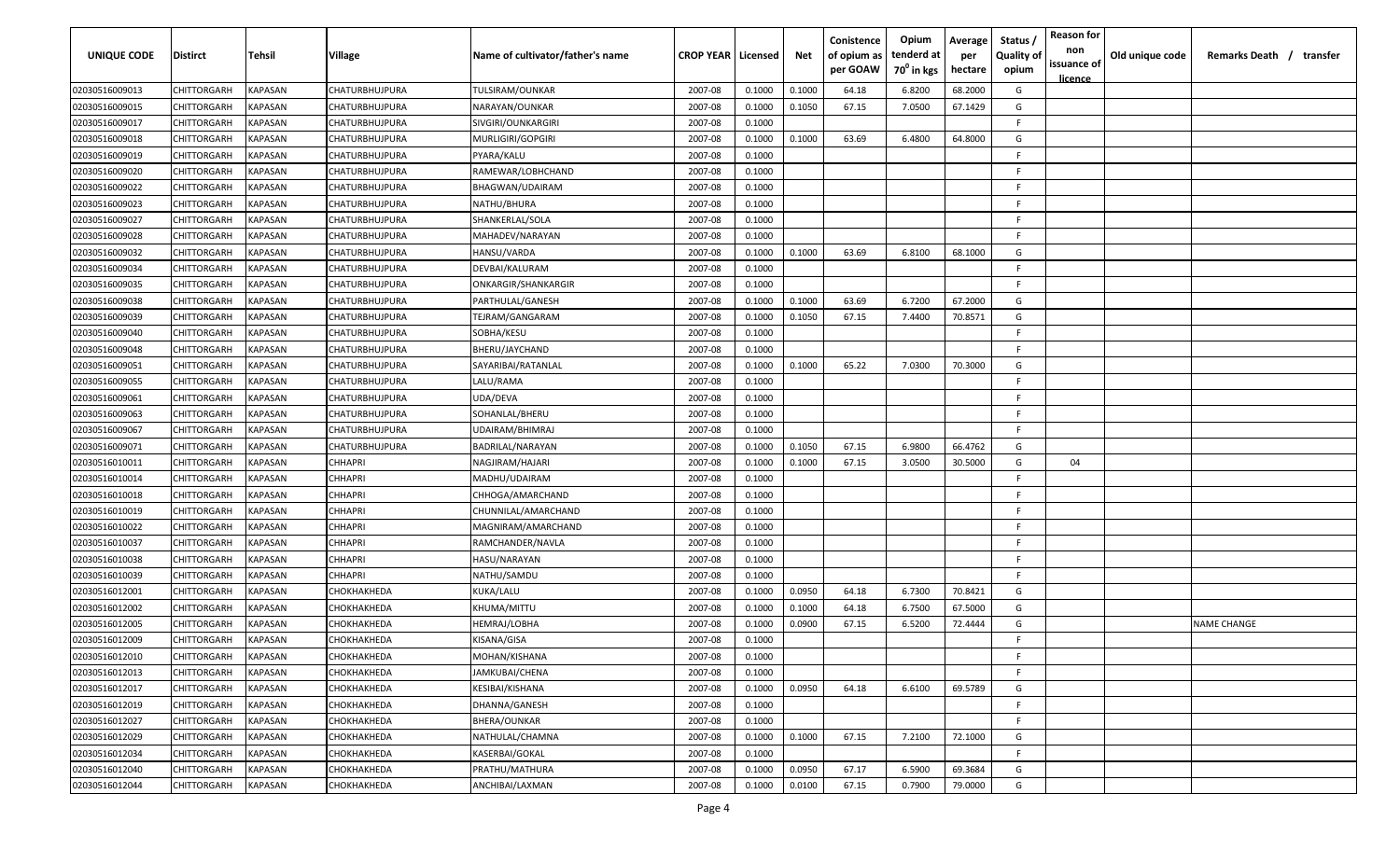| <b>UNIQUE CODE</b> | <b>Distirct</b>    | <b>Tehsil</b>      | Village | Name of cultivator/father's name | <b>CROP YEAR</b> | Licensed | Net    | Conistence<br>of opium as<br>per GOAW | Opium<br>tenderd at<br>70 <sup>0</sup> in kgs | Average<br>per<br>hectare | Status /<br><b>Quality of</b><br>opium | <b>Reason for</b><br>non<br>issuance of | Old unique code | Remarks Death /<br>transfer |
|--------------------|--------------------|--------------------|---------|----------------------------------|------------------|----------|--------|---------------------------------------|-----------------------------------------------|---------------------------|----------------------------------------|-----------------------------------------|-----------------|-----------------------------|
|                    |                    |                    |         |                                  |                  |          |        |                                       |                                               |                           |                                        | <u>licence</u>                          |                 |                             |
| 02030516015001     | CHITTORGARH        | KAPASAN            | DEVRIYA | NANDLAL/KALU                     | 2007-08          | 0.1000   | 0.1000 | 61.24                                 | 7.1300                                        | 71.3000                   | G                                      |                                         |                 |                             |
| 02030516015003     | CHITTORGARH        | KAPASAN            | DEVRIYA | <b>BOTU/GOKAL</b>                | 2007-08          | 0.1000   | 0.0500 | 63.69                                 | 3.6300                                        | 72.6000                   | G<br>-F.                               |                                         |                 |                             |
| 02030516015004     | CHITTORGARH        | KAPASAN            | DEVRIYA | AMERCHAND/JITU                   | 2007-08          | 0.1000   |        |                                       |                                               |                           | -F.                                    |                                         |                 |                             |
| 02030516015005     | CHITTORGARH        | KAPASAN<br>KAPASAN | DEVRIYA | HERLAL/MAHADEV                   | 2007-08          | 0.1000   |        | 63.69                                 |                                               |                           | G                                      |                                         |                 |                             |
| 02030516015007     | CHITTORGARH        |                    | DEVRIYA | PYARIBAI/KISHNA                  | 2007-08          | 0.1000   | 0.0500 |                                       | 3.3900                                        | 67.8000                   |                                        |                                         |                 |                             |
| 02030516015010     | CHITTORGARH        | KAPASAN            | DEVRIYA | BHERA/DOLA                       | 2007-08          | 0.1000   | 0.0950 | 63.69                                 | 7.3700                                        | 77.5789                   | G                                      |                                         |                 |                             |
| 02030516015013     | CHITTORGARH        | KAPASAN            | DEVRIYA | JAGDISH/RAMA                     | 2007-08          | 0.1000   | 0.0950 | 61.24                                 | 6.7100                                        | 70.6316                   | G                                      |                                         |                 |                             |
| 02030516015015     | CHITTORGARH        | KAPASAN            | DEVRIYA | MADHO/BHERAJI                    | 2007-08          | 0.1000   | 0.0950 | 61.24                                 | 6.4200                                        | 67.5789                   | G<br>-F.                               |                                         |                 |                             |
| 02030516015017     | CHITTORGARH        | KAPASAN            | DEVRIYA | MOHANLAL/HAJARI                  | 2007-08          | 0.1000   |        |                                       |                                               |                           | -F.                                    |                                         |                 |                             |
| 02030516015024     | CHITTORGARH        | KAPASAN            | DEVRIYA | DEVILAL/CHAMPA                   | 2007-08          | 0.1000   |        |                                       |                                               |                           | -F.                                    |                                         |                 |                             |
| 02030516015027     | CHITTORGARH        | KAPASAN            | DEVRIYA | PRITHVIRAJ/GOKAL                 | 2007-08          | 0.1000   |        |                                       |                                               |                           |                                        |                                         |                 |                             |
| 02030516015029     | CHITTORGARH        | KAPASAN            | DEVRIYA | MITTHULAL/KISHOR                 | 2007-08          | 0.1000   | 0.0100 | 67.15                                 | 0.8300                                        | 83.0000                   | G                                      |                                         |                 |                             |
| 02030516015031     | CHITTORGARH        | KAPASAN            | DEVRIYA | NARU/DHANNA                      | 2007-08          | 0.1000   | 0.1000 | 63.69                                 | 7.2800                                        | 72.8000                   | G                                      |                                         |                 |                             |
| 02030516015034     | CHITTORGARH        | KAPASAN            | DEVRIYA | BALURAM/UDAIRAM                  | 2007-08          | 0.1000   | 0.0950 | 63.69                                 | 6.3300                                        | 66.6316                   | G                                      |                                         |                 |                             |
| 02030516015037     | CHITTORGARH        | KAPASAN            | DEVRIYA | GOKAL/KAJOD                      | 2007-08          | 0.1000   | 0.1000 | 64.18                                 | 7.3900                                        | 73.9000                   | G                                      |                                         |                 |                             |
| 02030516015039     | CHITTORGARH        | KAPASAN            | DEVRIYA | MITTULAL/NANDLAL                 | 2007-08          | 0.1000   | 0.0950 | 63.69                                 | 6.8500                                        | 72.1053                   | G                                      |                                         |                 |                             |
| 02030516015040     | CHITTORGARH        | KAPASAN            | DEVRIYA | BHERULAL/HAJARILAL CHORIYAVALA   | 2007-08          | 0.1000   |        |                                       |                                               |                           | -F.                                    |                                         |                 |                             |
| 02030516015046     | CHITTORGARH        | KAPASAN            | DEVRIYA | JAMNALAL/LOBHCHAND               | 2007-08          | 0.1000   |        |                                       |                                               |                           | -F.                                    |                                         |                 |                             |
| 02030516015048     | CHITTORGARH        | KAPASAN            | DEVRIYA | MANGILAL/NARAIN                  | 2007-08          | 0.1000   |        |                                       |                                               |                           | -F.                                    |                                         |                 |                             |
| 02030516015050     | CHITTORGARH        | KAPASAN            | DEVRIYA | RATANLAL/KISHOR                  | 2007-08          | 0.1000   |        |                                       |                                               |                           | -F                                     |                                         |                 |                             |
| 02030516015051     | CHITTORGARH        | KAPASAN            | DEVRIYA | UDAILAL/HARLAL                   | 2007-08          | 0.1000   | 0.0950 | 61.24                                 | 6.5200                                        | 68.6316                   | G                                      |                                         |                 |                             |
| 02030516015052     | CHITTORGARH        | KAPASAN            | DEVRIYA | GOPILAL/UDAILAL                  | 2007-08          | 0.1000   |        |                                       |                                               |                           | -F.                                    |                                         |                 |                             |
| 02030516015053     | CHITTORGARH        | KAPASAN            | DEVRIYA | MOHANLAL/GOKAL                   | 2007-08          | 0.1000   |        |                                       |                                               |                           | -F.                                    |                                         |                 |                             |
| 02030516015054     | CHITTORGARH        | KAPASAN            | DEVRIYA | JIVRAJ/LOBHCHAND                 | 2007-08          | 0.1000   | 0.0950 | 58.04                                 | 6.1300                                        | 64.5263                   | G                                      |                                         |                 |                             |
| 02030516015056     | CHITTORGARH        | KAPASAN            | DEVRIYA | MANGILAL/GOKAL                   | 2007-08          | 0.1000   | 0.0500 | 63.69                                 | 3.4300                                        | 68.6000                   | G                                      |                                         |                 |                             |
| 02030516015058     | CHITTORGARH        | KAPASAN            | DEVRIYA | RAMLAL/SAVAIRAM                  | 2007-08          | 0.1000   |        |                                       |                                               |                           | F.                                     |                                         |                 |                             |
| 02030516015060     | CHITTORGARH        | KAPASAN            | DEVRIYA | PANNA/BHERA                      | 2007-08          | 0.1000   | 0.1000 | 58.04                                 | 6.1100                                        | 61.1000                   | G                                      |                                         |                 |                             |
| 02030516015063     | CHITTORGARH        | KAPASAN            | DEVRIYA | BHERULAL/UDAIRAM                 | 2007-08          | 0.1000   |        |                                       |                                               |                           | -F.                                    |                                         |                 |                             |
| 02030516015064     | CHITTORGARH        | KAPASAN            | DEVRIYA | MAGNIRAM/PRATU CHOTA             | 2007-08          | 0.1000   |        |                                       |                                               |                           | -F.                                    |                                         |                 |                             |
| 02030516015068     | CHITTORGARH        | KAPASAN            | DEVRIYA | BHERULAL/PANNALAL                | 2007-08          | 0.1000   | 0.0500 | 63.69                                 | 3.7700                                        | 75.4000                   | G                                      |                                         |                 |                             |
| 02030516015071     | CHITTORGARH        | KAPASAN            | DEVRIYA | VENA/MAHDEV                      | 2007-08          | 0.1000   |        |                                       |                                               |                           | -F.                                    |                                         |                 |                             |
| 02030516016003     | CHITTORGARH        | KAPASAN            | DHAMANA | BHAGWANLAL/DALICHAND             | 2007-08          | 0.1000   | 0.1000 | 58.04                                 | 6.4300                                        | 64.3000                   | G                                      |                                         |                 |                             |
| 02030516016010     | CHITTORGARH        | KAPASAN            | DHAMANA | GULABIBAI/GANGARAM               | 2007-08          | 0.1000   |        |                                       |                                               |                           | -F.                                    |                                         |                 |                             |
| 02030516016011     | CHITTORGARH        | KAPASAN            | DHAMANA | VENIRAM/RATANLAL                 | 2007-08          | 0.1000   |        |                                       |                                               |                           | F                                      |                                         |                 |                             |
| 02030516016016     | CHITTORGARH        | KAPASAN            | DHAMANA | BHURALAL/MAGNIRAM                | 2007-08          | 0.1000   | 0.0950 | 58.04                                 | 6.0100                                        | 63.2632                   | G                                      |                                         |                 |                             |
| 02030516016018     | <b>CHITTORGARH</b> | <b>KAPASAN</b>     | DHAMANA | MHADEV/DHANNA                    | 2007-08          | 0.1000   | 0.0950 | 67.15                                 | 6.7000                                        | 70.5263                   | G                                      |                                         |                 |                             |
| 02030516016019     | <b>CHITTORGARH</b> | KAPASAN            | DHAMANA | JITEMAL/SURAJMAL                 | 2007-08          | 0.1000   | 0.1000 | 63.74                                 | 7.7900                                        | 77.9000                   | G                                      |                                         |                 |                             |
| 02030516016021     | CHITTORGARH        | <b>KAPASAN</b>     | DHAMANA | LOBHA/MOHAN                      | 2007-08          | 0.1000   |        |                                       |                                               |                           | F                                      |                                         |                 |                             |
| 02030516016022     | CHITTORGARH        | KAPASAN            | DHAMANA | GEHRILAL/AMERCHAND               | 2007-08          | 0.1000   | 0.1000 | 63.74                                 | 7.1500                                        | 71.5000                   | G                                      |                                         |                 |                             |
| 02030516016024     | CHITTORGARH        | KAPASAN            | DHAMANA | KALU/KESURAM                     | 2007-08          | 0.1000   | 0.1000 | 63.74                                 | 7.0900                                        | 70.9000                   | G                                      |                                         |                 |                             |
| 02030516016025     | CHITTORGARH        | KAPASAN            | DHAMANA | DEVILAL/RAMLAL                   | 2007-08          | 0.1000   | 0.0950 | 60.28                                 | 6.2800                                        | 66.1053                   | G                                      |                                         |                 |                             |
| 02030516016028     | CHITTORGARH        | KAPASAN            | DHAMANA | MANGILAL/JITMAL                  | 2007-08          | 0.1000   |        |                                       |                                               |                           | F                                      |                                         |                 |                             |
| 02030516016033     | CHITTORGARH        | KAPASAN            | DHAMANA | PYARIBAI/NARAIN                  | 2007-08          | 0.1000   |        |                                       |                                               |                           | F.                                     |                                         |                 |                             |
| 02030516016039     | CHITTORGARH        | KAPASAN            | DHAMANA | RAMLAL/KISOR                     | 2007-08          | 0.1000   | 0.0950 | 58.04                                 | 6.1100                                        | 64.3158                   | G                                      |                                         |                 |                             |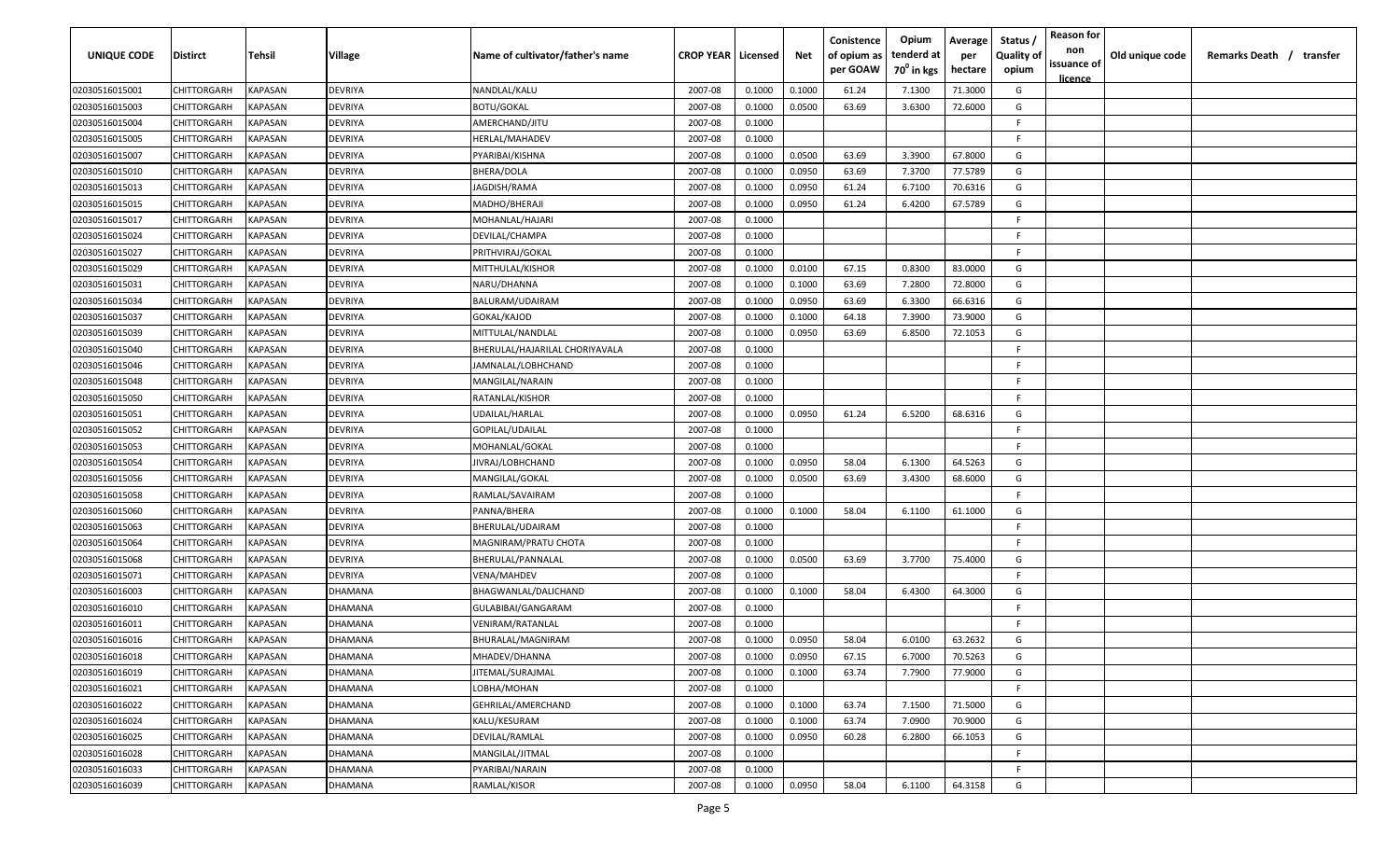| <b>UNIQUE CODE</b> | Distirct           | Tehsil         | Village         | Name of cultivator/father's name | <b>CROP YEAR   Licensed</b> |        | Net    | Conistence<br>of opium as<br>per GOAW | Opium<br>tenderd at<br>70 <sup>0</sup> in kgs | Average<br>per<br>hectare | Status /<br><b>Quality of</b><br>opium | <b>Reason for</b><br>non<br>issuance of | Old unique code | Remarks Death / transfer |
|--------------------|--------------------|----------------|-----------------|----------------------------------|-----------------------------|--------|--------|---------------------------------------|-----------------------------------------------|---------------------------|----------------------------------------|-----------------------------------------|-----------------|--------------------------|
|                    |                    |                |                 |                                  |                             |        |        |                                       |                                               |                           |                                        | <u>licence</u>                          |                 |                          |
| 02030516016040     | CHITTORGARH        | <b>KAPASAN</b> | DHAMANA         | KASIRAM/HARLAL                   | 2007-08                     | 0.1000 | 0.0950 | 63.74                                 | 6.9800                                        | 73.4737                   | G                                      |                                         |                 |                          |
| 02030516016044     | CHITTORGARH        | KAPASAN        | DHAMANA         | MOHANLAL/HARLAL                  | 2007-08                     | 0.1000 | 0.0950 | 58.04                                 | 6.0100                                        | 63.2632                   | G                                      |                                         |                 |                          |
| 02030516016045     | CHITTORGARH        | KAPASAN        | DHAMANA         | RAMKISAN/DHALCHAND               | 2007-08                     | 0.1000 | 0.0950 | 63.74                                 | 6.6100                                        | 69.5789                   | G                                      |                                         |                 |                          |
| 02030516016047     | CHITTORGARH        | KAPASAN        | DHAMANA         | LHERIBAI/MAGNILAL                | 2007-08                     | 0.1000 | 0.1000 | 63.74                                 | 7.0500                                        | 70.5000                   | G                                      |                                         |                 |                          |
| 02030516016049     | CHITTORGARH        | KAPASAN        | DHAMANA         | DHALCHAND/MOTILAL                | 2007-08                     | 0.1000 |        |                                       |                                               |                           | N                                      |                                         |                 |                          |
| 02030516016050     | CHITTORGARH        | KAPASAN        | DHAMANA         | BADAMIBAI/CHAGNLAL               | 2007-08                     | 0.1000 | 0.0950 | 63.74                                 | 6.8200                                        | 71.7895                   | G                                      |                                         |                 |                          |
| 02030516016057     | CHITTORGARH        | KAPASAN        | DHAMANA         | PRATAPIBAI/BHAGWAN               | 2007-08                     | 0.1000 | 0.0950 | 63.69                                 | 6.7900                                        | 71.4737                   | G                                      |                                         |                 |                          |
| 02030516016059     | CHITTORGARH        | KAPASAN        | DHAMANA         | SIVNARAYAN/MAHADEV               | 2007-08                     | 0.1000 |        |                                       |                                               |                           | -F.                                    |                                         |                 |                          |
| 02030516016061     | CHITTORGARH        | KAPASAN        | DHAMANA         | RAMKARAN/RAMCHANDRA              | 2007-08                     | 0.1000 | 0.0950 | 63.69                                 | 6.7300                                        | 70.8421                   | G                                      |                                         |                 |                          |
| 02030516016064     | CHITTORGARH        | KAPASAN        | DHAMANA         | UDAIRAM/PRATAP                   | 2007-08                     | 0.1000 |        |                                       |                                               |                           | F                                      |                                         |                 |                          |
| 02030516016067     | CHITTORGARH        | KAPASAN        | DHAMANA         | SOHANLAL/NAGJIRAM                | 2007-08                     | 0.1000 | 0.0950 | 60.28                                 | 6.3500                                        | 66.8421                   | G                                      |                                         |                 |                          |
| 02030516016077     | CHITTORGARH        | KAPASAN        | DHAMANA         | DHAPUBAI/SHANKERLAL              | 2007-08                     | 0.1000 | 0.0950 | 65.22                                 | 6.9000                                        | 72.6316                   | G                                      |                                         |                 |                          |
| 02030516016080     | CHITTORGARH        | KAPASAN        | DHAMANA         | RAMKAVRI/HAJARI                  | 2007-08                     | 0.1000 | 0.0950 | 63.69                                 | 6.7900                                        | 71.4737                   | G                                      |                                         | 02030516013011  | <b>TRANSFER</b>          |
| 02030516018003     | CHITTORGARH        | KAPASAN        | GODIYANA        | SHANKARIBAI/MADHOLAL             | 2007-08                     | 0.1000 |        |                                       |                                               |                           | F                                      |                                         |                 |                          |
| 02030516018004     | CHITTORGARH        | KAPASAN        | GODIYANA        | JITU/MEGHRAJ                     | 2007-08                     | 0.1000 |        |                                       |                                               |                           | -F.                                    |                                         |                 |                          |
| 02030516018006     | CHITTORGARH        | KAPASAN        | GODIYANA        | GISIBAI/RAMLAL                   | 2007-08                     | 0.1000 |        |                                       |                                               |                           | E                                      |                                         |                 |                          |
| 02030516018008     | CHITTORGARH        | KAPASAN        | GODIYANA        | LAKHEMA/UDA                      | 2007-08                     | 0.1000 |        |                                       |                                               |                           | F.                                     |                                         |                 |                          |
| 02030516018011     | CHITTORGARH        | KAPASAN        | <b>GODIYANA</b> | <b>TOLIRAM/BHERULAL</b>          | 2007-08                     | 0.1000 | 0.0950 |                                       |                                               |                           |                                        | 02                                      |                 |                          |
| 02030516018012     | CHITTORGARH        | KAPASAN        | GODIYANA        | CHANDIBAI/LHERU                  | 2007-08                     | 0.1000 |        |                                       |                                               |                           | -F.                                    |                                         |                 | <b>NAME CHANGE</b>       |
| 02030516018014     | CHITTORGARH        | KAPASAN        | GODIYANA        | CHOGALAL/NATHU                   | 2007-08                     | 0.1000 |        |                                       |                                               |                           | -F.                                    |                                         |                 |                          |
| 02030516018015     | CHITTORGARH        | KAPASAN        | GODIYANA        | MOHANLAL/UDIARAM                 | 2007-08                     | 0.1000 |        |                                       |                                               |                           | -F.                                    |                                         |                 |                          |
| 02030516018016     | CHITTORGARH        | KAPASAN        | GODIYANA        | SOHALAL/UDAIRAM                  | 2007-08                     | 0.1000 |        |                                       |                                               |                           | -F.                                    |                                         |                 |                          |
| 02030516018018     | CHITTORGARH        | KAPASAN        | GODIYANA        | RATANLAL/UDIARAM                 | 2007-08                     | 0.1000 |        |                                       |                                               |                           | -F.                                    |                                         |                 |                          |
| 02030516018022     | CHITTORGARH        | KAPASAN        | GODIYANA        | GORDAN/UDAIRAM                   | 2007-08                     | 0.1000 |        |                                       |                                               |                           | -F.                                    |                                         |                 |                          |
| 02030516018024     | CHITTORGARH        | KAPASAN        | GODIYANA        | RAMIBAI/BHAGWAN                  | 2007-08                     | 0.1000 | 0.1050 | 61.24                                 | 6.6100                                        | 62.9524                   | G                                      |                                         |                 |                          |
| 02030516018042     | CHITTORGARH        | KAPASAN        | GODIYANA        | MADHULAL/GOPILAL                 | 2007-08                     | 0.1000 |        |                                       |                                               |                           | -F.                                    |                                         |                 |                          |
| 02030516018043     | CHITTORGARH        | KAPASAN        | GODIYANA        | LOBHCHAND/NATHU                  | 2007-08                     | 0.1000 |        |                                       |                                               |                           | -F.                                    |                                         |                 |                          |
| 02030516018044     | CHITTORGARH        | KAPASAN        | GODIYANA        | KEVALCHAND/GANGARAM              | 2007-08                     | 0.1000 |        |                                       |                                               |                           | -F.                                    |                                         |                 |                          |
| 02030516018045     | CHITTORGARH        | KAPASAN        | GODIYANA        | KALU/KISHANA                     | 2007-08                     | 0.1000 | 0.1050 |                                       |                                               |                           |                                        | 02                                      | 02030516052006  | <b>TRANSFER</b>          |
| 02030516018046     | CHITTORGARH        | KAPASAN        | GODIYANA        | CHOGA/GOKAL                      | 2007-08                     | 0.1000 | 0.1000 |                                       |                                               |                           |                                        | 02                                      | 02030516052007  | TRANSFER                 |
| 02030516018047     | CHITTORGARH        | KAPASAN        | GODIYANA        | RAMLAL/NARAYAN                   | 2007-08                     | 0.1000 | 0.1000 |                                       |                                               |                           |                                        | 02                                      | 02030516052015  | TRANSFER                 |
| 02030516018048     | CHITTORGARH        | KAPASAN        | GODIYANA        | MOHANLAL/JASRAJ                  | 2007-08                     | 0.1000 |        |                                       |                                               |                           | -F.                                    |                                         | 02030516052014  | <b>RANSFER</b>           |
| 02030516022001     | CHITTORGARH        | KAPASAN        | HINGORIYA       | RAMLAL/UDAIRAM                   | 2007-08                     | 0.1000 |        |                                       |                                               |                           | -F.                                    |                                         |                 |                          |
| 02030516022002     | CHITTORGARH        | KAPASAN        | HINGORIYA       | RATANLAL/HARLAL TELI             | 2007-08                     | 0.1000 |        |                                       |                                               |                           | -F.                                    |                                         |                 |                          |
| 02030516022003     | <b>CHITTORGARH</b> | KAPASAN        | HINGORIYA       | DHULIBAI/RAMLAL                  | 2007-08                     | 0.1000 | 0.1000 | 56.26                                 | 5.9100                                        | 59.1000                   | G                                      |                                         |                 |                          |
| 02030516022005     | CHITTORGARH        | <b>KAPASAN</b> | HINGORIYA       | CHANDI/HERLAL                    | 2007-08                     | 0.1000 |        |                                       |                                               |                           | -F                                     |                                         |                 |                          |
| 02030516022007     | CHITTORGARH        | <b>KAPASAN</b> | HINGORIYA       | GOVRDAN/MADULAL                  | 2007-08                     | 0.1000 |        |                                       |                                               |                           | F                                      |                                         |                 |                          |
| 02030516022009     | CHITTORGARH        | <b>KAPASAN</b> | HINGORIYA       | SOHANIBAI/PRATAB                 | 2007-08                     | 0.1000 |        |                                       |                                               |                           | F.                                     |                                         |                 |                          |
| 02030516022013     | <b>CHITTORGARH</b> | <b>KAPASAN</b> | HINGORIYA       | MAHADEV/KISHANLAL                | 2007-08                     | 0.1000 |        |                                       |                                               |                           | F.                                     |                                         |                 |                          |
| 02030516022015     | <b>CHITTORGARH</b> | KAPASAN        | HINGORIYA       | SURAJMAL/LELAVAT                 | 2007-08                     | 0.1000 |        |                                       |                                               |                           | F.                                     |                                         |                 |                          |
| 02030516022016     | CHITTORGARH        | KAPASAN        | HINGORIYA       | CHOTHMAL/UDAIRAM                 | 2007-08                     | 0.1000 |        |                                       |                                               |                           | F                                      |                                         |                 |                          |
| 02030516022027     | CHITTORGARH        | KAPASAN        | HINGORIYA       | MANGILAL/NATHU                   | 2007-08                     | 0.1000 |        |                                       |                                               |                           | F.                                     |                                         |                 |                          |
| 02030516022028     | CHITTORGARH        | KAPASAN        | HINGORIYA       | RAMESAVAR/GUNESH                 | 2007-08                     | 0.1000 |        |                                       |                                               |                           | -F                                     |                                         |                 |                          |
| 02030516022034     | CHITTORGARH        | KAPASAN        | HINGORIYA       | MAHADEV/LEHRU                    | 2007-08                     | 0.1000 |        |                                       |                                               |                           | F                                      |                                         |                 |                          |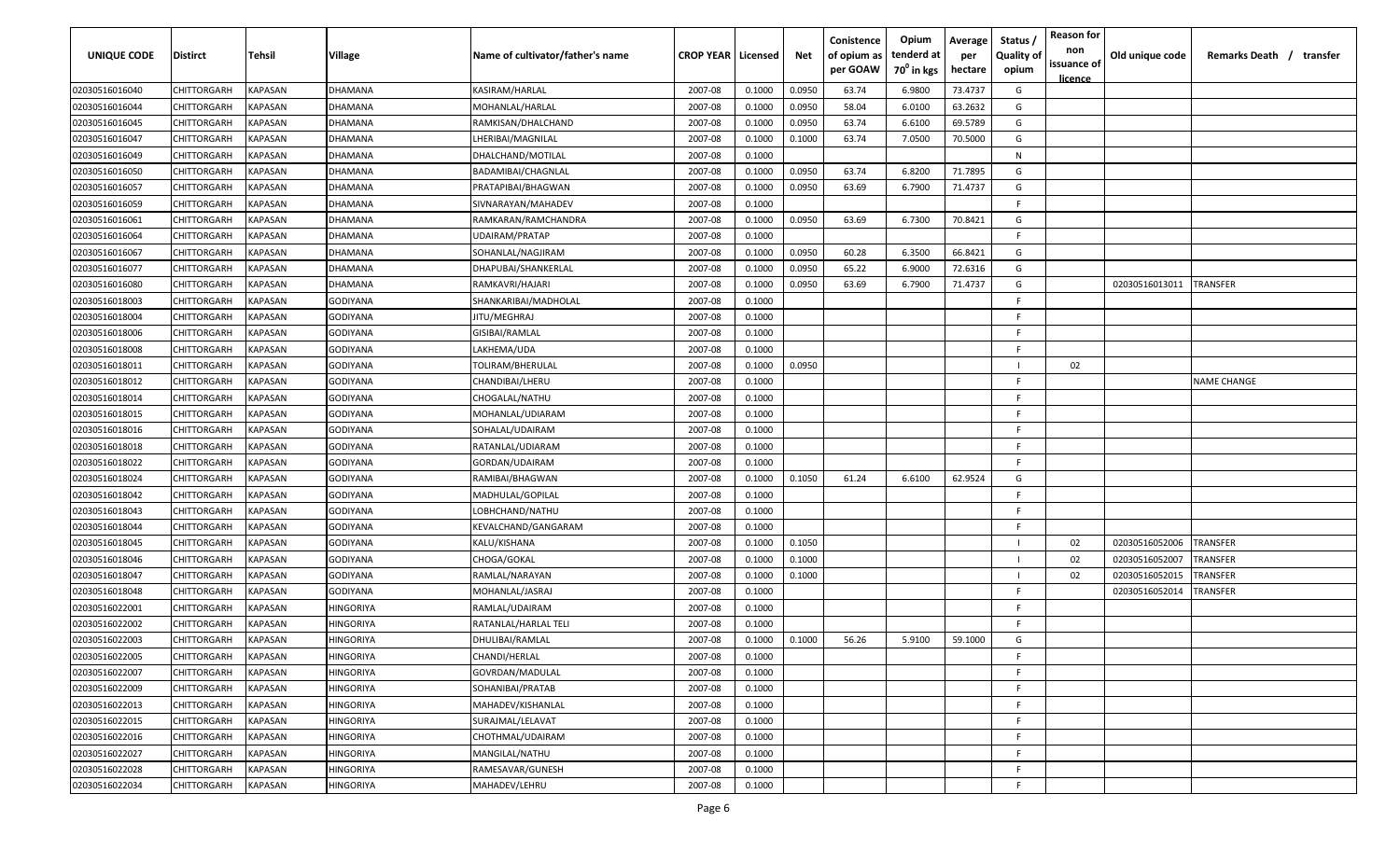| UNIQUE CODE    | Distirct           | Tehsil         | Village        | Name of cultivator/father's name                                                                                                         | <b>CROP YEAR   Licensed</b> |        | Net    | Conistence<br>of opium as<br>per GOAW | Opium<br>tenderd at<br>70 <sup>0</sup> in kgs | Average<br>per<br>hectare | Status,<br><b>Quality of</b><br>opium | <b>Reason for</b><br>non<br>issuance of<br>licence | Old unique code | Remarks Death / transfer   |
|----------------|--------------------|----------------|----------------|------------------------------------------------------------------------------------------------------------------------------------------|-----------------------------|--------|--------|---------------------------------------|-----------------------------------------------|---------------------------|---------------------------------------|----------------------------------------------------|-----------------|----------------------------|
| 02030516022038 | CHITTORGARH        | KAPASAN        | HINGORIYA      | RAMCHANDERIBAI/KHEMA                                                                                                                     | 2007-08                     | 0.1000 | 0.0950 | 62.28                                 | 6.5000                                        | 68.4211                   | G                                     |                                                    |                 |                            |
| 02030516025001 | CHITTORGARH        | KAPASAN        | KACHOLIYA      | BHANWARLAL/HAJARI                                                                                                                        | 2007-08                     | 0.1000 | 0.0950 | 61.24                                 | 6.5100                                        | 68.5263                   | G                                     |                                                    |                 |                            |
| 02030516025002 | CHITTORGARH        | <b>KAPASAN</b> | KACHOLIYA      | BHERULAL/HARLAL                                                                                                                          | 2007-08                     | 0.1000 | 0.0950 | 58.77                                 | 6.3300                                        | 66.6316                   | G                                     |                                                    |                 |                            |
| 02030516025003 | CHITTORGARH        | <b>KAPASAN</b> | KACHOLIYA      | BARJIBAI/TULSIRAM                                                                                                                        | 2007-08                     | 0.1000 | 0.0950 | 61.24                                 | 6.5300                                        | 68.7368                   | G                                     |                                                    |                 |                            |
| 02030516025005 | CHITTORGARH        | KAPASAN        | KACHOLIYA      | MITTHU/GANESH                                                                                                                            | 2007-08                     | 0.1000 |        |                                       |                                               |                           | E                                     |                                                    |                 |                            |
| 02030516025008 | CHITTORGARH        | KAPASAN        | KACHOLIYA      | MEHTABIBAI/KISOR                                                                                                                         | 2007-08                     | 0.1000 |        |                                       |                                               |                           | F                                     |                                                    |                 |                            |
| 02030516025010 | CHITTORGARH        | KAPASAN        | KACHOLIYA      | HIRALAL/NANDRAM                                                                                                                          | 2007-08                     | 0.1000 | 0.0950 | 58.04                                 | 5.8500                                        | 61.5789                   | G                                     |                                                    |                 |                            |
| 02030516025015 | CHITTORGARH        | KAPASAN        | KACHOLIYA      | JAMKUBAI/DALU                                                                                                                            | 2007-08                     | 0.1000 |        |                                       |                                               |                           | E                                     |                                                    |                 |                            |
| 02030516025020 | CHITTORGARH        | KAPASAN        | KACHOLIYA      | RATANLAL/RAMCHANDER                                                                                                                      | 2007-08                     | 0.1000 |        |                                       |                                               |                           | E                                     |                                                    |                 |                            |
| 02030516025022 | CHITTORGARH        | KAPASAN        | KACHOLIYA      | HEERA/GOTU                                                                                                                               | 2007-08                     | 0.1000 | 0.0950 | 61.24                                 | 6.4000                                        | 67.3684                   | G                                     |                                                    |                 |                            |
| 02030516025024 | CHITTORGARH        | KAPASAN        | KACHOLIYA      | SHANKERLAL/DEVILAL                                                                                                                       | 2007-08                     | 0.1000 |        |                                       |                                               |                           | E                                     |                                                    |                 |                            |
| 02030516025026 | CHITTORGARH        | KAPASAN        | KACHOLIYA      | DALIBAI/PRITHVIRAJ                                                                                                                       | 2007-08                     | 0.1000 |        |                                       |                                               |                           | F                                     |                                                    |                 |                            |
| 02030516025031 | CHITTORGARH        | KAPASAN        | KACHOLIYA      | BHERULAL/KISHNA                                                                                                                          | 2007-08                     | 0.1000 | 0.0950 | 61.24                                 | 6.5700                                        | 69.1579                   | G                                     |                                                    |                 |                            |
| 02030516025035 | CHITTORGARH        | KAPASAN        | KACHOLIYA      | SUNDERBAI/OUNKAR                                                                                                                         | 2007-08                     | 0.1000 | 0.0100 | 67.15                                 | 0.9700                                        | 97.0000                   | G                                     |                                                    |                 |                            |
| 02030516025036 | CHITTORGARH        | KAPASAN        | KACHOLIYA      | RAMESWAR/DALLA                                                                                                                           | 2007-08                     | 0.1000 |        |                                       |                                               |                           | F                                     |                                                    |                 |                            |
| 02030516025037 | CHITTORGARH        | <b>KAPASAN</b> | KACHOLIYA      | BHANWARLAL/KISHANLAL                                                                                                                     | 2007-08                     | 0.1000 | 0.0900 | 61.24                                 | 6.1100                                        | 67.8889                   | G                                     |                                                    |                 |                            |
| 02030516025038 | CHITTORGARH        | KAPASAN        | KACHOLIYA      | JITMAL/BHERU                                                                                                                             | 2007-08                     | 0.1000 | 0.0950 | 63.69                                 | 6.8300                                        | 71.8947                   | G                                     |                                                    |                 |                            |
| 02030516025039 | CHITTORGARH        | KAPASAN        | KACHOLIYA      | BALURAM/VARDA                                                                                                                            | 2007-08                     | 0.1000 | 0.0950 | 58.77                                 | 6.1500                                        | 64.7368                   | G                                     |                                                    |                 |                            |
| 02030516025044 | CHITTORGARH        | KAPASAN        | KACHOLIYA      | MADHU/KALU                                                                                                                               | 2007-08                     | 0.1000 |        |                                       |                                               |                           | F                                     |                                                    |                 |                            |
| 02030516025045 | CHITTORGARH        | <b>KAPASAN</b> | KACHOLIYA      | MADHU/PRATHVIRAJ                                                                                                                         | 2007-08                     | 0.1000 | 0.1000 | 61.24                                 | 6.6900                                        | 66.9000                   | G                                     |                                                    |                 |                            |
| 02030516025046 | CHITTORGARH        | KAPASAN        | KACHOLIYA      | GAHRU/MAHADEV                                                                                                                            | 2007-08                     | 0.1000 | 0.0500 | 61.24                                 | 3.3300                                        | 66.6000                   | G                                     |                                                    |                 |                            |
| 02030516025053 | CHITTORGARH        | KAPASAN        | KACHOLIYA      | SATYNARAYAN/GOPI                                                                                                                         | 2007-08                     | 0.1000 | 0.0950 | 61.24                                 | 6.4700                                        | 68.1053                   | G                                     |                                                    |                 |                            |
| 02030516025054 | CHITTORGARH        | KAPASAN        | KACHOLIYA      | SANTILAL/NARAYAN                                                                                                                         | 2007-08                     | 0.1000 | 0.0950 | 61.24                                 | 6.2600                                        | 65.8947                   | G                                     |                                                    |                 |                            |
| 02030516026001 | CHITTORGARH        | KAPASAN        | KANKARIYA      | JAMKUBAI/PANNA                                                                                                                           | 2007-08                     | 0.1000 |        |                                       |                                               |                           | F                                     |                                                    |                 |                            |
| 02030516026002 | CHITTORGARH        | KAPASAN        | KANKARIYA      | IITMAL/BHAVANIRAM                                                                                                                        | 2007-08                     | 0.1000 |        |                                       |                                               |                           | E                                     |                                                    |                 |                            |
| 02030516026003 | CHITTORGARH        | KAPASAN        | KANKARIYA      | CHAMPALAL/DALU                                                                                                                           | 2007-08                     | 0.1000 |        |                                       |                                               |                           | E                                     |                                                    |                 |                            |
| 02030516026004 | CHITTORGARH        | KAPASAN        | KANKARIYA      | LEHRU/DALU                                                                                                                               | 2007-08                     | 0.1000 |        |                                       |                                               |                           | E                                     |                                                    |                 |                            |
| 02030516026005 | CHITTORGARH        | KAPASAN        | KANKARIYA      | <isori lehru<="" td=""><td>2007-08</td><td>0.1000</td><td></td><td></td><td></td><td></td><td>F.</td><td></td><td></td><td></td></isori> | 2007-08                     | 0.1000 |        |                                       |                                               |                           | F.                                    |                                                    |                 |                            |
| 02030516026006 | CHITTORGARH        | KAPASAN        | KANKARIYA      | LEHRU/RAMLAL                                                                                                                             | 2007-08                     | 0.1000 |        |                                       |                                               |                           | E                                     |                                                    |                 |                            |
| 02030516026008 | CHITTORGARH        | KAPASAN        | KANKARIYA      | KALU/NARAYAN                                                                                                                             | 2007-08                     | 0.1000 |        |                                       |                                               |                           | E                                     |                                                    |                 |                            |
| 02030516026009 | CHITTORGARH        | KAPASAN        | KANKARIYA      | KAVALCHAND/BHERULAL                                                                                                                      | 2007-08                     | 0.1000 |        |                                       |                                               |                           | E                                     |                                                    |                 |                            |
| 02030516026010 | CHITTORGARH        | KAPASAN        | KANKARIYA      | BALU/JITU                                                                                                                                | 2007-08                     | 0.1000 |        |                                       |                                               |                           | F                                     |                                                    |                 |                            |
| 02030516026014 | CHITTORGARH        | KAPASAN        | KANKARIYA      | SHANKER/JITU                                                                                                                             | 2007-08                     | 0.1000 |        |                                       |                                               |                           | E                                     |                                                    |                 |                            |
| 02030516026015 | CHITTORGARH        | KAPASAN        | KANKARIYA      | JAMNA/HAJARI                                                                                                                             | 2007-08                     | 0.1000 |        |                                       |                                               |                           | E                                     |                                                    |                 |                            |
| 02030516026016 | <b>CHITTORGARH</b> | <b>KAPASAN</b> | KANKARIYA      | PANNALAL/DALU                                                                                                                            | 2007-08                     | 0.1000 |        |                                       |                                               |                           | E                                     |                                                    |                 |                            |
| 02030516027004 | CHITTORGARH        | <b>KAPASAN</b> | <b>KAPASAN</b> | DALCHAND/DIPPA                                                                                                                           | 2007-08                     | 0.1000 |        |                                       |                                               |                           | F                                     |                                                    |                 |                            |
| 02030516027006 | <b>CHITTORGARH</b> | <b>KAPASAN</b> | KAPASAN        | RAMCHANDER/JAGNATH                                                                                                                       | 2007-08                     | 0.1000 |        |                                       |                                               |                           | F                                     |                                                    |                 |                            |
| 02030516027010 | <b>CHITTORGARH</b> | <b>KAPASAN</b> | KAPASAN        | BHIMRAJ/RATANLAL                                                                                                                         | 2007-08                     | 0.1000 |        |                                       |                                               |                           | F                                     |                                                    |                 |                            |
| 02030516027011 | CHITTORGARH        | <b>KAPASAN</b> | KAPASAN        | KISANLAL/RATANLAL                                                                                                                        | 2007-08                     | 0.1000 |        |                                       |                                               |                           | E                                     |                                                    |                 |                            |
| 02030516027013 | CHITTORGARH        | KAPASAN        | KAPASAN        | LOBHCHAND/GULABCHAND                                                                                                                     | 2007-08                     | 0.1000 |        |                                       |                                               |                           | E                                     |                                                    |                 | TRANSFER / NIMBAHERAGORAJI |
| 02030516027016 | CHITTORGARH        | KAPASAN        | KAPASAN        | LEHRIBAI/RUPCHAND                                                                                                                        | 2007-08                     | 0.1000 |        |                                       |                                               |                           | E.                                    |                                                    |                 |                            |
| 02030516027017 | CHITTORGARH        | KAPASAN        | KAPASAN        | GULABBAI/JITMAL                                                                                                                          | 2007-08                     | 0.1000 | 0.1000 | 61.23                                 | 6.5100                                        | 65.1000                   | G                                     |                                                    |                 |                            |
| 02030516027021 | CHITTORGARH        | KAPASAN        | KAPASAN        | SOHANLAL/NANDLAL                                                                                                                         | 2007-08                     | 0.1000 |        |                                       |                                               |                           | F.                                    |                                                    |                 |                            |
| 02030516027026 | CHITTORGARH        | <b>KAPASAN</b> | KAPASAN        | CHAGANLAL/GULABCHAND                                                                                                                     | 2007-08                     | 0.1000 |        |                                       |                                               |                           | E                                     |                                                    |                 |                            |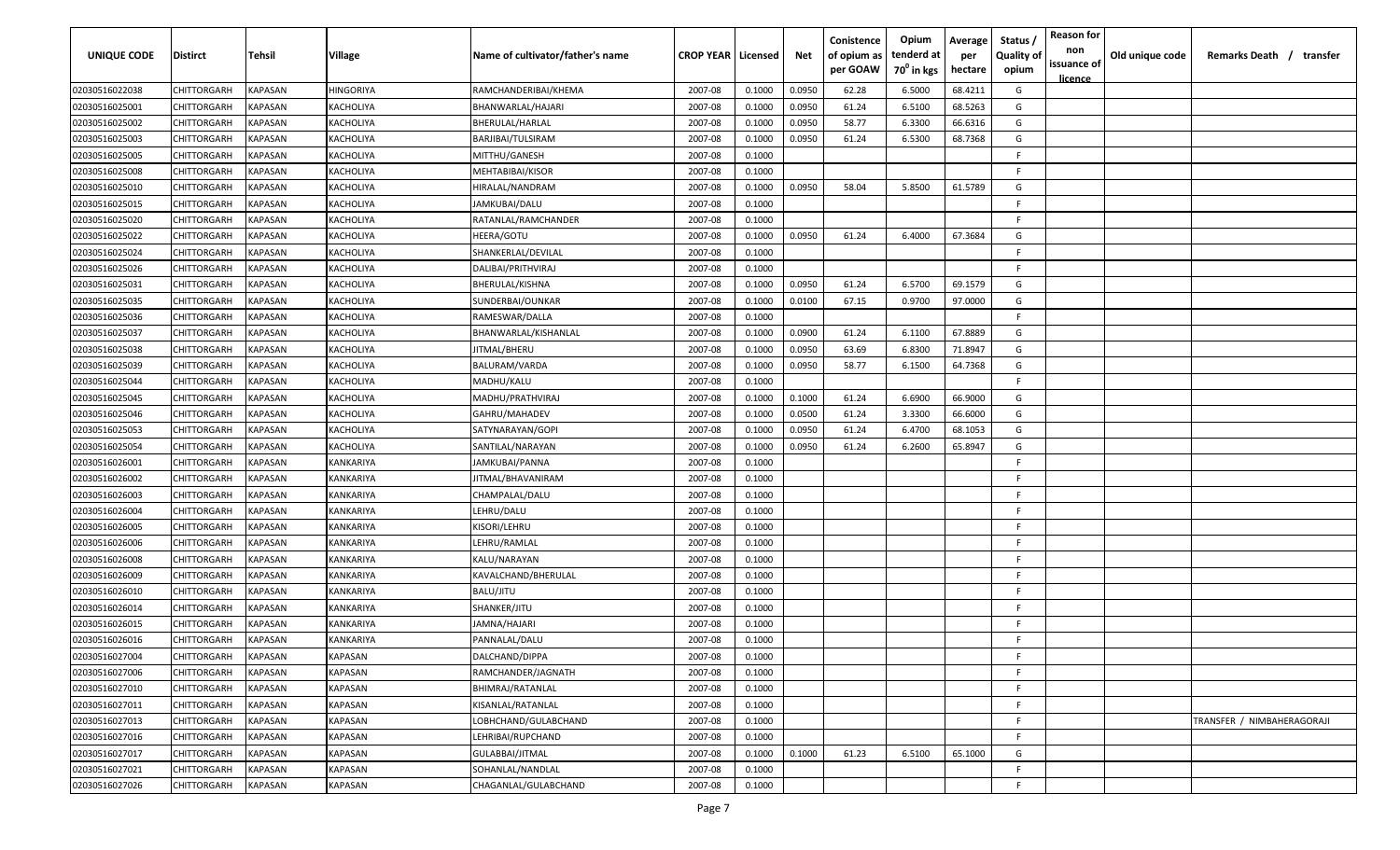| UNIQUE CODE    | <b>Distirct</b>    | Tehsil                | <b>Village</b>    | Name of cultivator/father's name | <b>CROP YEAR   Licensed</b> |        | Net    | Conistence<br>of opium as<br>per GOAW | Opium<br>tenderd at<br>70 <sup>°</sup> in kgs | Average<br>per<br>hectare | Status<br><b>Quality of</b><br>opium | <b>Reason for</b><br>non<br>issuance of<br><u>licence</u> | Old unique code | Remarks Death / transfer |
|----------------|--------------------|-----------------------|-------------------|----------------------------------|-----------------------------|--------|--------|---------------------------------------|-----------------------------------------------|---------------------------|--------------------------------------|-----------------------------------------------------------|-----------------|--------------------------|
| 02030516028001 | CHITTORGARH        | KAPASAN               | KESARKHEDI        | BHERULAL/CHATARBHUJ              | 2007-08                     | 0.1000 | 0.1000 | 65.22                                 | 6.9600                                        | 69.6000                   | G                                    |                                                           |                 |                          |
| 02030516028002 | CHITTORGARH        | KAPASAN               | KESARKHEDI        | MOHAN/HAJARI                     | 2007-08                     | 0.1000 | 0.1000 | 60.28                                 | 6.5800                                        | 65.8000                   | G                                    |                                                           |                 |                          |
| 02030516028003 | CHITTORGARH        | KAPASAN               | KESARKHEDI        | DHAPUBAI/NARAYAN                 | 2007-08                     | 0.1000 | 0.0950 | 63.74                                 | 6.6600                                        | 70.1053                   | G                                    |                                                           |                 | <b>NAME CHANGE</b>       |
| 02030516028004 | CHITTORGARH        | KAPASAN               | KESARKHEDI        | MANGU/BHERA                      | 2007-08                     | 0.1000 | 0.0950 | 58.04                                 | 6.3900                                        | 67.2632                   | G                                    |                                                           |                 |                          |
| 02030516028006 | CHITTORGARH        | KAPASAN               | KESARKHEDI        | PARTHU/KALU                      | 2007-08                     | 0.1000 | 0.1000 | 60.28                                 | 6.3100                                        | 63.1000                   | G                                    |                                                           |                 |                          |
| 02030516028007 | CHITTORGARH        | KAPASAN               | KESARKHEDI        | BHERULALPURI/GOKALPURI           | 2007-08                     | 0.1000 | 0.1050 | 60.28                                 | 7.0200                                        | 66.8571                   | G                                    |                                                           |                 |                          |
| 02030516028008 | CHITTORGARH        | KAPASAN               | KESARKHEDI        | HAJARI/DHANNA                    | 2007-08                     | 0.1000 |        |                                       |                                               |                           | F.                                   |                                                           |                 |                          |
| 02030516028009 | CHITTORGARH        | KAPASAN               | KESARKHEDI        | CHAGNA/SOLA                      | 2007-08                     | 0.1000 | 0.0950 | 65.22                                 | 6.7700                                        | 71.2632                   | G                                    |                                                           |                 |                          |
| 02030516028010 | CHITTORGARH        | KAPASAN               | KESARKHEDI        | MOHAN/RAMA                       | 2007-08                     | 0.1000 |        |                                       |                                               |                           | F.                                   |                                                           |                 |                          |
| 02030516028011 | CHITTORGARH        | KAPASAN               | KESARKHEDI        | BALU/LAXMAN                      | 2007-08                     | 0.1000 | 0.1000 | 60.28                                 | 6.6200                                        | 66.2000                   | G                                    |                                                           |                 |                          |
| 02030516028016 | CHITTORGARH        | KAPASAN               | KESARKHEDI        | SHANKERPURI/MADHUPURI            | 2007-08                     | 0.1000 | 0.1000 | 60.28                                 | 6.9000                                        | 69.0000                   | G                                    |                                                           |                 |                          |
| 02030516028017 | CHITTORGARH        | KAPASAN               | KESARKHEDI        | BHAGWANLAL/DEVA                  | 2007-08                     | 0.1000 |        |                                       |                                               |                           | F.                                   |                                                           |                 |                          |
| 02030516028019 | CHITTORGARH        | KAPASAN               | KESARKHEDI        | MADHO/GANESH                     | 2007-08                     | 0.1000 |        |                                       |                                               |                           | F.                                   |                                                           |                 |                          |
| 02030516028020 | CHITTORGARH        | KAPASAN               | KESARKHEDI        | BALU/DOLA                        | 2007-08                     | 0.1000 |        |                                       |                                               |                           | F.                                   |                                                           |                 |                          |
| 02030516028021 | CHITTORGARH        | KAPASAN               | KESARKHEDI        | CHUNNIBAI/LALU                   | 2007-08                     | 0.1000 | 0.1000 | 56.23                                 | 6.2600                                        | 62.6000                   | G                                    |                                                           |                 |                          |
| 02030516028022 | CHITTORGARH        | KAPASAN               | KESARKHEDI        | CHOGA/HAJARI                     | 2007-08                     | 0.1000 | 0.1000 | 58.04                                 | 6.6200                                        | 66.2000                   | G                                    |                                                           |                 |                          |
| 02030516028028 | CHITTORGARH        | KAPASAN               | KESARKHEDI        | UDAIRAM/MADHO                    | 2007-08                     | 0.1000 | 0.1000 | 60.28                                 | 6.4500                                        | 64.5000                   | G                                    |                                                           |                 |                          |
| 02030516028031 | CHITTORGARH        | KAPASAN               | KESARKHEDI        | LEHRU/NATHU                      | 2007-08                     | 0.1000 | 0.1000 | 63.74                                 | 6.4000                                        | 64.0000                   | G                                    |                                                           |                 |                          |
| 02030516028036 | CHITTORGARH        | KAPASAN               | KESARKHEDI        | BHVANIRAM/OUNKAR                 | 2007-08                     | 0.1000 | 0.0950 | 58.04                                 | 6.1800                                        | 65.0526                   | G                                    |                                                           |                 |                          |
| 02030516028038 | CHITTORGARH        | KAPASAN               | KESARKHEDI        | RAMA/KALU                        | 2007-08                     | 0.1000 | 0.1000 | 56.23                                 | 6.1000                                        | 61.0000                   | G                                    |                                                           |                 |                          |
| 02030516028039 | CHITTORGARH        | KAPASAN               | KESARKHEDI        | MADHOLAL/NAVLA                   | 2007-08                     | 0.1000 |        |                                       |                                               |                           | E                                    |                                                           |                 |                          |
| 02030516028041 | CHITTORGARH        | KAPASAN               | KESARKHEDI        | SHANKERLAL/CHOGA                 | 2007-08                     | 0.1000 |        |                                       |                                               |                           | F                                    |                                                           |                 |                          |
| 02030516028042 | CHITTORGARH        | KAPASAN               | KESARKHEDI        | GISU/GOPILAL                     | 2007-08                     | 0.1000 | 0.1000 | 63.74                                 | 6.7200                                        | 67.2000                   | G                                    |                                                           |                 |                          |
| 02030516028044 | CHITTORGARH        | KAPASAN               | KESARKHEDI        | LEHRIBAI/DHANNA                  | 2007-08                     | 0.1000 |        |                                       |                                               |                           | F                                    |                                                           |                 |                          |
| 02030516028046 | CHITTORGARH        | KAPASAN               | KESARKHEDI        | BHERULAL/GANESH                  | 2007-08                     | 0.1000 |        |                                       |                                               |                           | F.                                   |                                                           |                 |                          |
| 02030516028048 | CHITTORGARH        | KAPASAN               | KESARKHEDI        | SHAMBHULAL/RAMCHANDER            | 2007-08                     | 0.1000 | 0.0950 | 63.74                                 | 6.6300                                        | 69.7895                   | G                                    |                                                           |                 |                          |
| 02030516028050 | CHITTORGARH        | KAPASAN               | KESARKHEDI        | GEHRILAL/GANESH                  | 2007-08                     | 0.1000 |        |                                       |                                               |                           | E                                    |                                                           |                 |                          |
| 02030516028051 | CHITTORGARH        | KAPASAN               | KESARKHEDI        | DHANNA/DEVKISHAN                 | 2007-08                     | 0.1000 | 0.1000 | 63.74                                 | 6.9900                                        | 69.9000                   | G                                    |                                                           |                 |                          |
| 02030516028052 | <b>CHITTORGARH</b> | KAPASAN               | KESARKHEDI        | KELASHPURI/RAMPURI               | 2007-08                     | 0.1000 | 0.1000 | 67.15                                 | 7.4300                                        | 74.3000                   | G                                    |                                                           |                 |                          |
| 02030516028054 | CHITTORGARH        | KAPASAN               | KESARKHEDI        | VENIRAM/DEVJI                    | 2007-08                     | 0.1000 | 0.1000 | 60.28                                 | 7.4600                                        | 74.6000                   | G                                    |                                                           |                 |                          |
| 02030516028059 | CHITTORGARH        | <b><i>KAPASAN</i></b> | KESARKHEDI        | CHAGNLAL/GANESH                  | 2007-08                     | 0.1000 | 0.1000 | 65.22                                 | 7.0100                                        | 70.1000                   | G                                    |                                                           |                 |                          |
| 02030516028060 | CHITTORGARH        | <b><i>KAPASAN</i></b> | KESARKHEDI        | LALU/RAMA                        | 2007-08                     | 0.1000 |        |                                       |                                               |                           | -F                                   |                                                           |                 |                          |
| 02030516028061 | CHITTORGARH        | KAPASAN               | KESARKHEDI        | MADHO/RAMA                       | 2007-08                     | 0.1000 | 0.1000 | 60.28                                 | 5.7600                                        | 57.6000                   | G                                    |                                                           |                 |                          |
| 02030516028062 | CHITTORGARH        | KAPASAN               | KESARKHEDI        | HEERA/RAGUNATH                   | 2007-08                     | 0.1000 |        |                                       |                                               |                           | -F                                   |                                                           |                 |                          |
| 02030516028065 | CHITTORGARH        | KAPASAN               | <b>KESARKHEDI</b> | CHAGNLAL/DEVILAL                 | 2007-08                     | 0.1000 |        |                                       |                                               |                           | F                                    |                                                           |                 |                          |
| 02030516028067 | CHITTORGARH        | <b>KAPASAN</b>        | <b>KESARKHEDI</b> | RAMESWAR/NATHU                   | 2007-08                     | 0.1000 | 0.1000 | 65.22                                 | 7.0500                                        | 70.5000                   | G                                    |                                                           |                 |                          |
| 02030516028075 | CHITTORGARH        | KAPASAN               | KESARKHEDI        | PERMBAI/SHANKERLAL               | 2007-08                     | 0.1000 | 0.1000 | 65.22                                 | 6.9500                                        | 69.5000                   | G                                    |                                                           |                 |                          |
| 02030516028076 | CHITTORGARH        | <b>KAPASAN</b>        | KESARKHEDI        | ANCHIBAI/GEHRILAL                | 2007-08                     | 0.1000 |        |                                       |                                               |                           | -F.                                  |                                                           |                 |                          |
| 02030516028077 | CHITTORGARH        | KAPASAN               | KESARKHEDI        | MADHO/BHERA                      | 2007-08                     | 0.1000 | 0.1000 | 60.28                                 | 6.5700                                        | 65.7000                   | G                                    |                                                           |                 |                          |
| 02030516028078 | CHITTORGARH        | KAPASAN               | KESARKHEDI        | CHAMPALAL/HEERA                  | 2007-08                     | 0.1000 | 0.0950 | 65.22                                 | 6.7800                                        | 71.3684                   | G                                    |                                                           |                 |                          |
| 02030516028079 | CHITTORGARH        | KAPASAN               | KESARKHEDI        | BHAGWANIBAI/MANGILAL             | 2007-08                     | 0.1000 |        |                                       |                                               |                           | F.                                   |                                                           |                 | <b>NAME CHANGE</b>       |
| 02030516028080 | CHITTORGARH        | KAPASAN               | KESARKHEDI        | KISHANA/BHURA                    | 2007-08                     | 0.1000 | 0.1000 | 63.74                                 | 6.7900                                        | 67.9000                   | G                                    |                                                           |                 |                          |
| 02030516028081 | CHITTORGARH        | KAPASAN               | KESARKHEDI        | CHAGNIBAI/LAXMAN                 | 2007-08                     | 0.1000 |        |                                       |                                               |                           | -F.                                  |                                                           |                 |                          |
| 02030516028082 | CHITTORGARH        | KAPASAN               | <b>KESARKHEDI</b> | KESARBAI/MADHO                   | 2007-08                     | 0.1000 |        |                                       |                                               |                           | F.                                   |                                                           |                 | NAME CHANGE              |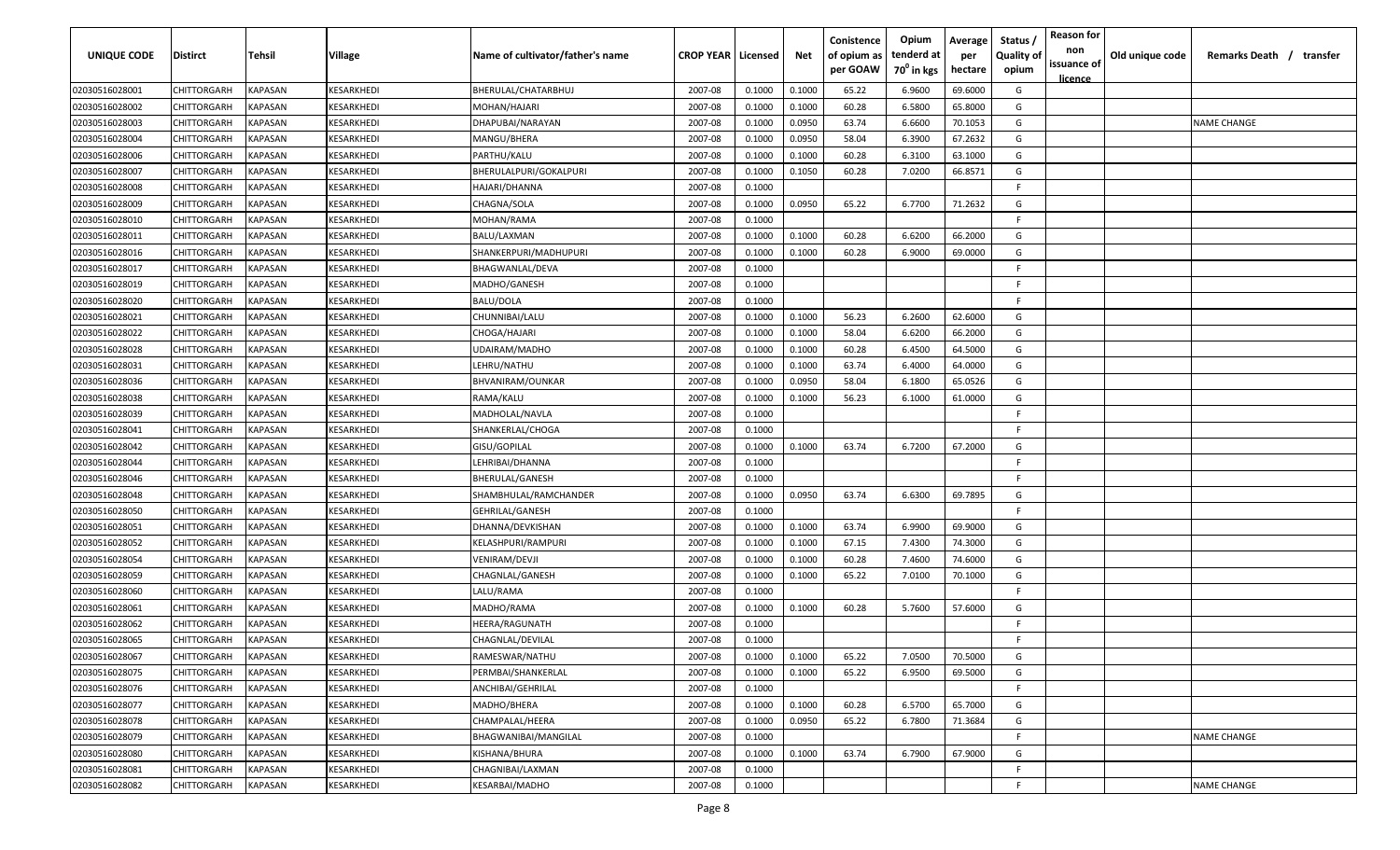| <b>UNIQUE CODE</b> | Distirct           | Tehsil         | Village          | Name of cultivator/father's name | <b>CROP YEAR   Licensed</b> |        | Net    | Conistence<br>of opium as | Opium<br>tenderd at    | Average<br>per | Status /<br><b>Quality of</b> | <b>Reason for</b><br>non      | Old unique code | Remarks Death / transfer |
|--------------------|--------------------|----------------|------------------|----------------------------------|-----------------------------|--------|--------|---------------------------|------------------------|----------------|-------------------------------|-------------------------------|-----------------|--------------------------|
|                    |                    |                |                  |                                  |                             |        |        | per GOAW                  | 70 <sup>0</sup> in kgs | hectare        | opium                         | issuance of<br><u>licence</u> |                 |                          |
| 02030516028083     | CHITTORGARH        | <b>KAPASAN</b> | KESARKHEDI       | GOPILAL/DEVKISHAN                | 2007-08                     | 0.1000 |        |                           |                        |                | F.                            |                               |                 |                          |
| 02030516028085     | CHITTORGARH        | KAPASAN        | KESARKHEDI       | KALIBAI/RAMESWAR                 | 2007-08                     | 0.1000 | 0.1000 | 60.28                     | 6.2800                 | 62.8000        | G                             |                               |                 |                          |
| 02030516028086     | CHITTORGARH        | KAPASAN        | KESARKHEDI       | BALURAM/VARDA                    | 2007-08                     | 0.1000 | 0.1000 | 60.28                     | 7.0100                 | 70.1000        | G                             | 01                            |                 |                          |
| 02030516028088     | CHITTORGARH        | KAPASAN        | KESARKHEDI       | SOHANLAL/MOHANLAL                | 2007-08                     | 0.1000 | 0.0950 | 60.28                     | 6.3400                 | 66.7368        | G                             |                               |                 |                          |
| 02030516028089     | CHITTORGARH        | KAPASAN        | KESARKHEDI       | AMERCHAND/MEGA JAT               | 2007-08                     | 0.1000 | 0.1000 | 67.15                     | 7.7500                 | 77.5000        | G                             |                               |                 |                          |
| 02030516028090     | CHITTORGARH        | KAPASAN        | KESARKHEDI       | KISHANLAL/BHERA                  | 2007-08                     | 0.1000 | 0.0950 | 63.74                     | 7.0100                 | 73.7895        | G                             |                               |                 |                          |
| 02030516028091     | CHITTORGARH        | KAPASAN        | KESARKHEDI       | SOSERBAI/CHAMPA                  | 2007-08                     | 0.1000 |        |                           |                        |                | -F.                           |                               |                 |                          |
| 02030516028092     | CHITTORGARH        | KAPASAN        | KESARKHEDI       | HAJARI/KALU                      | 2007-08                     | 0.1000 | 0.1050 | 63.74                     | 7.2400                 | 68.9524        | G                             |                               |                 |                          |
| 02030516028094     | CHITTORGARH        | KAPASAN        | KESARKHEDI       | LEHRULAL/HAJARI                  | 2007-08                     | 0.1000 |        |                           |                        |                | -F.                           |                               |                 |                          |
| 02030516028095     | CHITTORGARH        | KAPASAN        | KESARKHEDI       | JAGDISH/NARAYAN                  | 2007-08                     | 0.1000 | 0.0950 | 63.74                     | 6.9900                 | 73.5789        | G                             |                               |                 |                          |
| 02030516028098     | CHITTORGARH        | KAPASAN        | <b>ESARKHEDI</b> | KISHANPURI/MADHUPURI             | 2007-08                     | 0.1000 | 0.1000 | 67.15                     | 7.3400                 | 73.4000        | G                             |                               |                 |                          |
| 02030516028099     | CHITTORGARH        | KAPASAN        | KESARKHEDI       | HAGAMIBAI/VARDA                  | 2007-08                     | 0.1000 |        |                           |                        |                | F.                            |                               |                 |                          |
| 02030516028100     | CHITTORGARH        | KAPASAN        | KESARKHEDI       | KALU/GISA                        | 2007-08                     | 0.1000 |        |                           |                        |                | F.                            |                               |                 |                          |
| 02030516028101     | CHITTORGARH        | KAPASAN        | KESARKHEDI       | SIVPURI/MOTIPURI                 | 2007-08                     | 0.1000 |        |                           |                        |                | F.                            |                               |                 |                          |
| 02030516028102     | CHITTORGARH        | KAPASAN        | KESARKHEDI       | SVAIRAM/DHANNA                   | 2007-08                     | 0.1000 |        |                           |                        |                | -F.                           |                               |                 |                          |
| 02030516028103     | CHITTORGARH        | KAPASAN        | KESARKHEDI       | GANESH/JAYRAM                    | 2007-08                     | 0.1000 | 0.1000 | 63.74                     | 6.7100                 | 67.1000        | G                             |                               |                 |                          |
| 02030516028106     | CHITTORGARH        | KAPASAN        | KESARKHEDI       | RAMESWAR/DEVJI                   | 2007-08                     | 0.1000 |        |                           |                        |                | -F.                           |                               |                 |                          |
| 02030516028108     | CHITTORGARH        | KAPASAN        | KESARKHEDI       | KALU/DEVA                        | 2007-08                     | 0.1000 | 0.0950 | 58.04                     | 7.7100                 | 81.1579        | G                             |                               |                 |                          |
| 02030516028109     | CHITTORGARH        | KAPASAN        | KESARKHEDI       | DEVKISHAN/KALU JAT               | 2007-08                     | 0.1000 |        |                           |                        |                | E                             |                               |                 |                          |
| 02030516028110     | CHITTORGARH        | KAPASAN        | KESARKHEDI       | BHAGWAN/KEELA                    | 2007-08                     | 0.1000 | 0.1000 | 62.28                     | 6.5200                 | 65.2000        | G                             |                               |                 |                          |
| 02030516028111     | CHITTORGARH        | KAPASAN        | KESARKHEDI       | KALURAM/DHNNA                    | 2007-08                     | 0.1000 | 0.0100 | 67.15                     | 0.8400                 | 84.0000        | G                             |                               |                 |                          |
| 02030516028116     | CHITTORGARH        | KAPASAN        | KESARKHEDI       | NOJIBAI/GULAB                    | 2007-08                     | 0.1000 | 0.1000 | 60.28                     | 7.0200                 | 70.2000        | G                             |                               |                 | <b>NAME CHANGE</b>       |
| 02030516028117     | CHITTORGARH        | KAPASAN        | KESARKHEDI       | BALIBAI/GANESH                   | 2007-08                     | 0.1000 |        |                           |                        |                | -F.                           |                               |                 |                          |
| 02030516028118     | CHITTORGARH        | KAPASAN        | KESARKHEDI       | LEHRULAL/JITU                    | 2007-08                     | 0.1000 | 0.1000 | 65.22                     | 7.2200                 | 72.2000        | G                             |                               |                 |                          |
| 02030516028119     | CHITTORGARH        | KAPASAN        | KESARKHEDI       | DHANNA/SOLA                      | 2007-08                     | 0.1000 | 0.0950 | 63.74                     | 6.5900                 | 69.3684        | G                             |                               |                 |                          |
| 02030516028124     | CHITTORGARH        | KAPASAN        | KESARKHEDI       | PUSPABAI/RAMESWARLAL             | 2007-08                     | 0.1000 |        |                           |                        |                | -F.                           |                               |                 |                          |
| 02030516028125     | CHITTORGARH        | KAPASAN        | KESARKHEDI       | DALIBAI/MAGNIRAM                 | 2007-08                     | 0.1000 |        |                           |                        |                | F.                            |                               |                 |                          |
| 02030516028127     | CHITTORGARH        | KAPASAN        | <b>ESARKHEDI</b> | DHAPUBAI/BAGDUPURI               | 2007-08                     | 0.1000 | 0.1000 | 63.74                     | 6.7400                 | 67.4000        | G                             |                               |                 |                          |
| 02030516028128     | CHITTORGARH        | KAPASAN        | KESARKHEDI       | SOSERBAI/SHAMBHULAL              | 2007-08                     | 0.1000 |        |                           |                        |                | -F.                           |                               |                 |                          |
| 02030516028130     | CHITTORGARH        | KAPASAN        | KESARKHEDI       | LAXMANPURI/BHERUPURI             | 2007-08                     | 0.1000 | 0.1050 | 63.74                     | 7.3500                 | 70.0000        | G                             |                               |                 |                          |
| 02030516028131     | CHITTORGARH        | KAPASAN        | KESARKHEDI       | RAMESWAR/MADHU JAT               | 2007-08                     | 0.1000 |        |                           |                        |                | -F.                           |                               |                 |                          |
| 02030516028132     | CHITTORGARH        | KAPASAN        | KESARKHEDI       | CHAGAN/BHERA                     | 2007-08                     | 0.1000 |        |                           |                        |                | -F.                           |                               |                 |                          |
| 02030516028133     | CHITTORGARH        | KAPASAN        | KESARKHEDI       | <b>BAGDUPURI/MAGNIBAI</b>        | 2007-08                     | 0.1000 | 0.1000 | 60.28                     | 6.2900                 | 62.9000        | G                             |                               |                 |                          |
| 02030516028134     | CHITTORGARH        | KAPASAN        | KESARKHEDI       | CHAGANLAL/PANNA                  | 2007-08                     | 0.1000 |        |                           |                        |                | -F.                           |                               |                 |                          |
| 02030516028135     | <b>CHITTORGARH</b> | KAPASAN        | KESARKHEDI       | HERIBAI/HEERA                    | 2007-08                     | 0.1000 | 0.1000 | 60.28                     | 6.6000                 | 66.0000        | G                             |                               |                 |                          |
| 02030516028138     | <b>CHITTORGARH</b> | <b>KAPASAN</b> | KESARKHEDI       | KALURAM/BHAGIRATH                | 2007-08                     | 0.1000 | 0.1000 | 58.04                     | 6.0400                 | 60.4000        | G                             |                               |                 |                          |
| 02030516034002     | CHITTORGARH        | <b>KAPASAN</b> | NIMBAHERAGORAJI  | SHANKERLAL/KISANLALSUTAR         | 2007-08                     | 0.1000 |        |                           |                        |                | F.                            |                               |                 |                          |
| 02030516034003     | <b>CHITTORGARH</b> | <b>KAPASAN</b> | NIMBAHERAGORAJI  | BHERU/DULICHAND                  | 2007-08                     | 0.1000 | 0.0500 | 61.24                     | 3.4300                 | 68.6000        | G                             |                               |                 |                          |
| 02030516034006     | <b>CHITTORGARH</b> | <b>KAPASAN</b> | NIMBAHERAGORAJI  | SANTILAL/DHULICHAND              | 2007-08                     | 0.1000 |        |                           |                        |                | F.                            |                               |                 |                          |
| 02030516034008     | CHITTORGARH        | KAPASAN        | NIMBAHERAGORAJI  | BHERA/KALU                       | 2007-08                     | 0.1000 |        |                           |                        |                | F.                            |                               |                 |                          |
| 02030516034012     | CHITTORGARH        | KAPASAN        | NIMBAHERAGORAJI  | MOHANIBAI/BHERULAL               | 2007-08                     | 0.1000 |        |                           |                        |                | F.                            |                               |                 |                          |
| 02030516034014     | <b>CHITTORGARH</b> | KAPASAN        | NIMBAHERAGORAJI  | HAJARI/NOLA                      | 2007-08                     | 0.1000 |        |                           |                        |                | F.                            |                               |                 |                          |
| 02030516034016     | CHITTORGARH        | KAPASAN        | NIMBAHERAGORAJI  | SOHANIBAI/BHERU                  | 2007-08                     | 0.1000 |        |                           |                        |                | -F                            |                               |                 |                          |
| 02030516034017     | <b>CHITTORGARH</b> | KAPASAN        | NIMBAHERAGORAJI  | BADAMBAI/MANGILAL                | 2007-08                     | 0.1000 | 0.0950 | 63.69                     | 6.4500                 | 67.8947        | G                             |                               |                 |                          |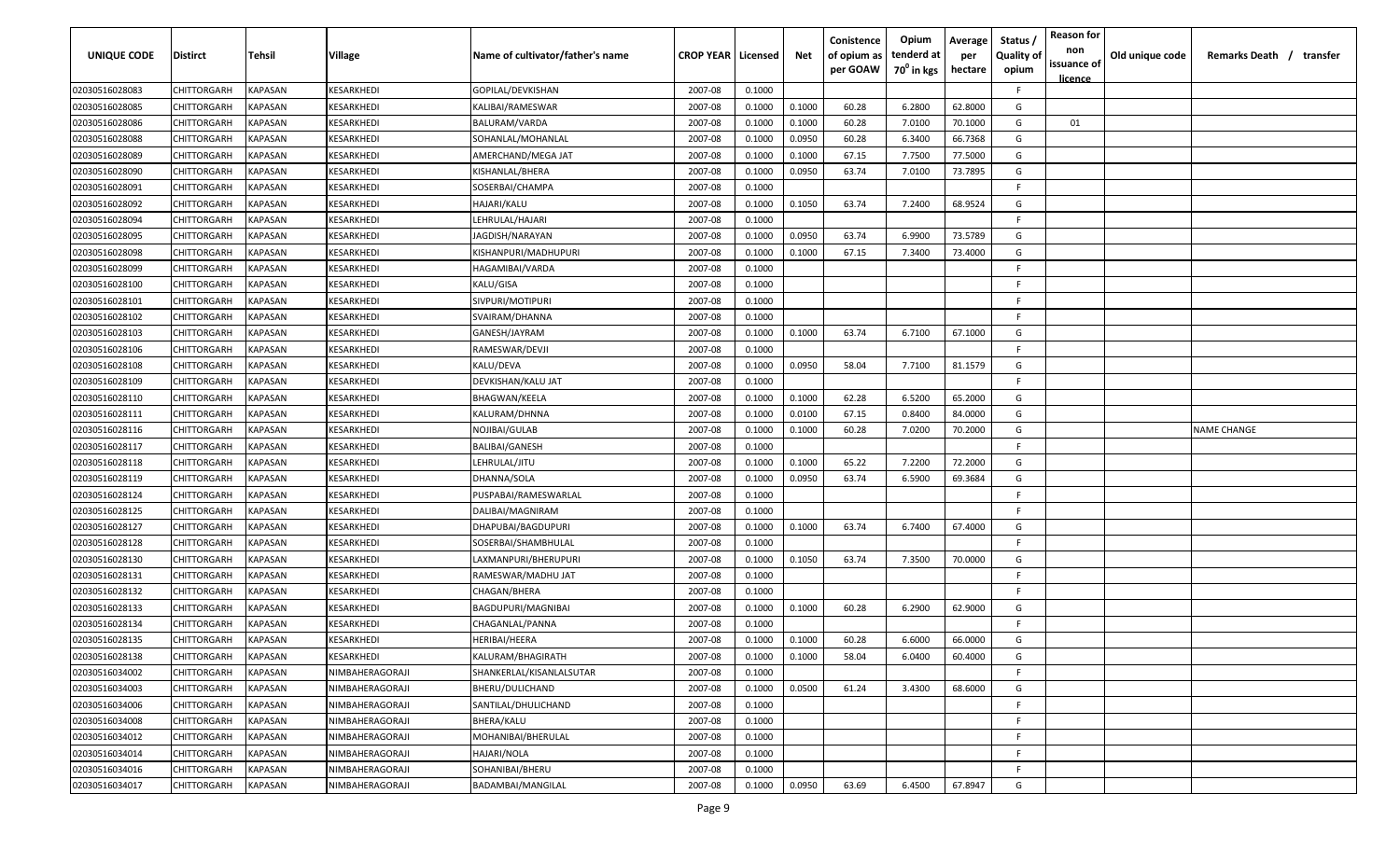| UNIQUE CODE    | Distirct           | Tehsil         | Village         | Name of cultivator/father's name | <b>CROP YEAR   Licensed</b> |        | Net    | Conistence<br>of opium as<br>per GOAW | Opium<br>tenderd at<br>70 <sup>°</sup> in kgs | Average<br>per<br>hectare | Status,<br><b>Quality of</b><br>opium | <b>Reason for</b><br>non<br>issuance of<br>licence | Old unique code | Remarks Death / transfer |
|----------------|--------------------|----------------|-----------------|----------------------------------|-----------------------------|--------|--------|---------------------------------------|-----------------------------------------------|---------------------------|---------------------------------------|----------------------------------------------------|-----------------|--------------------------|
| 02030516034018 | CHITTORGARH        | <b>KAPASAN</b> | NIMBAHERAGORAJI | LADULAL/DULLICHAND               | 2007-08                     | 0.1000 |        |                                       |                                               |                           | F.                                    |                                                    |                 |                          |
| 02030516034019 | CHITTORGARH        | KAPASAN        | NIMBAHERAGORAJI | SANTILAL/NANURAM                 | 2007-08                     | 0.1000 |        |                                       |                                               |                           | F.                                    |                                                    |                 |                          |
| 02030516034022 | CHITTORGARH        | KAPASAN        | NIMBAHERAGORAJI | NARAYAN/MOTISUTSR                | 2007-08                     | 0.1000 | 0.1000 | 58.77                                 | 7.0900                                        | 70.9000                   | G                                     |                                                    |                 |                          |
| 02030516034023 | CHITTORGARH        | KAPASAN        | NIMBAHERAGORAJI | SHANKERLAL/BHUWANIRAM TELI       | 2007-08                     | 0.1000 |        |                                       |                                               |                           | F                                     |                                                    |                 |                          |
| 02030516034027 | CHITTORGARH        | KAPASAN        | NIMBAHERAGORAJI | NANDRAM/KISHANLAL                | 2007-08                     | 0.1000 |        |                                       |                                               |                           | E                                     |                                                    |                 |                          |
| 02030516034030 | CHITTORGARH        | KAPASAN        | NIMBAHERAGORAJI | HASTIMAL/DULICHAND               | 2007-08                     | 0.1000 |        |                                       |                                               |                           | F                                     |                                                    |                 |                          |
| 02030516034033 | CHITTORGARH        | KAPASAN        | NIMBAHERAGORAJI | SAMPAT/MANGILAL                  | 2007-08                     | 0.1000 |        |                                       |                                               |                           | F                                     |                                                    |                 |                          |
| 02030516034034 | CHITTORGARH        | KAPASAN        | NIMBAHERAGORAJI | DEVBAI/MODA                      | 2007-08                     | 0.1000 |        |                                       |                                               |                           | E                                     |                                                    |                 |                          |
| 02030516034036 | CHITTORGARH        | KAPASAN        | NIMBAHERAGORAJI | BHERULAL/RAMLAL                  | 2007-08                     | 0.1000 |        |                                       |                                               |                           | E                                     |                                                    |                 |                          |
| 02030516034039 | CHITTORGARH        | KAPASAN        | NIMBAHERAGORAJI | CHUNNIBAI/GANESH                 | 2007-08                     | 0.1000 |        |                                       |                                               |                           | E                                     |                                                    |                 |                          |
| 02030516034040 | CHITTORGARH        | KAPASAN        | NIMBAHERAGORAJI | NATHU/GOMA                       | 2007-08                     | 0.1000 | 0.0950 | 63.69                                 | 6.5400                                        | 68.8421                   | G                                     |                                                    |                 |                          |
| 02030516034042 | CHITTORGARH        | KAPASAN        | NIMBAHERAGORAJI | FEKHRUDIN/KASIM                  | 2007-08                     | 0.1000 |        |                                       |                                               |                           | F                                     |                                                    |                 |                          |
| 02030516034043 | CHITTORGARH        | KAPASAN        | NIMBAHERAGORAJI | MITTU/BHAWANIRAM                 | 2007-08                     | 0.1000 |        |                                       |                                               |                           | E                                     |                                                    |                 |                          |
| 02030516034044 | CHITTORGARH        | KAPASAN        | NIMBAHERAGORAJI | KELASH/MADHO                     | 2007-08                     | 0.1000 |        |                                       |                                               |                           | E                                     |                                                    |                 |                          |
| 02030516034047 | CHITTORGARH        | KAPASAN        | NIMBAHERAGORAJI | SYAMLAL/BANSILAL                 | 2007-08                     | 0.1000 |        |                                       |                                               |                           | E                                     |                                                    |                 |                          |
| 02030516034049 | CHITTORGARH        | KAPASAN        | NIMBAHERAGORAJI | BHAGWANIBAI/DALCHAND             | 2007-08                     | 0.1000 |        |                                       |                                               |                           | E.                                    |                                                    |                 |                          |
| 02030516034050 | CHITTORGARH        | KAPASAN        | NIMBAHERAGORAJI | RAMKAVAR/BHERUSINGH              | 2007-08                     | 0.1000 | 0.1000 | 58.77                                 | 5.9800                                        | 59.8000                   | G                                     |                                                    |                 |                          |
| 02030516034052 | CHITTORGARH        | KAPASAN        | NIMBAHERAGORAJI | SOHANLAL/KAJOD                   | 2007-08                     | 0.1000 |        |                                       |                                               |                           | E                                     |                                                    |                 |                          |
| 02030516034053 | CHITTORGARH        | KAPASAN        | NIMBAHERAGORAJI | SHANKER/LAKMICHAND               | 2007-08                     | 0.1000 |        |                                       |                                               |                           | E                                     |                                                    |                 |                          |
| 02030516034063 | CHITTORGARH        | KAPASAN        | NIMBAHERAGORAJI | GANGABAI/GANGARAM                | 2007-08                     | 0.1000 |        |                                       |                                               |                           | F.                                    |                                                    |                 |                          |
| 02030516034064 | CHITTORGARH        | KAPASAN        | NIMBAHERAGORAJI | DALU/HEERA                       | 2007-08                     | 0.1000 | 0.0400 | 56.23                                 | 2.7300                                        | 68.2500                   | G                                     |                                                    |                 |                          |
| 02030516034065 | CHITTORGARH        | KAPASAN        | NIMBAHERAGORAJI | RATANLAL/NATHU                   | 2007-08                     | 0.1000 |        |                                       |                                               |                           | E                                     |                                                    |                 |                          |
| 02030516034066 | CHITTORGARH        | KAPASAN        | NIMBAHERAGORAJI | MADHU/LAKMICHAND                 | 2007-08                     | 0.1000 |        |                                       |                                               |                           |                                       |                                                    |                 |                          |
| 02030516034068 | CHITTORGARH        | KAPASAN        | NIMBAHERAGORAJI | SHANKER/BHONIRAMJAT              | 2007-08                     | 0.1000 |        |                                       |                                               |                           | F                                     |                                                    |                 |                          |
| 02030516034070 | CHITTORGARH        | KAPASAN        | NIMBAHERAGORAJI | FEFIBAI/BHERULAL                 | 2007-08                     | 0.1000 |        |                                       |                                               |                           | F                                     |                                                    |                 |                          |
| 02030516034071 | CHITTORGARH        | KAPASAN        | NIMBAHERAGORAJI | KAVRIBAI/BHERUGIRI               | 2007-08                     | 0.1000 |        |                                       |                                               |                           | F.                                    |                                                    |                 |                          |
| 02030516034075 | CHITTORGARH        | KAPASAN        | NIMBAHERAGORAJI | SHANKERLAL/MADHOLAL              | 2007-08                     | 0.1000 | 0.1000 | 63.69                                 | 6.9400                                        | 69.4000                   | G                                     |                                                    |                 | <b>NAME CHANGE</b>       |
| 02030516034076 | CHITTORGARH        | KAPASAN        | NIMBAHERAGORAJI | DEVJI/KALU                       | 2007-08                     | 0.1000 |        |                                       |                                               |                           | F.                                    |                                                    |                 |                          |
| 02030516034077 | CHITTORGARH        | KAPASAN        | NIMBAHERAGORAJI | SHANKERLAL/LALU                  | 2007-08                     | 0.1000 | 0.1000 | 58.04                                 | 6.4800                                        | 64.8000                   | G                                     |                                                    |                 |                          |
| 02030516034082 | CHITTORGARH        | KAPASAN        | NIMBAHERAGORAJI | HERLAL/NATHU                     | 2007-08                     | 0.1000 | 0.1050 | 58.04                                 | 6.2600                                        | 59.6190                   | G                                     |                                                    |                 |                          |
| 02030516034083 | CHITTORGARH        | KAPASAN        | NIMBAHERAGORAJI | CHANDIBAI/AMARCHAND              | 2007-08                     | 0.1000 |        |                                       |                                               |                           | E                                     |                                                    |                 |                          |
| 02030516034085 | CHITTORGARH        | KAPASAN        | NIMBAHERAGORAJI | CHANDIBAI/LHERU                  | 2007-08                     | 0.1000 | 0.1000 | 56.23                                 | 6.3200                                        | 63.2000                   | G                                     |                                                    |                 |                          |
| 02030516034096 | CHITTORGARH        | KAPASAN        | NIMBAHERAGORAJI | BHAGWAN/KAJOD                    | 2007-08                     | 0.1000 |        |                                       |                                               |                           | E                                     |                                                    |                 |                          |
| 02030516034097 | CHITTORGARH        | <b>KAPASAN</b> | NIMBAHERAGORAJI | NARAYAN/KESAR                    | 2007-08                     | 0.1000 | 0.0950 | 63.69                                 | 6.8700                                        | 72.3158                   | G                                     |                                                    |                 |                          |
| 02030516034100 | <b>CHITTORGARH</b> | KAPASAN        | NIMBAHERAGORAJI | BHURA/RAMLAL                     | 2007-08                     | 0.1000 |        |                                       |                                               |                           | E                                     |                                                    |                 |                          |
| 02030516034101 | CHITTORGARH        | <b>KAPASAN</b> | NIMBAHERAGORAJI | KHUMA/DHANNA                     | 2007-08                     | 0.1000 | 0.1000 | 61.24                                 | 6.5000                                        | 65.0000                   | G                                     |                                                    |                 |                          |
| 02030516034102 | <b>CHITTORGARH</b> | <b>KAPASAN</b> | NIMBAHERAGORAJI | MADHU/BHUVANIRAM                 | 2007-08                     | 0.1000 |        |                                       |                                               |                           | F.                                    |                                                    |                 |                          |
| 02030516034103 | <b>CHITTORGARH</b> | <b>KAPASAN</b> | NIMBAHERAGORAJI | SITARAM/BHURA                    | 2007-08                     | 0.1000 | 0.0950 | 58.77                                 | 6.1100                                        | 64.3158                   | G                                     |                                                    |                 |                          |
| 02030516034105 | <b>CHITTORGARH</b> | <b>KAPASAN</b> | NIMBAHERAGORAJI | LAXMIRAM/DALU                    | 2007-08                     | 0.1000 |        |                                       |                                               |                           | E                                     |                                                    |                 |                          |
| 02030516034108 | CHITTORGARH        | KAPASAN        | NIMBAHERAGORAJI | KISHANAN/KALU                    | 2007-08                     | 0.1000 |        |                                       |                                               |                           | E                                     |                                                    |                 |                          |
| 02030516034111 | CHITTORGARH        | KAPASAN        | NIMBAHERAGORAJI | GISA/LOBHA                       | 2007-08                     | 0.1000 | 0.1000 | 58.77                                 | 6.4800                                        | 64.8000                   | G                                     |                                                    |                 |                          |
| 02030516034119 | CHITTORGARH        | KAPASAN        | NIMBAHERAGORAJI | CHAGN/NANDRAM                    | 2007-08                     | 0.1000 |        |                                       |                                               |                           | F.                                    |                                                    |                 |                          |
| 02030516034122 | CHITTORGARH        | <b>KAPASAN</b> | NIMBAHERAGORAJI | MANGILAL/RATTA                   | 2007-08                     | 0.1000 |        |                                       |                                               |                           | F.                                    |                                                    |                 |                          |
| 02030516034128 | <b>CHITTORGARH</b> | <b>KAPASAN</b> | NIMBAHERAGORAJI | RATANLAL/HARLAL                  | 2007-08                     | 0.1000 | 0.1000 | 58.77                                 | 6.5000                                        | 65.0000                   | G                                     |                                                    |                 |                          |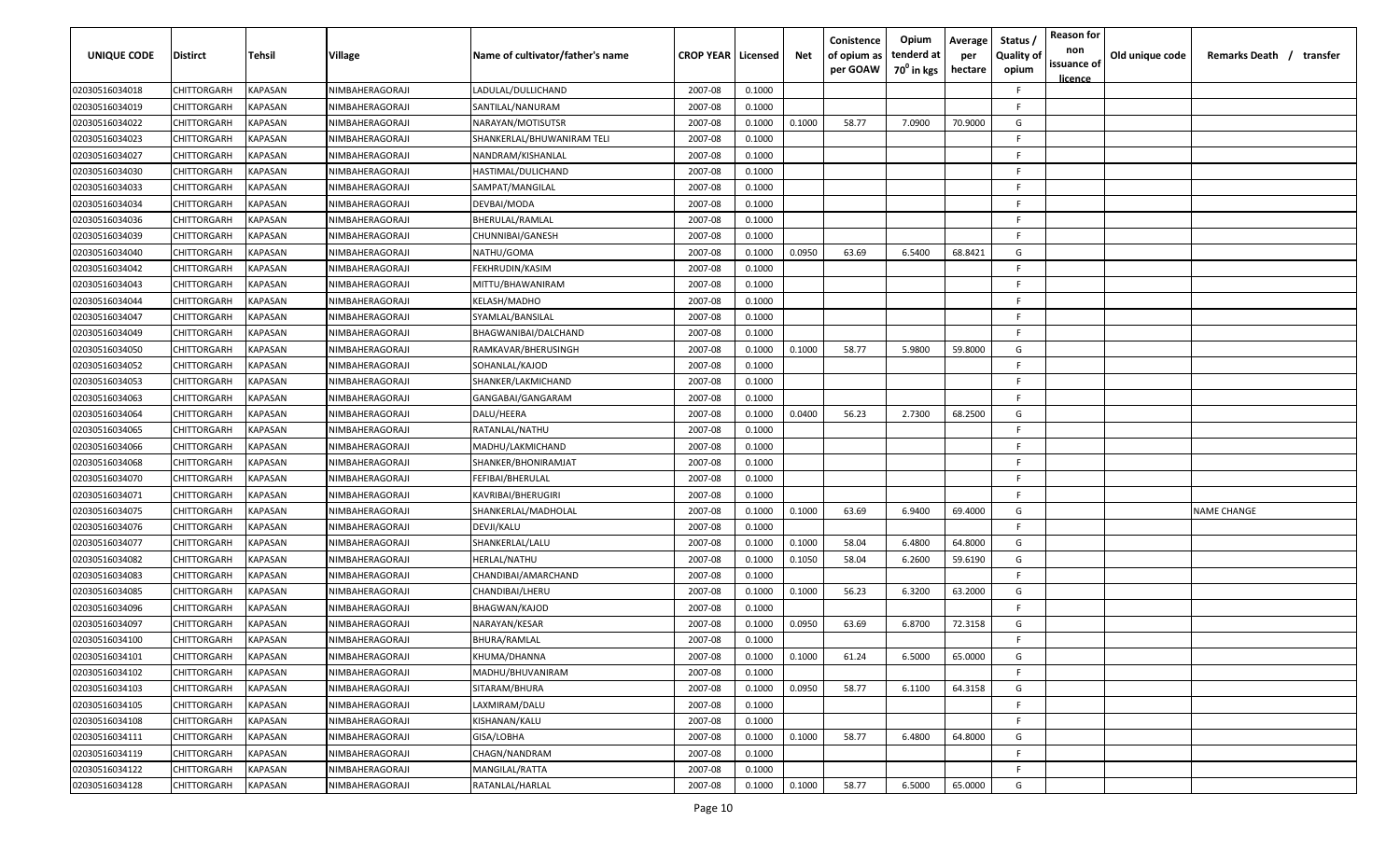| UNIQUE CODE    | <b>Distirct</b>    | Tehsil         | Village               | Name of cultivator/father's name | <b>CROP YEAR   Licensed</b> |        | Net    | Conistence<br>of opium as<br>per GOAW | Opium<br>tenderd at<br>$70^0$ in kgs | Average<br>per<br>hectare | Status<br><b>Quality of</b><br>opium | <b>Reason for</b><br>non<br>issuance of<br>licence | Old unique code | Remarks Death /<br>transfer |
|----------------|--------------------|----------------|-----------------------|----------------------------------|-----------------------------|--------|--------|---------------------------------------|--------------------------------------|---------------------------|--------------------------------------|----------------------------------------------------|-----------------|-----------------------------|
| 02030516034129 | <b>CHITTORGARH</b> | KAPASAN        | NIMBAHERAGORAJI       | NARU/RATTA                       | 2007-08                     | 0.1000 | 0.0950 | 63.69                                 | 6.7700                               | 71.2632                   | G                                    |                                                    |                 |                             |
| 02030516034130 | CHITTORGARH        | KAPASAN        | NIMBAHERAGORAJI       | PARVTIBAI/NANDLAL                | 2007-08                     | 0.1000 | 0.0950 | 61.24                                 | 6.7600                               | 71.1579                   | G                                    |                                                    |                 | <b>NAME CHANGE</b>          |
| 02030516034131 | CHITTORGARH        | KAPASAN        | NIMBAHERAGORAJI       | MANOHARSINGH/JAITSINGH           | 2007-08                     | 0.1000 | 0.1000 | 58.77                                 | 6.2500                               | 62.5000                   | G                                    |                                                    |                 |                             |
| 02030516034132 | CHITTORGARH        | KAPASAN        | NIMBAHERAGORAJI       | NATHU/PEMA                       | 2007-08                     | 0.1000 |        |                                       |                                      |                           | F                                    |                                                    | 02030516005008  | <b>TRANSFER</b>             |
| 02030516035005 | CHITTORGARH        | KAPASAN        | PANDOLISTATION        | PARVTIDEVI/SHANKER               | 2007-08                     | 0.1000 |        |                                       |                                      |                           | F                                    |                                                    |                 |                             |
| 02030516035007 | CHITTORGARH        | KAPASAN        | PANDOLISTATION        | DHANRAJ/NANDRAM                  | 2007-08                     | 0.1000 |        |                                       |                                      |                           | E                                    |                                                    |                 |                             |
| 02030516035008 | CHITTORGARH        | KAPASAN        | PANDOLISTATION        | KISHAN/MAGNA                     | 2007-08                     | 0.1000 | 0.1000 |                                       | 0.5700                               | 5.7000                    | G                                    | 04                                                 |                 |                             |
| 02030516035009 | CHITTORGARH        | KAPASAN        | PANDOLISTATION        | DEVBAI/UDAILAL                   | 2007-08                     | 0.1000 | 0.0950 | 58.04                                 | 5.7700                               | 60.7368                   | G                                    |                                                    |                 |                             |
| 02030516035013 | CHITTORGARH        | KAPASAN        | PANDOLISTATION        | BHERULAL/KALU                    | 2007-08                     | 0.1000 |        |                                       |                                      |                           | E                                    |                                                    |                 |                             |
| 02030516035015 | CHITTORGARH        | KAPASAN        | PANDOLISTATION        | SHANKAR/DALU                     | 2007-08                     | 0.1000 | 0.0950 | 63.69                                 | 6.4300                               | 67.6842                   | G                                    |                                                    |                 |                             |
| 02030516035016 | CHITTORGARH        | KAPASAN        | PANDOLISTATION        | NARAYANIBAI/AMERCHAND            | 2007-08                     | 0.1000 |        |                                       |                                      |                           | E                                    |                                                    |                 |                             |
| 02030516035017 | CHITTORGARH        | KAPASAN        | <b>PANDOLISTATION</b> | TULSIRAM/AMARCHAND               | 2007-08                     | 0.1000 |        |                                       |                                      |                           | F.                                   |                                                    |                 |                             |
| 02030516035018 | CHITTORGARH        | KAPASAN        | PANDOLISTATION        | SHANKERLAL/MOHANLAL              | 2007-08                     | 0.1000 |        |                                       |                                      |                           | F                                    |                                                    |                 |                             |
| 02030516035019 | CHITTORGARH        | KAPASAN        | PANDOLISTATION        | KISHANA/HARLAL                   | 2007-08                     | 0.1000 | 0.0900 |                                       | 0.9200                               | 10.2222                   | G                                    | 04                                                 |                 |                             |
| 02030516035022 | CHITTORGARH        | KAPASAN        | PANDOLISTATION        | BHERULAL/KISANA                  | 2007-08                     | 0.1000 | 0.0900 | 63.74                                 | 5.8700                               | 65.2222                   | G                                    |                                                    |                 |                             |
| 02030516035031 | CHITTORGARH        | KAPASAN        | PANDOLISTATION        | UDAIRAM/BHERA                    | 2007-08                     | 0.1000 |        |                                       |                                      |                           | F.                                   |                                                    |                 |                             |
| 02030516035032 | CHITTORGARH        | <b>KAPASAN</b> | PANDOLISTATION        | LEHRU/DEVJI                      | 2007-08                     | 0.1000 |        |                                       |                                      |                           | E                                    |                                                    |                 |                             |
| 02030516035033 | CHITTORGARH        | KAPASAN        | PANDOLISTATION        | BADRILAL/HANSRAJ                 | 2007-08                     | 0.1000 |        |                                       |                                      |                           |                                      |                                                    |                 |                             |
| 02030516035034 | CHITTORGARH        | <b>KAPASAN</b> | PANDOLISTATION        | KAMLABAI/MADHULAL                | 2007-08                     | 0.1000 |        |                                       |                                      |                           | E                                    |                                                    |                 |                             |
| 02030516035035 | CHITTORGARH        | KAPASAN        | PANDOLISTATION        | JAMNALAL/BHERULAL                | 2007-08                     | 0.1000 |        |                                       |                                      |                           | F                                    |                                                    |                 |                             |
| 02030516035036 | CHITTORGARH        | <b>KAPASAN</b> | PANDOLISTATION        | BHAGVANLAL/JITU                  | 2007-08                     | 0.1000 |        |                                       |                                      |                           | E                                    |                                                    |                 |                             |
| 02030516035038 | CHITTORGARH        | <b>KAPASAN</b> | PANDOLISTATION        | BHERULAL/KJODH                   | 2007-08                     | 0.1000 |        |                                       |                                      |                           |                                      |                                                    |                 |                             |
| 02030516035048 | CHITTORGARH        | <b>KAPASAN</b> | PANDOLISTATION        | KELASH/JAMUNALAL                 | 2007-08                     | 0.1000 |        |                                       |                                      |                           | E                                    |                                                    |                 |                             |
| 02030516035049 | CHITTORGARH        | KAPASAN        | PANDOLISTATION        | NANALAL/BHURALAL                 | 2007-08                     | 0.1000 |        |                                       |                                      |                           |                                      |                                                    |                 |                             |
| 02030516035053 | CHITTORGARH        | KAPASAN        | PANDOLISTATION        | UDAIRAM/GANESH                   | 2007-08                     | 0.1000 |        |                                       |                                      |                           | E                                    |                                                    |                 |                             |
| 02030516035057 | CHITTORGARH        | KAPASAN        | PANDOLISTATION        | <b>LHERU/CHMPALAL</b>            | 2007-08                     | 0.1000 | 0.1000 | 63.74                                 | 6.6700                               | 66.7000                   | G                                    |                                                    |                 |                             |
| 02030516035058 | CHITTORGARH        | KAPASAN        | PANDOLISTATION        | JAMNALAL/BADRI                   | 2007-08                     | 0.1000 |        |                                       |                                      |                           | E                                    |                                                    |                 |                             |
| 02030516035060 | CHITTORGARH        | KAPASAN        | PANDOLISTATION        | CHITAR/PARBHU                    | 2007-08                     | 0.1000 | 0.1000 | 64.18                                 | 5.9100                               | 59.1000                   | G                                    |                                                    |                 |                             |
| 02030516035063 | CHITTORGARH        | KAPASAN        | PANDOLISTATION        | SOHAN/BHURA                      | 2007-08                     | 0.1000 |        |                                       |                                      |                           | E                                    |                                                    |                 |                             |
| 02030516035065 | CHITTORGARH        | KAPASAN        | PANDOLISTATION        | MANGILAL/JAMNALAL                | 2007-08                     | 0.1000 |        |                                       |                                      |                           | F                                    |                                                    |                 |                             |
| 02030516035066 | CHITTORGARH        | KAPASAN        | PANDOLISTATION        | RATANLAL/UDAIRAM                 | 2007-08                     | 0.1000 |        |                                       |                                      |                           | E                                    |                                                    |                 |                             |
| 02030516035069 | CHITTORGARH        | KAPASAN        | PANDOLISTATION        | JAGDISH/GOKEL                    | 2007-08                     | 0.1000 |        |                                       |                                      |                           | E                                    |                                                    |                 |                             |
| 02030516035074 | CHITTORGARH        | KAPASAN        | PANDOLISTATION        | NOJIBAI/GOVERDHAN                | 2007-08                     | 0.1000 |        |                                       |                                      |                           | E                                    |                                                    |                 |                             |
| 02030516035075 | CHITTORGARH        | KAPASAN        | PANDOLISTATION        | BHURA/DEVJI                      | 2007-08                     | 0.1000 | 0.1000 |                                       | 4.8900                               | 48.9000                   | G                                    | 04                                                 |                 |                             |
| 02030516035082 | CHITTORGARH        | <b>KAPASAN</b> | PANDOLISTATION        | DEVBAI/SOHAN LAL                 | 2007-08                     | 0.1000 |        |                                       |                                      |                           | E                                    |                                                    |                 |                             |
| 02030516035089 | CHITTORGARH        | <b>KAPASAN</b> | PANDOLISTATION        | BHANWARLAL/NARAYAN               | 2007-08                     | 0.1000 | 0.0950 | 61.24                                 | 6.5900                               | 69.3684                   | G                                    |                                                    |                 |                             |
| 02030516035097 | <b>CHITTORGARH</b> | <b>KAPASAN</b> | PANDOLISTATION        | RAMESWAR/KASIRAM                 | 2007-08                     | 0.1000 |        |                                       |                                      |                           | F                                    |                                                    | 02030516032018  | <b>TRANSFER</b>             |
| 02030516035098 | <b>CHITTORGARH</b> | <b>KAPASAN</b> | PANDOLISTATION        | NAHRASINGH/UDAISINGH             | 2007-08                     | 0.1000 |        |                                       |                                      |                           | F                                    |                                                    | 02030516032001  | TRANSFER                    |
| 02030516035099 | <b>CHITTORGARH</b> | <b>KAPASAN</b> | PANDOLISTATION        | PERMBAI/BHERUSIMGH               | 2007-08                     | 0.1000 |        |                                       |                                      |                           | F                                    |                                                    | 02030516032002  | TRANSFER                    |
| 02030516035100 | CHITTORGARH        | <b>KAPASAN</b> | PANDOLISTATION        | SUKHIBAI/JAMNA                   | 2007-08                     | 0.1000 |        |                                       |                                      |                           | F                                    |                                                    | 02030516032006  | TRANSFER                    |
| 02030516037001 | CHITTORGARH        | KAPASAN        | PAVTIYA               | DAYARAM/BHERA                    | 2007-08                     | 0.1000 |        |                                       |                                      |                           | F                                    |                                                    |                 |                             |
| 02030516037003 | CHITTORGARH        | KAPASAN        | PAVTIYA               | MADHO/ONKAR                      | 2007-08                     | 0.1000 |        |                                       |                                      |                           | E                                    |                                                    |                 |                             |
| 02030516037006 | CHITTORGARH        | KAPASAN        | PAVTIYA               | AMARCHAND/KISHORE                | 2007-08                     | 0.1000 | 0.0300 | 67.15                                 | 2.1900                               | 73.0000                   | G                                    |                                                    |                 |                             |
| 02030516037007 | CHITTORGARH        | <b>KAPASAN</b> | PAVTIYA               | AASU/KHURAJ                      | 2007-08                     | 0.1000 |        |                                       |                                      |                           | F                                    |                                                    |                 |                             |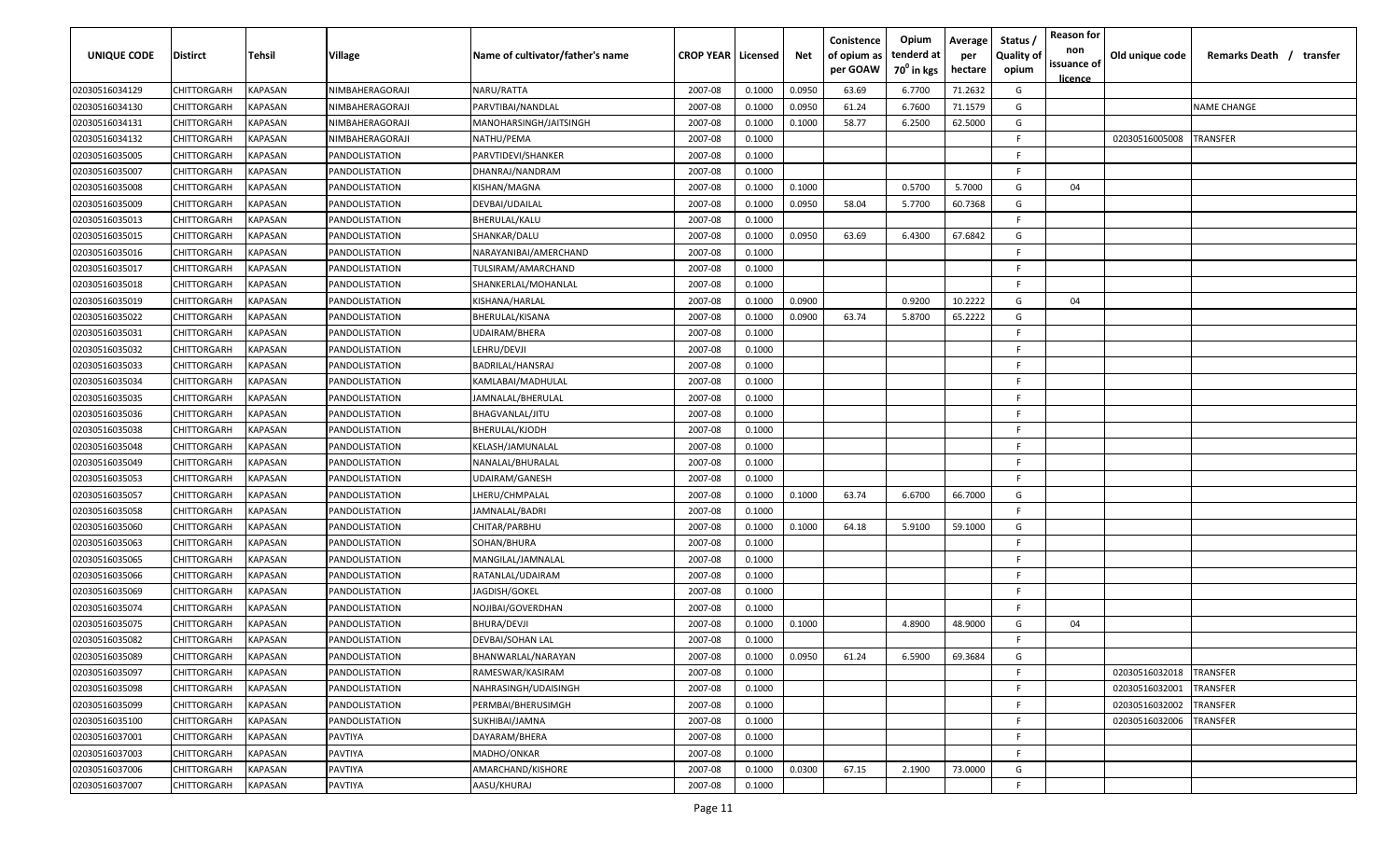| UNIQUE CODE    | Distirct           | Tehsil         | Village     | Name of cultivator/father's name | <b>CROP YEAR   Licensed</b> |        | Net    | Conistence<br>of opium as<br>per GOAW | Opium<br>tenderd at<br>70 <sup>°</sup> in kgs | Average<br>per<br>hectare | Status,<br><b>Quality of</b><br>opium | <b>Reason for</b><br>non<br>issuance of<br>licence | Old unique code | Remarks Death / transfer |
|----------------|--------------------|----------------|-------------|----------------------------------|-----------------------------|--------|--------|---------------------------------------|-----------------------------------------------|---------------------------|---------------------------------------|----------------------------------------------------|-----------------|--------------------------|
| 02030516037014 | CHITTORGARH        | KAPASAN        | PAVTIYA     | CHANDI/LAXMAN                    | 2007-08                     | 0.1000 | 0.0900 | 61.24                                 | 6.1600                                        | 68.4444                   | G                                     |                                                    |                 |                          |
| 02030516037020 | CHITTORGARH        | <b>KAPASAN</b> | PAVTIYA     | CHANDERPRAKASH/MADANLAL          | 2007-08                     | 0.1000 |        |                                       |                                               |                           | F                                     |                                                    |                 |                          |
| 02030516037021 | CHITTORGARH        | KAPASAN        | PAVTIYA     | MADANLAL/LAXMCHAND               | 2007-08                     | 0.1000 |        |                                       |                                               |                           | F.                                    |                                                    |                 |                          |
| 02030516037023 | CHITTORGARH        | KAPASAN        | PAVTIYA     | LAXMAN/MOHANLAL                  | 2007-08                     | 0.1000 | 0.1000 | 61.24                                 | 6.0800                                        | 60.8000                   | G                                     |                                                    |                 |                          |
| 02030516037024 | CHITTORGARH        | KAPASAN        | PAVTIYA     | BHAGWAN/PARTHU                   | 2007-08                     | 0.1000 | 0.0200 | 63.74                                 | 1.4100                                        | 70.5000                   | G                                     |                                                    | 02030516013024  | <b>TRANSFER</b>          |
| 02030516040002 | CHITTORGARH        | KAPASAN        | RANCHODPURA | KESHURAM/BHURA                   | 2007-08                     | 0.1000 |        |                                       |                                               |                           |                                       |                                                    |                 |                          |
| 02030516040004 | CHITTORGARH        | KAPASAN        | RANCHODPURA | CHAMPALAL/DEOJI                  | 2007-08                     | 0.1000 |        |                                       |                                               |                           | F                                     |                                                    |                 |                          |
| 02030516040005 | CHITTORGARH        | KAPASAN        | RANCHODPURA | GHISIBAI/UDAIRAM                 | 2007-08                     | 0.1000 | 0.0950 | 60.28                                 | 6.6400                                        | 69.8947                   | G                                     |                                                    |                 |                          |
| 02030516040006 | CHITTORGARH        | KAPASAN        | RANCHODPURA | PREBHULAL/AMBALAL                | 2007-08                     | 0.1000 |        |                                       |                                               |                           | E                                     |                                                    |                 |                          |
| 02030516040007 | CHITTORGARH        | KAPASAN        | RANCHODPURA | MOHAN/RAMA                       | 2007-08                     | 0.1000 |        |                                       |                                               |                           | E                                     |                                                    |                 |                          |
| 02030516040008 | CHITTORGARH        | KAPASAN        | RANCHODPURA | CHHOGARAM/UDAIRAM                | 2007-08                     | 0.1000 | 0.1000 | 63.74                                 | 6.8900                                        | 68.9000                   | G                                     |                                                    |                 |                          |
| 02030516040009 | CHITTORGARH        | KAPASAN        | RANCHODPURA | NATHUSINGH/JAWANSINGH            | 2007-08                     | 0.1000 | 0.0950 | 65.22                                 | 7.0600                                        | 74.3158                   | G                                     |                                                    |                 |                          |
| 02030516040010 | CHITTORGARH        | KAPASAN        | RANCHODPURA | BHANWARSINGH/ONKARSINGH          | 2007-08                     | 0.1000 | 0.0950 | 63.74                                 | 7.1700                                        | 75.4737                   | G                                     |                                                    |                 |                          |
| 02030516040014 | CHITTORGARH        | KAPASAN        | RANCHODPURA | MADANLAL/MITTU                   | 2007-08                     | 0.1000 |        |                                       |                                               |                           | F                                     |                                                    |                 |                          |
| 02030516040015 | CHITTORGARH        | KAPASAN        | RANCHODPURA | SOHANLAL/SUKHLAL                 | 2007-08                     | 0.1000 | 0.1000 | 65.22                                 | 7.1000                                        | 71.0000                   | G                                     |                                                    |                 |                          |
| 02030516040016 | CHITTORGARH        | KAPASAN        | RANCHODPURA | LEHRU/BHURA                      | 2007-08                     | 0.1000 | 0.0950 | 60.28                                 | 6.7200                                        | 70.7368                   | G                                     |                                                    |                 |                          |
| 02030516040017 | CHITTORGARH        | <b>KAPASAN</b> | RANCHODPURA | RAMSINGH/SARDARSINGH             | 2007-08                     | 0.1000 | 0.0900 | 65.22                                 | 6.2700                                        | 69.6667                   | G                                     |                                                    |                 |                          |
| 02030516040018 | CHITTORGARH        | KAPASAN        | RANCHODPURA | SHIVSINGH/SARDARSINGH            | 2007-08                     | 0.1000 |        |                                       |                                               |                           | F.                                    |                                                    |                 |                          |
| 02030516040019 | CHITTORGARH        | KAPASAN        | RANCHODPURA | GANESHLAL/KESURAM                | 2007-08                     | 0.1000 | 0.1000 | 60.28                                 | 0.7900                                        | 7.9000                    | G                                     | 04                                                 |                 |                          |
| 02030516040021 | CHITTORGARH        | KAPASAN        | RANCHODPURA | RUPSINGH/OUNKARSINGH             | 2007-08                     | 0.1000 | 0.1000 | 60.28                                 | 6.7700                                        | 67.7000                   | G                                     |                                                    |                 |                          |
| 02030516040024 | CHITTORGARH        | KAPASAN        | RANCHODPURA | LOBHCHAND/HARIRAM                | 2007-08                     | 0.1000 |        |                                       |                                               |                           | E                                     |                                                    |                 |                          |
| 02030516040025 | CHITTORGARH        | KAPASAN        | RANCHODPURA | <b>BALU/BADRI</b>                | 2007-08                     | 0.1000 | 0.0100 | 67.15                                 | 0.8200                                        | 82.0000                   | G                                     |                                                    |                 |                          |
| 02030516040026 | CHITTORGARH        | KAPASAN        | RANCHODPURA | GITABAI/SHANKERLAL               | 2007-08                     | 0.1000 |        |                                       |                                               |                           |                                       |                                                    |                 |                          |
| 02030516040027 | CHITTORGARH        | KAPASAN        | RANCHODPURA | BHAGWANLAL/GEHRILAL              | 2007-08                     | 0.1000 |        |                                       |                                               |                           | F                                     |                                                    |                 |                          |
| 02030516040030 | CHITTORGARH        | KAPASAN        | RANCHODPURA | JORAWARSINGH/MOTISINGH           | 2007-08                     | 0.1000 | 0.1000 | 60.28                                 | 6.4300                                        | 64.3000                   | G                                     |                                                    |                 |                          |
| 02030516040034 | CHITTORGARH        | KAPASAN        | RANCHODPURA | GOPI/SURAJMAL                    | 2007-08                     | 0.1000 |        |                                       |                                               |                           | F.                                    |                                                    |                 |                          |
| 02030516040036 | CHITTORGARH        | KAPASAN        | RANCHODPURA | SHAMBHU/JITU                     | 2007-08                     | 0.1000 | 0.1000 | 60.28                                 | 6.9800                                        | 69.8000                   | G                                     |                                                    |                 |                          |
| 02030516040039 | CHITTORGARH        | KAPASAN        | RANCHODPURA | ITU/OUNKAR                       | 2007-08                     | 0.1000 |        |                                       |                                               |                           | F.                                    |                                                    |                 |                          |
| 02030516040040 | CHITTORGARH        | KAPASAN        | RANCHODPURA | NANURAM/LOBHA                    | 2007-08                     | 0.1000 | 0.0200 | 60.28                                 | 1.5700                                        | 78.5000                   | G                                     |                                                    | 02030516019001  | TRANSFER                 |
| 02030516040041 | CHITTORGARH        | <b>KAPASAN</b> | RANCHODPURA | SORAM/JITU                       | 2007-08                     | 0.1000 |        |                                       |                                               |                           | E                                     |                                                    | 02030516019004  | TRANSFER                 |
| 02030516040042 | CHITTORGARH        | KAPASAN        | RANCHODPURA | PYARA/KELA                       | 2007-08                     | 0.1000 | 0.1050 | 65.22                                 | 7.2200                                        | 68.7619                   | G                                     |                                                    | 02030516019006  | TRANSFER                 |
| 02030516040043 | CHITTORGARH        | KAPASAN        | RANCHODPURA | BHERU/LOBHA                      | 2007-08                     | 0.1000 | 0.1050 | 60.28                                 | 6.6600                                        | 63.4286                   | G                                     |                                                    | 02030516019013  | TRANSFER                 |
| 02030516041001 | CHITTORGARH        | <b>KAPASAN</b> | RANDIYARDI  | ITTU/JAIRAM                      | 2007-08                     | 0.1000 |        |                                       |                                               |                           | E                                     |                                                    |                 |                          |
| 02030516041002 | CHITTORGARH        | <b>KAPASAN</b> | RANDIYARDI  | NOLA/RAMLAL                      | 2007-08                     | 0.1000 | 0.1000 | 58.04                                 | 5.9100                                        | 59.1000                   | G                                     |                                                    |                 |                          |
| 02030516041005 | <b>CHITTORGARH</b> | <b>KAPASAN</b> | RANDIYARDI  | MANGILAL/MOTILAL                 | 2007-08                     | 0.1000 |        |                                       |                                               |                           | E                                     |                                                    |                 |                          |
| 02030516041006 | CHITTORGARH        | <b>KAPASAN</b> | RANDIYARDI  | BHERULAL/MANGILAL                | 2007-08                     | 0.1000 |        |                                       |                                               |                           | F                                     |                                                    |                 |                          |
| 02030516041010 | <b>CHITTORGARH</b> | <b>KAPASAN</b> | RANDIYARDI  | LEHRU/RATANLAL                   | 2007-08                     | 0.1000 |        |                                       |                                               |                           | F                                     |                                                    |                 |                          |
| 02030516041012 | CHITTORGARH        | <b>KAPASAN</b> | RANDIYARDI  | GEHRILAL/GANESH                  | 2007-08                     | 0.1000 |        |                                       |                                               |                           | F                                     |                                                    |                 |                          |
| 02030516041014 | CHITTORGARH        | <b>KAPASAN</b> | RANDIYARDI  | TULSIRAM/DHANNA                  | 2007-08                     | 0.1000 | 0.1000 | 58.04                                 | 6.5500                                        | 65.5000                   | G                                     |                                                    |                 |                          |
| 02030516041018 | CHITTORGARH        | <b>KAPASAN</b> | RANDIYARDI  | JIVRAJ/JAYRAM                    | 2007-08                     | 0.1000 | 0.1050 | 58.04                                 | 6.6300                                        | 63.1429                   | G                                     |                                                    |                 |                          |
| 02030516041022 | CHITTORGARH        | KAPASAN        | RANDIYARDI  | LALU/CHENA                       | 2007-08                     | 0.1000 |        |                                       |                                               |                           | F                                     |                                                    |                 |                          |
| 02030516041023 | CHITTORGARH        | KAPASAN        | RANDIYARDI  | LACHERAM/MITTULAL                | 2007-08                     | 0.1000 |        |                                       |                                               |                           | F.                                    |                                                    |                 |                          |
| 02030516041025 | CHITTORGARH        | <b>KAPASAN</b> | RANDIYARDI  | DEVILAL/MANGILAL                 | 2007-08                     | 0.1000 | 0.0100 | 58.04                                 | 0.7000                                        | 70.0000                   | G                                     |                                                    |                 |                          |
| 02030516041029 | <b>CHITTORGARH</b> | <b>KAPASAN</b> | RANDIYARDI  | KISHANLAL/BHERA                  | 2007-08                     | 0.1000 |        |                                       |                                               |                           | F.                                    |                                                    |                 |                          |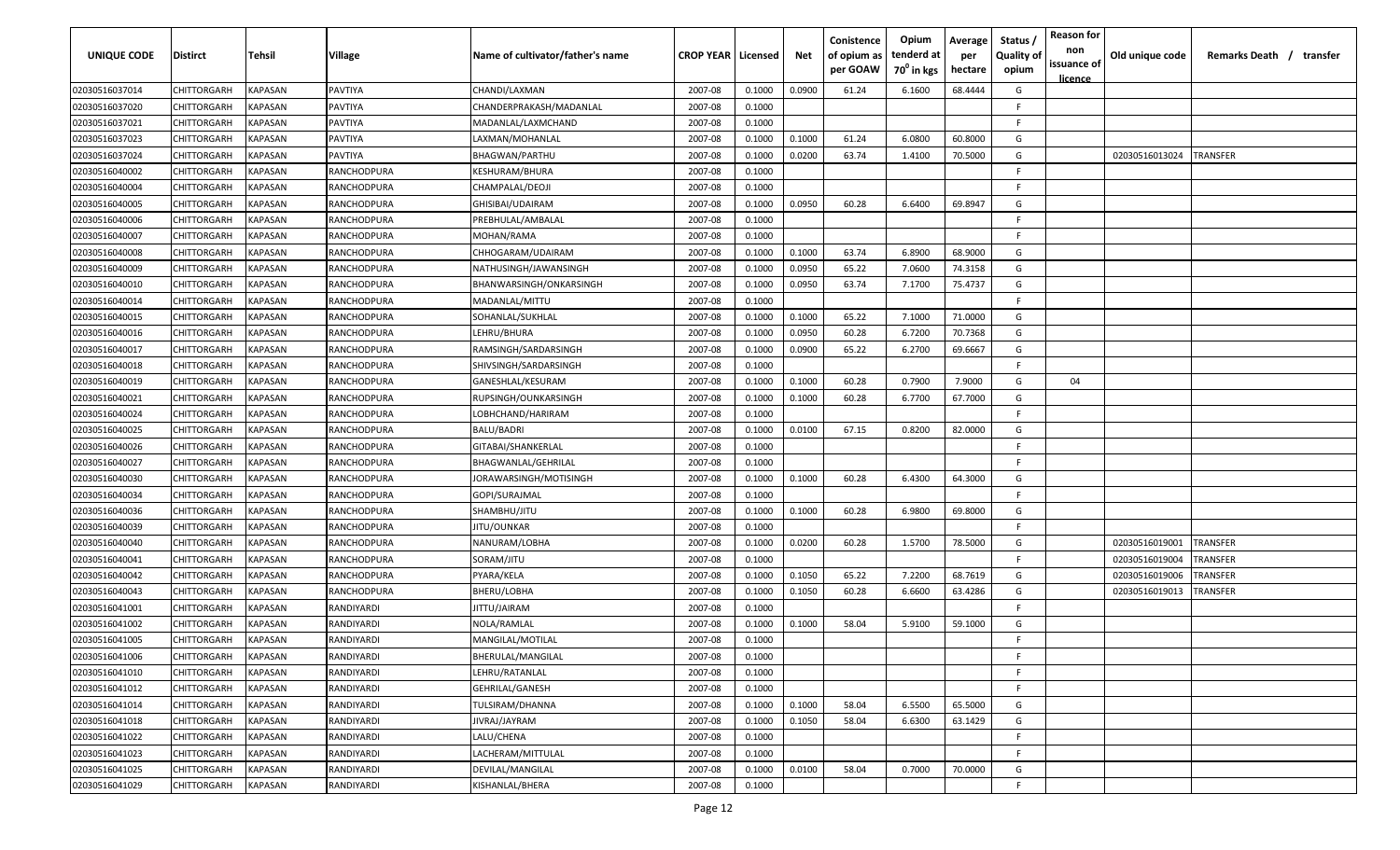| <b>UNIQUE CODE</b> | <b>Distirct</b>    | <b>Tehsil</b>  | Village     | Name of cultivator/father's name | <b>CROP YEAR</b> | Licensed | Net    | Conistence<br>of opium as | Opium<br>tenderd at | Average<br>per | Status /<br><b>Quality of</b> | <b>Reason for</b><br>non | Old unique code | Remarks Death /<br>transfer |
|--------------------|--------------------|----------------|-------------|----------------------------------|------------------|----------|--------|---------------------------|---------------------|----------------|-------------------------------|--------------------------|-----------------|-----------------------------|
|                    |                    |                |             |                                  |                  |          |        | per GOAW                  | $70^0$ in kgs       | hectare        | opium                         | issuance of              |                 |                             |
| 02030516041031     | CHITTORGARH        | KAPASAN        | RANDIYARDI  | <b>BHURA/ONKER</b>               | 2007-08          | 0.1000   |        |                           |                     |                | -F.                           | <u>licence</u>           |                 |                             |
| 02030516041034     | CHITTORGARH        | KAPASAN        | RANDIYARDI  | SIVGIRI/BHERUGIRI                | 2007-08          | 0.1000   |        |                           |                     |                | F.                            |                          |                 |                             |
| 02030516042004     | CHITTORGARH        | KAPASAN        | RENKAKHEDA  | TRILOK/SURAJMAL                  | 2007-08          | 0.1000   | 0.0100 | 65.22                     | 0.6700              | 67.0000        | G                             |                          |                 |                             |
| 02030516042005     | CHITTORGARH        | KAPASAN        | RENKAKHEDA  | NATHU/UDA                        | 2007-08          | 0.1000   | 0.1000 | 60.28                     | 6.2500              | 62.5000        | G                             |                          |                 |                             |
| 02030516042008     | CHITTORGARH        | KAPASAN        | RENKAKHEDA  | KALU/NARAYAN                     | 2007-08          | 0.1000   | 0.1000 | 67.15                     | 6.4500              | 64.5000        | G                             |                          |                 |                             |
| 02030516042009     | CHITTORGARH        | KAPASAN        | RENKAKHEDA  | CHOGALAL/NARAYAN                 | 2007-08          | 0.1000   | 0.1000 | 67.15                     | 6.4500              | 64.5000        | G                             |                          |                 |                             |
| 02030516042010     | CHITTORGARH        | KAPASAN        | RENKAKHEDA  | RATAN/NATHU                      | 2007-08          | 0.1000   | 0.1000 | 67.15                     | 6.8300              | 68.3000        | G                             |                          |                 |                             |
| 02030516042011     | CHITTORGARH        | KAPASAN        | RENKAKHEDA  | MITTULAL/NATHU                   | 2007-08          | 0.1000   | 0.1000 | 65.22                     | 6.4200              | 64.2000        | G                             |                          |                 |                             |
| 02030516042012     | CHITTORGARH        | KAPASAN        | RENKAKHEDA  | LEHRU/ONKAR                      | 2007-08          | 0.1000   |        |                           |                     |                | -F.                           |                          |                 |                             |
| 02030516042014     | CHITTORGARH        | KAPASAN        | RENKAKHEDA  | HAJARI/SURAJMAL                  | 2007-08          | 0.1000   | 0.0100 | 67.15                     | 0.7300              | 73.0000        | G                             |                          |                 |                             |
| 02030516042019     | CHITTORGARH        | KAPASAN        | RENKAKHEDA  | SHANKERLAL/NAGJIRAM              | 2007-08          | 0.1000   | 0.0100 | 67.15                     | 0.6900              | 69.0000        | G                             |                          |                 |                             |
| 02030516042022     | CHITTORGARH        | KAPASAN        | RENKAKHEDA  | HANSU/CHHOGA                     | 2007-08          | 0.1000   | 0.0950 | 65.22                     | 6.0100              | 63.2632        | G                             |                          |                 |                             |
| 02030516042023     | CHITTORGARH        | KAPASAN        | RENKAKHEDA  | BAXU/JODHRAM                     | 2007-08          | 0.1000   |        |                           |                     |                | F.                            |                          |                 |                             |
| 02030516042025     | CHITTORGARH        | KAPASAN        | RENKAKHEDA  | DEVA/GANESH                      | 2007-08          | 0.1000   | 0.1050 | 67.15                     | 6.8900              | 65.6190        | G                             |                          |                 |                             |
| 02030516042027     | CHITTORGARH        | KAPASAN        | RENKAKHEDA  | BHERU/SAVAIRAM                   | 2007-08          | 0.1000   |        |                           |                     |                | F.                            |                          | 02030516024037  | TRANSFER                    |
| 02030516042028     | CHITTORGARH        | KAPASAN        | RENKAKHEDA  | DALU/AMERA                       | 2007-08          | 0.1000   | 0.0600 | 65.22                     | 3.9200              | 65.3333        | G                             |                          | 02030516014009  | TRANSFER                    |
| 02030516045002     | CHITTORGARH        | KAPASAN        | RUPAKHEDI   | MANGILAL/DEVJI                   | 2007-08          | 0.1000   |        |                           |                     |                | -F.                           |                          |                 |                             |
| 02030516045007     | CHITTORGARH        | KAPASAN        | RUPAKHEDI   | SHANKER/DALU                     | 2007-08          | 0.1000   |        |                           |                     |                | -F.                           |                          |                 |                             |
| 02030516045011     | CHITTORGARH        | KAPASAN        | RUPAKHEDI   | CHANDIBAI/MITTHU                 | 2007-08          | 0.1000   |        |                           |                     |                | -F.                           |                          |                 |                             |
| 02030516045013     | CHITTORGARH        | KAPASAN        | RUPAKHEDI   | PUSPABAI/RAMLAL                  | 2007-08          | 0.1000   |        |                           |                     |                | -F.                           |                          |                 |                             |
| 02030516045015     | CHITTORGARH        | KAPASAN        | RUPAKHEDI   | RAMA/GHEESA                      | 2007-08          | 0.1000   | 0.0950 | 64.18                     | 6.5400              | 68.8421        | G                             |                          |                 |                             |
| 02030516045016     | CHITTORGARH        | KAPASAN        | RUPAKHEDI   | BHERU/KAJOD                      | 2007-08          | 0.1000   |        |                           |                     |                | -F.                           |                          |                 |                             |
| 02030516045018     | CHITTORGARH        | KAPASAN        | RUPAKHEDI   | MITTULAL/MEGRAJ                  | 2007-08          | 0.1000   | 0.1000 | 63.74                     | 6.5700              | 65.7000        | G                             |                          |                 |                             |
| 02030516045019     | CHITTORGARH        | KAPASAN        | RUPAKHEDI   | BHERU/HAZARILAL                  | 2007-08          | 0.1000   | 0.0950 | 64.18                     | 6.2200              | 65.4737        | G                             |                          |                 |                             |
| 02030516045020     | CHITTORGARH        | KAPASAN        | RUPAKHEDI   | HAJARI/SHANKER                   | 2007-08          | 0.1000   | 0.0950 | 64.18                     | 6.4600              | 68.0000        | G                             |                          |                 |                             |
| 02030516045021     | CHITTORGARH        | KAPASAN        | RUPAKHEDI   | GOVRDHAN/KISHANA                 | 2007-08          | 0.1000   |        |                           |                     |                | F.                            |                          |                 |                             |
| 02030516045023     | CHITTORGARH        | KAPASAN        | RUPAKHEDI   | GISA/PARTHU                      | 2007-08          | 0.1000   |        |                           |                     |                | -F.                           |                          |                 |                             |
| 02030516045024     | CHITTORGARH        | KAPASAN        | RUPAKHEDI   | RAMLAL/MANGU                     | 2007-08          | 0.1000   |        |                           |                     |                | -F.                           |                          |                 |                             |
| 02030516045025     | CHITTORGARH        | KAPASAN        | RUPAKHEDI   | RAMESWAR/CHUNNILAL               | 2007-08          | 0.1000   | 0.1000 | 63.74                     | 6.4100              | 64.1000        | G                             |                          |                 |                             |
| 02030516045027     | CHITTORGARH        | KAPASAN        | RUPAKHEDI   | MOHANLAL/SHANKER                 | 2007-08          | 0.1000   |        |                           |                     |                | F.                            |                          |                 |                             |
| 02030516045030     | CHITTORGARH        | KAPASAN        | RUPAKHEDI   | OUNKER/MANGU                     | 2007-08          | 0.1000   | 0.1000 | 58.04                     | 6.0400              | 60.4000        | G                             |                          |                 |                             |
| 02030516045032     | CHITTORGARH        | KAPASAN        | RUPAKHEDI   | HEERALAL/SHANKER                 | 2007-08          | 0.1000   |        |                           |                     |                | -F.                           |                          |                 |                             |
| 02030516045033     | CHITTORGARH        | KAPASAN        | RUPAKHEDI   | BHERU/PRATAP                     | 2007-08          | 0.1000   |        |                           |                     |                | -F.                           |                          |                 |                             |
| 02030516045035     | CHITTORGARH        | KAPASAN        | RUPAKHEDI   | CHOGA/JITU                       | 2007-08          | 0.1000   | 0.0950 | 61.24                     | 6.1300              | 64.5263        | G                             |                          |                 |                             |
| 02030516045043     | CHITTORGARH        | KAPASAN        | RUPAKHEDI   | BHERULAL/SUKHHA                  | 2007-08          | 0.1000   | 0.0950 | 61.24                     | 6.0700              | 63.8947        | G                             |                          |                 |                             |
| 02030516045051     | <b>CHITTORGARH</b> | <b>KAPASAN</b> | RUPAKHEDI   | HEERA/NATHU                      | 2007-08          | 0.1000   | 0.1000 | 64.18                     | 7.0200              | 70.2000        | G                             |                          |                 |                             |
| 02030516045053     | <b>CHITTORGARH</b> | KAPASAN        | RUPAKHEDI   | MOHAN/BHERA                      | 2007-08          | 0.1000   | 0.0950 | 61.24                     | 6.1800              | 65.0526        | G                             |                          |                 |                             |
| 02030516045055     | CHITTORGARH        | <b>KAPASAN</b> | RUPAKHEDI   | SAMPATLAL/MOHANLAL               | 2007-08          | 0.1000   | 0.0950 | 64.18                     | 6.3300              | 66.6316        | G                             |                          |                 |                             |
| 02030516045059     | CHITTORGARH        | KAPASAN        | RUPAKHEDI   | PYARA/ANNA                       | 2007-08          | 0.1000   | 0.0950 | 63.74                     | 6.3600              | 66.9474        | G                             |                          |                 |                             |
| 02030516045062     | CHITTORGARH        | KAPASAN        | RUPAKHEDI   | CHOGA/DALU                       | 2007-08          | 0.1000   |        |                           |                     |                | F.                            |                          | 02030516013010  | <b>TRANSFER</b>             |
| 02030516045063     | CHITTORGARH        | KAPASAN        | RUPAKHEDI   | MADHU/TOLU                       | 2007-08          | 0.1000   | 0.0950 | 64.18                     | 6.4200              | 67.5789        | G                             |                          | 02030516013008  | TRANSFER                    |
| 02030516046002     | CHITTORGARH        | KAPASAN        | SAMRATHPURA | GANESH/CHOGALAL                  | 2007-08          | 0.1000   | 0.0900 | 63.69                     | 6.8000              | 75.5556        | G                             |                          |                 |                             |
| 02030516046005     | CHITTORGARH        | KAPASAN        | SAMRATHPURA | JETIBAI/HARCHAND                 | 2007-08          | 0.1000   |        |                           |                     |                | F.                            |                          |                 |                             |
| 02030516046007     | CHITTORGARH        | KAPASAN        | SAMRATHPURA | BANWARLAL/NAGJIRAM               | 2007-08          | 0.1000   | 0.1000 | 58.04                     | 6.8900              | 68.9000        | G                             |                          |                 |                             |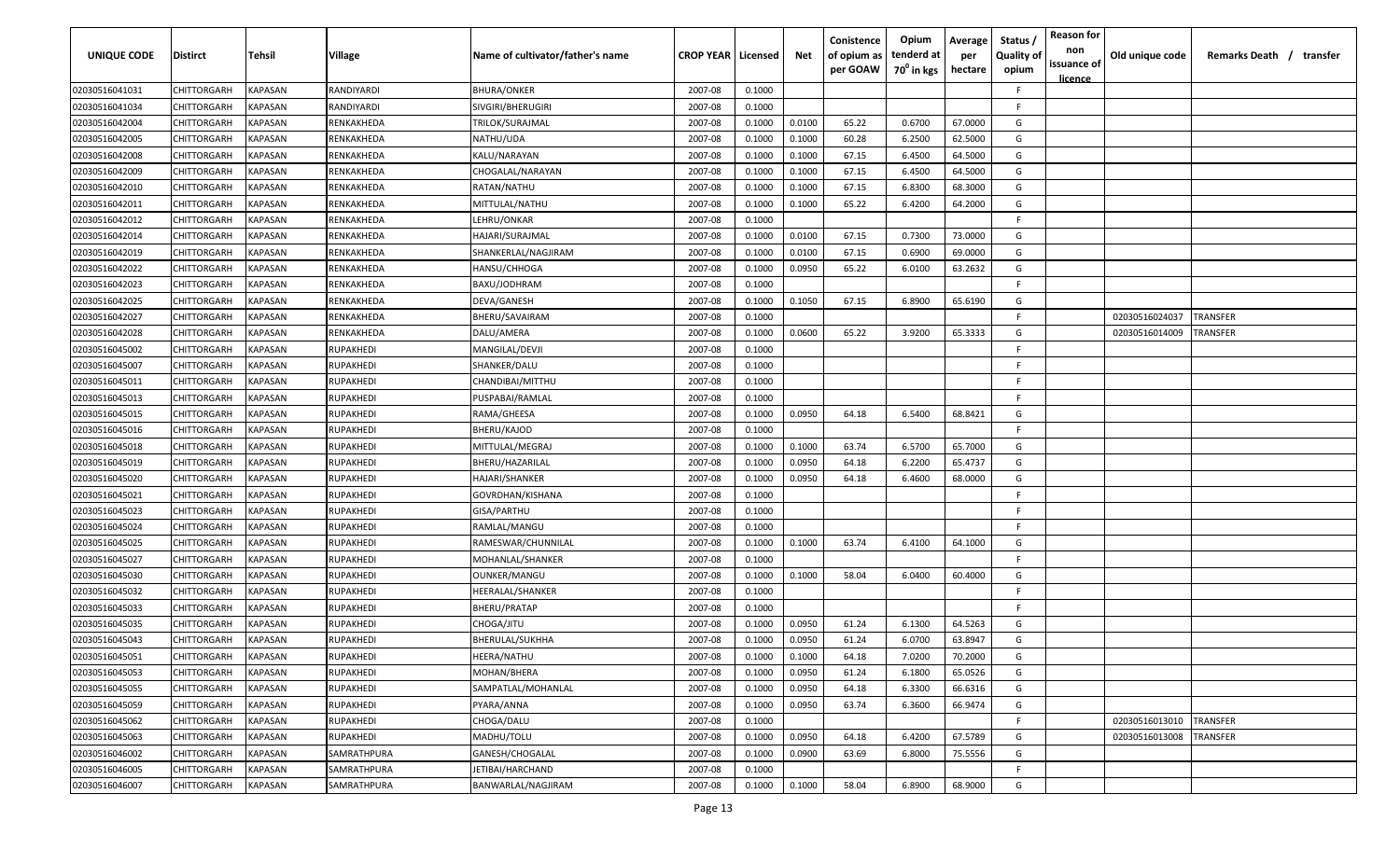| <b>UNIQUE CODE</b> | <b>Distirct</b>    | Tehsil         | <b>Village</b> | Name of cultivator/father's name | <b>CROP YEAR   Licensed</b> |        | Net    | Conistence<br>of opium as<br>per GOAW | Opium<br>tenderd at<br>70 <sup>0</sup> in kgs | Average<br>per<br>hectare | Status /<br><b>Quality of</b><br>opium | <b>Reason for</b><br>non<br>issuance of<br><u>licence</u> | Old unique code | <b>Remarks Death</b> /<br>transfer |
|--------------------|--------------------|----------------|----------------|----------------------------------|-----------------------------|--------|--------|---------------------------------------|-----------------------------------------------|---------------------------|----------------------------------------|-----------------------------------------------------------|-----------------|------------------------------------|
| 02030516046009     | CHITTORGARH        | KAPASAN        | SAMRATHPURA    | KALURAM/HERLAL                   | 2007-08                     | 0.1000 |        |                                       |                                               |                           | E                                      |                                                           |                 |                                    |
| 02030516046010     | CHITTORGARH        | KAPASAN        | SAMRATHPURA    | MADHU/TEKCHAND                   | 2007-08                     | 0.1000 |        |                                       |                                               |                           | F                                      |                                                           |                 |                                    |
| 02030516046012     | CHITTORGARH        | KAPASAN        | SAMRATHPURA    | SOSERBAI/CHUNNILAL               | 2007-08                     | 0.1000 |        |                                       |                                               |                           | F                                      |                                                           |                 |                                    |
| 02030516046015     | CHITTORGARH        | KAPASAN        | SAMRATHPURA    | BHOLIBAI/LEHRU                   | 2007-08                     | 0.1000 |        |                                       |                                               |                           | F                                      |                                                           |                 |                                    |
| 02030516046016     | CHITTORGARH        | KAPASAN        | SAMRATHPURA    | PYARIBAI/TRILOK                  | 2007-08                     | 0.1000 | 0.0950 | 56.23                                 | 5.7300                                        | 60.3158                   | G                                      |                                                           |                 |                                    |
| 02030516046019     | CHITTORGARH        | KAPASAN        | SAMRATHPURA    | BHERULAL/BHUVANA                 | 2007-08                     | 0.1000 |        |                                       |                                               |                           | F                                      |                                                           |                 |                                    |
| 02030516046023     | CHITTORGARH        | KAPASAN        | SAMRATHPURA    | OUNKAR/GODA                      | 2007-08                     | 0.1000 | 0.0950 | 61.24                                 | 6.7900                                        | 71.4737                   | G                                      |                                                           |                 |                                    |
| 02030516046030     | CHITTORGARH        | KAPASAN        | SAMRATHPURA    | MOHAN/SEVA                       | 2007-08                     | 0.1000 |        |                                       |                                               |                           | E                                      |                                                           |                 |                                    |
| 02030516046031     | CHITTORGARH        | KAPASAN        | SAMRATHPURA    | OUNKER/KALU                      | 2007-08                     | 0.1000 |        |                                       |                                               |                           | E                                      |                                                           |                 |                                    |
| 02030516046032     | CHITTORGARH        | KAPASAN        | SAMRATHPURA    | LALU/KALU                        | 2007-08                     | 0.1000 |        |                                       |                                               |                           | F.                                     |                                                           |                 |                                    |
| 02030516046033     | CHITTORGARH        | KAPASAN        | SAMRATHPURA    | DEYARAM/HARCHAND                 | 2007-08                     | 0.1000 |        |                                       |                                               |                           | E                                      |                                                           |                 |                                    |
| 02030516046036     | CHITTORGARH        | KAPASAN        | SAMRATHPURA    | PANNALAL/CHUNNILAL               | 2007-08                     | 0.1000 |        |                                       |                                               |                           | E                                      |                                                           |                 |                                    |
| 02030516046038     | CHITTORGARH        | KAPASAN        | SAMRATHPURA    | SHANKERLAL/LEHRU                 | 2007-08                     | 0.1000 |        |                                       |                                               |                           | F                                      |                                                           |                 |                                    |
| 02030516046041     | CHITTORGARH        | KAPASAN        | SAMRATHPURA    | GOPAL/CHAGAN                     | 2007-08                     | 0.1000 | 0.0950 | 58.04                                 | 6.4800                                        | 68.2105                   | G                                      |                                                           |                 |                                    |
| 02030516046043     | CHITTORGARH        | KAPASAN        | SAMRATHPURA    | UDAIRAM/HARCHAND                 | 2007-08                     | 0.1000 |        |                                       |                                               |                           | F                                      |                                                           |                 |                                    |
| 02030516046044     | CHITTORGARH        | KAPASAN        | SAMRATHPURA    | PREBHU/NAGJIRAM                  | 2007-08                     | 0.1000 |        |                                       |                                               |                           | E.                                     |                                                           |                 |                                    |
| 02030516046046     | CHITTORGARH        | KAPASAN        | SAMRATHPURA    | GOPI/CHUNNILAL                   | 2007-08                     | 0.1000 |        |                                       |                                               |                           | F                                      |                                                           |                 |                                    |
| 02030516046047     | CHITTORGARH        | KAPASAN        | SAMRATHPURA    | MAGNIBAI/BHAGWAN                 | 2007-08                     | 0.1000 | 0.0950 | 56.23                                 | 5.9900                                        | 63.0526                   | G                                      |                                                           |                 |                                    |
| 02030516046048     | CHITTORGARH        | KAPASAN        | SAMRATHPURA    | HAJARI/KISHANA                   | 2007-08                     | 0.1000 | 0.1000 | 56.23                                 | 6.5200                                        | 65.2000                   | G                                      |                                                           |                 |                                    |
| 02030516046049     | CHITTORGARH        | <b>KAPASAN</b> | SAMRATHPURA    | AMERIBAI/BHERU                   | 2007-08                     | 0.1000 | 0.1000 | 64.18                                 | 7.5100                                        | 75.1000                   | G                                      |                                                           |                 |                                    |
| 02030516046051     | CHITTORGARH        | <b>KAPASAN</b> | SAMRATHPURA    | KASIRAM/MOHAN                    | 2007-08                     | 0.1000 |        |                                       |                                               |                           | E                                      |                                                           |                 |                                    |
| 02030516049003     | CHITTORGARH        | KAPASAN        | <b>SURPUR</b>  | JAVAHARMAL/SUKHA                 | 2007-08                     | 0.1000 |        |                                       |                                               |                           |                                        |                                                           |                 |                                    |
| 02030516049018     | CHITTORGARH        | KAPASAN        | <b>SURPUR</b>  | CHOGALAL/DOLA                    | 2007-08                     | 0.1000 |        |                                       |                                               |                           |                                        |                                                           |                 |                                    |
| 02030516049021     | CHITTORGARH        | KAPASAN        | <b>SURPUR</b>  | BHERA/CHAGU                      | 2007-08                     | 0.1000 |        |                                       |                                               |                           | F                                      |                                                           |                 |                                    |
| 02030516049049     | CHITTORGARH        | KAPASAN        | <b>SURPUR</b>  | VAKTAVRIBAI/CHOGALAL             | 2007-08                     | 0.1000 |        |                                       |                                               |                           | E                                      |                                                           |                 |                                    |
| 02030516049064     | CHITTORGARH        | KAPASAN        | SURPUR         | SOHAN/OUNKAR                     | 2007-08                     | 0.1000 |        |                                       |                                               |                           | F                                      |                                                           |                 |                                    |
| 02030516049065     | CHITTORGARH        | KAPASAN        | SURPUR         | GOPI/SEVA                        | 2007-08                     | 0.1000 |        |                                       |                                               |                           | F                                      |                                                           |                 |                                    |
| 02030516049066     | CHITTORGARH        | KAPASAN        | SURPUR         | HAJARI/PYARA                     | 2007-08                     | 0.1000 |        |                                       |                                               |                           | F                                      |                                                           |                 |                                    |
| 02030516049068     | CHITTORGARH        | KAPASAN        | SURPUR         | NARAYANIBAI/GOKAL                | 2007-08                     | 0.1000 |        |                                       |                                               |                           | E                                      |                                                           |                 |                                    |
| 02030516049069     | CHITTORGARH        | KAPASAN        | SURPUR         | CHUNNILAL/NATHU                  | 2007-08                     | 0.1000 |        |                                       |                                               |                           | F                                      |                                                           | 02030516021027  | TRANSFER                           |
| 02030516049070     | CHITTORGARH        | KAPASAN        | <b>SURPUR</b>  | DEVBAI/DALU                      | 2007-08                     | 0.1000 | 0.0950 |                                       |                                               |                           |                                        | 02                                                        | 02030516052012  | TRANSFER                           |
| 02030516053001     | CHITTORGARH        | KAPASAN        | TASVARIYA      | DALICHAND/RAMLAL                 | 2007-08                     | 0.1000 |        |                                       |                                               |                           | F                                      |                                                           |                 |                                    |
| 02030516053002     | CHITTORGARH        | KAPASAN        | TASVARIYA      | KANCHNBAI/JAMKULAL               | 2007-08                     | 0.1000 |        |                                       |                                               |                           | E                                      |                                                           |                 |                                    |
| 02030516053004     | CHITTORGARH        | KAPASAN        | TASVARIYA      | KANKUBAI/RAMLAL                  | 2007-08                     | 0.1000 |        |                                       |                                               |                           | F                                      |                                                           |                 |                                    |
| 02030516053005     | CHITTORGARH        | <b>KAPASAN</b> | TASVARIYA      | NATHULAL/PRATAP                  | 2007-08                     | 0.1000 | 0.0500 | 61.24                                 | 3.5600                                        | 71.2000                   | G                                      |                                                           |                 |                                    |
| 02030516053009     | CHITTORGARH        | <b>KAPASAN</b> | TASVARIYA      | KISOR/OUNKAR                     | 2007-08                     | 0.1000 |        |                                       |                                               |                           | F.                                     |                                                           |                 |                                    |
| 02030516053013     | <b>CHITTORGARH</b> | <b>KAPASAN</b> | TASVARIYA      | GISALAL/CHAMPA                   | 2007-08                     | 0.1000 | 0.1050 | 58.04                                 | 6.3400                                        | 60.3810                   | G                                      |                                                           |                 |                                    |
| 02030516053014     | CHITTORGARH        | <b>KAPASAN</b> | TASVARIYA      | KISHANLAL/NATHU                  | 2007-08                     | 0.1000 |        |                                       |                                               |                           | F                                      |                                                           |                 |                                    |
| 02030516053015     | CHITTORGARH        | KAPASAN        | TASVARIYA      | SOSARBAI/ONKAR                   | 2007-08                     | 0.1000 | 0.0100 | 63.69                                 | 0.7500                                        | 75.0000                   | G                                      |                                                           |                 |                                    |
| 02030516053016     | CHITTORGARH        | KAPASAN        | TASVARIYA      | KISHAN/PARTHVIRAJ                | 2007-08                     | 0.1000 |        |                                       |                                               |                           | F                                      |                                                           |                 |                                    |
| 02030516053017     | CHITTORGARH        | KAPASAN        | TASVARIYA      | KASTURLAL/RAMA                   | 2007-08                     | 0.1000 |        |                                       |                                               |                           | E                                      |                                                           |                 |                                    |
| 02030516053019     | CHITTORGARH        | KAPASAN        | TASVARIYA      | BHERUDAS/UDAIDAS                 | 2007-08                     | 0.1000 |        |                                       |                                               |                           | F                                      |                                                           |                 |                                    |
| 02030516053020     | CHITTORGARH        | KAPASAN        | TASVARIYA      | CHANDIBAI/HAJARILAL              | 2007-08                     | 0.1000 | 0.1050 | 63.69                                 | 7.0300                                        | 66.9524                   | G                                      |                                                           |                 |                                    |
| 02030516053021     | <b>CHITTORGARH</b> | <b>KAPASAN</b> | TASVARIYA      | PARTHVIRAJ/RAMLAL                | 2007-08                     | 0.1000 |        |                                       |                                               |                           | F                                      |                                                           |                 |                                    |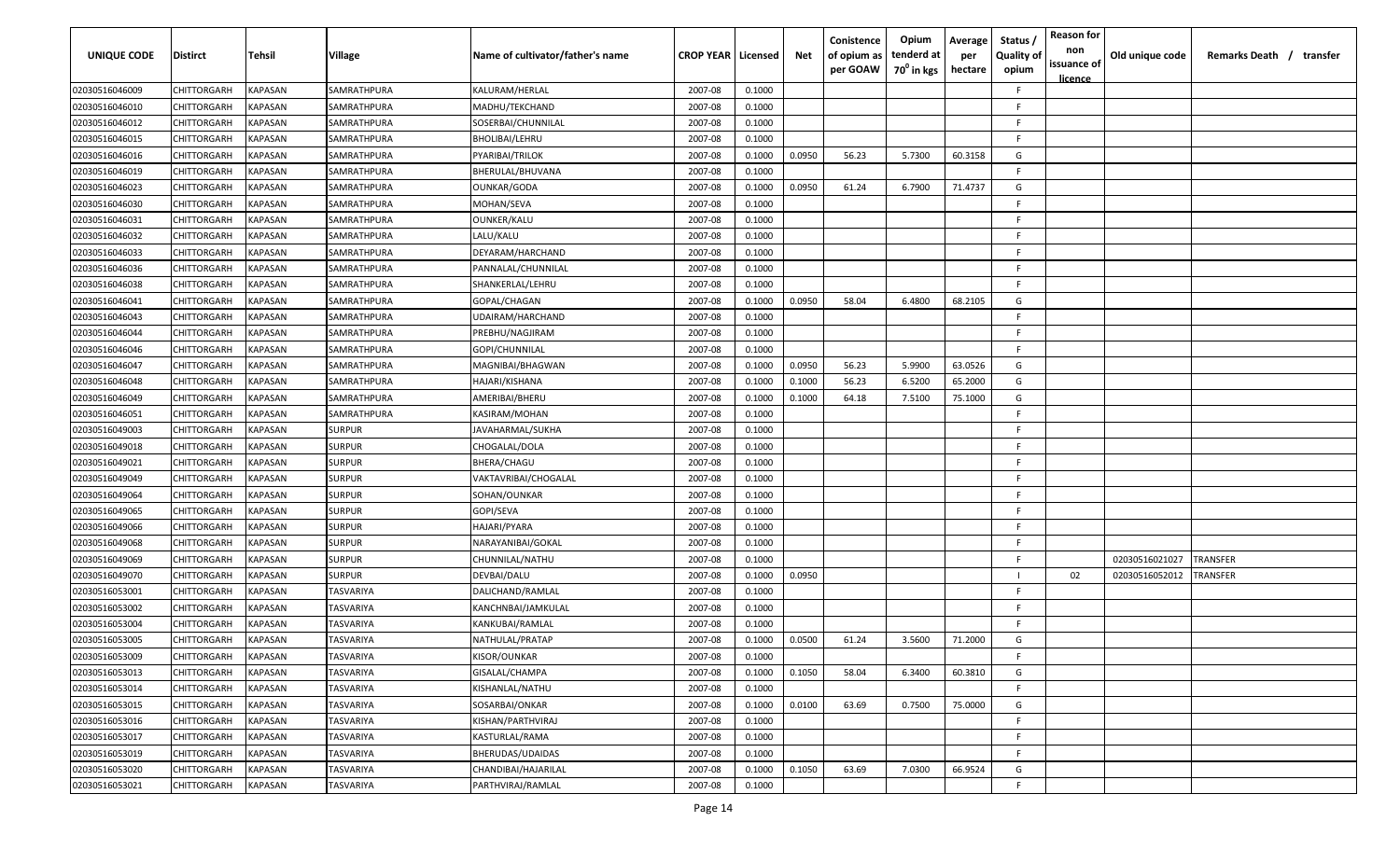| UNIQUE CODE    | <b>Distirct</b>    | Tehsil                | Village          | Name of cultivator/father's name | <b>CROP YEAR   Licensed</b> |        | Net    | Conistence<br>of opium as<br>per GOAW | Opium<br>tenderd at<br>70 <sup>0</sup> in kgs | Average<br>per<br>hectare | Status<br><b>Quality of</b><br>opium | <b>Reason for</b><br>non<br>issuance of<br><u>licence</u> | Old unique code | Remarks Death / transfer |
|----------------|--------------------|-----------------------|------------------|----------------------------------|-----------------------------|--------|--------|---------------------------------------|-----------------------------------------------|---------------------------|--------------------------------------|-----------------------------------------------------------|-----------------|--------------------------|
| 02030516053024 | CHITTORGARH        | KAPASAN               | TASVARIYA        | SHANKERLAL/HEERA                 | 2007-08                     | 0.1000 |        |                                       |                                               |                           | -F.                                  |                                                           |                 |                          |
| 02030516053027 | CHITTORGARH        | KAPASAN               | TASVARIYA        | ONKAR/NATHU                      | 2007-08                     | 0.1000 | 0.0950 | 67.15                                 | 7.0200                                        | 73.8947                   | G                                    |                                                           |                 |                          |
| 02030516053030 | CHITTORGARH        | KAPASAN               | TASVARIYA        | NATHULAL/KISHANA                 | 2007-08                     | 0.1000 |        |                                       |                                               |                           | F.                                   |                                                           |                 |                          |
| 02030516053031 | CHITTORGARH        | KAPASAN               | TASVARIYA        | IUMMA/BARDA                      | 2007-08                     | 0.1000 | 0.1050 | 58.04                                 | 1.1100                                        | 10.5714                   | G                                    | 04                                                        |                 |                          |
| 02030516053032 | CHITTORGARH        | KAPASAN               | TASVARIYA        | GISALAL/CHATURBHUJ               | 2007-08                     | 0.1000 |        |                                       |                                               |                           | -F                                   |                                                           |                 |                          |
| 02030516053033 | CHITTORGARH        | KAPASAN               | TASVARIYA        | BHERULAL/JITU                    | 2007-08                     | 0.1000 |        |                                       |                                               |                           | -F                                   |                                                           |                 |                          |
| 02030516053034 | CHITTORGARH        | KAPASAN               | TASVARIYA        | BALU/RAMA                        | 2007-08                     | 0.1000 | 0.0100 | 64.18                                 | 0.8700                                        | 87.0000                   | G                                    |                                                           |                 |                          |
| 02030516053035 | CHITTORGARH        | KAPASAN               | TASVARIYA        | GULABIBAI/HASU                   | 2007-08                     | 0.1000 |        |                                       |                                               |                           | F.                                   |                                                           |                 |                          |
| 02030516053036 | CHITTORGARH        | KAPASAN               | TASVARIYA        | LOBHCHAND/DALI                   | 2007-08                     | 0.1000 |        |                                       |                                               |                           | -F                                   |                                                           |                 |                          |
| 02030516053037 | CHITTORGARH        | KAPASAN               | TASVARIYA        | MADHO/JITU                       | 2007-08                     | 0.1000 |        |                                       |                                               |                           | -F                                   |                                                           |                 |                          |
| 02030516053038 | <b>CHITTORGARH</b> | <b><i>KAPASAN</i></b> | TASVARIYA        | DEVKISHAN/BHURA                  | 2007-08                     | 0.1000 |        |                                       |                                               |                           | -F                                   |                                                           |                 |                          |
| 02030516053042 | CHITTORGARH        | KAPASAN               | TASVARIYA        | MOHANLAL/BHURA                   | 2007-08                     | 0.1000 |        |                                       |                                               |                           | -F                                   |                                                           |                 |                          |
| 02030516053045 | CHITTORGARH        | KAPASAN               | TASVARIYA        | SHANKERLAL/VENIRAM               | 2007-08                     | 0.1000 |        |                                       |                                               |                           | E                                    |                                                           |                 |                          |
| 02030516053048 | CHITTORGARH        | KAPASAN               | TASVARIYA        | BHAGAWANLAL/JITU                 | 2007-08                     | 0.1000 | 0.1000 | 63.69                                 | 7.5400                                        | 75.4000                   | G                                    |                                                           |                 |                          |
| 02030516053049 | CHITTORGARH        | KAPASAN               | TASVARIYA        | GOVRDHANLAL/KISHANLAL            | 2007-08                     | 0.1000 |        |                                       |                                               |                           | F.                                   |                                                           |                 |                          |
| 02030516053050 | CHITTORGARH        | KAPASAN               | <b>TASVARIYA</b> | BHERUSINGH/KALYANSINGH           | 2007-08                     | 0.1000 | 0.1000 | 61.24                                 | 6.6300                                        | 66.3000                   | G                                    |                                                           |                 |                          |
| 02030516053054 | CHITTORGARH        | KAPASAN               | <b>TASVARIYA</b> | SANTILAL/PANNALAL                | 2007-08                     | 0.1000 |        |                                       |                                               |                           | F.                                   |                                                           |                 |                          |
| 02030516053058 | CHITTORGARH        | KAPASAN               | TASVARIYA        | MAGNIRAM/CHATARBHUJ              | 2007-08                     | 0.1000 | 0.0950 |                                       |                                               |                           | - 1                                  | 02                                                        |                 |                          |
| 02030516053060 | CHITTORGARH        | KAPASAN               | TASVARIYA        | NOJIBAI/KISHANLAL                | 2007-08                     | 0.1000 |        |                                       |                                               |                           | -F                                   |                                                           |                 |                          |
| 02030516053062 | CHITTORGARH        | KAPASAN               | TASVARIYA        | PYARIBAI/HAJARI                  | 2007-08                     | 0.1000 |        |                                       |                                               |                           | -F                                   |                                                           |                 |                          |
| 02030516053065 | CHITTORGARH        | KAPASAN               | <b>TASVARIYA</b> | HANSRAJ/DEVJI                    | 2007-08                     | 0.1000 |        |                                       |                                               |                           | -F                                   |                                                           |                 |                          |
| 02030516054001 | CHITTORGARH        | KAPASAN               | TURKIYAKALA      | AMERCHAND/MOTIRAM                | 2007-08                     | 0.1000 |        |                                       |                                               |                           | -F                                   |                                                           |                 |                          |
| 02030516054003 | CHITTORGARH        | KAPASAN               | TURKIYAKALA      | DHAPUBAI/HAJARI                  | 2007-08                     | 0.1000 |        |                                       |                                               |                           | -F                                   |                                                           |                 |                          |
| 02030516054007 | CHITTORGARH        | KAPASAN               | TURKIYAKALA      | UDAIRAM/PARTHU                   | 2007-08                     | 0.1000 | 0.1000 | 63.69                                 | 7.0600                                        | 70.6000                   | G                                    |                                                           |                 |                          |
| 02030516054008 | CHITTORGARH        | KAPASAN               | TURKIYAKALA      | BHURIBAI/MADHU                   | 2007-08                     | 0.1000 |        |                                       |                                               |                           | F.                                   |                                                           |                 |                          |
| 02030516054010 | CHITTORGARH        | KAPASAN               | TURKIYAKALA      | SOHANIBAI/MITTURAM               | 2007-08                     | 0.1000 |        |                                       |                                               |                           | -F.                                  |                                                           |                 |                          |
| 02030516054011 | <b>CHITTORGARH</b> | KAPASAN               | TURKIYAKALA      | OUNKARLAL/LOBHCHAND              | 2007-08                     | 0.1000 | 0.0950 | 61.24                                 | 6.3500                                        | 66.8421                   | G                                    |                                                           |                 |                          |
| 02030516054014 | <b>CHITTORGARH</b> | KAPASAN               | TURKIYAKALA      | RAJKUMAR/MITTULAL                | 2007-08                     | 0.1000 | 0.1000 | 61.24                                 | 7.0300                                        | 70.3000                   | G                                    |                                                           |                 |                          |
| 02030516054015 | CHITTORGARH        | KAPASAN               | TURKIYAKALA      | ITMAL/TULSIRAM                   | 2007-08                     | 0.1000 | 0.1000 | 61.24                                 | 7.0300                                        | 70.3000                   | G                                    |                                                           |                 |                          |
| 02030516054019 | CHITTORGARH        | KAPASAN               | TURKIYAKALA      | LEHRU/LOBHCHAND                  | 2007-08                     | 0.1000 |        |                                       |                                               |                           | F.                                   |                                                           |                 |                          |
| 02030516054021 | CHITTORGARH        | KAPASAN               | TURKIYAKALA      | SHANKERGIR/JODAGIR               | 2007-08                     | 0.1000 | 0.0950 | 64.18                                 | 7.4600                                        | 78.5263                   | G                                    |                                                           |                 |                          |
| 02030516054022 | CHITTORGARH        | KAPASAN               | TURKIYAKALA      | GANGABAI/KISHANLAL               | 2007-08                     | 0.1000 | 0.0450 | 64.18                                 | 3.6500                                        | 81.1111                   | G                                    |                                                           |                 |                          |
| 02030516054025 | CHITTORGARH        | KAPASAN               | TURKIYAKALA      | ONKARLAL/CHHOGA                  | 2007-08                     | 0.1000 | 0.1000 | 61.24                                 | 7.1800                                        | 71.8000                   | G                                    |                                                           |                 |                          |
| 02030516054026 | CHITTORGARH        | KAPASAN               | TURKIYAKALA      | RAMLAL/RAMCHANDRA                | 2007-08                     | 0.1000 | 0.1000 | 61.24                                 | 7.7900                                        | 77.9000                   | G                                    |                                                           |                 |                          |
| 02030516054027 | CHITTORGARH        | KAPASAN               | TURKIYAKALA      | MADHULAL/GIRDHARI                | 2007-08                     | 0.1000 |        |                                       |                                               |                           | F                                    |                                                           |                 |                          |
| 02030516054028 | CHITTORGARH        | <b>KAPASAN</b>        | TURKIYAKALA      | PRABHULAL/TULSIRAM               | 2007-08                     | 0.1000 |        |                                       |                                               |                           | -F                                   |                                                           |                 |                          |
| 02030516054031 | CHITTORGARH        | <b>KAPASAN</b>        | TURKIYAKALA      | <b>UDAIRAM/GOPI</b>              | 2007-08                     | 0.1000 | 0.1000 | 63.69                                 | 7.1700                                        | 71.7000                   | G                                    |                                                           |                 |                          |
| 02030516054032 | CHITTORGARH        | <b>KAPASAN</b>        | TURKIYAKALA      | GORDHAN/PYARJI                   | 2007-08                     | 0.1000 | 0.1000 |                                       | 6.9200                                        | 69.2000                   | G                                    |                                                           | 02030516030002  | TRANSFER                 |
| 02030516054033 | CHITTORGARH        | KAPASAN               | TURKIYAKALA      | MADAN/MODA                       | 2007-08                     | 0.1000 | 0.0950 |                                       | 6.8100                                        | 71.6842                   | G                                    |                                                           | 02030516030003  | TRANSFER                 |
| 02030516054034 | CHITTORGARH        | KAPASAN               | TURKIYAKALA      | KISHAN/PRATAP                    | 2007-08                     | 0.1000 | 0.0950 |                                       | 6.3600                                        | 66.9474                   | G                                    |                                                           | 02030516030004  | TRANSFER                 |
| 02030516054035 | CHITTORGARH        | KAPASAN               | TURKIYAKALA      | DHANNA/KUKA                      | 2007-08                     | 0.1000 | 0.0700 |                                       | 5.4500                                        | 77.8571                   | G                                    |                                                           | 02030516030020  | <b>RANSFER</b>           |
| 02030517001001 | CHITTORGARH        | <b>BHUPAL SAGAR</b>   | ANOPPURA         | ROSANLAL/MAGNIRAM                | 2007-08                     | 0.1000 |        |                                       |                                               |                           | F.                                   |                                                           |                 |                          |
| 02030517001002 | CHITTORGARH        | <b>BHUPAL SAGAR</b>   | ANOPPURA         | UDAIRAM/RAMCHANDER               | 2007-08                     | 0.1000 |        |                                       |                                               |                           | E                                    |                                                           |                 |                          |
| 02030517001005 | CHITTORGARH        | <b>BHUPAL SAGAR</b>   | ANOPPURA         | KISHANLAL/MAGNIRAM               | 2007-08                     | 0.1000 |        |                                       |                                               |                           | F                                    |                                                           |                 |                          |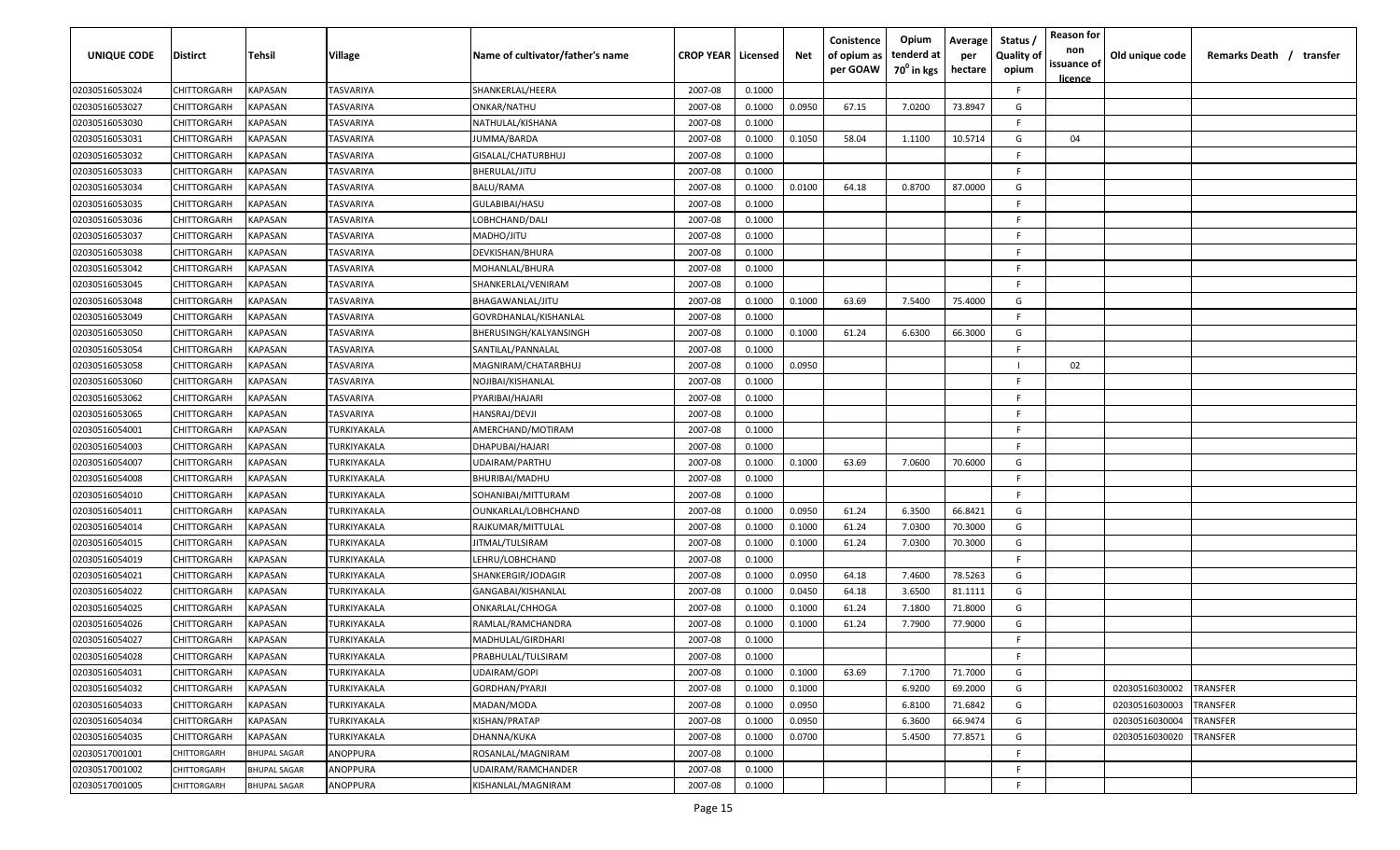| <b>UNIQUE CODE</b> | <b>Distirct</b>    | <b>Tehsil</b>       | Village  | Name of cultivator/father's name | <b>CROP YEAR Licensed</b> |        | Net    | Conistence<br>of opium as<br>per GOAW | Opium<br>tenderd at<br>70 <sup>0</sup> in kgs | Average<br>per<br>hectare | Status /<br><b>Quality of</b><br>opium | <b>Reason for</b><br>non<br>issuance of<br><u>licence</u> | Old unique code | Remarks Death /<br>transfer |
|--------------------|--------------------|---------------------|----------|----------------------------------|---------------------------|--------|--------|---------------------------------------|-----------------------------------------------|---------------------------|----------------------------------------|-----------------------------------------------------------|-----------------|-----------------------------|
| 02030517001007     | CHITTORGARH        | <b>BHUPAL SAGAR</b> | ANOPPURA | CHOGALAL/KALURAM GADRI           | 2007-08                   | 0.1000 |        |                                       |                                               |                           | F.                                     |                                                           |                 |                             |
| 02030517001011     | CHITTORGARH        | <b>BHUPAL SAGAR</b> | ANOPPURA | ROSANLAL/PANNALAL                | 2007-08                   | 0.1000 | 0.1000 | 58.04                                 | 6.3500                                        | 63.5000                   | G                                      |                                                           |                 |                             |
| 02030517001012     | <b>CHITTORGARH</b> | <b>BHUPAL SAGAR</b> | ANOPPURA | SOBHALAL/RAMLAL                  | 2007-08                   | 0.1000 |        |                                       |                                               |                           | -F.                                    |                                                           |                 |                             |
| 02030517001014     | <b>CHITTORGARH</b> | <b>BHUPAL SAGAR</b> | ANOPPURA | BHERULAL/LALU                    | 2007-08                   | 0.1000 |        |                                       |                                               |                           | -F.                                    |                                                           |                 |                             |
| 02030517001015     | CHITTORGARH        | <b>BHUPAL SAGAR</b> | ANOPPURA | LOBHCHAND/GOTU                   | 2007-08                   | 0.1000 |        |                                       |                                               |                           | -F.                                    |                                                           |                 |                             |
| 02030517001018     | <b>CHITTORGARH</b> | <b>BHUPAL SAGAR</b> | ANOPPURA | UDIBAI/MADHULAL                  | 2007-08                   | 0.1000 |        |                                       |                                               |                           | -F.                                    |                                                           |                 |                             |
| 02030517001022     | CHITTORGARH        | <b>BHUPAL SAGAR</b> | ANOPPURA | UDAIRAM/PANNALAL                 | 2007-08                   | 0.1000 |        |                                       |                                               |                           | -F                                     |                                                           |                 |                             |
| 02030517001025     | CHITTORGARH        | <b>BHUPAL SAGAR</b> | ANOPPURA | CHOGALAL/KALURAM CHAMAR          | 2007-08                   | 0.1000 | 0.1000 | 60.28                                 | 6.6400                                        | 66.4000                   | G                                      |                                                           |                 |                             |
| 02030517001027     | CHITTORGARH        | BHUPAL SAGAR        | ANOPPURA | BALURAM/RAMLAL                   | 2007-08                   | 0.1000 |        |                                       |                                               |                           | F.                                     |                                                           |                 |                             |
| 02030517001032     | CHITTORGARH        | <b>BHUPAL SAGAR</b> | ANOPPURA | SIVLAL/NATHULAL                  | 2007-08                   | 0.1000 | 0.1000 | 57.12                                 | 6.2400                                        | 62.4000                   | G                                      |                                                           |                 |                             |
| 02030517001034     | CHITTORGARH        | <b>BHUPAL SAGAR</b> | ANOPPURA | BALURAM/NARAYAN                  | 2007-08                   | 0.1000 | 0.1000 | 60.28                                 | 1.4600                                        | 14.6000                   | G                                      | 04                                                        |                 |                             |
| 02030517001035     | CHITTORGARH        | <b>BHUPAL SAGAR</b> | ANOPPURA | GANESH/JVAHARMAL                 | 2007-08                   | 0.1000 |        |                                       |                                               |                           | -F.                                    |                                                           |                 |                             |
| 02030517001038     | CHITTORGARH        | <b>BHUPAL SAGAR</b> | ANOPPURA | SOBHALAL/JAVAHARMAL              | 2007-08                   | 0.1000 |        |                                       |                                               |                           | F.                                     |                                                           |                 |                             |
| 02030517001039     | CHITTORGARH        | <b>BHUPAL SAGAR</b> | ANOPPURA | VARDIBAI/MADHOLAL                | 2007-08                   | 0.1000 |        |                                       |                                               |                           | -F.                                    |                                                           |                 |                             |
| 02030517001040     | <b>CHITTORGARH</b> | <b>BHUPAL SAGAR</b> | ANOPPURA | LOBHCHAND/HEERALAL               | 2007-08                   | 0.1000 |        |                                       |                                               |                           | -F.                                    |                                                           |                 |                             |
| 02030517001042     | CHITTORGARH        | <b>BHUPAL SAGAR</b> | ANOPPURA | JITMAL/KALU GADRI                | 2007-08                   | 0.1000 |        |                                       |                                               |                           | -F.                                    |                                                           |                 |                             |
| 02030517001046     | CHITTORGARH        | <b>BHUPAL SAGAR</b> | ANOPPURA | HAJARI/AMARCHAND                 | 2007-08                   | 0.1000 |        |                                       |                                               |                           | -F.                                    |                                                           |                 |                             |
| 02030517001047     | CHITTORGARH        | BHUPAL SAGAR        | ANOPPURA | DAKHIBAI/PANNALAL                | 2007-08                   | 0.1000 |        |                                       |                                               |                           | -F.                                    |                                                           |                 | NAME CHANGE                 |
| 02030517001052     | <b>CHITTORGARH</b> | BHUPAL SAGAR        | ANOPPURA | GOPILAL/CHOGALAL                 | 2007-08                   | 0.1000 |        |                                       |                                               |                           | F.                                     |                                                           |                 |                             |
| 02030517001055     | CHITTORGARH        | <b>BHUPAL SAGAR</b> | ANOPPURA | MANGU/BHJJA                      | 2007-08                   | 0.1000 |        |                                       |                                               |                           | -F.                                    |                                                           |                 |                             |
| 02030517001061     | CHITTORGARH        | <b>BHUPAL SAGAR</b> | ANOPPURA | CHATRU/PARTAP                    | 2007-08                   | 0.1000 |        |                                       |                                               |                           | -F                                     |                                                           |                 |                             |
| 02030517001072     | CHITTORGARH        | <b>BHUPAL SAGAR</b> | ANOPPURA | SHANKERLAL/HARIRAM               | 2007-08                   | 0.1000 |        |                                       |                                               |                           | -F.                                    |                                                           |                 |                             |
| 02030517001084     | CHITTORGARH        | <b>BHUPAL SAGAR</b> | ANOPPURA | LEHRULAL/RATTU                   | 2007-08                   | 0.1000 |        |                                       |                                               |                           | -F                                     |                                                           |                 |                             |
| 02030517001089     | CHITTORGARH        | <b>BHUPAL SAGAR</b> | ANOPPURA | BOTHLAL/NANALAL                  | 2007-08                   | 0.1000 |        |                                       |                                               |                           | -F                                     |                                                           |                 |                             |
| 02030517001090     | CHITTORGARH        | <b>BHUPAL SAGAR</b> | ANOPPURA | HEMRAJ/RAMLAL                    | 2007-08                   | 0.1000 |        |                                       |                                               |                           | -F.                                    |                                                           |                 |                             |
| 02030517001093     | CHITTORGARH        | BHUPAL SAGAR        | ANOPPURA | PANNALAL/MITTU                   | 2007-08                   | 0.1000 |        |                                       |                                               |                           | F.                                     |                                                           |                 |                             |
| 02030517002001     | CHITTORGARH        | BHUPAL SAGAR        | PARI     | RAMLAL/PEMA                      | 2007-08                   | 0.1000 | 0.0950 | 60.28                                 | 6.3300                                        | 66.6316                   | G                                      |                                                           |                 |                             |
| 02030517002002     | CHITTORGARH        | <b>BHUPAL SAGAR</b> | PARI     | MOHANBAI/HARIRAM                 | 2007-08                   | 0.1000 | 0.1000 | 65.22                                 | 7.0000                                        | 70.0000                   | G                                      |                                                           |                 |                             |
| 02030517002003     | CHITTORGARH        | <b>BHUPAL SAGAR</b> | PARI     | JITMAL/RAMLAL                    | 2007-08                   | 0.1000 | 0.0950 | 65.22                                 | 6.7700                                        | 71.2632                   | G                                      |                                                           |                 |                             |
| 02030517002004     | CHITTORGARH        | <b>BHUPAL SAGAR</b> | PARI     | BHAGWAN/NANA                     | 2007-08                   | 0.1000 | 0.1000 | 65.22                                 | 7.2100                                        | 72.1000                   | G                                      |                                                           |                 |                             |
| 02030517002005     | CHITTORGARH        | <b>BHUPAL SAGAR</b> | PARI     | JAMNALAL/BHERULAL                | 2007-08                   | 0.1000 | 0.0950 | 58.04                                 | 6.4200                                        | 67.5789                   | G                                      |                                                           |                 |                             |
| 02030517002009     | CHITTORGARH        | <b>BHUPAL SAGAR</b> | PARI     | SHYAMLAL/RAMLAL                  | 2007-08                   | 0.1000 | 0.0950 | 67.15                                 | 6.9600                                        | 73.2632                   | G                                      |                                                           |                 |                             |
| 02030517002011     | CHITTORGARH        | <b>BHUPAL SAGAR</b> | PARI     | RAJMAL/UDAILAL                   | 2007-08                   | 0.1000 | 0.1000 | 61.24                                 | 7.0800                                        | 70.8000                   | G                                      |                                                           |                 |                             |
| 02030517002012     | CHITTORGARH        | <b>BHUPAL SAGAR</b> | PARI     | SANTILAL/GOPILAL                 | 2007-08                   | 0.1000 | 0.0950 | 63.74                                 | 6.6700                                        | 70.2105                   | G                                      |                                                           |                 |                             |
| 02030517002013     | CHITTORGARH        | <b>BHUPAL SAGAR</b> | PARI     | BHURALAL/KALURAM                 | 2007-08                   | 0.1000 | 0.0950 | 63.74                                 | 6.7500                                        | 71.0526                   | G                                      |                                                           |                 |                             |
| 02030517002016     | CHITTORGARH        | <b>BHUPAL SAGAR</b> | PARI     | KALURAM/KISOR                    | 2007-08                   | 0.1000 | 0.0950 | 63.74                                 | 6.7300                                        | 70.8421                   | G                                      |                                                           |                 |                             |
| 02030517002017     | CHITTORGARH        | <b>BHUPAL SAGAR</b> | PARI     | BHURALAL/DALU                    | 2007-08                   | 0.1000 |        |                                       |                                               |                           | F.                                     |                                                           |                 |                             |
| 02030517002020     | CHITTORGARH        | <b>BHUPAL SAGAR</b> | PARI     | RATANLAL/BHURALAL                | 2007-08                   | 0.1000 | 0.1000 | 65.22                                 | 7.1300                                        | 71.3000                   | G                                      |                                                           |                 |                             |
| 02030517002022     | CHITTORGARH        | <b>BHUPAL SAGAR</b> | PARI     | KALU/NANU                        | 2007-08                   | 0.1000 | 0.0950 | 58.04                                 | 5.8500                                        | 61.5789                   | G                                      |                                                           |                 |                             |
| 02030517002023     | CHITTORGARH        | <b>BHUPAL SAGAR</b> | PARI     | MANGILAL/HEERALAL                | 2007-08                   | 0.1000 | 0.1050 |                                       |                                               |                           |                                        | 02                                                        |                 |                             |
| 02030517002029     | CHITTORGARH        | <b>BHUPAL SAGAR</b> | PARI     | RAMLAL/GOKAL                     | 2007-08                   | 0.1000 | 0.0950 | 65.22                                 | 6.4500                                        | 67.8947                   | G                                      |                                                           |                 |                             |
| 02030517002030     | CHITTORGARH        | <b>BHUPAL SAGAR</b> | PARI     | MOTI/UDA                         | 2007-08                   | 0.1000 | 0.1000 | 61.24                                 | 6.9100                                        | 69.1000                   | G                                      |                                                           |                 |                             |
| 02030517002032     | CHITTORGARH        | BHUPAL SAGAR        | PARI     | LAXMAN/UDA                       | 2007-08                   | 0.1000 | 0.0950 | 63.74                                 | 6.7900                                        | 71.4737                   | G                                      |                                                           |                 |                             |
| 02030517002033     | CHITTORGARH        | <b>BHUPAL SAGAR</b> | PARI     | FEFIBAI/HARLAL                   | 2007-08                   | 0.1000 | 0.0950 | 64.18                                 | 7.0500                                        | 74.2105                   | G                                      |                                                           |                 |                             |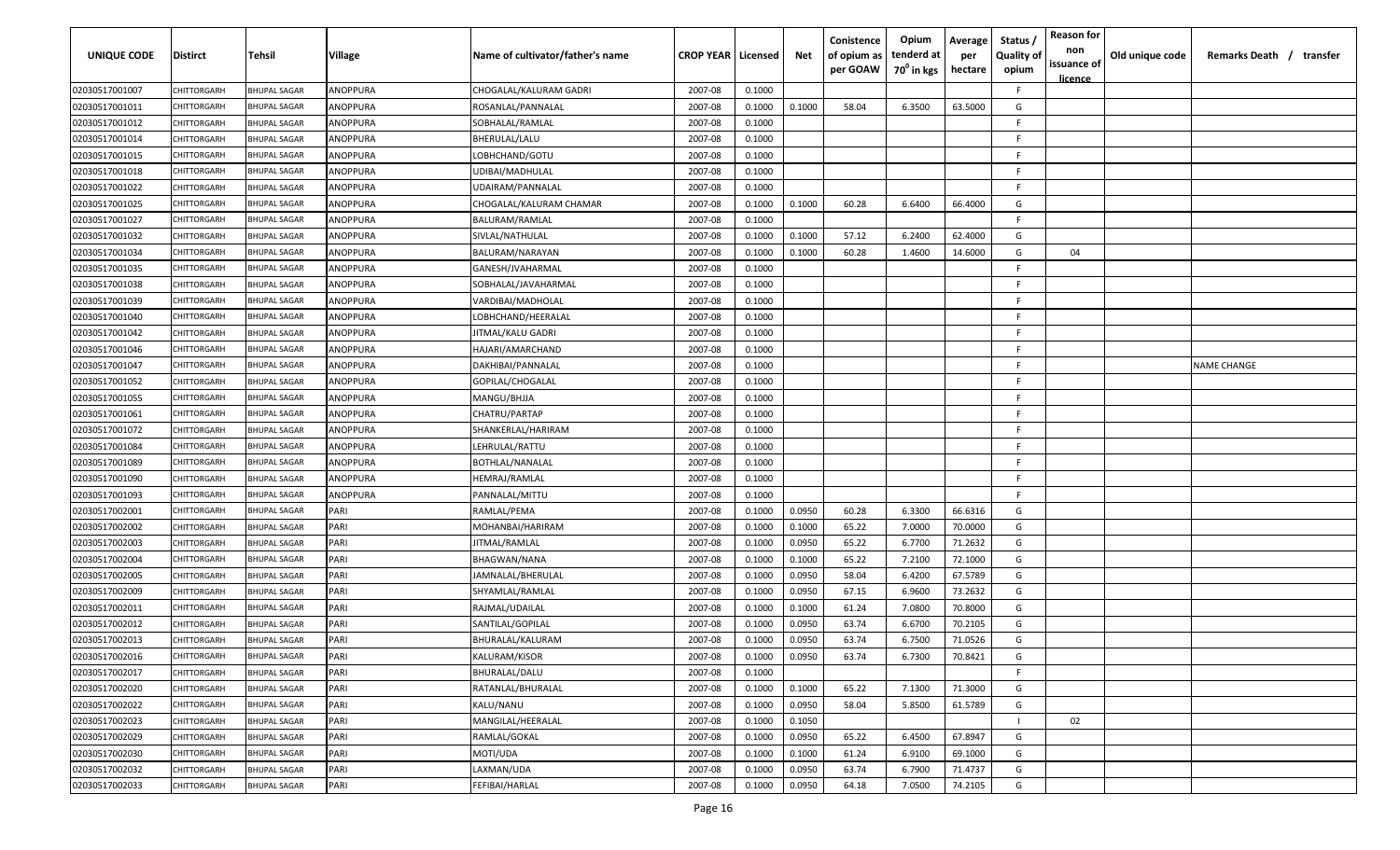| UNIQUE CODE    | <b>Distirct</b>    | Tehsil              | Village           | Name of cultivator/father's name | <b>CROP YEAR   Licensed</b> |        | Net    | Conistence<br>of opium as | Opium<br>tenderd at    | Average<br>per | Status<br><b>Quality of</b> | <b>Reason for</b><br>non      | Old unique code | Remarks Death / transfer |
|----------------|--------------------|---------------------|-------------------|----------------------------------|-----------------------------|--------|--------|---------------------------|------------------------|----------------|-----------------------------|-------------------------------|-----------------|--------------------------|
|                |                    |                     |                   |                                  |                             |        |        | per GOAW                  | 70 <sup>0</sup> in kgs | hectare        | opium                       | issuance of<br><u>licence</u> |                 |                          |
| 02030517002038 | CHITTORGARH        | <b>BHUPAL SAGAR</b> | PARI              | SHANKERLAL/LAXMAN                | 2007-08                     | 0.1000 | 0.0950 | 61.24                     | 7.0000                 | 73.6842        | G                           |                               |                 |                          |
| 02030517002040 | CHITTORGARH        | <b>BHUPAL SAGAR</b> | PARI              | HAJARI/KISHANA                   | 2007-08                     | 0.1000 | 0.1000 | 65.22                     | 7.6300                 | 76.3000        | G                           |                               |                 |                          |
| 02030517002043 | CHITTORGARH        | <b>BHUPAL SAGAR</b> | PARI              | UDAIRAM/TULCHA                   | 2007-08                     | 0.1000 | 0.0950 | 64.18                     | 6.6400                 | 69.8947        | G                           |                               |                 |                          |
| 02030517002049 | CHITTORGARH        | <b>BHUPAL SAGAR</b> | PARI              | FAKIRKHA/AALAMKHA                | 2007-08                     | 0.1000 | 0.1000 | 58.04                     | 6.6800                 | 66.8000        | G                           |                               |                 |                          |
| 02030517002050 | CHITTORGARH        | <b>BHUPAL SAGAR</b> | PARI              | FAJLURAHMAN/MEHBUBKHA            | 2007-08                     | 0.1000 | 0.0950 | 61.24                     | 6.2300                 | 65.5789        | G                           |                               |                 |                          |
| 02030517002055 | CHITTORGARH        | <b>BHUPAL SAGAR</b> | PARI              | HAGAMIBAI/TOLIRAM                | 2007-08                     | 0.1000 | 0.0950 | 64.18                     | 6.7400                 | 70.9474        | G                           |                               |                 |                          |
| 02030517002069 | <b>CHITTORGARI</b> | <b>BHUPAL SAGAR</b> | PARI              | MANGU/PEMA                       | 2007-08                     | 0.1000 | 0.1000 | 58.04                     | 6.5500                 | 65.5000        | G                           |                               |                 |                          |
| 02030517002070 | <b>CHITTORGARH</b> | <b>BHUPAL SAGAR</b> | PARI              | SOHAN/CHOTU                      | 2007-08                     | 0.1000 | 0.0950 | 67.15                     | 7.1000                 | 74.7368        | G                           |                               |                 |                          |
| 02030517002073 | CHITTORGARH        | <b>BHUPAL SAGAR</b> | PARI              | UDAILAL/RUPA                     | 2007-08                     | 0.1000 | 0.0950 | 67.15                     | 7.5800                 | 79.7895        | G                           |                               |                 |                          |
| 02030517002076 | CHITTORGARH        | <b>BHUPAL SAGAR</b> | PARI              | KISHANLAL/LAXMAN                 | 2007-08                     | 0.1000 | 0.0950 | 61.24                     | 6.6300                 | 69.7895        | G                           |                               |                 |                          |
| 02030517002077 | CHITTORGARI        | <b>BHUPAL SAGAR</b> | PARI              | MOHAN/LAXMAN                     | 2007-08                     | 0.1000 | 0.0950 | 64.18                     | 6.9500                 | 73.1579        | G                           |                               |                 |                          |
| 02030517002078 | CHITTORGARH        | <b>BHUPAL SAGAR</b> | PARI              | LAXMAN/BHAGWAN                   | 2007-08                     | 0.1000 |        |                           |                        |                | F.                          |                               |                 |                          |
| 02030517002083 | CHITTORGARH        | <b>BHUPAL SAGAR</b> | PARI              | BHERULAL/RUPA                    | 2007-08                     | 0.1000 | 0.0950 | 64.18                     | 7.3900                 | 77.7895        | G                           |                               |                 |                          |
| 02030517002084 | CHITTORGARH        | <b>BHUPAL SAGAR</b> | PARI              | HUDIBAI/NARAYAN                  | 2007-08                     | 0.1000 | 0.0950 | 67.15                     | 7.1100                 | 74.8421        | G                           |                               |                 |                          |
| 02030517002085 | CHITTORGARH        | <b>BHUPAL SAGAR</b> | PARI              | AMERCHAND/NOLA                   | 2007-08                     | 0.1000 |        |                           |                        |                | -F.                         |                               |                 |                          |
| 02030517002086 | CHITTORGARH        | <b>BHUPAL SAGAR</b> | PARI              | SIVNARAYAN/PARTHVIRAJ            | 2007-08                     | 0.1000 | 0.0950 | 60.28                     | 6.4300                 | 67.6842        | G                           |                               |                 |                          |
| 02030517002091 | CHITTORGARH        | <b>BHUPAL SAGAR</b> | PARI              | UDAIRAM/MOTILAL                  | 2007-08                     | 0.1000 | 0.1050 | 61.24                     | 7.4400                 | 70.8571        | G                           |                               |                 |                          |
| 02030517003001 | CHITTORGARH        | <b>BHUPAL SAGAR</b> | SANWARIYAKHEDA    | BHERULAL/NAGAJIRAM               | 2007-08                     | 0.1000 | 0.0950 | 58.04                     | 6.3300                 | 66.6316        | G                           |                               |                 |                          |
| 02030517003005 | CHITTORGARH        | <b>BHUPAL SAGAR</b> | SANWARIYAKHEDA    | GOPIBAI/HANSRAJ SUDIYA           | 2007-08                     | 0.1000 | 0.1000 | 60.28                     | 6.8000                 | 68.0000        | G                           |                               |                 |                          |
| 02030517003015 | <b>CHITTORGARI</b> | <b>BHUPAL SAGAR</b> | SANWARIYAKHEDA    | RANGLAL/SRIKISHAN                | 2007-08                     | 0.1000 |        |                           |                        |                | -F.                         |                               |                 |                          |
| 02030517003016 | CHITTORGARH        | <b>BHUPAL SAGAR</b> | SANWARIYAKHEDA    | KALU/LALU                        | 2007-08                     | 0.1000 |        |                           |                        |                | -F.                         |                               |                 |                          |
| 02030517003019 | <b>CHITTORGARI</b> | <b>BHUPAL SAGAR</b> | SANWARIYAKHEDA    | MADANLAL/SHANKERLAL              | 2007-08                     | 0.1000 | 0.1000 | 63.69                     | 7.0800                 | 70.8000        | G                           |                               |                 |                          |
| 02030517003023 | <b>CHITTORGARI</b> | <b>BHUPAL SAGAR</b> | SANWARIYAKHEDA    | CHOGALAL/NARU                    | 2007-08                     | 0.1000 | 0.1000 | 63.09                     | 7.3600                 | 73.6000        | G                           |                               |                 |                          |
| 02030517003024 | <b>CHITTORGARI</b> | <b>BHUPAL SAGAR</b> | SANWARIYAKHEDA    | HEERALAL/NARU                    | 2007-08                     | 0.1000 |        |                           |                        |                | -F                          |                               |                 |                          |
| 02030517003025 | CHITTORGARH        | <b>BHUPAL SAGAR</b> | SANWARIYAKHEDA    | SAGARMAL/FULCHAND                | 2007-08                     | 0.1000 |        |                           |                        |                | -F                          |                               |                 |                          |
| 02030517003026 | CHITTORGARH        | <b>BHUPAL SAGAR</b> | SANWARIYAKHEDA    | JAMKUBAI/SHANKER                 | 2007-08                     | 0.1000 | 0.0950 | 64.18                     | 7.0300                 | 74.0000        | G                           |                               |                 |                          |
| 02030517003038 | CHITTORGARI        | <b>BHUPAL SAGAR</b> | SANWARIYAKHEDA    | CHOGALAL/KHEMA                   | 2007-08                     | 0.1000 | 0.1000 | 63.69                     | 7.1400                 | 71.4000        | G                           |                               |                 |                          |
| 02030613003005 | <b>UDAIPUR</b>     | Mavli               | DINGARKIYA        | BAGDIRAM/HIRA                    | 2007-08                     | 0.1000 |        |                           |                        |                | -F.                         |                               |                 |                          |
| 02030613003007 | <b>UDAIPUR</b>     | <b>MAVLI</b>        | <b>DINGARKIYA</b> | IASHODABAI/BANSHILAL             | 2007-08                     | 0.1000 |        |                           |                        |                | -F                          |                               |                 |                          |
| 02030613003014 | <b>UDAIPUR</b>     | <b>MAVLI</b>        | <b>DINGARKIYA</b> | BHANWARLAL/LALU                  | 2007-08                     | 0.1000 |        |                           |                        |                | -F.                         |                               |                 |                          |
| 02030613003020 | <b>UDAIPUR</b>     | <b>MAVLI</b>        | <b>DINGARKIYA</b> | KELASHCHAND/SHOBHALAL            | 2007-08                     | 0.1000 |        |                           |                        |                | -F.                         |                               |                 |                          |
| 02030613003028 | <b>UDAIPUR</b>     | <b>MAVLI</b>        | <b>DINGARKIYA</b> | SHANKERSINGH/PERMSINGH           | 2007-08                     | 0.1000 | 0.0950 |                           | 5.0100                 | 52.7370        | G                           | 04                            |                 |                          |
| 02030613003029 | <b>UDAIPUR</b>     | <b>MAVLI</b>        | <b>DINGARKIYA</b> | BHANWARSINGH/BHERUSINGH          | 2007-08                     | 0.1000 | 0.0950 |                           |                        |                | $\blacksquare$              | 02                            |                 |                          |
| 02030613003030 | <b>UDAIPUR</b>     | <b>MAVLI</b>        | <b>DINGARKIYA</b> | MOHAN/BHERA GAMETI               | 2007-08                     | 0.1000 |        |                           |                        |                | -F.                         |                               | 02030612043010  | TRANSFER                 |
| 02030613003031 | <b>UDAIPUR</b>     | <b>MAVLI</b>        | <b>DINGARKIYA</b> | BHAGWATILAL/PANNA                | 2007-08                     | 0.1000 |        |                           |                        |                | F.                          |                               | 02030612043021  | TRANSFER                 |
| 02030613003032 | <b>UDAIPUR</b>     | <b>MAVLI</b>        | <b>DINGARKIYA</b> | MOHANLAL/NARAYAN                 | 2007-08                     | 0.1000 |        |                           |                        |                | F.                          |                               | 02030612043023  | <b>TRANSFER</b>          |
| 02030613004001 | <b>UDAIPUR</b>     | <b>MAVLI</b>        | <b>INTALIA</b>    | SHANKARLAL/PUNAMCHAND            | 2007-08                     | 0.1000 | 0.0950 | 55.96                     | 5.4600                 | 57.4737        | G                           |                               |                 |                          |
| 02030613004002 | <b>UDAIPUR</b>     | <b>MAVLI</b>        | <b>INTALI A</b>   | KESHORAM/ONKARLAL                | 2007-08                     | 0.1000 |        |                           |                        |                | F.                          |                               |                 |                          |
| 02030613004003 | <b>UDAIPUR</b>     | <b>MAVLI</b>        | <b>INTALI A</b>   | BHURALAL/HARILAL                 | 2007-08                     | 0.1000 |        |                           |                        |                | F.                          |                               |                 |                          |
| 02030613004004 | <b>UDAIPUR</b>     | <b>MAVLI</b>        | INTALI A          | KANHIYALAL/PEMA                  | 2007-08                     | 0.1000 |        |                           |                        |                | F.                          |                               |                 |                          |
| 02030613004005 | <b>UDAIPUR</b>     | <b>MAVLI</b>        | INTALI A          | SHANKAR/DEVA                     | 2007-08                     | 0.1000 | 0.0950 | 60.87                     | 6.4200                 | 67.5789        | G                           |                               |                 |                          |
| 02030613004007 | <b>UDAIPUR</b>     | <b>MAVLI</b>        | INTALI A          | MOHAN/PEMA                       | 2007-08                     | 0.1000 |        |                           |                        |                | F.                          |                               |                 |                          |
| 02030613004009 | <b>UDAIPUR</b>     | <b>MAVLI</b>        | INTALI A          | GIRDHARI/UDAILAL                 | 2007-08                     | 0.1000 |        |                           |                        |                | F.                          |                               |                 |                          |
| 02030613004010 | <b>UDAIPUR</b>     | <b>MAVLI</b>        | INTALI A          | DALLIRAM/JAIRAM                  | 2007-08                     | 0.1000 |        |                           |                        |                | F.                          |                               |                 |                          |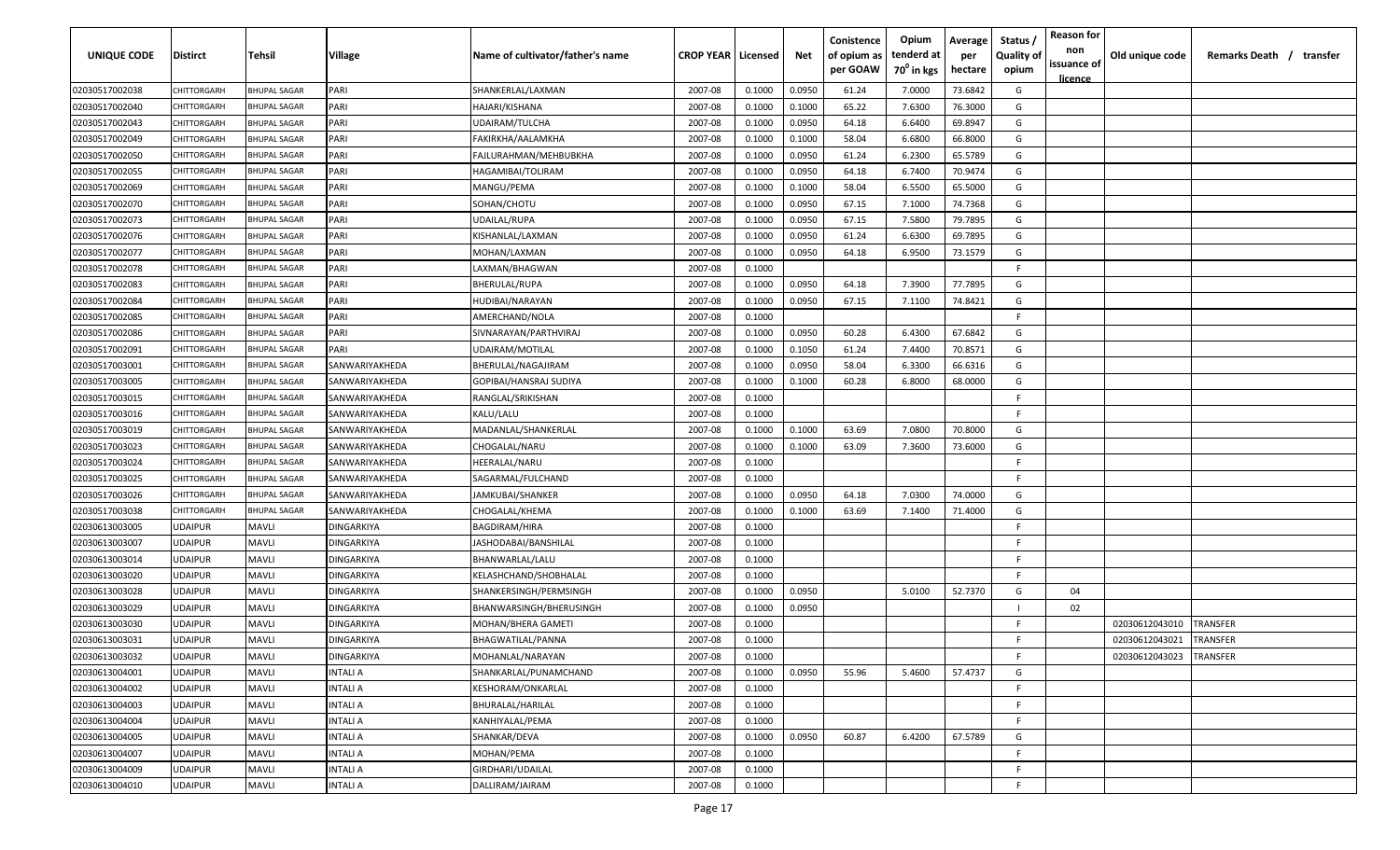| UNIQUE CODE    | Distirct       | <b>Tehsil</b> | Village         | Name of cultivator/father's name | <b>CROP YEAR   Licensed</b> |        | Net    | Conistence<br>of opium as<br>per GOAW | Opium<br>tenderd at<br>70 <sup>0</sup> in kgs | Average<br>per<br>hectare | <b>Reason for</b><br>Status,<br>non<br><b>Quality of</b><br>issuance of<br>opium<br><u>licence</u> | Old unique code | Remarks Death /<br>transfer |
|----------------|----------------|---------------|-----------------|----------------------------------|-----------------------------|--------|--------|---------------------------------------|-----------------------------------------------|---------------------------|----------------------------------------------------------------------------------------------------|-----------------|-----------------------------|
| 02030613004011 | UDAIPUR        | <b>MAVLI</b>  | INTALI A        | CHUNNILAL/BHANAJI                | 2007-08                     | 0.1000 |        |                                       |                                               |                           | F.                                                                                                 |                 |                             |
| 02030613004012 | UDAIPUR        | <b>MAVLI</b>  | INTALI A        | PYARIBAI/BHOLAJI                 | 2007-08                     | 0.1000 |        |                                       |                                               |                           | F.                                                                                                 |                 |                             |
| 02030613004013 | UDAIPUR        | <b>MAVLI</b>  | INTALI A        | SHANKARLAL/JAGANNATH             | 2007-08                     | 0.1000 | 0.1000 | 60.87                                 | 6.6000                                        | 66.0000                   | G                                                                                                  |                 |                             |
| 02030613004014 | UDAIPUR        | <b>MAVLI</b>  | INTALI A        | NARAYANLAL/KAJODI                | 2007-08                     | 0.1000 |        |                                       |                                               |                           | E                                                                                                  |                 |                             |
| 02030613004016 | UDAIPUR        | <b>MAVLI</b>  | <b>INTALI A</b> | MOHANLAL/BHARMAL                 | 2007-08                     | 0.1000 |        |                                       |                                               |                           | E                                                                                                  |                 |                             |
| 02030613004017 | UDAIPUR        | <b>MAVLI</b>  | INTALI A        | SAVA/HIRAJANVA                   | 2007-08                     | 0.1000 |        |                                       |                                               |                           | -F.                                                                                                |                 |                             |
| 02030613004018 | UDAIPUR        | <b>MAVLI</b>  | INTALI A        | LAKSHMIRAM/ONKARJANVA            | 2007-08                     | 0.1000 |        |                                       |                                               |                           | F.                                                                                                 |                 |                             |
| 02030613004019 | UDAIPUR        | <b>MAVLI</b>  | INTALI A        | SHOSARBAI/SHANKAR                | 2007-08                     | 0.1000 | 0.0250 | 60.87                                 | 1.9000                                        | 76.0000                   | G                                                                                                  |                 |                             |
| 02030613004022 | UDAIPUR        | <b>MAVLI</b>  | INTALI A        | RAMLAL/ONKARLAL                  | 2007-08                     | 0.1000 |        |                                       |                                               |                           | F.                                                                                                 |                 |                             |
| 02030613004024 | UDAIPUR        | <b>MAVLI</b>  | INTALI A        | CHUNNILAL/KALU                   | 2007-08                     | 0.1000 | 0.0950 | 61.09                                 | 6.3600                                        | 66.9474                   | G                                                                                                  |                 |                             |
| 02030613004027 | UDAIPUR        | <b>MAVLI</b>  | INTALI A        | NARAYANLAL/AMRA                  | 2007-08                     | 0.1000 |        |                                       |                                               |                           | -F.                                                                                                |                 |                             |
| 02030613004028 | UDAIPUR        | <b>MAVLI</b>  | INTALI A        | BHERAJI/SHOBHAJIJANVA            | 2007-08                     | 0.1000 |        |                                       |                                               |                           | -F.                                                                                                |                 |                             |
| 02030613004029 | UDAIPUR        | <b>MAVLI</b>  | INTALI A        | NARAYANIBAI/RUPLAL               | 2007-08                     | 0.1000 |        |                                       |                                               |                           | E                                                                                                  |                 |                             |
| 02030613004032 | UDAIPUR        | <b>MAVLI</b>  | INTALI A        | DHANRAJ/TEKAJI                   | 2007-08                     | 0.1000 |        |                                       |                                               |                           | - F                                                                                                |                 |                             |
| 02030613004033 | UDAIPUR        | <b>MAVLI</b>  | INTALI A        | KESHURAM/GANGAPIPADA             | 2007-08                     | 0.1000 |        |                                       |                                               |                           | -F.                                                                                                |                 |                             |
| 02030613004037 | UDAIPUR        | <b>MAVLI</b>  | INTALI A        | KASHIRAM/VARDAJANVA              | 2007-08                     | 0.1000 |        |                                       |                                               |                           | -F.                                                                                                |                 |                             |
| 02030613004039 | UDAIPUR        | <b>MAVLI</b>  | INTALI A        | DULICHAND/CHUNNILALJANVA         | 2007-08                     | 0.1000 |        |                                       |                                               |                           | F.                                                                                                 |                 |                             |
| 02030613004040 | UDAIPUR        | <b>MAVLI</b>  | INTALI A        | KALULAL/UDAILALJANVA             | 2007-08                     | 0.1000 |        |                                       |                                               |                           | -F.                                                                                                |                 |                             |
| 02030613004043 | UDAIPUR        | <b>MAVLI</b>  | INTALI A        | GIRDHARILAL/BHAGVANLAL           | 2007-08                     | 0.1000 |        |                                       |                                               |                           | -F                                                                                                 |                 |                             |
| 02030613004044 | UDAIPUR        | <b>MAVLI</b>  | INTALI A        | RAMLAL/BHERULALSOLANKI           | 2007-08                     | 0.1000 |        |                                       |                                               |                           | -F                                                                                                 |                 |                             |
| 02030613004045 | UDAIPUR        | <b>MAVLI</b>  | INTALI A        | CHUNNILAL/DEVKISHAN              | 2007-08                     | 0.1000 |        |                                       |                                               |                           | F.                                                                                                 |                 |                             |
| 02030613004046 | UDAIPUR        | <b>MAVLI</b>  | INTALI A        | BHOLIRAM/BHARMAL                 | 2007-08                     | 0.1000 | 0.0100 | 55.96                                 | 0.7700                                        | 77.0000                   | G                                                                                                  |                 |                             |
| 02030613004048 | UDAIPUR        | <b>MAVLI</b>  | INTALI A        | RAMCHANDRA/SHANKARLAL            | 2007-08                     | 0.1000 |        |                                       |                                               |                           | -F.                                                                                                |                 |                             |
| 02030613004049 | UDAIPUR        | <b>MAVLI</b>  | INTALI A        | CHAMPALAL/JAGANNATH              | 2007-08                     | 0.1000 | 0.0500 | 54.58                                 | 1.1700                                        | 23.4000                   | G<br>04                                                                                            |                 |                             |
| 02030613004050 | UDAIPUR        | <b>MAVLI</b>  | INTALI A        | CHUNNILAL/JAICHAND               | 2007-08                     | 0.1000 |        |                                       |                                               |                           | F.                                                                                                 |                 |                             |
| 02030613004051 | UDAIPUR        | <b>MAVLI</b>  | INTALI A        | RAMLAL/UDAIRAM                   | 2007-08                     | 0.1000 |        |                                       |                                               |                           | F.                                                                                                 |                 |                             |
| 02030613004055 | UDAIPUR        | <b>MAVLI</b>  | INTALI A        | SUKHLAL/RAMLAL                   | 2007-08                     | 0.1000 |        |                                       |                                               |                           | F                                                                                                  |                 |                             |
| 02030613004056 | <b>JDAIPUR</b> | <b>MAVLI</b>  | INTALI A        | BHERULAL/HARILAL                 | 2007-08                     | 0.1000 |        |                                       |                                               |                           | -F.                                                                                                |                 |                             |
| 02030613004058 | UDAIPUR        | <b>MAVLI</b>  | INTALI A        | SHIVLAL/NARAYAN                  | 2007-08                     | 0.1000 |        |                                       |                                               |                           | -F.                                                                                                |                 |                             |
| 02030613004060 | UDAIPUR        | <b>MAVLI</b>  | INTALI A        | CHAMPALAL/GULAB                  | 2007-08                     | 0.1000 | 0.0500 | 57.82                                 | 3.3000                                        | 66.0000                   | G                                                                                                  |                 |                             |
| 02030613004061 | UDAIPUR        | <b>MAVLI</b>  | INTALI A        | MOTILAL/DEVILAL                  | 2007-08                     | 0.1000 | 0.1000 | 60.87                                 | 6.2100                                        | 62.1000                   | G                                                                                                  |                 |                             |
| 02030613004064 | UDAIPUR        | <b>MAVLI</b>  | <b>INTALI A</b> | SHYAMSUNDAR/LAKSHMICHAND         | 2007-08                     | 0.1000 |        |                                       |                                               |                           | F.                                                                                                 |                 |                             |
| 02030613004065 | UDAIPUR        | <b>MAVLI</b>  | INTALI B        | ONKAR/MOTI                       | 2007-08                     | 0.1000 |        |                                       |                                               |                           | F.                                                                                                 |                 |                             |
| 02030613004068 | UDAIPUR        | <b>MAVLI</b>  | INTALI B        | KAMLASHANKAR/NATHUJIMENARIYA     | 2007-08                     | 0.1000 |        |                                       |                                               |                           | E                                                                                                  |                 |                             |
| 02030613004072 | UDAIPUR        | MAVLI         | INTALI B        | NARAYAN/GAMERA                   | 2007-08                     | 0.1000 |        |                                       |                                               |                           | E                                                                                                  |                 |                             |
| 02030613004073 | <b>UDAIPUR</b> | <b>MAVLI</b>  | <b>INTALI B</b> | LOGAR/DEVAMALVIYA                | 2007-08                     | 0.1000 |        |                                       |                                               |                           | F.                                                                                                 |                 |                             |
| 02030613004074 | UDAIPUR        | <b>MAVLI</b>  | INTALI B        | TULSIBAI/NAVLA                   | 2007-08                     | 0.1000 |        |                                       |                                               |                           | F.                                                                                                 |                 |                             |
| 02030613004076 | UDAIPUR        | <b>MAVLI</b>  | <b>INTALI B</b> | UDAILAL/BARDA                    | 2007-08                     | 0.1000 |        |                                       |                                               |                           | F.                                                                                                 |                 |                             |
| 02030613004080 | UDAIPUR        | <b>MAVLI</b>  | <b>INTALI B</b> | MOTILAL/SHANKARLAL               | 2007-08                     | 0.1000 |        |                                       |                                               |                           | -F.                                                                                                |                 |                             |
| 02030613004082 | UDAIPUR        | <b>MAVLI</b>  | <b>INTALI B</b> | RAMLAL/MADHOLAL                  | 2007-08                     | 0.1000 |        |                                       |                                               |                           | F.                                                                                                 |                 |                             |
| 02030613004084 | UDAIPUR        | <b>MAVLI</b>  | INTALI B        | PRATAP/UDAILALPIPARDA            | 2007-08                     | 0.1000 |        |                                       |                                               |                           | F.                                                                                                 |                 |                             |
| 02030613004085 | UDAIPUR        | <b>MAVLI</b>  | INTALI B        | <b>BHOLIRAM/GOKAL</b>            | 2007-08                     | 0.1000 | 0.1050 | 60.87                                 | 6.8900                                        | 65.6190                   | G                                                                                                  |                 |                             |
| 02030613004086 | UDAIPUR        | <b>MAVLI</b>  | INTALI B        | DULICHAND/SHUKHLAL               | 2007-08                     | 0.1000 | 0.1000 | 54.58                                 | 4.9800                                        | 49.8000                   | G<br>04                                                                                            |                 |                             |
| 02030613004089 | UDAIPUR        | <b>MAVLI</b>  | INTALI B        | MODARAM/GOKUL                    | 2007-08                     | 0.1000 |        |                                       |                                               |                           | F.                                                                                                 |                 |                             |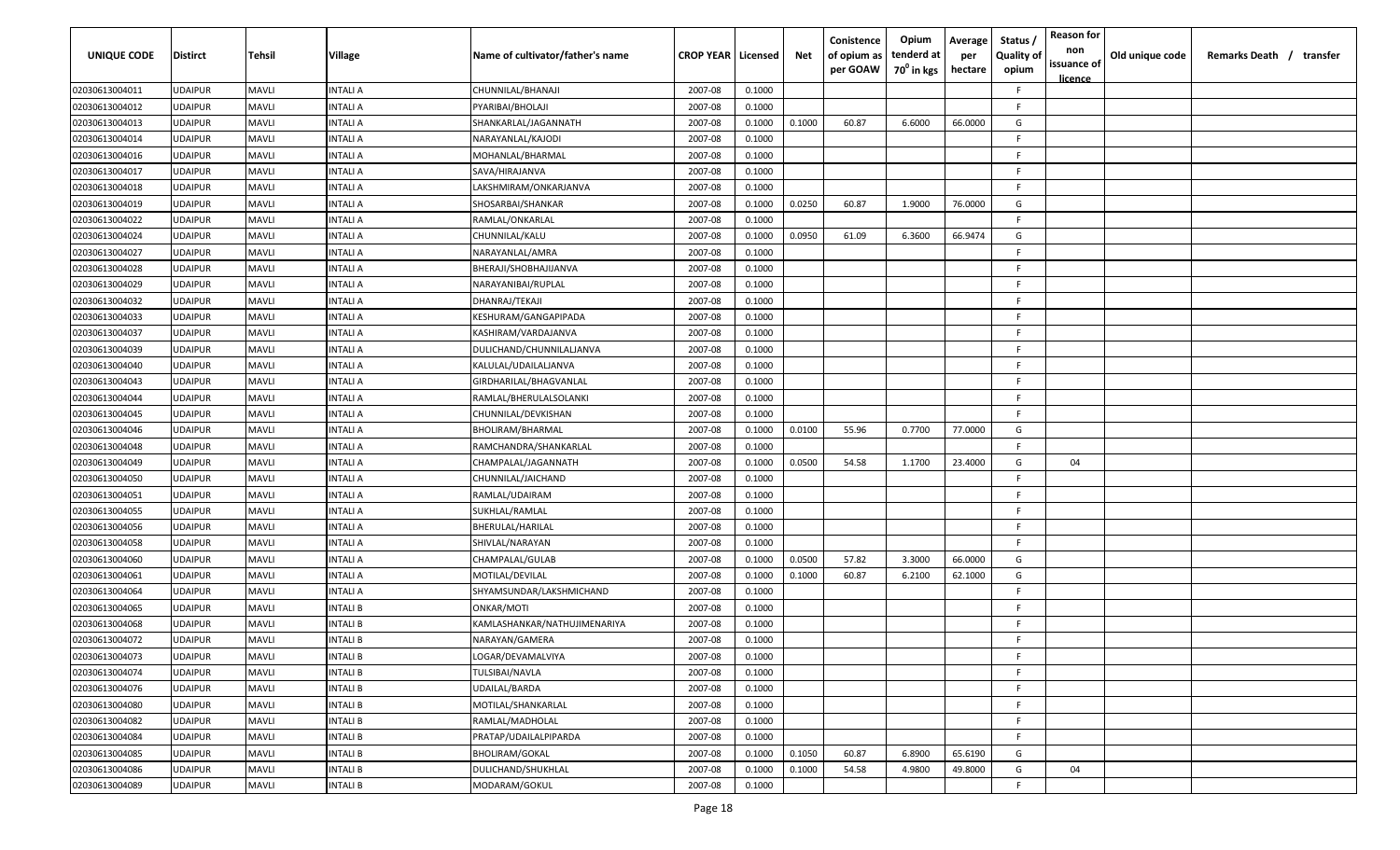| UNIQUE CODE    | Distirct       | <b>Tehsil</b> | <b>Village</b>  | Name of cultivator/father's name | <b>CROP YEAR   Licensed</b> |        | Net    | Conistence<br>of opium as<br>per GOAW | Opium<br>tenderd at<br>70 <sup>0</sup> in kgs | Average<br>per<br>hectare | <b>Reason for</b><br>Status,<br>non<br><b>Quality of</b><br>issuance of<br>opium<br><u>licence</u> | Old unique code | Remarks Death /<br>transfer |
|----------------|----------------|---------------|-----------------|----------------------------------|-----------------------------|--------|--------|---------------------------------------|-----------------------------------------------|---------------------------|----------------------------------------------------------------------------------------------------|-----------------|-----------------------------|
| 02030613004090 | UDAIPUR        | <b>MAVLI</b>  | INTALI B        | MANGILAL/CHATURBHUJ              | 2007-08                     | 0.1000 | 0.1000 | 60.87                                 | 6.2500                                        | 62.5000                   | G                                                                                                  |                 |                             |
| 02030613004092 | <b>UDAIPUR</b> | <b>MAVLI</b>  | INTALI B        | ANCHAI/BHERULAL                  | 2007-08                     | 0.1000 |        |                                       |                                               |                           | E                                                                                                  |                 |                             |
| 02030613004093 | <b>UDAIPUR</b> | <b>MAVLI</b>  | INTALI B        | KASHIRAM/TEKAJI                  | 2007-08                     | 0.1000 |        |                                       |                                               |                           | -F.                                                                                                |                 |                             |
| 02030613004094 | UDAIPUR        | <b>MAVLI</b>  | INTALI B        | RAMA/NARAYAN                     | 2007-08                     | 0.1000 |        |                                       |                                               |                           | - F                                                                                                |                 |                             |
| 02030613004095 | <b>UDAIPUR</b> | <b>MAVLI</b>  | <b>INTALI B</b> | BHAGVAN/GANGARAM                 | 2007-08                     | 0.1000 |        |                                       |                                               |                           | E                                                                                                  |                 |                             |
| 02030613004096 | UDAIPUR        | <b>MAVLI</b>  | INTALI B        | MAGNIBAI/PYARCHAND               | 2007-08                     | 0.1000 | 0.1000 | 63.33                                 | 6.7100                                        | 67.1000                   | G                                                                                                  |                 |                             |
| 02030613004099 | UDAIPUR        | <b>MAVLI</b>  | INTALI B        | BANSHILAL/VARDICHAND             | 2007-08                     | 0.1000 |        |                                       |                                               |                           | -F                                                                                                 |                 |                             |
| 02030613004100 | UDAIPUR        | <b>MAVLI</b>  | INTALI B        | UDAILAL/NATHUJI                  | 2007-08                     | 0.1000 |        |                                       |                                               |                           | F                                                                                                  |                 |                             |
| 02030613004106 | UDAIPUR        | <b>MAVLI</b>  | INTALI B        | DHANRAJ/UDAILAL                  | 2007-08                     | 0.1000 |        |                                       |                                               |                           | F                                                                                                  |                 |                             |
| 02030613004111 | UDAIPUR        | <b>MAVLI</b>  | INTALI B        | KAMALCHAND/MOTILALCHOUDHARI      | 2007-08                     | 0.1000 | 0.1000 | 55.96                                 | 5.6800                                        | 56.8000                   | G                                                                                                  |                 |                             |
| 02030613004112 | UDAIPUR        | <b>MAVLI</b>  | INTALI B        | MAGNIRAM/NATHULALKALAL           | 2007-08                     | 0.1000 |        |                                       |                                               |                           | -F.                                                                                                |                 |                             |
| 02030613004118 | UDAIPUR        | <b>MAVLI</b>  | INTALI B        | NARAYAN/GOTAM                    | 2007-08                     | 0.1000 |        |                                       |                                               |                           | -F.                                                                                                |                 |                             |
| 02030613004119 | UDAIPUR        | <b>MAVLI</b>  | INTALI B        | GULAB/LOBHA                      | 2007-08                     | 0.1000 |        |                                       |                                               |                           | -F.                                                                                                |                 |                             |
| 02030613004120 | UDAIPUR        | <b>MAVLI</b>  | INTALI B        | BHARULAL/UDAILAL                 | 2007-08                     | 0.1000 |        |                                       |                                               |                           | - F                                                                                                |                 |                             |
| 02030613004122 | UDAIPUR        | <b>MAVLI</b>  | INTALI B        | CHATURBHUJ/SHANKARLAL            | 2007-08                     | 0.1000 | 0.0800 | 55.96                                 | 4.4800                                        | 56.0000                   | G                                                                                                  |                 |                             |
| 02030613004128 | UDAIPUR        | <b>MAVLI</b>  | INTALI B        | JAGDISHCHAND/ONKARLAL            | 2007-08                     | 0.1000 |        |                                       |                                               |                           | -F.                                                                                                |                 |                             |
| 02030613004133 | UDAIPUR        | <b>MAVLI</b>  | INTALI B        | KISHORLAL/RUPLAL                 | 2007-08                     | 0.1000 |        |                                       |                                               |                           | F.                                                                                                 |                 |                             |
| 02030613004136 | UDAIPUR        | <b>MAVLI</b>  | INTALI B        | DOLATRAM/HIRA                    | 2007-08                     | 0.1000 |        |                                       |                                               |                           | -F                                                                                                 | 02030613001012  | <b>TRANSFER</b>             |
| 02030613004144 | UDAIPUR        | <b>MAVLI</b>  | INTALI B        | KANCHANBAI/LAKSHMILAL            | 2007-08                     | 0.1000 |        |                                       |                                               |                           | -F                                                                                                 |                 |                             |
| 02030613004154 | UDAIPUR        | <b>MAVLI</b>  | INTALI B        | DADAMCHAND/RAMLAL                | 2007-08                     | 0.1000 |        |                                       |                                               |                           | -F                                                                                                 |                 |                             |
| 02030613004155 | UDAIPUR        | <b>MAVLI</b>  | INTALI B        | ONKARLAL/DEVKISHAN               | 2007-08                     | 0.1000 |        |                                       |                                               |                           | -F                                                                                                 |                 |                             |
| 02030613004157 | UDAIPUR        | <b>MAVLI</b>  | INTALI B        | NARAYAN/DEVILAL                  | 2007-08                     | 0.1000 |        |                                       |                                               |                           | E                                                                                                  |                 |                             |
| 02030613004161 | UDAIPUR        | <b>MAVLI</b>  | INTALI B        | BHERULAL/BHANA                   | 2007-08                     | 0.1000 |        |                                       |                                               |                           | - F                                                                                                |                 |                             |
| 02030613004168 | UDAIPUR        | <b>MAVLI</b>  | INTALI B        | DALCHAND/NARAYAN                 | 2007-08                     | 0.1000 |        |                                       |                                               |                           | -F.                                                                                                |                 |                             |
| 02030613004170 | UDAIPUR        | <b>MAVLI</b>  | INTALI B        | JAGDISH/JASHRAJ                  | 2007-08                     | 0.1000 |        |                                       |                                               |                           | F.                                                                                                 |                 |                             |
| 02030613004171 | UDAIPUR        | <b>MAVLI</b>  | INTALI B        | DHANRAJ/LALU                     | 2007-08                     | 0.1000 |        |                                       |                                               |                           | F.                                                                                                 |                 |                             |
| 02030613004172 | UDAIPUR        | <b>MAVLI</b>  | INTALI B        | BADRILAL/ONKAR                   | 2007-08                     | 0.1000 |        |                                       |                                               |                           | -F                                                                                                 |                 |                             |
| 02030613004173 | <b>JDAIPUR</b> | <b>MAVLI</b>  | INTALI B        | LAKSHMIRAM/GANGARAM              | 2007-08                     | 0.1000 |        |                                       |                                               |                           | -F.                                                                                                |                 |                             |
| 02030613004174 | UDAIPUR        | <b>MAVLI</b>  | INTALI B        | DHULCHAND/GANESH                 | 2007-08                     | 0.1000 |        |                                       |                                               |                           | -F.                                                                                                |                 |                             |
| 02030613004178 | UDAIPUR        | <b>MAVLI</b>  | INTALI B        | MOHAN/KISHANA                    | 2007-08                     | 0.1000 | 0.0500 | 60.87                                 | 3.2500                                        | 65.0000                   | G                                                                                                  |                 |                             |
| 02030613004189 | UDAIPUR        | <b>MAVLI</b>  | INTALI B        | BHANVARLAL/BHERA                 | 2007-08                     | 0.1000 |        |                                       |                                               |                           | F.                                                                                                 |                 |                             |
| 02030613004190 | UDAIPUR        | <b>MAVLI</b>  | <b>INTALI B</b> | VAGATRAM/RAMESHVAR               | 2007-08                     | 0.1000 | 0.1000 | 57.82                                 | 6.2800                                        | 62.8000                   | G                                                                                                  |                 |                             |
| 02030613004191 | UDAIPUR        | <b>MAVLI</b>  | INTALI B        | UDAILAL/RUPLAL                   | 2007-08                     | 0.1000 |        |                                       |                                               |                           | F.                                                                                                 |                 |                             |
| 02030613004193 | <b>JDAIPUR</b> | <b>MAVLI</b>  | INTALI B        | NARAYANIBAI/NANDLAL              | 2007-08                     | 0.1000 |        |                                       |                                               |                           | E                                                                                                  | 02030613001011  | TRANSFER                    |
| 02030613004195 | UDAIPUR        | <b>MAVLI</b>  | <b>INTALI B</b> | RUPLAL/DIPA                      | 2007-08                     | 0.1000 |        |                                       |                                               |                           | F                                                                                                  |                 |                             |
| 02030613004196 | UDAIPUR        | <b>MAVLI</b>  | <b>INTALI B</b> | NANURAM/HIRA                     | 2007-08                     | 0.1000 |        |                                       |                                               |                           | F.                                                                                                 |                 |                             |
| 02030613004197 | UDAIPUR        | <b>MAVLI</b>  | <b>INTALI B</b> | MOTILAL/GOKAL                    | 2007-08                     | 0.1000 |        |                                       |                                               |                           | F.                                                                                                 |                 |                             |
| 02030613004198 | UDAIPUR        | <b>MAVLI</b>  | <b>INTALI B</b> | ONKARLAL/BHERULAL                | 2007-08                     | 0.1000 |        |                                       |                                               |                           | F                                                                                                  |                 |                             |
| 02030613004199 | UDAIPUR        | <b>MAVLI</b>  | <b>INTALI B</b> | JAGJIVAN/GOKAL                   | 2007-08                     | 0.1000 |        |                                       |                                               |                           | -F                                                                                                 |                 |                             |
| 02030613004201 | UDAIPUR        | <b>MAVLI</b>  | <b>INTALI B</b> | VENIRAM/BARDA                    | 2007-08                     | 0.1000 |        |                                       |                                               |                           | F.                                                                                                 |                 |                             |
| 02030613004202 | UDAIPUR        | <b>MAVLI</b>  | INTALI B        | UDAILAL/PEMA                     | 2007-08                     | 0.1000 | 0.1000 | 60.87                                 | 6.3300                                        | 63.3000                   | G                                                                                                  |                 |                             |
| 02030613004203 | UDAIPUR        | <b>MAVLI</b>  | INTALI B        | NARAYAN/PEMA                     | 2007-08                     | 0.1000 | 0.1000 | 55.96                                 | 5.5000                                        | 55.0000                   | G<br>04                                                                                            |                 |                             |
| 02030613004204 | UDAIPUR        | <b>MAVLI</b>  | INTALI B        | LAKSHMIRAM/BHERA                 | 2007-08                     | 0.1000 |        |                                       |                                               |                           | -F.                                                                                                |                 |                             |
| 02030613004207 | UDAIPUR        | <b>MAVLI</b>  | <b>INTALI B</b> | GOPILAL/DHANRAJ                  | 2007-08                     | 0.1000 |        |                                       |                                               |                           | $\mathsf{F}$                                                                                       |                 |                             |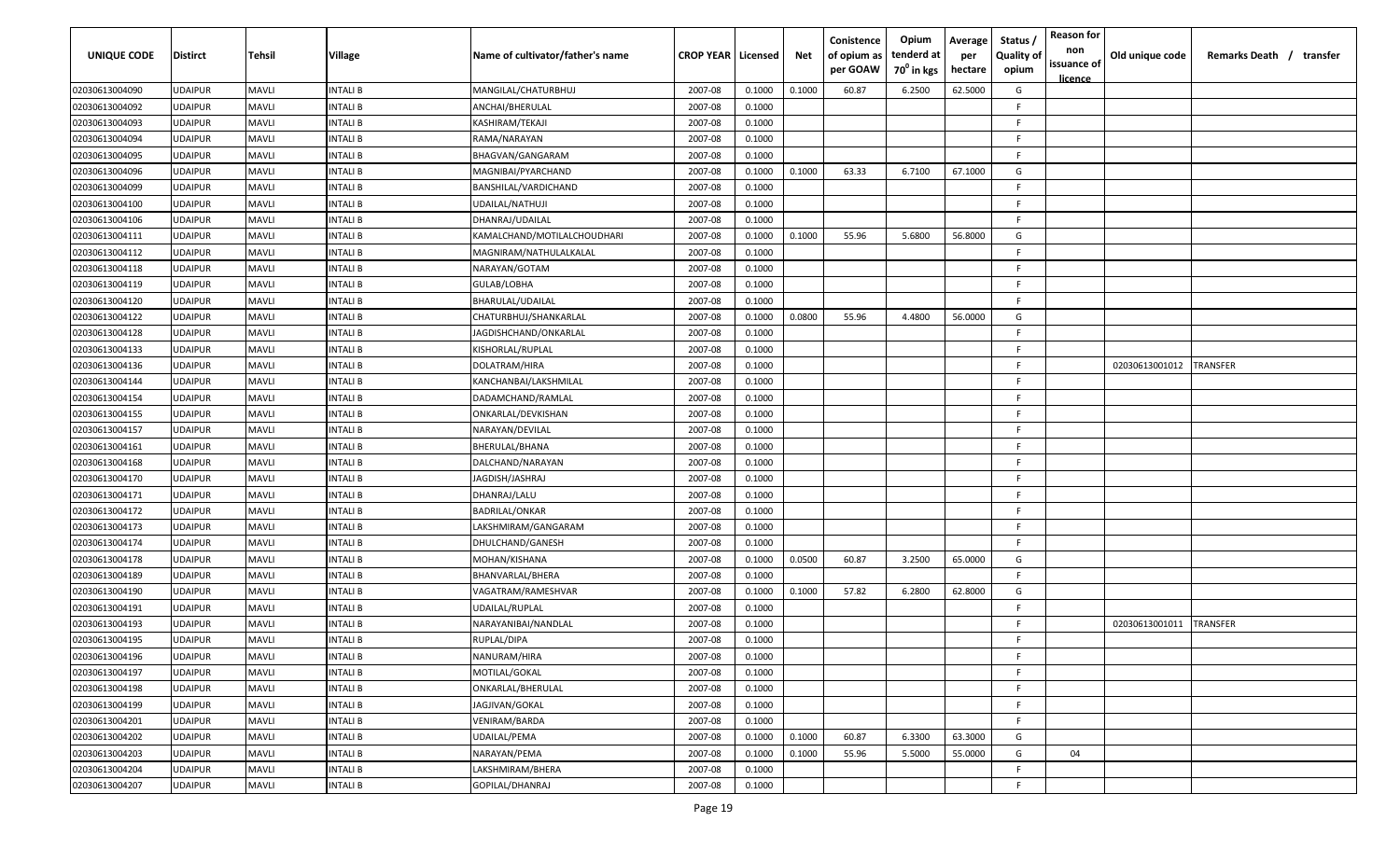| UNIQUE CODE    | <b>Distirct</b> | Tehsil       | Village    | Name of cultivator/father's name | <b>CROP YEAR   Licensed</b> |        | Net    | Conistence<br>of opium as<br>per GOAW | Opium<br>tenderd at<br>70 <sup>0</sup> in kgs | Average<br>per<br>hectare | Status,<br><b>Quality of</b><br>opium | <b>Reason for</b><br>non<br>issuance of<br><u>licence</u> | Old unique code | Remarks Death / transfer |
|----------------|-----------------|--------------|------------|----------------------------------|-----------------------------|--------|--------|---------------------------------------|-----------------------------------------------|---------------------------|---------------------------------------|-----------------------------------------------------------|-----------------|--------------------------|
| 02030613004211 | <b>UDAIPUR</b>  | <b>MAVLI</b> | INTALI B   | TEJRAM/SHANKARLAL                | 2007-08                     | 0.1000 |        |                                       |                                               |                           | F.                                    |                                                           |                 |                          |
| 02030613004212 | <b>UDAIPUR</b>  | <b>MAVLI</b> | INTALI B   | UDAYLAL/KHEMA                    | 2007-08                     | 0.1000 | 0.1000 | 57.82                                 | 5.8600                                        | 58.6000                   | G                                     |                                                           | 02030613001001  | TRANSFER                 |
| 02030613004213 | <b>UDAIPUR</b>  | <b>MAVLI</b> | INTALI B   | TEJRAM/BHERA                     | 2007-08                     | 0.1000 |        |                                       |                                               |                           | F                                     |                                                           | 02030613001004  | TRANSFER                 |
| 02030613004214 | <b>UDAIPUR</b>  | <b>MAVLI</b> | INTALI B   | UDAYLAL/RAMLAL                   | 2007-08                     | 0.1000 |        |                                       |                                               |                           | E                                     |                                                           | 02030613001006  | TRANSFER                 |
| 02030613007006 | <b>UDAIPUR</b>  | <b>MAVLI</b> | SANWAD     | NARAYAN/RAMA                     | 2007-08                     | 0.1000 |        |                                       |                                               |                           | F                                     |                                                           |                 |                          |
| 02030613007007 | <b>UDAIPUR</b>  | <b>MAVLI</b> | SANWAD     | BHURA/NATHU                      | 2007-08                     | 0.1000 |        |                                       |                                               |                           | F                                     |                                                           |                 |                          |
| 02030613007017 | <b>UDAIPUR</b>  | <b>MAVLI</b> | SANWAD     | HAJARI/DALICHAND                 | 2007-08                     | 0.1000 | 0.1000 | 61.09                                 | 6.8500                                        | 68.5000                   | G                                     |                                                           |                 |                          |
| 02030613007019 | <b>UDAIPUR</b>  | <b>MAVLI</b> | SANWAD     | MADHU/BHAGVAN                    | 2007-08                     | 0.1000 | 0.1000 | 61.09                                 | 7.2800                                        | 72.8000                   | G                                     |                                                           |                 |                          |
| 02030613007022 | <b>UDAIPUR</b>  | <b>MAVLI</b> | SANWAD     | JAGDISH/KISHOR                   | 2007-08                     | 0.1000 |        |                                       |                                               |                           | F                                     |                                                           |                 |                          |
| 02030613007028 | <b>UDAIPUR</b>  | <b>MAVLI</b> | SANWAD     | UDA/DAYARAM                      | 2007-08                     | 0.1000 |        |                                       |                                               |                           | F                                     |                                                           |                 |                          |
| 02030613007032 | <b>UDAIPUR</b>  | <b>MAVLI</b> | SANWAD     | LAKSHMANPURI/NARAYANPURI         | 2007-08                     | 0.1000 | 0.1000 | 55.96                                 | 5.7300                                        | 57.3000                   | G                                     |                                                           |                 |                          |
| 02030613007034 | <b>UDAIPUR</b>  | <b>MAVLI</b> | SANWAD     | MADAN/KHEMRAJ                    | 2007-08                     | 0.1000 | 0.1000 | 61.09                                 | 6.9600                                        | 69.6000                   | G                                     |                                                           |                 |                          |
| 02030613007035 | <b>UDAIPUR</b>  | <b>MAVLI</b> | SANWAD     | KESHARBAI/BHAGWAN                | 2007-08                     | 0.1000 | 0.1000 | 61.06                                 | 6.1000                                        | 61.0000                   | G                                     |                                                           |                 |                          |
| 02030613007036 | <b>UDAIPUR</b>  | <b>MAVLI</b> | SANWAD     | GANESH/MOHANLAL                  | 2007-08                     | 0.1000 |        |                                       |                                               |                           | F                                     |                                                           |                 |                          |
| 02030613007044 | <b>UDAIPUR</b>  | <b>MAVLI</b> | SANWAD     | RAMLAL/DEVILAL                   | 2007-08                     | 0.1000 |        |                                       |                                               |                           | F                                     |                                                           |                 |                          |
| 02030613007045 | <b>UDAIPUR</b>  | <b>MAVLI</b> | SANWAD     | ROSHAN/DEVILAL                   | 2007-08                     | 0.1000 |        |                                       |                                               |                           | E                                     |                                                           |                 |                          |
| 02030613007049 | <b>UDAIPUR</b>  | <b>MAVLI</b> | SANWAD     | JAMNIBAI/BABULAL                 | 2007-08                     | 0.1000 | 0.1000 | 60.87                                 | 6.8900                                        | 68.9000                   | G                                     |                                                           |                 |                          |
| 02030613007052 | <b>UDAIPUR</b>  | <b>MAVLI</b> | SANWAD     | KISHANLAL/PREMCHAND              | 2007-08                     | 0.1000 |        |                                       |                                               |                           | F                                     |                                                           |                 |                          |
| 02030613007060 | <b>UDAIPUR</b>  | <b>MAVLI</b> | SANWAD     | GULABCHAND/KASTURCHAND           | 2007-08                     | 0.1000 |        |                                       |                                               |                           | E                                     |                                                           |                 |                          |
| 02030613007061 | <b>UDAIPUR</b>  | <b>MAVLI</b> | SANWAD     | SURESHCHANDRA/MANGILAL           | 2007-08                     | 0.1000 | 0.0450 | 63.33                                 | 3.0200                                        | 67.1111                   | G                                     |                                                           |                 |                          |
| 02030613007063 | <b>UDAIPUR</b>  | <b>MAVLI</b> | SANWAD     | MITHULAL/KALU                    | 2007-08                     | 0.1000 |        |                                       |                                               |                           | F                                     |                                                           |                 |                          |
| 02030613007070 | <b>UDAIPUR</b>  | <b>MAVLI</b> | SANWAD     | BABU/KAJOD                       | 2007-08                     | 0.1000 |        |                                       |                                               |                           | F                                     |                                                           |                 |                          |
| 02030612001001 | <b>UDAIPUR</b>  | VALLABHNAGAR | AMARPURA A | BHERU LAL/MAGANA                 | 2007-08                     | 0.1000 |        |                                       |                                               |                           | F                                     |                                                           |                 |                          |
| 02030612001006 | <b>UDAIPUR</b>  | VALLABHNAGAR | AMARPURA A | SHANKAR LAL/BHURA                | 2007-08                     | 0.1000 |        |                                       |                                               |                           | F                                     |                                                           |                 |                          |
| 02030612001007 | <b>UDAIPUR</b>  | VALLABHNAGAR | AMARPURA A | <b>BAABU LAL/SHREE RAM</b>       | 2007-08                     | 0.1000 |        |                                       |                                               |                           | E                                     |                                                           |                 |                          |
| 02030612001009 | <b>UDAIPUR</b>  | VALLABHNAGAR | AMARPURA A | ONKAR LAL/UDA                    | 2007-08                     | 0.1000 | 0.0950 | 59.96                                 | 6.2000                                        | 65.2632                   | G                                     |                                                           |                 |                          |
| 02030612001011 | <b>UDAIPUR</b>  | VALLABHNAGAR | AMARPURA A | NATHU LAL/KAALU                  | 2007-08                     | 0.1000 |        |                                       |                                               |                           | F.                                    |                                                           |                 |                          |
| 02030612001021 | <b>UDAIPUR</b>  | VALLABHNAGAR | AMARPURA A | <b>BHERU LAL/HAMERA</b>          | 2007-08                     | 0.1000 | 0.1000 | 57.82                                 | 7.1500                                        | 71.5000                   | G                                     |                                                           |                 |                          |
| 02030612001037 | <b>UDAIPUR</b>  | VALLABHNAGAR | AMARPURA A | DEVILAL/UDAY LAL                 | 2007-08                     | 0.1000 |        |                                       |                                               |                           | E                                     |                                                           |                 |                          |
| 02030612001041 | <b>UDAIPUR</b>  | VALLABHNAGAR | AMARPURA A | NARAYAN/ONKAR                    | 2007-08                     | 0.1000 |        |                                       |                                               |                           | F                                     |                                                           |                 |                          |
| 02030612001046 | <b>UDAIPUR</b>  | VALLABHNAGAR | AMARPURA A | SHYAM LAL/GHASEE                 | 2007-08                     | 0.1000 |        |                                       |                                               |                           | F                                     |                                                           |                 |                          |
| 02030612001048 | <b>UDAIPUR</b>  | VALLABHNAGAR | AMARPURA A | SHANKAR/UDAY LAL                 | 2007-08                     | 0.1000 |        |                                       |                                               |                           | -F                                    |                                                           |                 |                          |
| 02030612001049 | <b>UDAIPUR</b>  | VALLABHNAGAR | AMARPURA A | ASHOK/KISHNA                     | 2007-08                     | 0.1000 | 0.1000 | 57.82                                 | 6.3100                                        | 63.1000                   | G                                     |                                                           |                 |                          |
| 02030612001055 | <b>UDAIPUR</b>  | VALLABHNAGAR | AMARPURA A | KISHANLAL/JASRAJ                 | 2007-08                     | 0.1000 |        |                                       |                                               |                           | F.                                    |                                                           |                 |                          |
| 02030612001063 | <b>UDAIPUR</b>  | VALLABHNAGAR | AMARPURA A | MANGIBAI/ONKAR                   | 2007-08                     | 0.1000 |        |                                       |                                               |                           | F                                     |                                                           |                 | <b>NAME CHANGE</b>       |
| 02030612001064 | <b>UDAIPUR</b>  | VALLABHNAGAR | AMARPURA A | CHOGA LAL/BHAGWAN                | 2007-08                     | 0.1000 | 0.1000 | 65.07                                 | 6.8600                                        | 68.6000                   | G                                     |                                                           |                 |                          |
| 02030612001065 | <b>UDAIPUR</b>  | VALLABHNAGAR | AMARPURA A | VARDA/KHEMA                      | 2007-08                     | 0.1000 | 0.0950 | 63.33                                 | 7.1300                                        | 75.0526                   | G                                     |                                                           |                 |                          |
| 02030612001066 | <b>UDAIPUR</b>  | VALLABHNAGAR | AMARPURA A | AMBA LAL/GHASEE                  | 2007-08                     | 0.1000 |        |                                       |                                               |                           | F.                                    |                                                           |                 |                          |
| 02030612001068 | <b>UDAIPUR</b>  | VALLABHNAGAR | AMARPURA A | RAMESHWEAR/JAYCHAND              | 2007-08                     | 0.1000 |        |                                       |                                               |                           | F.                                    |                                                           |                 |                          |
| 02030612001069 | <b>UDAIPUR</b>  | VALLABHNAGAR | AMARPURA A | TULSI RAM/BAGDA                  | 2007-08                     | 0.1000 |        |                                       |                                               |                           | F.                                    |                                                           |                 |                          |
| 02030612001072 | <b>UDAIPUR</b>  | VALLABHNAGAR | AMARPURA A | PRAKASH CHANDRA/SAWAI LAL        | 2007-08                     | 0.1000 |        |                                       |                                               |                           | F.                                    |                                                           |                 |                          |
| 02030612001077 | <b>UDAIPUR</b>  | VALLABHNAGAR | AMARPURA A | ONKAR/MAGANA                     | 2007-08                     | 0.1000 | 0.1000 | 59.96                                 | 6.5200                                        | 65.2000                   | G                                     |                                                           |                 |                          |
| 02030612001078 | <b>UDAIPUR</b>  | VALLABHNAGAR | AMARPURA A | UDAILAL/HAVA LAL                 | 2007-08                     | 0.1000 |        |                                       |                                               |                           | F.                                    |                                                           |                 |                          |
| 02030612001081 | <b>UDAIPUR</b>  | VALLABHNAGAR | AMARPURA A | ROSHNI/JAY CHAND                 | 2007-08                     | 0.1000 | 0.0950 | 57.82                                 | 6.1100                                        | 64.3158                   | G                                     |                                                           |                 |                          |
|                |                 |              |            |                                  |                             |        |        |                                       |                                               |                           |                                       |                                                           |                 |                          |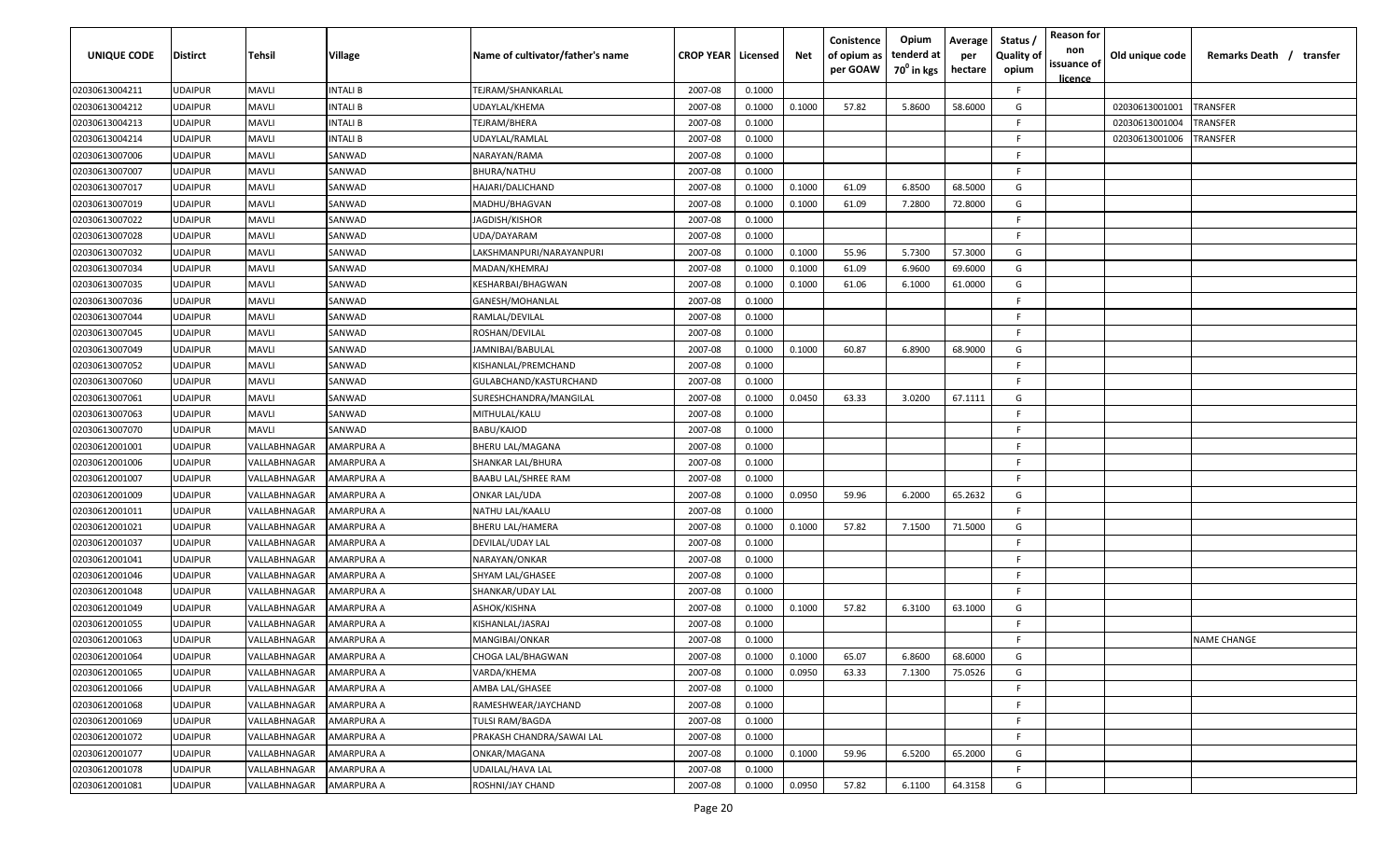| UNIQUE CODE    | <b>Distirct</b> | Tehsil       | Village               | Name of cultivator/father's name  | <b>CROP YEAR   Licensed</b> |        | Net    | Conistence<br>of opium as<br>per GOAW | Opium<br>tenderd at<br>70 <sup>0</sup> in kgs | Average<br>per<br>hectare | Status<br><b>Quality of</b><br>opium | <b>Reason for</b><br>non<br>issuance of | Old unique code | Remarks Death / transfer |
|----------------|-----------------|--------------|-----------------------|-----------------------------------|-----------------------------|--------|--------|---------------------------------------|-----------------------------------------------|---------------------------|--------------------------------------|-----------------------------------------|-----------------|--------------------------|
| 02030612001084 | <b>UDAIPUR</b>  | VALLABHNAGAR | AMARPURA A            | CHOGA LAL/SHIV RAM                | 2007-08                     | 0.1000 |        |                                       |                                               |                           | F.                                   | <u>licence</u>                          |                 |                          |
| 02030612001085 | <b>UDAIPUR</b>  | VALLABHNAGAR | AMARPURA A            | RATAN LAL/PAKU                    | 2007-08                     | 0.1000 | 0.1000 | 57.82                                 | 6.2700                                        | 62.7000                   | G                                    |                                         |                 |                          |
| 02030612001086 | <b>UDAIPUR</b>  | VALLABHNAGAR | AMARPURA A            | GOPAL/BHERU                       | 2007-08                     | 0.1000 |        |                                       |                                               |                           | -F                                   |                                         |                 |                          |
| 02030612001089 | <b>UDAIPUR</b>  | VALLABHNAGAR | AMARPURA A            | BHANA/BHEEMA                      | 2007-08                     | 0.1000 | 0.1000 | 59.96                                 | 6.4500                                        | 64.5000                   | G                                    |                                         |                 |                          |
| 02030612001108 | <b>UDAIPUR</b>  | VALLABHNAGAR | AMARPURA A            | VARDI BAI/VENA                    | 2007-08                     | 0.1000 | 0.0950 | 57.82                                 | 6.7500                                        | 71.0526                   | G                                    |                                         |                 |                          |
| 02030612001112 | <b>UDAIPUR</b>  | VALLABHNAGAR | AMARPURA A            | BHERULAL/UDAY LAL                 | 2007-08                     | 0.1000 |        |                                       |                                               |                           | -F.                                  |                                         |                 |                          |
| 02030612001124 | <b>UDAIPUR</b>  | VALLABHNAGAR | AMARPURA A            | LOGAR (AMARA)/KELASH              | 2007-08                     | 0.1000 |        |                                       |                                               |                           | -F                                   |                                         |                 |                          |
| 02030612001129 | <b>UDAIPUR</b>  | VALLABHNAGAR | AMARPURA A            | GOPAL/SHIV RAM                    | 2007-08                     | 0.1000 |        |                                       |                                               |                           | -F.                                  |                                         |                 |                          |
| 02030612001161 | <b>UDAIPUR</b>  | VALLABHNAGAR | AMARPURA B            | MANGILAL/NATHULAL                 | 2007-08                     | 0.1000 |        |                                       |                                               |                           | -F.                                  |                                         |                 |                          |
| 02030612001162 | <b>UDAIPUR</b>  | VALLABHNAGAR | AMARPURA B            | GOPAL/KAMLACHAND                  | 2007-08                     | 0.1000 | 0.1000 |                                       | 6.0700                                        | 60.7000                   | G                                    |                                         |                 |                          |
| 02030612001193 | <b>UDAIPUR</b>  | VALLABHNAGAR | AMARPURA A            | AASHARAM/RAMA                     | 2007-08                     | 0.1000 |        |                                       |                                               |                           | F.                                   |                                         |                 |                          |
| 02030612001199 | <b>UDAIPUR</b>  | VALLABHNAGAR | AMARPURA A            | KASTURIBAI/BABARU                 | 2007-08                     | 0.1000 |        |                                       |                                               |                           | F.                                   |                                         |                 |                          |
| 02030612001202 | <b>UDAIPUR</b>  | VALLABHNAGAR | AMARPURA A            | JAYCHAND/KHEMA                    | 2007-08                     | 0.1000 | 0.0950 | 57.82                                 | 6.1900                                        | 65.1579                   | G                                    |                                         |                 |                          |
| 02030612001207 | <b>UDAIPUR</b>  | VALLABHNAGAR | AMARPURA B            | BHARATKISHOR/SOHANLAL             | 2007-08                     | 0.1000 |        |                                       |                                               |                           | F.                                   |                                         |                 |                          |
| 02030612001209 | <b>UDAIPUR</b>  | VALLABHNAGAR | AMARPURA B            | BHAGWAN/HARLAL                    | 2007-08                     | 0.1000 |        |                                       |                                               |                           | -F.                                  |                                         |                 |                          |
| 02030612001218 | <b>UDAIPUR</b>  | VALLABHNAGAR | AMARPURA B            | BHANWARLAL/VENA-II                | 2007-08                     | 0.1000 | 0.0950 |                                       | 6.1400                                        | 64.6320                   | G                                    |                                         |                 |                          |
| 02030612001222 | <b>UDAIPUR</b>  | VALLABHNAGAR | AMARPURA B            | ONKARLAL/PARTHA                   | 2007-08                     | 0.1000 |        |                                       |                                               |                           | -F.                                  |                                         |                 |                          |
| 02030612001225 | <b>UDAIPUR</b>  | VALLABHNAGAR | AMARPURA B            | BHAGCHAND/GOTU                    | 2007-08                     | 0.1000 |        |                                       |                                               |                           | -F.                                  |                                         |                 |                          |
| 02030612001231 | <b>UDAIPUR</b>  | VALLABHNAGAR | AMARPURA B            | BABULAL/RAMLAL                    | 2007-08                     | 0.1000 | 0.1000 | 63.33                                 | 5.7300                                        | 57.3000                   | G                                    |                                         |                 |                          |
| 02030612001232 | <b>UDAIPUR</b>  | VALLABHNAGAR | AMARPURA B            | DEVA/BABRU                        | 2007-08                     | 0.1000 |        |                                       |                                               |                           | F.                                   |                                         |                 |                          |
| 02030612001237 | <b>UDAIPUR</b>  | VALLABHNAGAR | AMARPURA B            | BABULAL/UDAILAL                   | 2007-08                     | 0.1000 | 0.1000 | 59.96                                 | 1.3800                                        | 13.8000                   | G                                    | 04                                      |                 |                          |
| 02030612001250 | <b>UDAIPUR</b>  | VALLABHNAGAR | AMARPURA B            | NANA/NATHUJI                      | 2007-08                     | 0.1000 |        |                                       |                                               |                           | -F.                                  |                                         |                 |                          |
| 02030612001252 | <b>UDAIPUR</b>  | VALLABHNAGAR | AMARPURA B            | KHEMRAJ/GASI                      | 2007-08                     | 0.1000 | 0.1000 |                                       | 6.0700                                        | 60.7000                   | G                                    |                                         |                 |                          |
| 02030612001268 | <b>UDAIPUR</b>  | VALLABHNAGAR | AMARPURA B            | MADANDAS/GOVARDHANDAS             | 2007-08                     | 0.1000 | 0.1000 |                                       | 5.8400                                        | 58.4000                   | G                                    |                                         |                 |                          |
| 02030612001270 | <b>UDAIPUR</b>  | VALLABHNAGAR | AMARPURA B            | RAMLAL/CHAMPA                     | 2007-08                     | 0.1000 |        |                                       |                                               |                           | -F                                   |                                         |                 |                          |
| 02030612001275 | <b>UDAIPUR</b>  | VALLABHNAGAR | AMARPURA B            | SHANKARLAL/MODA                   | 2007-08                     | 0.1000 |        |                                       |                                               |                           | -F.                                  |                                         |                 |                          |
| 02030612001278 | <b>UDAIPUR</b>  | VALLABHNAGAR | AMARPURA B            | UDAILAL/GOKAL                     | 2007-08                     | 0.1000 |        |                                       |                                               |                           | -F.                                  |                                         |                 |                          |
| 02030612001281 | <b>UDAIPUR</b>  | VALLABHNAGAR | AMARPURA B            | DEEPA/DALU                        | 2007-08                     | 0.1000 |        |                                       |                                               |                           | -F.                                  |                                         |                 |                          |
| 02030612001282 | <b>UDAIPUR</b>  | VALLABHNAGAR | AMARPURA B            | RAJMAL/MANGILAL                   | 2007-08                     | 0.1000 |        |                                       |                                               |                           | -F                                   |                                         |                 |                          |
| 02030612001283 | <b>UDAIPUR</b>  | VALLABHNAGAR | AMARPURA B            | GOTAM/NARAYAN                     | 2007-08                     | 0.1000 |        |                                       |                                               |                           | -F.                                  |                                         |                 |                          |
| 02030612001288 | <b>UDAIPUR</b>  | VALLABHNAGAR | AMARPURA B            | BHAGWATILAL/BHERU                 | 2007-08                     | 0.1000 |        |                                       |                                               |                           | -F.                                  |                                         |                 |                          |
| 02030612001293 | <b>UDAIPUR</b>  | VALLABHNAGAR | AMARPURA B            | MANSHUKH/SAWAILAL                 | 2007-08                     | 0.1000 |        |                                       |                                               |                           | -F.                                  |                                         |                 |                          |
| 02030612001306 | <b>UDAIPUR</b>  | VALLABHNAGAR | AMARPURA B            | BANWARLAL/JAIRAM                  | 2007-08                     | 0.1000 |        |                                       |                                               |                           | -F                                   |                                         |                 |                          |
| 02030612001313 | <b>UDAIPUR</b>  | VALLABHNAGAR | AMARPURA B            | KHEMRAJ/KEVAL                     | 2007-08                     | 0.1000 | 0.1000 | 57.82                                 | 6.1900                                        | 61.9000                   | G                                    |                                         | 02030612049021  | TRANSFER                 |
| 02030612001314 | <b>UDAIPUR</b>  | VALLABHNAGAR | AMARPURA B            | KELASH/NANDRAM                    | 2007-08                     | 0.1000 |        |                                       |                                               |                           | F.                                   |                                         | 02030612049023  | TRANSFER                 |
| 02030612014001 | <b>UDAIPUR</b>  | VALLABHNAGAR | <b>GARHPURA</b>       | MANOHARSINGH/PRATAPSINGH          | 2007-08                     | 0.1000 | 0.1000 | 60.87                                 | 7.4000                                        | 74.0000                   | G                                    |                                         |                 |                          |
| 02030612014002 | <b>UDAIPUR</b>  | VALLABHNAGAR | <b>GARHPURA</b>       | <b>GORDHAN SINGH/KISHAN SINGH</b> | 2007-08                     | 0.1000 | 0.0950 | 61.09                                 | 6.6100                                        | 69.5789                   | G                                    |                                         |                 |                          |
| 02030612014003 | <b>UDAIPUR</b>  | VALLABHNAGAR | <b>GARHPURA</b>       | PARVAT SINGH / KIASHAN SINGH      | 2007-08                     | 0.1000 | 0.1000 | 61.09                                 | 6.5900                                        | 65.9000                   | G                                    |                                         |                 |                          |
| 02030612014004 | <b>UDAIPUR</b>  | VALLABHNAGAR | <b>GARHPURA</b>       | HADMAT SINGH/CHAMAAN SINGH        | 2007-08                     | 0.1000 | 0.0950 | 60.87                                 | 6.3300                                        | 66.6316                   | G                                    |                                         |                 |                          |
| 02030612014005 | <b>UDAIPUR</b>  | VALLABHNAGAR | <b>GARHPURA</b>       | FATEH KUNWAR/MOHAN SINGH          | 2007-08                     | 0.1000 | 0.1000 | 55.96                                 | 6.1900                                        | 61.9000                   | G                                    |                                         |                 |                          |
| 02030612014010 | <b>UDAIPUR</b>  | VALLABHNAGAR | <b>GARHPURA</b>       | BHANWAR SINGH/MAAN SINGH          | 2007-08                     | 0.1000 |        |                                       |                                               |                           | F.                                   |                                         |                 |                          |
| 02030612017004 | <b>UDAIPUR</b>  | VALLABHNAGAR | <b>GOPA KI BHAGAL</b> | BHAGGA/LAKHMA                     | 2007-08                     | 0.1000 |        |                                       |                                               |                           | F.                                   |                                         |                 |                          |
| 02030612017005 | <b>UDAIPUR</b>  | VALLABHNAGAR | <b>GOPA KI BHAGAL</b> | CHENA/UDA                         | 2007-08                     | 0.1000 | 0.0950 | 63.33                                 | 6.5000                                        | 68.4211                   | G                                    |                                         |                 |                          |
| 02030612017008 | <b>UDAIPUR</b>  | VALLABHNAGAR | <b>GOPA KI BHAGAL</b> | DEVA/GALLA                        | 2007-08                     | 0.1000 | 0.1000 | 63.33                                 | 7.1400                                        | 71.4000                   | G                                    |                                         | 02030612002015  | <b>TRANSFER</b>          |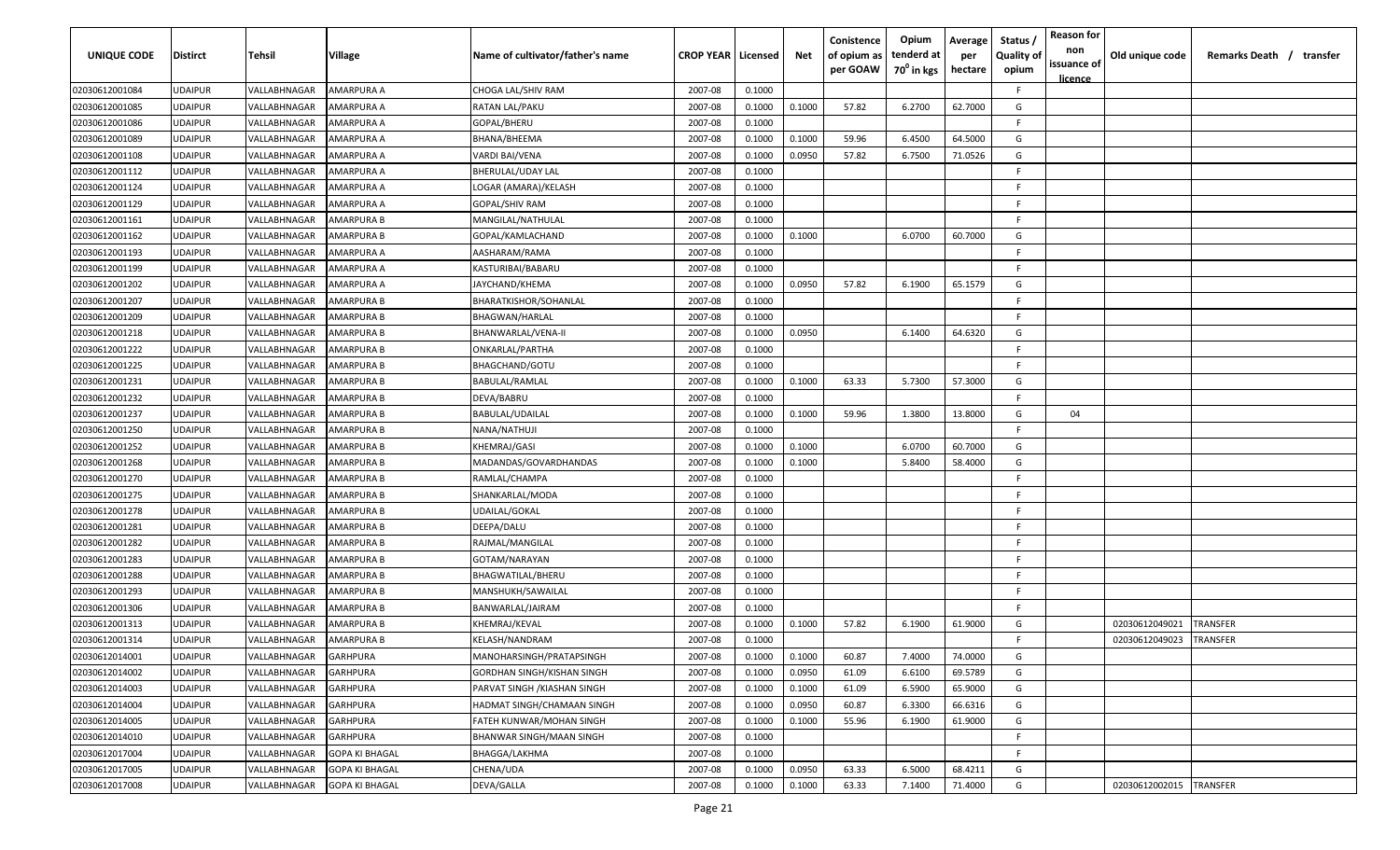| UNIQUE CODE    | <b>Distirct</b> | Tehsil       | Village                                     | Name of cultivator/father's name | <b>CROP YEAR   Licensed</b> |        | Net    | Conistence<br>of opium as<br>per GOAW | Opium<br>tenderd at<br>70 <sup>0</sup> in kgs | Average<br>per<br>hectare | Status<br><b>Quality of</b><br>opium | <b>Reason for</b><br>non<br>issuance of<br><u>licence</u> | Old unique code | Remarks Death / transfer |
|----------------|-----------------|--------------|---------------------------------------------|----------------------------------|-----------------------------|--------|--------|---------------------------------------|-----------------------------------------------|---------------------------|--------------------------------------|-----------------------------------------------------------|-----------------|--------------------------|
| 02030612017010 | <b>UDAIPUR</b>  | VALLABHNAGAR | <b>GOPA KI BHAGAL</b>                       | JAGRUP/BHAGWAN                   | 2007-08                     | 0.1000 | 0.1000 | 63.33                                 | 6.5200                                        | 65.2000                   | G                                    |                                                           |                 |                          |
| 02030612017011 | <b>UDAIPUR</b>  | VALLABHNAGAR | <b>GOPA KI BHAGAL</b>                       | NANA/PURA MEENA                  | 2007-08                     | 0.1000 | 0.1000 | 61.09                                 | 6.6800                                        | 66.8000                   | G                                    |                                                           |                 |                          |
| 02030612017013 | <b>UDAIPUR</b>  | VALLABHNAGAR | GOPA KI BHAGAL                              | KEHEMA /LAKHMA                   | 2007-08                     | 0.1000 | 0.0950 | 54.88                                 | 5.0500                                        | 53.1579                   | G                                    | 04                                                        |                 |                          |
| 02030612017026 | <b>UDAIPUR</b>  | VALLABHNAGAR | <b>GOPA KI BHAGAL</b>                       | MANSINGH/NATHUSINGH              | 2007-08                     | 0.1000 |        |                                       |                                               |                           | -F                                   |                                                           |                 |                          |
| 02030612017029 | <b>UDAIPUR</b>  | VALLABHNAGAR | <b>GOPA KI BHAGAL</b>                       | KHARTA / DHANNA                  | 2007-08                     | 0.1000 | 0.0950 | 63.33                                 | 6.4500                                        | 67.8947                   | G                                    |                                                           | 02060736008004  | TRANSFER                 |
| 02030612018004 | <b>UDAIPUR</b>  | VALLABHNAGAR | HAMERPURA                                   | <b>BHABHUT SHANKAR/VEER BHAN</b> | 2007-08                     | 0.1000 | 0.0900 | 59.96                                 | 5.4600                                        | 60.6667                   | G                                    |                                                           |                 |                          |
| 02030612018010 | <b>UDAIPUR</b>  | VALLABHNAGAR | HAMERPURA                                   | HEERALAL/GANGADHAR               | 2007-08                     | 0.1000 |        |                                       |                                               |                           | -F                                   |                                                           |                 |                          |
| 02030612018013 | <b>UDAIPUR</b>  | VALLABHNAGAR | HAMERPURA                                   | SHANKAR NATHA/MANGINATHA         | 2007-08                     | 0.1000 | 0.1000 | 63.33                                 | 6.1100                                        | 61.1000                   | G                                    |                                                           |                 |                          |
| 02030612018018 | <b>UDAIPUR</b>  | VALLABHNAGAR | HAMERPURA                                   | GANGA/MANA                       | 2007-08                     | 0.1000 | 0.0350 | 66.97                                 | 2.7500                                        | 78.5714                   | G                                    |                                                           |                 |                          |
| 02030612018022 | <b>UDAIPUR</b>  | VALLABHNAGAR | HAMERPURA                                   | DHANNA/GOKAL                     | 2007-08                     | 0.1000 | 0.0950 | 54.58                                 | 5.6200                                        | 59.1579                   | G                                    | 05                                                        |                 |                          |
| 02030612018027 | <b>UDAIPUR</b>  | VALLABHNAGAR | HAMERPURA                                   | DEVILAL/PEMA                     | 2007-08                     | 0.1000 | 0.0950 | 55.96                                 | 5.6300                                        | 59.2632                   | G                                    |                                                           |                 |                          |
| 02030612018030 | <b>UDAIPUR</b>  | VALLABHNAGAR | HAMERPURA                                   | BHOPA/GODA                       | 2007-08                     | 0.1000 | 0.1000 | 63.33                                 | 6.8800                                        | 68.8000                   | G                                    |                                                           |                 |                          |
| 02030612019001 | <b>UDAIPUR</b>  | VALLABHNAGAR | HARIYAKHEDA                                 | BHAGVATILAL/BHAJJA               | 2007-08                     | 0.1000 |        |                                       |                                               |                           | -F.                                  |                                                           |                 |                          |
| 02030612019002 | <b>UDAIPUR</b>  | VALLABHNAGAR | HARIYAKHEDA                                 | NANA/GANGARAM                    | 2007-08                     | 0.1000 |        |                                       |                                               |                           | F.                                   |                                                           |                 |                          |
| 02030612019006 | <b>UDAIPUR</b>  | VALLABHNAGAR | HARIYAKHEDA                                 | KELASH/NANA                      | 2007-08                     | 0.1000 |        |                                       |                                               |                           | -F.                                  |                                                           |                 |                          |
| 02030612019023 | <b>UDAIPUR</b>  | VALLABHNAGAR | HARIYAKHEDA                                 | KHEMSINGH/BHAJJESINGH            | 2007-08                     | 0.1000 |        |                                       |                                               |                           | -F.                                  |                                                           |                 |                          |
| 02030612019026 | <b>UDAIPUR</b>  | VALLABHNAGAR | HARIYAKHEDA                                 | HAMERIBAI/NAZI                   | 2007-08                     | 0.1000 | 0.1000 |                                       | 7.1500                                        | 71.5000                   | G                                    |                                                           |                 |                          |
| 02030612019032 | <b>UDAIPUR</b>  | VALLABHNAGAR | HARIYAKHEDA                                 | MOTISINGH/NANUSINGH              | 2007-08                     | 0.1000 | 0.1000 |                                       | 6.6200                                        | 66.2000                   | G                                    |                                                           |                 |                          |
| 02030612029001 | <b>UDAIPUR</b>  | VALLABHNAGAR | <b><esarpurabada< b=""></esarpurabada<></b> | BHAGWANLAL/JAGANNATH             | 2007-08                     | 0.1000 |        |                                       |                                               |                           | F.                                   |                                                           |                 |                          |
| 02030612029002 | <b>UDAIPUR</b>  | VALLABHNAGAR | <b><i>CESARPURABADA</i></b>                 | RADHESHYAM/PRATAP                | 2007-08                     | 0.1000 | 0.1000 | 63.57                                 | 6.9100                                        | 69.1000                   | G                                    |                                                           |                 |                          |
| 02030612029003 | <b>UDAIPUR</b>  | VALLABHNAGAR | <b><i>CESARPURABADA</i></b>                 | KASHIRAM/NANJI                   | 2007-08                     | 0.1000 | 0.0950 | 65.07                                 | 6.7200                                        | 70.7368                   | G                                    |                                                           |                 |                          |
| 02030612029004 | <b>UDAIPUR</b>  | VALLABHNAGAR | <b><i>CESARPURABADA</i></b>                 | SAVLAL/MOTI                      | 2007-08                     | 0.1000 | 0.1000 | 63.57                                 | 6.9800                                        | 69.8000                   | G                                    |                                                           |                 |                          |
| 02030612029005 | <b>UDAIPUR</b>  | VALLABHNAGAR | <b><i>CESARPURABADA</i></b>                 | CHATURBHUJ/TEJA                  | 2007-08                     | 0.1000 |        |                                       |                                               |                           | -F.                                  |                                                           |                 |                          |
| 02030612029006 | <b>UDAIPUR</b>  | VALLABHNAGAR | <b><i>CESARPURABADA</i></b>                 | SAVITRIBAI/PYARA                 | 2007-08                     | 0.1000 | 0.1000 | 60.16                                 | 7.0400                                        | 70.4000                   | G                                    |                                                           |                 | <b>NAME CHANGE</b>       |
| 02030612029007 | <b>UDAIPUR</b>  | VALLABHNAGAR | <b><i>CESARPURABADA</i></b>                 | DADAMCHAND/BHERULAL              | 2007-08                     | 0.1000 | 0.0950 | 63.57                                 | 7.0200                                        | 73.8947                   | G                                    |                                                           |                 |                          |
| 02030612029008 | <b>UDAIPUR</b>  | VALLABHNAGAR | <b><i>CESARPURABADA</i></b>                 | SHIVNARAYAN/DEVA                 | 2007-08                     | 0.1000 | 0.1000 | 65.07                                 | 7.2800                                        | 72.8000                   | G                                    |                                                           |                 |                          |
| 02030612029009 | <b>UDAIPUR</b>  | VALLABHNAGAR | <b><esarpurabada< b=""></esarpurabada<></b> | RATANLAL/JAGANNATH               | 2007-08                     | 0.1000 | 0.1000 | 63.57                                 | 7.1700                                        | 71.7000                   | G                                    |                                                           |                 |                          |
| 02030612029011 | <b>UDAIPUR</b>  | VALLABHNAGAR | <b><esarpurabada< b=""></esarpurabada<></b> | RAMLAL/KISHNA                    | 2007-08                     | 0.1000 | 0.1050 |                                       | 7.6200                                        | 72.5714                   | G                                    |                                                           | 02030612030004  | <b>RANSFER</b>           |
| 02030612029012 | <b>UDAIPUR</b>  | VALLABHNAGAR | <b><esarpurabada< b=""></esarpurabada<></b> | MANGILAL/SHANKAR                 | 2007-08                     | 0.1000 | 0.1000 | 65.07                                 | 7.1500                                        | 71.5000                   | G                                    |                                                           |                 |                          |
| 02030612029014 | <b>UDAIPUR</b>  | VALLABHNAGAR | KESARPURABADA                               | JAGDISH/DOLA                     | 2007-08                     | 0.1000 | 0.1000 | 65.07                                 | 7.1900                                        | 71.9000                   | G                                    |                                                           |                 |                          |
| 02030612029015 | <b>UDAIPUR</b>  | VALLABHNAGAR | KESARPURABADA                               | MOHANLAL/GHEESA                  | 2007-08                     | 0.1000 | 0.1000 | 61.09                                 | 6.6300                                        | 66.3000                   | G                                    |                                                           |                 |                          |
| 02030612029016 | <b>UDAIPUR</b>  | VALLABHNAGAR | <b><i>CESARPURABADA</i></b>                 | BADRILAL/JAGANNATH               | 2007-08                     | 0.1000 |        |                                       |                                               |                           | -F.                                  |                                                           |                 |                          |
| 02030612029017 | <b>UDAIPUR</b>  | VALLABHNAGAR | <b><i>CESARPURABADA</i></b>                 | NARAYAN/GOKUL                    | 2007-08                     | 0.1000 |        |                                       |                                               |                           | -F                                   |                                                           |                 |                          |
| 02030612029018 | <b>UDAIPUR</b>  | VALLABHNAGAR | <b><i>CESARPURABADA</i></b>                 | MANGILAL/MOTI                    | 2007-08                     | 0.1000 | 0.1000 | 63.57                                 | 7.5200                                        | 75.2000                   | G                                    |                                                           |                 |                          |
| 02030612029020 | <b>UDAIPUR</b>  | VALLABHNAGAR | KESARPURABADA                               | CHAGANLAL/PARTHA                 | 2007-08                     | 0.1000 | 0.0950 | 60.16                                 | 6.8100                                        | 71.6842                   | G                                    |                                                           |                 |                          |
| 02030612029021 | <b>UDAIPUR</b>  | VALLABHNAGAR | KESARPURABADA                               | RATANLAL/MOTI                    | 2007-08                     | 0.1000 | 0.1000 | 65.07                                 | 7.1800                                        | 71.8000                   | G                                    |                                                           |                 |                          |
| 02030612029023 | <b>UDAIPUR</b>  | VALLABHNAGAR | KESARPURABADA                               | RAMESHWAR/NARAYAN                | 2007-08                     | 0.1000 |        |                                       |                                               |                           | F.                                   |                                                           |                 |                          |
| 02030612029024 | <b>UDAIPUR</b>  | VALLABHNAGAR | KESARPURABADA                               | <b>DEVILAL/SHANKAR</b>           | 2007-08                     | 0.1000 | 0.1000 | 63.57                                 | 7.0400                                        | 70.4000                   | G                                    |                                                           | 02030612025002  | <b>TRANSFER</b>          |
| 02030612029025 | <b>UDAIPUR</b>  | VALLABHNAGAR | KESARPURABADA                               | MADANLAL/SHIVLAL                 | 2007-08                     | 0.1000 |        |                                       |                                               |                           | F.                                   |                                                           |                 |                          |
| 02030612029026 | <b>UDAIPUR</b>  | VALLABHNAGAR | KESARPURABADA                               | UDAILAL/SHANKAR                  | 2007-08                     | 0.1000 | 0.1000 | 63.57                                 | 7.0200                                        | 70.2000                   | G                                    |                                                           |                 |                          |
| 02030612029027 | <b>UDAIPUR</b>  | VALLABHNAGAR | <b><i>CESARPURABADA</i></b>                 | GOPILAL/MOTI                     | 2007-08                     | 0.1000 | 0.0950 | 63.57                                 | 6.8600                                        | 72.2105                   | G                                    |                                                           |                 |                          |
| 02030612029030 | <b>UDAIPUR</b>  | VALLABHNAGAR | KESARPURABADA                               | BHANVARIBAI/BADRILAL             | 2007-08                     | 0.1000 | 0.1050 |                                       | 7.4200                                        | 70.6667                   | G                                    |                                                           |                 |                          |
| 02030612029031 | <b>UDAIPUR</b>  | VALLABHNAGAR | KESARPURABADA                               | DALCHAND/NATHU                   | 2007-08                     | 0.1000 | 0.1000 | 60.87                                 | 7.0800                                        | 70.8000                   | G                                    |                                                           |                 |                          |
| 02030612029032 | <b>UDAIPUR</b>  | VALLABHNAGAR | KESARPURABADA                               | KHUSBABAI/SHOUKEENLAL            | 2007-08                     | 0.1000 | 0.0950 | 63.57                                 | 6.4900                                        | 68.3158                   | G                                    |                                                           |                 |                          |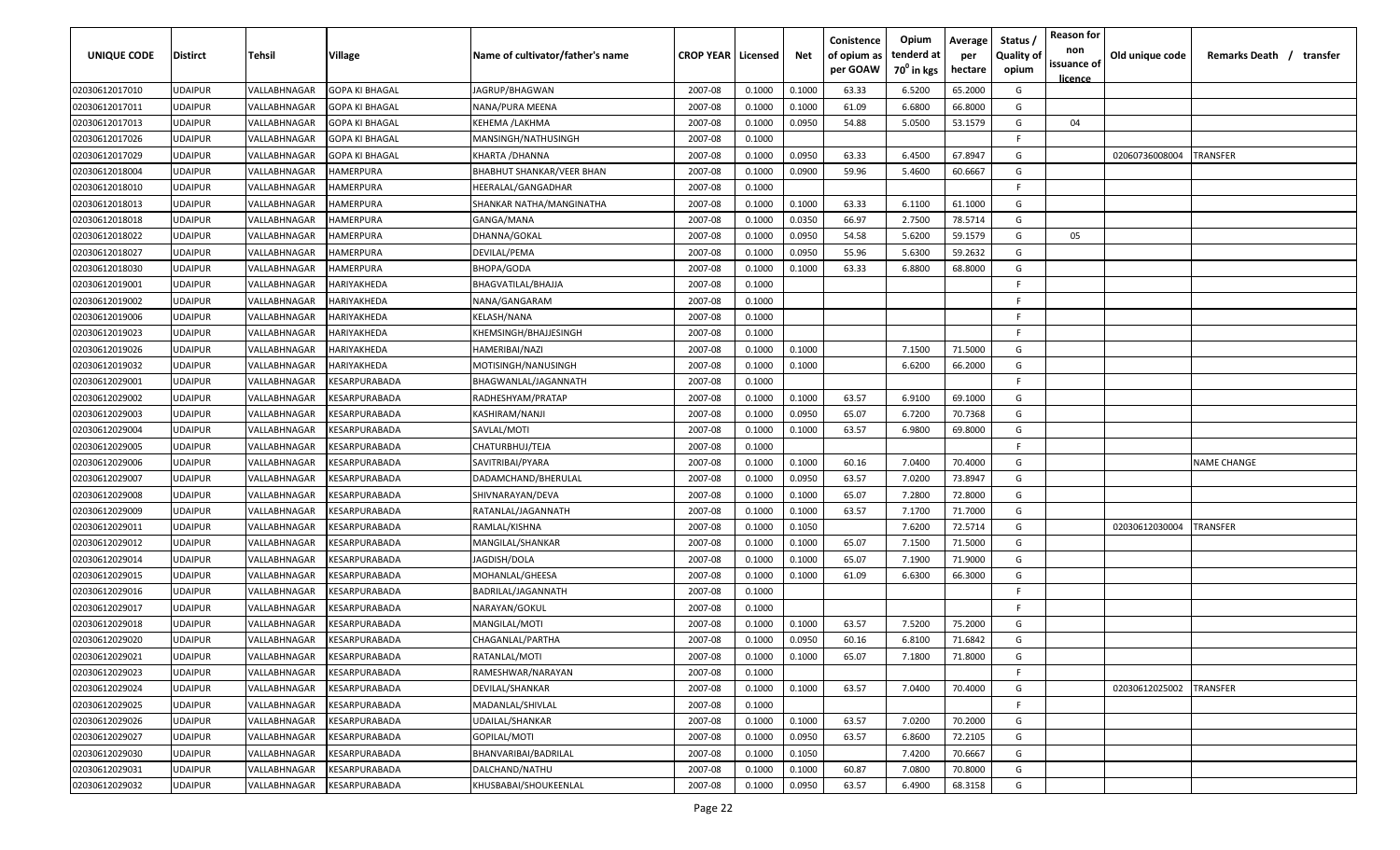| UNIQUE CODE                      | <b>Distirct</b>                  | Tehsil                       | Village                                                                     | Name of cultivator/father's name | <b>CROP YEAR   Licensed</b> |                  | Net              | Conistence<br>of opium as<br>per GOAW | Opium<br>tenderd at<br>70 <sup>°</sup> in kgs | Average<br>per<br>hectare | Status<br><b>Quality of</b><br>opium | <b>Reason for</b><br>non<br>issuance of | Old unique code | Remarks Death / transfer |
|----------------------------------|----------------------------------|------------------------------|-----------------------------------------------------------------------------|----------------------------------|-----------------------------|------------------|------------------|---------------------------------------|-----------------------------------------------|---------------------------|--------------------------------------|-----------------------------------------|-----------------|--------------------------|
|                                  |                                  |                              |                                                                             |                                  |                             |                  |                  |                                       |                                               |                           |                                      | <u>licence</u>                          |                 |                          |
| 02030612029033                   | <b>UDAIPUR</b>                   | VALLABHNAGAR                 | KESARPURABADA                                                               | ROSHANLAL/CHUNNILAL              | 2007-08                     | 0.1000           | 0.0950           | 63.57                                 | 6.9900                                        | 73.5789                   | G                                    |                                         |                 |                          |
| 02030612029034                   | <b>UDAIPUR</b>                   | VALLABHNAGAR<br>VALLABHNAGAR | <b><esarpurabada< b=""><br/><b><i>CESARPURABADA</i></b></esarpurabada<></b> | SANTOSHLAL/CHUNNILAL             | 2007-08                     | 0.1000           | 0.1000           | 61.09                                 | 6.7800                                        | 67.8000                   | G<br>G                               |                                         |                 |                          |
| 02030612029035<br>02030612029036 | <b>UDAIPUR</b><br><b>UDAIPUR</b> | VALLABHNAGAR                 | <b><i>CESARPURABADA</i></b>                                                 | SAVLAL/NANJI<br>MANGILAL/GHISA   | 2007-08<br>2007-08          | 0.1000<br>0.1000 | 0.0950<br>0.1000 | 60.16<br>60.87                        | 6.5700<br>6.3900                              | 69.1579<br>63.9000        | G                                    |                                         |                 |                          |
| 02030612029037                   | <b>UDAIPUR</b>                   | VALLABHNAGAR                 | <b><i>CESARPURABADA</i></b>                                                 | NANALAL/PRATAP                   | 2007-08                     | 0.1000           | 0.1000           | 60.16                                 | 6.7400                                        | 67.4000                   | G                                    |                                         |                 |                          |
| 02030612029038                   | <b>UDAIPUR</b>                   | VALLABHNAGAR                 | <b><i>CESARPURABADA</i></b>                                                 | BABULAL/NARAYAN                  | 2007-08                     | 0.1000           |                  |                                       |                                               |                           | -F.                                  |                                         |                 |                          |
| 02030612029039                   | <b>UDAIPUR</b>                   | VALLABHNAGAR                 | <b><i>CESARPURABADA</i></b>                                                 | KAILASHCHANDRA/BHAGWANLAL        | 2007-08                     | 0.1000           | 0.0950           | 63.57                                 | 6.9300                                        | 72.9474                   | G                                    |                                         |                 |                          |
| 02030612029040                   | <b>UDAIPUR</b>                   | VALLABHNAGAR                 | <b><i>CESARPURABADA</i></b>                                                 | SITARAM/GHISA                    | 2007-08                     | 0.1000           | 0.1000           | 61.09                                 | 6.8000                                        | 68.0000                   | G                                    |                                         |                 |                          |
| 02030612029041                   | <b>UDAIPUR</b>                   | VALLABHNAGAR                 | <b><i>CESARPURABADA</i></b>                                                 | MADANLAL/BADRILAL                | 2007-08                     | 0.1000           | 0.1050           | 63.57                                 | 7.1300                                        | 67.9048                   | G                                    |                                         |                 |                          |
| 02030612029042                   | <b>UDAIPUR</b>                   | VALLABHNAGAR                 | <b><i>CESARPURABADA</i></b>                                                 | RATANLAL/MANGILAL                | 2007-08                     | 0.1000           | 0.0950           | 65.07                                 | 7.1400                                        | 75.1579                   | G                                    |                                         |                 |                          |
| 02030612029043                   | <b>UDAIPUR</b>                   | VALLABHNAGAR                 | <b><esarpurabada< b=""></esarpurabada<></b>                                 | SURESHCHANDRA/MANGILAL           | 2007-08                     | 0.1000           | 0.1000           | 63.57                                 | 7.0700                                        | 70.7000                   | G                                    |                                         |                 |                          |
| 02030612029044                   | <b>UDAIPUR</b>                   | VALLABHNAGAR                 | <b><i>CESARPURABADA</i></b>                                                 | SAVLAL/HEMA                      | 2007-08                     | 0.1000           | 0.1000           | 65.07                                 | 7.4600                                        | 74.6000                   | G                                    |                                         |                 |                          |
| 02030612029046                   | <b>UDAIPUR</b>                   | VALLABHNAGAR                 | KESARPURABADA                                                               | KAILASHCHANDRA/SHANKAR           | 2007-08                     | 0.1000           | 0.0950           | 63.57                                 | 6.1500                                        | 64.7368                   | G                                    |                                         |                 |                          |
| 02030612029047                   | <b>UDAIPUR</b>                   | VALLABHNAGAR                 | KESARPURABADA                                                               | NARAYANLAL/SHANKAR               | 2007-08                     | 0.1000           | 0.1000           | 63.57                                 | 6.9800                                        | 69.8000                   | G                                    |                                         |                 |                          |
| 02030612029049                   | <b>UDAIPUR</b>                   | VALLABHNAGAR                 | KESARPURABADA                                                               | RATANLAL/PARTHA MONGIYA          | 2007-08                     | 0.1000           | 0.0950           | 63.57                                 | 6.6700                                        | 70.2105                   | G                                    |                                         |                 |                          |
| 02030612029054                   | <b>UDAIPUR</b>                   | VALLABHNAGAR                 | KESARPURABADA                                                               | BHANWARLAL/MANGILAL              | 2007-08                     | 0.1000           | 0.1000           | 63.33                                 | 7.2900                                        | 72.9000                   | G                                    |                                         |                 |                          |
| 02030612029055                   | <b>UDAIPUR</b>                   | VALLABHNAGAR                 | KESARPURABADA                                                               | PRAKASHCHANDRA/RATANLAL          | 2007-08                     | 0.1000           | 0.0950           | 65.07                                 | 7.0200                                        | 73.8947                   | G                                    |                                         |                 |                          |
| 02030612029056                   | <b>UDAIPUR</b>                   | VALLABHNAGAR                 | <b>KESARPURABADA</b>                                                        | RATANLAL/PARTHA KACHHI           | 2007-08                     | 0.1000           | 0.1000           | 63.33                                 | 7.9500                                        | 79.5000                   | G                                    |                                         |                 |                          |
| 02030612029057                   | <b>UDAIPUR</b>                   | VALLABHNAGAR                 | <b><i>CESARPURABADA</i></b>                                                 | SHANKAR/KISHANA                  | 2007-08                     | 0.1000           | 0.1000           | 60.87                                 | 6.5100                                        | 65.1000                   | G                                    |                                         |                 |                          |
| 02030612029058                   | <b>UDAIPUR</b>                   | VALLABHNAGAR                 | <b><i>CESARPURABADA</i></b>                                                 | BAGDIRAM/BADRILAL                | 2007-08                     | 0.1000           | 0.1000           | 63.33                                 | 6.9600                                        | 69.6000                   | G                                    |                                         |                 |                          |
| 02030612029059                   | <b>UDAIPUR</b>                   | VALLABHNAGAR                 | <b><i>CESARPURABADA</i></b>                                                 | FHULCHAND/BADRILAL               | 2007-08                     | 0.1000           | 0.1000           | 61.09                                 | 7.3500                                        | 73.5000                   | G                                    |                                         |                 |                          |
| 02030612032003                   | <b>UDAIPUR</b>                   | VALLABHNAGAR                 | KHERODA                                                                     | GANGARAM/ONKAR                   | 2007-08                     | 0.1000           | 0.1050           | 60.87                                 | 2.3500                                        | 22.3810                   | G                                    | 04                                      |                 |                          |
| 02030612032010                   | <b>UDAIPUR</b>                   | VALLABHNAGAR                 | KHERODA                                                                     | BADAMIBAI/MANGILAL               | 2007-08                     | 0.1000           | 0.1000           | 60.87                                 | 6.3400                                        | 63.4000                   | G                                    |                                         |                 |                          |
| 02030612032018                   | <b>UDAIPUR</b>                   | VALLABHNAGAR                 | <b>CHERODA</b>                                                              | DALCHAND/LAKSHMIRAM              | 2007-08                     | 0.1000           |                  |                                       |                                               |                           | -F.                                  |                                         |                 |                          |
| 02030612032020                   | <b>UDAIPUR</b>                   | VALLABHNAGAR                 | KHERODA                                                                     | TULSHIRAM/DALU                   | 2007-08                     | 0.1000           | 0.1000           | 63.33                                 | 6.8000                                        | 68.0000                   | G                                    |                                         |                 |                          |
| 02030612032021                   | <b>UDAIPUR</b>                   | VALLABHNAGAR                 | KHERODA                                                                     | SHANKAR/KANA                     | 2007-08                     | 0.1000           | 0.0950           | 65.07                                 | 6.5600                                        | 69.0526                   | G                                    |                                         |                 |                          |
| 02030612032030                   | <b>UDAIPUR</b>                   | VALLABHNAGAR                 | KHERODA                                                                     | GOKAL/GEHRILAL                   | 2007-08                     | 0.1000           | 0.1000           | 61.09                                 | 6.7800                                        | 67.8000                   | G                                    |                                         |                 |                          |
| 02030612032043                   | <b>UDAIPUR</b>                   | VALLABHNAGAR                 | KHERODA                                                                     | MANGILAL/SHREELAL                | 2007-08                     | 0.1000           | 0.1000           | 61.09                                 | 6.1700                                        | 61.7000                   | G                                    |                                         |                 |                          |
| 02030612032047                   | <b>UDAIPUR</b>                   | VALLABHNAGAR                 | KHERODA                                                                     | SHAMBHU/HIRA                     | 2007-08                     | 0.1000           | 0.1000           | 60.87                                 | 7.0700                                        | 70.7000                   | G                                    |                                         | 02030612051005  | TRANSFER                 |
| 02030612032048                   | <b>UDAIPUR</b>                   | VALLABHNAGAR                 | KHERODA                                                                     | DALICHAND/HEERA                  | 2007-08                     | 0.1000           | 0.0750           | 60.87                                 | 5.4300                                        | 72.4000                   | G                                    |                                         | 02030612051001  | TRANSFER                 |
| 02030612032049                   | <b>UDAIPUR</b>                   | VALLABHNAGAR                 | KHERODA                                                                     | MIYACHAND/VARDA                  | 2007-08                     | 0.1000           | 0.1000           | 61.09                                 | 6.3500                                        | 63.5000                   | G                                    |                                         | 02030612051015  | TRANSFER                 |
| 02030612032050                   | <b>UDAIPUR</b>                   | VALLABHNAGAR                 | <b>CHERODA</b>                                                              | UDAYRAM/BHURA                    | 2007-08                     | 0.1000           |                  |                                       |                                               |                           | -F.                                  |                                         | 02030612051032  | <b>RANSFER</b>           |
| 02030612032051                   | <b>UDAIPUR</b>                   | VALLABHNAGAR                 | <b>CHERODA</b>                                                              | DHULIBAI/DOLA                    | 2007-08                     | 0.1000           |                  |                                       |                                               |                           | -F.                                  |                                         | 02030612051017  | <b>RANSFER</b>           |
| 02030612036002                   | <b>UDAIPUR</b>                   | VALLABHNAGAR                 | LOONDA                                                                      | NANIBAI/NATHU                    | 2007-08                     | 0.1000           | 0.1000           | 63.33                                 | 7.2800                                        | 72.8000                   | G                                    |                                         |                 |                          |
| 02030612036004                   | <b>UDAIPUR</b>                   | VALLABHNAGAR                 | LOONDA                                                                      | <b>GANGA BAI/MANGI LAL</b>       | 2007-08                     | 0.1000           |                  |                                       |                                               |                           | F.                                   |                                         |                 |                          |
| 02030612036010                   | <b>UDAIPUR</b>                   | VALLABHNAGAR                 | <b>LOONDA</b>                                                               | CHUNNI LAL/BHERA                 | 2007-08                     | 0.1000           |                  |                                       |                                               |                           | F.                                   |                                         |                 |                          |
| 02030612036016                   | <b>UDAIPUR</b>                   | VALLABHNAGAR                 | LOONDA                                                                      | RAMA/DEVA                        | 2007-08                     | 0.1000           | 0.1000           | 61.09                                 | 6.6000                                        | 66.0000                   | G                                    |                                         |                 |                          |
| 02030612036018                   | <b>UDAIPUR</b>                   | VALLABHNAGAR                 | <b>LOONDA</b>                                                               | BADAMIBAI/NAVALA                 | 2007-08                     | 0.1000           | 0.1000           | 55.96                                 | 6.4200                                        | 64.2000                   | G                                    |                                         |                 |                          |
| 02030612036019                   | <b>UDAIPUR</b>                   | VALLABHNAGAR                 | LOONDA                                                                      | SHAYAMSINGH/BHAVANISINGH         | 2007-08                     | 0.1000           |                  |                                       |                                               |                           | F.                                   |                                         |                 |                          |
| 02030612036020                   | <b>UDAIPUR</b>                   | VALLABHNAGAR                 | LOONDA                                                                      | NARAYAN/KARMA                    | 2007-08                     | 0.1000           | 0.0950           | 63.33                                 | 7.2600                                        | 76.4211                   | G                                    |                                         |                 |                          |
| 02030612036021                   | <b>UDAIPUR</b>                   | VALLABHNAGAR                 | LOONDA                                                                      | DEVA/JETA                        | 2007-08                     | 0.1000           | 0.1000           | 60.87                                 | 6.5500                                        | 65.5000                   | G                                    |                                         |                 |                          |
| 02030612036022                   | <b>UDAIPUR</b>                   | VALLABHNAGAR                 | LOONDA                                                                      | VIRAM/NARAYAN                    | 2007-08                     | 0.1000           | 0.0950           | 63.33                                 | 7.1400                                        | 75.1579                   | G                                    |                                         |                 |                          |
| 02030612036023                   | <b>UDAIPUR</b>                   | VALLABHNAGAR                 | LOONDA                                                                      | MANA/JETA                        | 2007-08                     | 0.1000           | 0.0950           | 61.09                                 | 6.6000                                        | 69.4737                   | G                                    |                                         |                 |                          |
| 02030612036024                   | <b>UDAIPUR</b>                   | VALLABHNAGAR                 | LOONDA                                                                      | BHANWARLAL/GOKAL                 | 2007-08                     | 0.1000           | 0.0950           | 60.87                                 | 6.5100                                        | 68.5263                   | G                                    |                                         |                 |                          |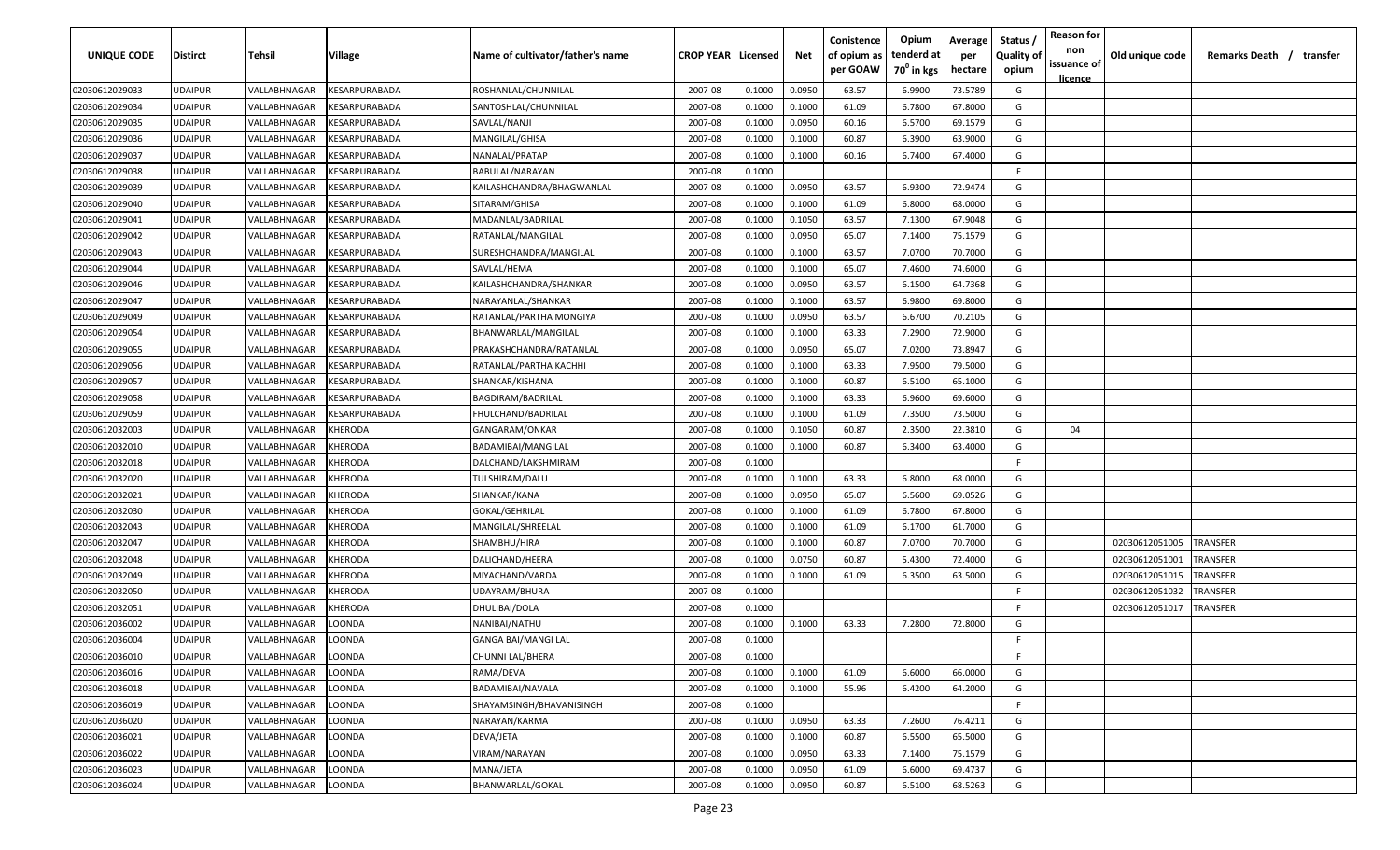| UNIQUE CODE    | <b>Distirct</b> | Tehsil       | Village      | Name of cultivator/father's name | <b>CROP YEAR   Licensed</b> |        | Net    | Conistence<br>of opium as<br>per GOAW | Opium<br>tenderd at<br>70 <sup>0</sup> in kgs | Average<br>per<br>hectare | Status<br><b>Quality of</b><br>opium | <b>Reason for</b><br>non<br>issuance of | Old unique code | Remarks Death / transfer |
|----------------|-----------------|--------------|--------------|----------------------------------|-----------------------------|--------|--------|---------------------------------------|-----------------------------------------------|---------------------------|--------------------------------------|-----------------------------------------|-----------------|--------------------------|
| 02030612037001 | <b>UDAIPUR</b>  | VALLABHNAGAR | MENAR        | PRITVI RAJ/GIRDHARI LAL          | 2007-08                     | 0.1000 | 0.1000 | 60.87                                 | 6.6400                                        | 66.4000                   | G                                    | <u>licence</u>                          |                 |                          |
| 02030612037005 | <b>UDAIPUR</b>  | VALLABHNAGAR | MENAR        | HEERA LAL/BHERU LAL              | 2007-08                     | 0.1000 |        |                                       |                                               |                           | F.                                   |                                         |                 |                          |
| 02030612037006 | <b>UDAIPUR</b>  | VALLABHNAGAR | MENAR        | MANGI LAL/PRITVI RAJ             | 2007-08                     | 0.1000 | 0.1000 | 63.33                                 | 6.6200                                        | 66.2000                   | G                                    |                                         |                 |                          |
| 02030612037010 | <b>UDAIPUR</b>  | VALLABHNAGAR | MENAR        | ONKAR LAL/AMBA LAL               | 2007-08                     | 0.1000 | 0.0950 | 63.33                                 | 6.3900                                        | 67.2632                   | G                                    |                                         |                 |                          |
| 02030612037012 | <b>UDAIPUR</b>  | VALLABHNAGAR | MENAR        | BHIMLAL/MODA                     | 2007-08                     | 0.1000 |        |                                       |                                               |                           | -F                                   |                                         |                 |                          |
| 02030612037016 | <b>UDAIPUR</b>  | VALLABHNAGAR | MENAR        | BHEEMLAL/TULSIRAM                | 2007-08                     | 0.1000 | 0.0950 | 57.82                                 | 6.0100                                        | 63.2632                   | G                                    |                                         |                 |                          |
| 02030612037018 | <b>UDAIPUR</b>  | VALLABHNAGAR | MENAR        | BHERULAL/DEEP LAL                | 2007-08                     | 0.1000 | 0.1000 | 57.82                                 | 5.9900                                        | 59.9000                   | G                                    |                                         |                 |                          |
| 02030612037021 | <b>UDAIPUR</b>  | VALLABHNAGAR | MENAR        | MOTI/BARDA                       | 2007-08                     | 0.1000 | 0.1000 | 61.09                                 | 6.5200                                        | 65.2000                   | G                                    |                                         |                 |                          |
| 02030612037027 | <b>UDAIPUR</b>  | VALLABHNAGAR | MENAR        | AMBA SHANKAR/ONKAR LAL           | 2007-08                     | 0.1000 |        |                                       |                                               |                           | F.                                   |                                         |                 |                          |
| 02030612037035 | <b>UDAIPUR</b>  | VALLABHNAGAR | MENAR        | IAGDISH/LAKSHMI LAL              | 2007-08                     | 0.1000 | 0.0950 | 57.82                                 | 6.3300                                        | 66.6316                   | G                                    |                                         |                 |                          |
| 02030612037037 | <b>UDAIPUR</b>  | VALLABHNAGAR | MENAR        | KAALU LAL/KHEM RAJ               | 2007-08                     | 0.1000 |        |                                       |                                               |                           | F.                                   |                                         |                 |                          |
| 02030612037038 | <b>UDAIPUR</b>  | VALLABHNAGAR | MENAR        | HIMMAT LAL/ONKAR LAL             | 2007-08                     | 0.1000 | 0.0350 | 60.87                                 | 2.2600                                        | 64.5714                   | G                                    |                                         |                 |                          |
| 02030612037041 | <b>UDAIPUR</b>  | VALLABHNAGAR | MENAR        | VIJAY LAL/BHEEM LAL              | 2007-08                     | 0.1000 | 0.0250 | 61.09                                 | 2.0500                                        | 82.0000                   | G                                    |                                         |                 |                          |
| 02030612037042 | <b>UDAIPUR</b>  | VALLABHNAGAR | MENAR        | SHANKAR LAL/BHEEM LAL-I          | 2007-08                     | 0.1000 |        |                                       |                                               |                           | F.                                   |                                         |                 |                          |
| 02030612037054 | <b>UDAIPUR</b>  | VALLABHNAGAR | MENAR        | TULSI/RAM LAL                    | 2007-08                     | 0.1000 |        |                                       |                                               |                           | -F.                                  |                                         |                 |                          |
| 02030612037055 | <b>UDAIPUR</b>  | VALLABHNAGAR | MENAR        | BHAGWATI LALA/RATAN LAL          | 2007-08                     | 0.1000 | 0.1000 | 57.82                                 | 1.6200                                        | 16.2000                   | G                                    | 04                                      |                 |                          |
| 02030612037057 | <b>UDAIPUR</b>  | VALLABHNAGAR | MENAR        | KANHAIYYA LAL/BHEEM LAL          | 2007-08                     | 0.1000 | 0.1000 | 57.82                                 | 6.2300                                        | 62.3000                   | G                                    |                                         |                 |                          |
| 02030612037063 | <b>UDAIPUR</b>  | VALLABHNAGAR | MENAR        | VIJAY LAL/CHTURBHUJ              | 2007-08                     | 0.1000 |        |                                       |                                               |                           | F.                                   |                                         |                 |                          |
| 02030612037064 | <b>UDAIPUR</b>  | VALLABHNAGAR | MENAR        | LAKSHMI LAL/RANG LAL             | 2007-08                     | 0.1000 |        |                                       |                                               |                           | -F.                                  |                                         |                 |                          |
| 02030612037066 | <b>UDAIPUR</b>  | VALLABHNAGAR | MENAR        | SHUSHILA/RADHESHYAM              | 2007-08                     | 0.1000 | 0.0900 | 57.82                                 | 6.3500                                        | 70.5556                   | G                                    |                                         |                 |                          |
| 02030612037067 | <b>UDAIPUR</b>  | VALLABHNAGAR | MENAR        | <b>GANESH LAL/BAAL KISHAN</b>    | 2007-08                     | 0.1000 |        |                                       |                                               |                           | -F                                   |                                         |                 |                          |
| 02030612037070 | <b>UDAIPUR</b>  | VALLABHNAGAR | MENAR        | DURGA SHANKAR/HEERALAL           | 2007-08                     | 0.1000 |        |                                       |                                               |                           | -F.                                  |                                         |                 |                          |
| 02030612037071 | <b>UDAIPUR</b>  | VALLABHNAGAR | MENAR        | MANGILAL/SHANKAR LAL             | 2007-08                     | 0.1000 |        |                                       |                                               |                           | -F.                                  |                                         |                 |                          |
| 02030612037074 | <b>UDAIPUR</b>  | VALLABHNAGAR | MENAR        | KAALU LAL/PRITVHI RAJ            | 2007-08                     | 0.1000 | 0.0950 | 60.87                                 | 6.4800                                        | 68.2105                   | G                                    |                                         |                 |                          |
| 02030612037076 | <b>UDAIPUR</b>  | VALLABHNAGAR | MENAR        | PRABHU LAL/BADRI LAL             | 2007-08                     | 0.1000 | 0.1000 | 59.96                                 | 6.5900                                        | 65.9000                   | G                                    |                                         |                 |                          |
| 02030612037077 | <b>UDAIPUR</b>  | VALLABHNAGAR | MENAR        | IAGDISH CHANDRA/KESHU RAM        | 2007-08                     | 0.1000 | 0.1000 | 59.96                                 | 6.3500                                        | 63.5000                   | G                                    |                                         |                 |                          |
| 02030612037080 | <b>UDAIPUR</b>  | VALLABHNAGAR | MENAR        | KAMALA SHANKAR/BAAL KISHAN       | 2007-08                     | 0.1000 | 0.1000 | 57.82                                 | 6.2300                                        | 62.3000                   | G                                    |                                         |                 |                          |
| 02030612037084 | <b>UDAIPUR</b>  | VALLABHNAGAR | MENAR        | IAMANA SHANKAR/BHURA LAL         | 2007-08                     | 0.1000 |        |                                       |                                               |                           | F.                                   |                                         |                 |                          |
| 02030612037085 | <b>UDAIPUR</b>  | VALLABHNAGAR | MENAR        | PURSHOTAM LAL/MANGI LAL          | 2007-08                     | 0.1000 | 0.0950 | 63.33                                 | 6.4800                                        | 68.2105                   | G                                    |                                         |                 |                          |
| 02030612037091 | <b>UDAIPUR</b>  | VALLABHNAGAR | MENAR        | LAKSHMI LAL/DHAN RAJ             | 2007-08                     | 0.1000 | 0.0250 | 63.33                                 | 1.5000                                        | 60.0000                   | G                                    |                                         |                 |                          |
| 02030612037092 | <b>UDAIPUR</b>  | VALLABHNAGAR | MENAR        | BHERU LAL/SHREE LAL              | 2007-08                     | 0.1000 |        |                                       |                                               |                           | -F                                   |                                         |                 |                          |
| 02030612037093 | <b>UDAIPUR</b>  | VALLABHNAGAR | MENAR        | NARBADA SHANKAR/LELAPAT          | 2007-08                     | 0.1000 | 0.1000 | 57.82                                 | 6.2200                                        | 62.2000                   | G                                    |                                         |                 |                          |
| 02030612037094 | <b>UDAIPUR</b>  | VALLABHNAGAR | MENAR        | RADHA KISHAN/ONKAR               | 2007-08                     | 0.1000 |        |                                       |                                               |                           | -F.                                  |                                         |                 |                          |
| 02030612037096 | <b>UDAIPUR</b>  | VALLABHNAGAR | MENAR        | KISHAN LAL/BHERULAL              | 2007-08                     | 0.1000 |        |                                       |                                               |                           | -F.                                  |                                         |                 |                          |
| 02030612037097 | <b>UDAIPUR</b>  | VALLABHNAGAR | MENAR        | ONKAR LAL/BHERU LAL              | 2007-08                     | 0.1000 | 0.0500 | 59.96                                 | 3.1300                                        | 62.6000                   | G                                    |                                         |                 |                          |
| 02030612037098 | <b>UDAIPUR</b>  | VALLABHNAGAR | <b>MENAR</b> | UMA SHANKAR/AMBA LAL             | 2007-08                     | 0.1000 | 0.0950 | 57.82                                 | 6.0100                                        | 63.2632                   | G                                    |                                         |                 |                          |
| 02030612037103 | <b>UDAIPUR</b>  | VALLABHNAGAR | MENAR        | PRAKSH CHANDRA/ONKAR LAL         | 2007-08                     | 0.1000 | 0.1000 | 59.96                                 | 6.0800                                        | 60.8000                   | G                                    |                                         |                 |                          |
| 02030612037110 | <b>UDAIPUR</b>  | VALLABHNAGAR | MENAR        | NARAYAN LAL/HEERA LAL            | 2007-08                     | 0.1000 | 0.1000 | 57.82                                 | 6.2500                                        | 62.5000                   | G                                    |                                         |                 |                          |
| 02030612037115 | <b>UDAIPUR</b>  | VALLABHNAGAR | MENAR        | MANGI LAL/MOTI LAL               | 2007-08                     | 0.1000 | 0.0950 | 59.96                                 | 6.2000                                        | 65.2632                   | G                                    |                                         |                 |                          |
| 02030612037116 | <b>UDAIPUR</b>  | VALLABHNAGAR | MENAR        | BHANWAR LAL/CHATURBHUJ           | 2007-08                     | 0.1000 | 0.1000 | 57.82                                 | 6.1600                                        | 61.6000                   | G                                    |                                         |                 |                          |
| 02030612037117 | <b>UDAIPUR</b>  | VALLABHNAGAR | MENAR        | <b>BHAGWATI LAL/BHERU LAL</b>    | 2007-08                     | 0.1000 | 0.0850 | 59.96                                 | 5.6100                                        | 66.0000                   | G                                    |                                         |                 |                          |
| 02030612037120 | <b>UDAIPUR</b>  | VALLABHNAGAR | MENAR        | GISIBAI/DALCHAND                 | 2007-08                     | 0.1000 | 0.0950 | 57.82                                 | 6.5200                                        | 68.6316                   | G                                    |                                         |                 | <b>NAME CHANGE</b>       |
| 02030612037121 | <b>UDAIPUR</b>  | VALLABHNAGAR | MENAR        | JAGDISH CHANDRA/NARAYAN          | 2007-08                     | 0.1000 |        |                                       |                                               |                           | F.                                   |                                         |                 |                          |
| 02030612037122 | <b>UDAIPUR</b>  | VALLABHNAGAR | <b>MENAR</b> | NARAYAN LAL/CHATURBHUJ           | 2007-08                     | 0.1000 |        |                                       |                                               |                           | F.                                   |                                         |                 |                          |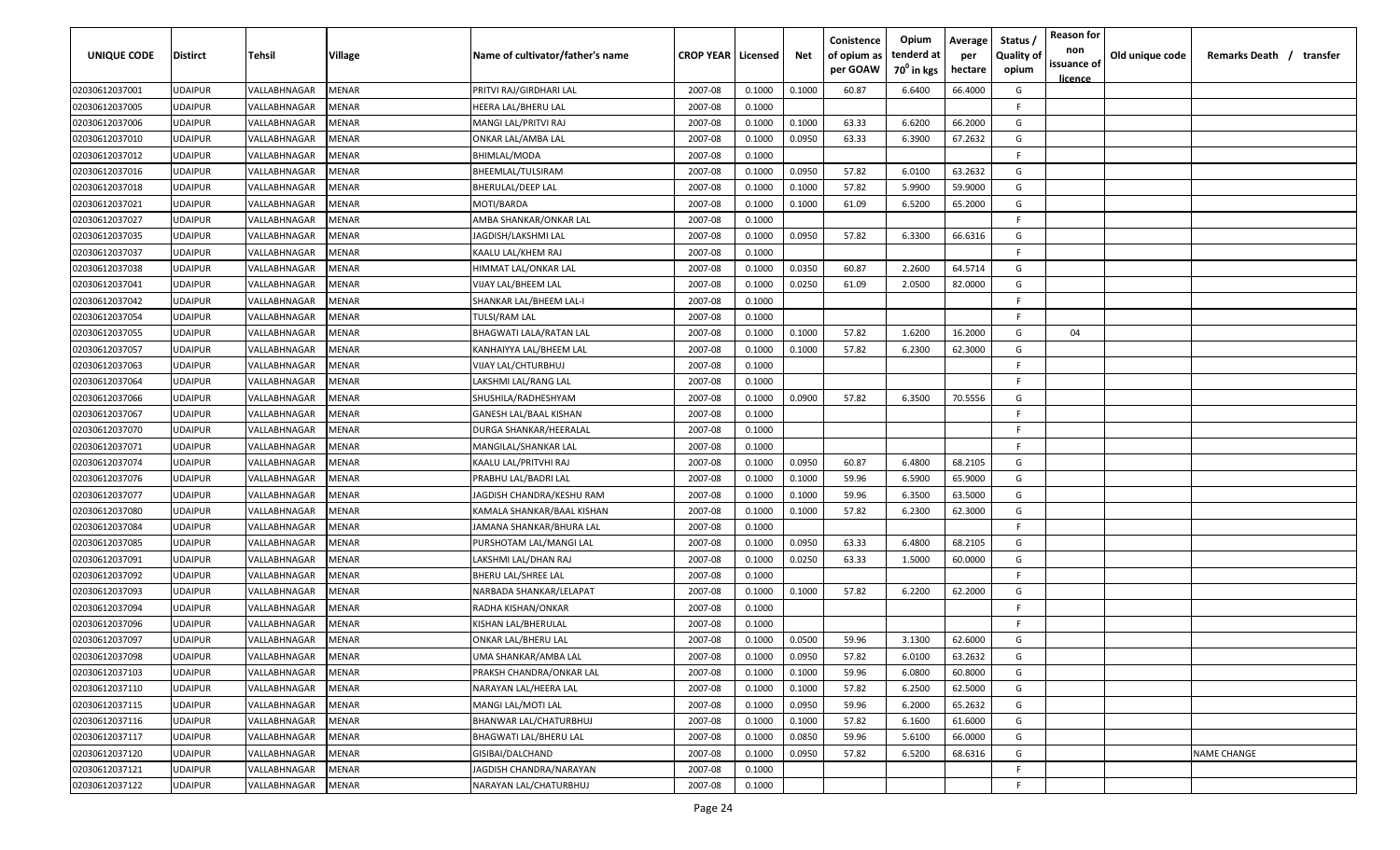| UNIQUE CODE    | <b>Distirct</b> | Tehsil       | Village               | Name of cultivator/father's name | <b>CROP YEAR   Licensed</b> |        | Net    | Conistence<br>of opium as<br>per GOAW | Opium<br>tenderd at<br>70 <sup>0</sup> in kgs | Average<br>per<br>hectare | Status<br><b>Quality of</b><br>opium | <b>Reason for</b><br>non<br>issuance of<br><u>licence</u> | Old unique code | Remarks Death / transfer |
|----------------|-----------------|--------------|-----------------------|----------------------------------|-----------------------------|--------|--------|---------------------------------------|-----------------------------------------------|---------------------------|--------------------------------------|-----------------------------------------------------------|-----------------|--------------------------|
| 02030612037128 | <b>UDAIPUR</b>  | VALLABHNAGAR | MENAR                 | KALU/MANGU                       | 2007-08                     | 0.1000 | 0.0450 | 57.82                                 | 2.9700                                        | 66.0000                   | G                                    |                                                           | 02030612049004  | TRANSFER                 |
| 02030612037129 | <b>UDAIPUR</b>  | VALLABHNAGAR | MENAR                 | RAMA/UDADANGI                    | 2007-08                     | 0.1000 |        |                                       |                                               |                           | -F.                                  |                                                           | 02030612049001  | <b>RANSFER</b>           |
| 02030612037130 | <b>UDAIPUR</b>  | VALLABHNAGAR | MENAR                 | KUKA/BAJJA                       | 2007-08                     | 0.1000 | 0.0500 | 59.96                                 | 3.0600                                        | 61.2000                   | G                                    |                                                           | 02030612049017  | TRANSFER                 |
| 02030612038001 | <b>UDAIPUR</b>  | VALLABHNAGAR | NAHARPURA             | RUPKIBAI/HIRALAL                 | 2007-08                     | 0.1000 | 0.0950 | 61.09                                 | 6.7800                                        | 71.3684                   | G                                    |                                                           |                 |                          |
| 02030612038002 | <b>UDAIPUR</b>  | VALLABHNAGAR | NAHARPURA             | KHUMA/RUPA RAWAT                 | 2007-08                     | 0.1000 |        |                                       |                                               |                           | -F.                                  |                                                           |                 |                          |
| 02030612038003 | <b>UDAIPUR</b>  | VALLABHNAGAR | NAHARPURA             | KESHU/RUPA                       | 2007-08                     | 0.1000 | 0.1000 | 60.87                                 | 6.5400                                        | 65.4000                   | G                                    |                                                           |                 |                          |
| 02030612038006 | <b>UDAIPUR</b>  | VALLABHNAGAR | NAHARPURA             | BHERU SINGH/CHAMAN SINGH         | 2007-08                     | 0.1000 |        |                                       |                                               |                           | -F.                                  |                                                           |                 |                          |
| 02030612038030 | <b>UDAIPUR</b>  | VALLABHNAGAR | NAHARPURA             | DEVA/KESHYA                      | 2007-08                     | 0.1000 |        |                                       |                                               |                           | -F.                                  |                                                           |                 |                          |
| 02030612038032 | <b>UDAIPUR</b>  | VALLABHNAGAR | NAHARPURA             | BABRU/UDA                        | 2007-08                     | 0.1000 |        |                                       |                                               |                           | -F.                                  |                                                           |                 |                          |
| 02030612038033 | <b>UDAIPUR</b>  | VALLABHNAGAR | NAHARPURA             | CHATRA/BHERA                     | 2007-08                     | 0.1000 |        |                                       |                                               |                           | F.                                   |                                                           |                 |                          |
| 02030612038034 | <b>UDAIPUR</b>  | VALLABHNAGAR | NAHARPURA             | ONKAR/KISHANA                    | 2007-08                     | 0.1000 | 0.0950 | 61.09                                 | 6.7500                                        | 71.0526                   | G                                    |                                                           |                 |                          |
| 02030612038035 | <b>UDAIPUR</b>  | VALLABHNAGAR | NAHARPURA             | DEVA/HEERA                       | 2007-08                     | 0.1000 |        |                                       |                                               |                           | F.                                   |                                                           |                 |                          |
| 02030612038036 | <b>UDAIPUR</b>  | VALLABHNAGAR | NAHARPURA             | BANWARU/KHUMA JI                 | 2007-08                     | 0.1000 |        |                                       |                                               |                           | -F.                                  |                                                           |                 |                          |
| 02030612038041 | <b>UDAIPUR</b>  | VALLABHNAGAR | NAHARPURA             | BHERULAL/TULSHA                  | 2007-08                     | 0.1000 |        |                                       |                                               |                           | F.                                   |                                                           |                 |                          |
| 02030612042001 | <b>UDAIPUR</b>  | VALLABHNAGAR | ONARSINGHKASARANGPURA | LASHAMIRAM/BHURA                 | 2007-08                     | 0.1000 | 0.1000 | 59.96                                 | 6.8400                                        | 68.4000                   | G                                    |                                                           |                 |                          |
| 02030612042003 | <b>UDAIPUR</b>  | VALLABHNAGAR | ONARSINGHKASARANGPURA | NATHU/HARIRAM                    | 2007-08                     | 0.1000 | 0.0950 | 59.96                                 | 6.9300                                        | 72.9474                   | G                                    |                                                           |                 |                          |
| 02030612042015 | <b>UDAIPUR</b>  | VALLABHNAGAR | ONARSINGHKASARANGPURA | KALU/MODA                        | 2007-08                     | 0.1000 | 0.0950 | 57.82                                 | 6.4700                                        | 68.1053                   | G                                    |                                                           |                 |                          |
| 02030612042020 | <b>UDAIPUR</b>  | VALLABHNAGAR | ONARSINGHKASARANGPURA | LALU/PYARA                       | 2007-08                     | 0.1000 | 0.0950 | 59.96                                 | 6.5600                                        | 69.0526                   | G                                    |                                                           |                 |                          |
| 02030612042021 | <b>UDAIPUR</b>  | VALLABHNAGAR | ONARSINGHKASARANGPURA | <b>BANSHILAL/ONKAR</b>           | 2007-08                     | 0.1000 | 0.1050 | 59.96                                 | 7.4500                                        | 70.9524                   | G                                    |                                                           |                 |                          |
| 02030612042022 | <b>UDAIPUR</b>  | VALLABHNAGAR | ONARSINGHKASARANGPURA | MODA/MAGNA                       | 2007-08                     | 0.1000 | 0.1000 | 57.82                                 | 6.2400                                        | 62.4000                   | G                                    |                                                           |                 |                          |
| 02030612042024 | <b>UDAIPUR</b>  | VALLABHNAGAR | ONARSINGHKASARANGPURA | AMARSINGH/MODSINGH               | 2007-08                     | 0.1000 |        |                                       |                                               |                           | -F.                                  |                                                           |                 |                          |
| 02030612042025 | <b>UDAIPUR</b>  | VALLABHNAGAR | ONARSINGHKASARANGPURA | PANNALAL/UDA                     | 2007-08                     | 0.1000 | 0.1000 | 59.96                                 | 6.7100                                        | 67.1000                   | G                                    |                                                           |                 |                          |
| 02030612042026 | <b>UDAIPUR</b>  | VALLABHNAGAR | ONARSINGHKASARANGPURA | RAMESWARLAL/DHANRAJ              | 2007-08                     | 0.1000 | 0.0950 | 63.33                                 | 6.9600                                        | 73.2632                   | G                                    |                                                           |                 |                          |
| 02030612044013 | <b>UDAIPUR</b>  | VALLABHNAGAR | <b>PITHALPURA</b>     | <b>GOKAL/HEMA JAT</b>            | 2007-08                     | 0.1000 | 0.1050 | 59.96                                 | 6.1600                                        | 58.6667                   | G                                    |                                                           |                 |                          |
| 02030612044016 | <b>UDAIPUR</b>  | VALLABHNAGAR | <b>ITHALPURA</b>      | MOHAN LAL/MODA                   | 2007-08                     | 0.1000 | 0.1000 | 57.82                                 | 6.7400                                        | 67.4000                   | G                                    |                                                           |                 |                          |
| 02030612044017 | <b>UDAIPUR</b>  | VALLABHNAGAR | <b>ITHALPURA</b>      | KISHAN LAL/RAMA JI               | 2007-08                     | 0.1000 | 0.0950 | 59.96                                 | 6.6100                                        | 69.5789                   | G                                    |                                                           |                 |                          |
| 02030612044022 | <b>UDAIPUR</b>  | VALLABHNAGAR | <b>ITHALPURA</b>      | UDAY LAL/RATAN LAL               | 2007-08                     | 0.1000 | 0.0950 | 57.82                                 | 6.2200                                        | 65.4737                   | G                                    |                                                           |                 |                          |
| 02030612044024 | <b>UDAIPUR</b>  | VALLABHNAGAR | <b>ITHALPURA</b>      | BHAGWAN LAL/MODA                 | 2007-08                     | 0.1000 | 0.1000 | 63.33                                 | 7.3900                                        | 73.9000                   | G                                    |                                                           |                 |                          |
| 02030612044040 | <b>UDAIPUR</b>  | VALLABHNAGAR | PITHALPURA            | SUHAGI BAI/RATAN LAL             | 2007-08                     | 0.1000 | 0.0950 | 57.82                                 | 6.3000                                        | 66.3158                   | G                                    |                                                           |                 |                          |
| 02030612044051 | <b>UDAIPUR</b>  | VALLABHNAGAR | PITHALPURA            | MADHOGIRI/CHATARGIRI             | 2007-08                     | 0.1000 |        |                                       |                                               |                           | -F.                                  | 06                                                        | 02030612054031  | TRANSFER                 |
| 02030612044052 | <b>UDAIPUR</b>  | VALLABHNAGAR | PITHALPURA            | KANHIRAM/MANGILAL                | 2007-08                     | 0.1000 |        |                                       |                                               |                           | -F.                                  | 06                                                        | 02030612054019  | TRANSFER                 |
| 02030612044053 | <b>UDAIPUR</b>  | VALLABHNAGAR | <b>ITHALPURA</b>      | CHENA/KALU                       | 2007-08                     | 0.1000 | 0.1000 | 59.96                                 | 6.5000                                        | 65.0000                   | G                                    |                                                           | 02030612054021  | <b>RANSFER</b>           |
| 02030612044054 | <b>UDAIPUR</b>  | VALLABHNAGAR | <b>ITHALPURA</b>      | OUNKAR/KHEMA                     | 2007-08                     | 0.1000 |        |                                       |                                               |                           | -F.                                  | 06                                                        | 02030612054025  | <b>RANSFER</b>           |
| 02030612047006 | <b>UDAIPUR</b>  | VALLABHNAGAR | RAMPURA               | DHULCHAND/CHATURBHUJ             | 2007-08                     | 0.1000 |        |                                       |                                               |                           | F.                                   |                                                           |                 |                          |
| 02030612047008 | <b>UDAIPUR</b>  | VALLABHNAGAR | RAMPURA               | PYAR CHAND/DAULA                 | 2007-08                     | 0.1000 | 0.1000 | 65.07                                 | 7.2900                                        | 72.9000                   | G                                    |                                                           |                 |                          |
| 02030612047011 | <b>UDAIPUR</b>  | VALLABHNAGAR | RAMPURA               | CHAGAN LAL/CHAPA LAL             | 2007-08                     | 0.1000 | 0.1000 | 60.16                                 | 5.9000                                        | 59.0000                   | G                                    |                                                           |                 |                          |
| 02030612047012 | <b>UDAIPUR</b>  | VALLABHNAGAR | RAMPURA               | DEVI LAL/NARAYAN                 | 2007-08                     | 0.1000 | 0.1000 | 66.97                                 | 7.0800                                        | 70.8000                   | G                                    |                                                           |                 |                          |
| 02030612047013 | <b>UDAIPUR</b>  | VALLABHNAGAR | RAMPURA               | <b>BADRI LAL/GHASEE</b>          | 2007-08                     | 0.1000 |        |                                       |                                               |                           | F.                                   |                                                           |                 |                          |
| 02030612047015 | <b>UDAIPUR</b>  | VALLABHNAGAR | RAMPURA               | PRABHU LAL/CHATURBHUJ            | 2007-08                     | 0.1000 |        |                                       |                                               |                           | F.                                   |                                                           |                 |                          |
| 02030612047016 | <b>UDAIPUR</b>  | VALLABHNAGAR | RAMPURA               | RAMI BAI/CHAMPA LAL              | 2007-08                     | 0.1000 | 0.1000 | 61.09                                 | 6.4700                                        | 64.7000                   | G                                    |                                                           |                 |                          |
| 02030612047017 | <b>UDAIPUR</b>  | VALLABHNAGAR | RAMPURA               | CHAMPA LAL/MANGI LAL             | 2007-08                     | 0.1000 |        |                                       |                                               |                           | F.                                   |                                                           |                 |                          |
| 02030612047018 | <b>UDAIPUR</b>  | VALLABHNAGAR | RAMPURA               | MOTYA BAI/SHIV LAL               | 2007-08                     | 0.1000 | 0.1000 | 61.10                                 | 6.5100                                        | 65.1000                   | G                                    |                                                           |                 |                          |
| 02030612047020 | <b>UDAIPUR</b>  | VALLABHNAGAR | RAMPURA               | SURESH/BHANWAR                   | 2007-08                     | 0.1000 |        |                                       |                                               |                           | F.                                   |                                                           |                 | NAME CHANGE              |
| 02030612047022 | <b>UDAIPUR</b>  | VALLABHNAGAR | RAMPURA               | <b>BHOLI RAM/DAULA</b>           | 2007-08                     | 0.1000 |        |                                       |                                               |                           | F.                                   |                                                           |                 |                          |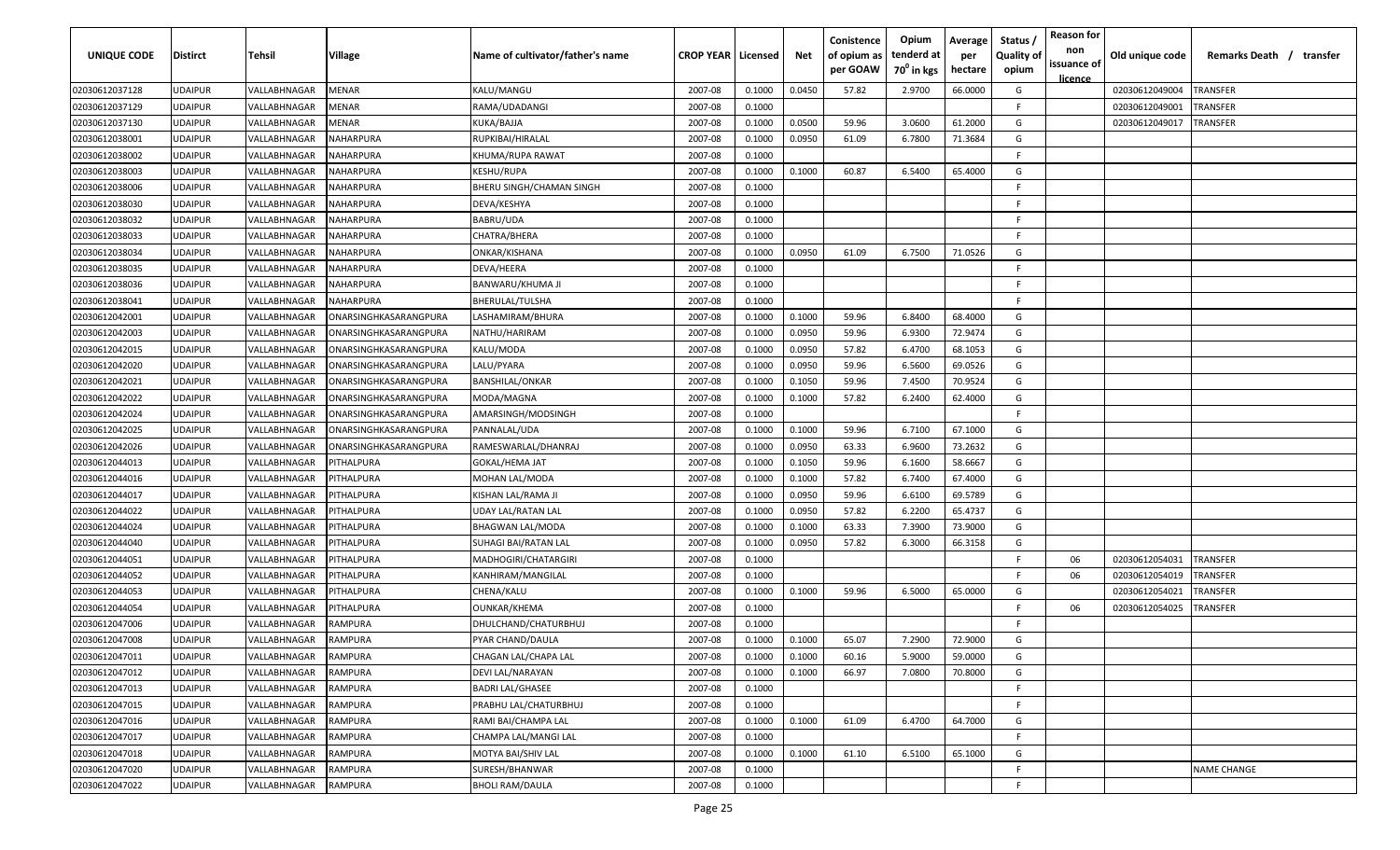| UNIQUE CODE                      | <b>Distirct</b>                  | Tehsil                       | Village            | Name of cultivator/father's name       | <b>CROP YEAR   Licensed</b> |                  | Net              | Conistence<br>of opium as<br>per GOAW | Opium<br>tenderd at<br>70 <sup>0</sup> in kgs | Average<br>per<br>hectare | Status<br><b>Quality of</b><br>opium | <b>Reason for</b><br>non<br>issuance of | Old unique code | Remarks Death / transfer |
|----------------------------------|----------------------------------|------------------------------|--------------------|----------------------------------------|-----------------------------|------------------|------------------|---------------------------------------|-----------------------------------------------|---------------------------|--------------------------------------|-----------------------------------------|-----------------|--------------------------|
|                                  |                                  |                              |                    |                                        |                             |                  |                  |                                       |                                               |                           |                                      | <u>licence</u>                          |                 |                          |
| 02030612047023<br>02030612047024 | <b>UDAIPUR</b><br><b>UDAIPUR</b> | VALLABHNAGAR<br>VALLABHNAGAR | RAMPURA<br>RAMPURA | BADRILAL/SAVLAL<br>RUKMAN BAI/KANI RAM | 2007-08<br>2007-08          | 0.1000<br>0.1000 | 0.1000<br>0.1000 | 60.16<br>61.09                        | 6.4700<br>6.8400                              | 64.7000<br>68.4000        | G<br>G                               |                                         |                 |                          |
| 02030612047025                   | <b>UDAIPUR</b>                   | VALLABHNAGAR                 | RAMPURA            | MATHRI BAI/MOTI                        | 2007-08                     | 0.1000           | 0.1050           | 60.16                                 | 6.9000                                        | 65.7143                   | G                                    |                                         |                 |                          |
| 02030612047026                   | <b>UDAIPUR</b>                   | VALLABHNAGAR                 | RAMPURA            | CHUNNI LAL/VARDA                       | 2007-08                     | 0.1000           | 0.1000           | 60.16                                 | 6.2200                                        | 62.2000                   | G                                    |                                         |                 |                          |
| 02030612047027                   | <b>UDAIPUR</b>                   | VALLABHNAGAR                 | RAMPURA            | PRABHU/LAKSHMAN                        | 2007-08                     | 0.1000           | 0.1000           | 60.16                                 | 6.4300                                        | 64.3000                   | G                                    |                                         |                 |                          |
| 02030612047028                   | <b>UDAIPUR</b>                   | VALLABHNAGAR                 | RAMPURA            | RAMLAL/PYARA                           | 2007-08                     | 0.1000           | 0.1000           | 60.16                                 | 6.7800                                        | 67.8000                   | G                                    |                                         |                 |                          |
| 02030612047029                   | <b>UDAIPUR</b>                   | VALLABHNAGAR                 | RAMPURA            | GISIBAI/RATANLAL                       | 2007-08                     | 0.1000           | 0.1050           | 60.16                                 | 7.2000                                        | 68.5714                   | G                                    |                                         |                 | <b>NAME CHANGE</b>       |
| 02030612047031                   | <b>UDAIPUR</b>                   | VALLABHNAGAR                 | RAMPURA            | GOTI LAL/ KASHI RAM                    | 2007-08                     | 0.1000           |                  |                                       |                                               |                           | F.                                   |                                         |                 |                          |
| 02030612047035                   | <b>UDAIPUR</b>                   | VALLABHNAGAR                 | RAMPURA            | HEERA LAL/DEVI LAL                     | 2007-08                     | 0.1000           | 0.1000           | 63.57                                 | 6.7700                                        | 67.7000                   | G                                    |                                         |                 |                          |
| 02030612047037                   | <b>UDAIPUR</b>                   | VALLABHNAGAR                 | RAMPURA            | VARDIBAI/GOPILAL                       | 2007-08                     | 0.1000           | 0.1000           | 55.96                                 | 5.9000                                        | 59.0000                   | G                                    |                                         |                 |                          |
| 02030612047038                   | <b>UDAIPUR</b>                   | VALLABHNAGAR                 | RAMPURA            | MOHAN LAL/CHAMPA LAL                   | 2007-08                     | 0.1000           | 0.1000           | 63.57                                 | 6.8600                                        | 68.6000                   | G                                    |                                         |                 |                          |
| 02030612047041                   | <b>UDAIPUR</b>                   | VALLABHNAGAR                 | RAMPURA            | CHUNNI LAL/NARAYAN                     | 2007-08                     | 0.1000           | 0.1050           | 65.07                                 | 7.3900                                        | 70.3810                   | G                                    |                                         |                 |                          |
| 02030612047044                   | <b>UDAIPUR</b>                   | VALLABHNAGAR                 | RAMPURA            | CHOKHA/KALU                            | 2007-08                     | 0.1000           | 0.1050           | 63.57                                 | 7.6800                                        | 73.1429                   | G                                    |                                         |                 |                          |
| 02030612047045                   | <b>UDAIPUR</b>                   | VALLABHNAGAR                 | RAMPURA            | DEVI LAL/MOTI JI                       | 2007-08                     | 0.1000           | 0.1000           | 61.09                                 | 6.4400                                        | 64.4000                   | G                                    |                                         |                 |                          |
| 02030612047046                   | <b>UDAIPUR</b>                   | VALLABHNAGAR                 | <b>RAMPURA</b>     | SHANKAR LAL/MOTI LAL                   | 2007-08                     | 0.1000           | 0.1000           | 60.16                                 | 7.1200                                        | 71.2000                   | G                                    |                                         |                 |                          |
| 02030612047047                   | <b>UDAIPUR</b>                   | VALLABHNAGAR                 | RAMPURA            | PRABHU LAL/MOTI LAL                    | 2007-08                     | 0.1000           | 0.1000           | 60.16                                 | 7.0400                                        | 70.4000                   | G                                    |                                         |                 |                          |
| 02030612047048                   | <b>UDAIPUR</b>                   | VALLABHNAGAR                 | <b>RAMPURA</b>     | BHERU LAL/GHASEE LAL                   | 2007-08                     | 0.1000           | 0.1000           | 61.09                                 | 6.6100                                        | 66.1000                   | G                                    |                                         |                 |                          |
| 02030612047049                   | <b>UDAIPUR</b>                   | VALLABHNAGAR                 | RAMPURA            | BHANWAR LAL/SUKH LAL                   | 2007-08                     | 0.1000           | 0.1000           | 63.57                                 | 7.0500                                        | 70.5000                   | G                                    |                                         |                 |                          |
| 02030612047050                   | <b>UDAIPUR</b>                   | VALLABHNAGAR                 | RAMPURA            | MANGI LAL/SAV LAL                      | 2007-08                     | 0.1000           | 0.1050           | 60.16                                 | 6.5800                                        | 62.6667                   | G                                    |                                         |                 |                          |
| 02030612047051                   | <b>UDAIPUR</b>                   | VALLABHNAGAR                 | RAMPURA            | SHAMBHU LAL/ONKAR LAL                  | 2007-08                     | 0.1000           |                  |                                       |                                               |                           | -F.                                  |                                         |                 |                          |
| 02030612047052                   | <b>UDAIPUR</b>                   | VALLABHNAGAR                 | RAMPURA            | PHUL CHAND/CHAMPA LAL                  | 2007-08                     | 0.1000           |                  |                                       |                                               |                           | -F.                                  |                                         |                 |                          |
| 02030612047056                   | <b>UDAIPUR</b>                   | VALLABHNAGAR                 | RAMPURA            | KANHAIYYA LAL/NARAYAN                  | 2007-08                     | 0.1000           | 0.1000           | 60.16                                 | 7.0400                                        | 70.4000                   | G                                    |                                         |                 |                          |
| 02030612047057                   | <b>UDAIPUR</b>                   | VALLABHNAGAR                 | RAMPURA            | SHANTI LAL/MANGI LAL                   | 2007-08                     | 0.1000           | 0.1000           | 63.57                                 | 6.8500                                        | 68.5000                   | G                                    |                                         |                 |                          |
| 02030612047059                   | <b>UDAIPUR</b>                   | VALLABHNAGAR                 | RAMPURA            | BHAJE RAM/PRABHU LAL                   | 2007-08                     | 0.1000           | 0.1000           | 60.16                                 | 6.7800                                        | 67.8000                   | G                                    |                                         |                 |                          |
| 02030612047060                   | <b>UDAIPUR</b>                   | VALLABHNAGAR                 | RAMPURA            | SHAKAR LAL/GOPI LAL                    | 2007-08                     | 0.1000           | 0.1050           | 63.57                                 | 7.0400                                        | 67.0476                   | G                                    |                                         |                 |                          |
| 02030612047062                   | <b>UDAIPUR</b>                   | VALLABHNAGAR                 | RAMPURA            | LAKSHMI CHANDF/MAGANI RAM              | 2007-08                     | 0.1000           | 0.1000           | 63.57                                 | 7.2500                                        | 72.5000                   | G                                    |                                         |                 |                          |
| 02030612047063                   | <b>UDAIPUR</b>                   | VALLABHNAGAR                 | RAMPURA            | RAM CHANDRA/KASHI RAM                  | 2007-08                     | 0.1000           | 0.1000           | 65.07                                 | 6.8600                                        | 68.6000                   | G                                    |                                         |                 |                          |
| 02030612047064                   | <b>UDAIPUR</b>                   | VALLABHNAGAR                 | RAMPURA            | SHOBHA LAL/RATAN LAL                   | 2007-08                     | 0.1000           | 0.1000           | 60.16                                 | 6.5300                                        | 65.3000                   | G                                    |                                         |                 |                          |
| 02030612047066                   | <b>UDAIPUR</b>                   | VALLABHNAGAR                 | RAMPURA            | SHAMBHU/KANIRAM                        | 2007-08                     | 0.1000           | 0.1000           | 63.57                                 | 7.0100                                        | 70.1000                   | G                                    |                                         |                 |                          |
| 02030612047069                   | <b>UDAIPUR</b>                   | VALLABHNAGAR                 | RAMPURA            | BHOLI RAM/HEERA LAL                    | 2007-08                     | 0.1000           | 0.1050           | 63.57                                 | 7.2800                                        | 69.3333                   | G                                    |                                         |                 |                          |
| 02030612047072                   | <b>UDAIPUR</b>                   | VALLABHNAGAR                 | RAMPURA            | RAMESHWAR LAL/LAKSHMAN                 | 2007-08                     | 0.1000           | 0.1000           | 60.16                                 | 6.7500                                        | 67.5000                   | G                                    |                                         |                 |                          |
| 02030612047076                   | <b>UDAIPUR</b>                   | VALLABHNAGAR                 | RAMPURA            | MADANLAL/BADRILAL                      | 2007-08                     | 0.1000           |                  |                                       |                                               |                           | -F.                                  |                                         |                 |                          |
| 02030612047078                   | <b>UDAIPUR</b>                   | VALLABHNAGAR                 | RAMPURA            | BHANWARLAL/DHULCHAND                   | 2007-08                     | 0.1000           |                  |                                       |                                               |                           | -F                                   |                                         |                 |                          |
| 02030612047080                   | <b>UDAIPUR</b>                   | VALLABHNAGAR                 | RAMPURA            | MOHANLAL/BARDILAL                      | 2007-08                     | 0.1000           | 0.1000           | 61.09                                 | 6.2100                                        | 62.1000                   | G                                    |                                         |                 |                          |
| 02030612047081                   | <b>UDAIPUR</b>                   | VALLABHNAGAR                 | RAMPURA            | PRAKASHCHANDRA/BHOLIRAM                | 2007-08                     | 0.1000           |                  |                                       |                                               |                           | F.                                   |                                         |                 |                          |
| 02030612050002                   | <b>UDAIPUR</b>                   | VALLABHNAGAR                 | SALEDA             | KANKUBAI/KASHIRAM                      | 2007-08                     | 0.1000           | 0.0950           | 63.57                                 | 7.0700                                        | 74.4211                   | G                                    |                                         |                 |                          |
| 02030612050008                   | <b>UDAIPUR</b>                   | VALLABHNAGAR                 | SALEDA             | LACHIBAI/SUKHA                         | 2007-08                     | 0.1000           |                  |                                       |                                               |                           | F.                                   |                                         |                 |                          |
| 02030612050009                   | <b>UDAIPUR</b>                   | VALLABHNAGAR                 | SALEDA             | RAAM KUMAR/GAUTAM                      | 2007-08                     | 0.1000           | 0.1000           | 60.87                                 | 7.1400                                        | 71.4000                   | G                                    |                                         |                 |                          |
| 02030612050015                   | <b>UDAIPUR</b>                   | VALLABHNAGAR                 | SALEDA             | KASHI RAM/JAY SINGH                    | 2007-08                     | 0.1000           | 0.0950           | 63.57                                 | 7.1900                                        | 75.6842                   | G                                    |                                         |                 |                          |
| 02030612050017                   | <b>UDAIPUR</b>                   | VALLABHNAGAR                 | SALEDA             | <b>DULI CHAND/LAALU</b>                | 2007-08                     | 0.1000           |                  |                                       |                                               |                           | F.                                   |                                         |                 |                          |
| 02030612050026                   | <b>UDAIPUR</b>                   | VALLABHNAGAR                 | <b>SALEDA</b>      | DHANRAJ/UDAYLAL JANWA                  | 2007-08                     | 0.1000           | 0.1050           | 63.57                                 | 7.6200                                        | 72.5714                   | G                                    |                                         |                 |                          |
| 02030612050033                   | <b>UDAIPUR</b>                   | VALLABHNAGAR                 | <b>SALEDA</b>      | NANALAL/RAMLAL                         | 2007-08                     | 0.1000           | 0.1000           | 63.57                                 | 6.9500                                        | 69.5000                   | G                                    |                                         |                 |                          |
| 02030612050035                   | <b>UDAIPUR</b>                   | VALLABHNAGAR                 | SALEDA             | LALU/DHULA                             | 2007-08                     | 0.1000           | 0.1000           | 55.96                                 | 5.5900                                        | 55.9000                   | G                                    | 04                                      |                 |                          |
| 02030612050039                   | <b>UDAIPUR</b>                   | VALLABHNAGAR                 | SALEDA             | NANALAL/RAMKANWAR                      | 2007-08                     | 0.1000           | 0.0950           | 60.87                                 | 6.8100                                        | 71.6842                   | G                                    |                                         |                 |                          |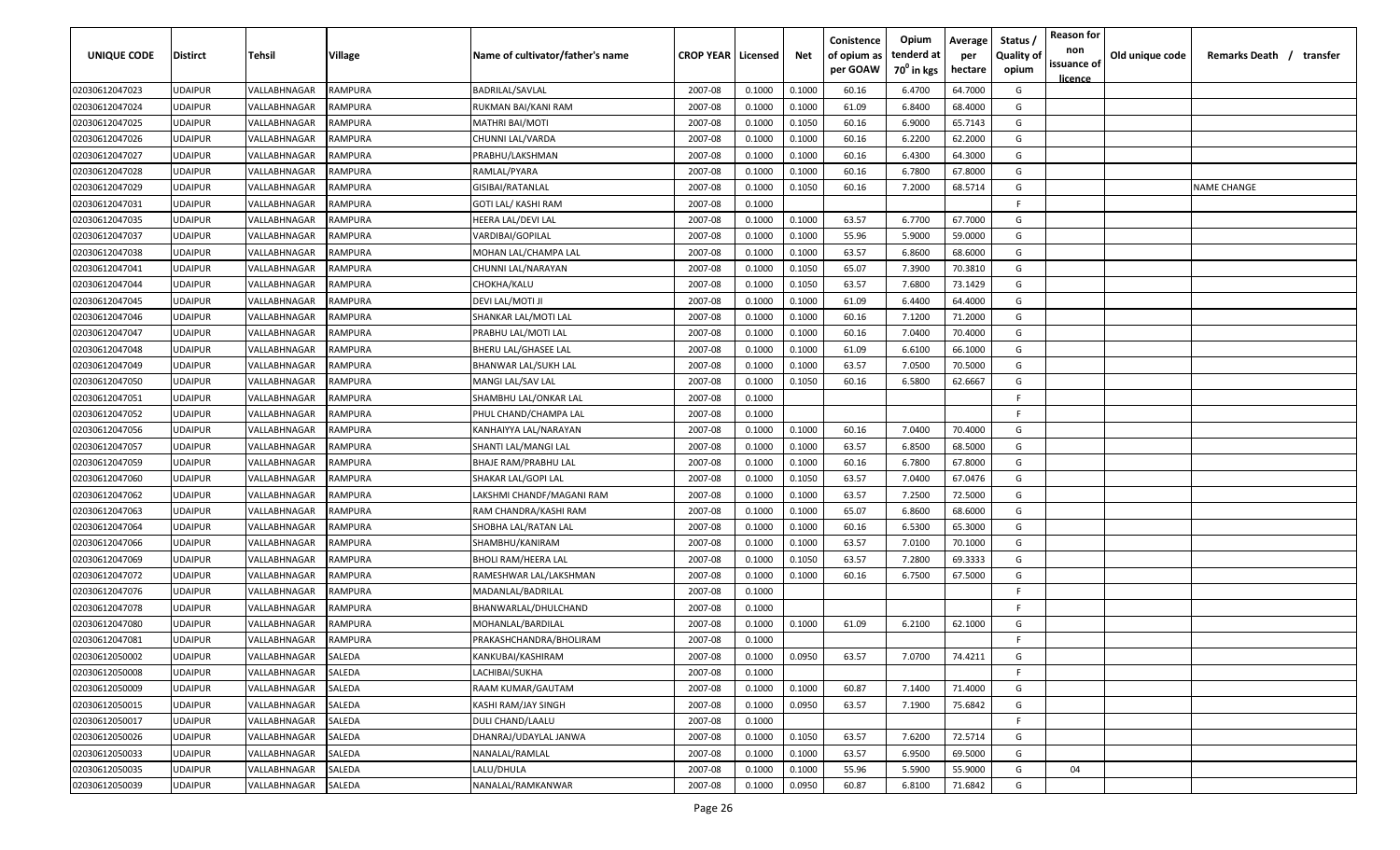| UNIQUE CODE    | <b>Distirct</b> | Tehsil       | Village                  | Name of cultivator/father's name | <b>CROP YEAR   Licensed</b> |        | Net    | Conistence<br>of opium as<br>per GOAW | Opium<br>tenderd at<br>70 <sup>0</sup> in kgs | Average<br>per<br>hectare | Status<br><b>Quality of</b><br>opium | <b>Reason for</b><br>non<br>issuance of<br><u>licence</u> | Old unique code | Remarks Death / transfer |
|----------------|-----------------|--------------|--------------------------|----------------------------------|-----------------------------|--------|--------|---------------------------------------|-----------------------------------------------|---------------------------|--------------------------------------|-----------------------------------------------------------|-----------------|--------------------------|
| 02030612050041 | <b>UDAIPUR</b>  | VALLABHNAGAR | SALEDA                   | CHAMPALAL/SHANKAR                | 2007-08                     | 0.1000 |        |                                       |                                               |                           | F.                                   |                                                           |                 |                          |
| 02030612050042 | <b>UDAIPUR</b>  | VALLABHNAGAR | SALEDA                   | RAJIVAN/SHUKHAVAN                | 2007-08                     | 0.1000 | 0.0950 | 63.57                                 | 6.9600                                        | 73.2632                   | G                                    |                                                           |                 |                          |
| 02030612050043 | <b>UDAIPUR</b>  | VALLABHNAGAR | SALEDA                   | BHANWARLAL/SHUKHAVAN             | 2007-08                     | 0.1000 |        |                                       |                                               |                           | -F                                   |                                                           |                 |                          |
| 02030612050044 | <b>UDAIPUR</b>  | VALLABHNAGAR | SALEDA                   | MANGILAL/SHUKHAVAN               | 2007-08                     | 0.1000 | 0.1000 | 63.57                                 | 7.3100                                        | 73.1000                   | G                                    |                                                           |                 |                          |
| 02030612050046 | <b>UDAIPUR</b>  | VALLABHNAGAR | SALEDA                   | MANGILAL/CHATURBHUJ              | 2007-08                     | 0.1000 |        |                                       |                                               |                           | -F.                                  |                                                           |                 |                          |
| 02030612050047 | <b>UDAIPUR</b>  | VALLABHNAGAR | SALEDA                   | HIRA/PARTHA                      | 2007-08                     | 0.1000 | 0.0950 | 60.87                                 | 6.1000                                        | 64.2105                   | G                                    |                                                           |                 |                          |
| 02030612050049 | <b>UDAIPUR</b>  | VALLABHNAGAR | SALEDA                   | KISHANLAL/GOKAL                  | 2007-08                     | 0.1000 | 0.1050 | 63.33                                 | 6.9500                                        | 66.1905                   | G                                    |                                                           |                 |                          |
| 02030612050053 | <b>UDAIPUR</b>  | VALLABHNAGAR | SALEDA                   | VARDICHAND/NATHU                 | 2007-08                     | 0.1000 | 0.0950 | 60.87                                 | 6.5500                                        | 68.9474                   | G                                    |                                                           |                 |                          |
| 02030612050055 | <b>UDAIPUR</b>  | VALLABHNAGAR | SALEDA                   | RAMLAL/RUPA                      | 2007-08                     | 0.1000 | 0.1000 | 60.87                                 | 6.7400                                        | 67.4000                   | G                                    |                                                           |                 |                          |
| 02030612050066 | <b>UDAIPUR</b>  | VALLABHNAGAR | SALEDA                   | HARIBAI/JAGDISH                  | 2007-08                     | 0.1000 | 0.0950 | 63.33                                 | 7.0800                                        | 74.5263                   | G                                    |                                                           |                 |                          |
| 02030612050070 | <b>UDAIPUR</b>  | VALLABHNAGAR | SALEDA                   | DEVILAL/ONKAR                    | 2007-08                     | 0.1000 | 0.0950 | 61.09                                 | 7.1700                                        | 75.4737                   | G                                    |                                                           |                 |                          |
| 02030612050071 | <b>UDAIPUR</b>  | VALLABHNAGAR | SALEDA                   | BHURA/NAVLA                      | 2007-08                     | 0.1000 | 0.0950 | 60.87                                 | 6.3400                                        | 66.7368                   | G                                    |                                                           |                 |                          |
| 02030612050073 | <b>UDAIPUR</b>  | VALLABHNAGAR | SALEDA                   | KISHANLAL/LAKSHMAN               | 2007-08                     | 0.1000 | 0.1050 | 55.96                                 | 6.9500                                        | 66.1905                   | G                                    |                                                           |                 |                          |
| 02030612050077 | <b>UDAIPUR</b>  | VALLABHNAGAR | SALEDA                   | SURAJMAL/TOLIRAM                 | 2007-08                     | 0.1000 | 0.1000 | 63.33                                 | 6.9500                                        | 69.5000                   | G                                    |                                                           |                 |                          |
| 02030612050089 | <b>UDAIPUR</b>  | VALLABHNAGAR | SALEDA                   | FATAHLAL/GOTAM                   | 2007-08                     | 0.1000 | 0.0950 | 60.87                                 | 6.8900                                        | 72.5263                   | G                                    |                                                           |                 |                          |
| 02030612050091 | <b>UDAIPUR</b>  | VALLABHNAGAR | SALEDA                   | SHANKARLAL/TOLIRAM               | 2007-08                     | 0.1000 |        |                                       |                                               |                           | -F.                                  |                                                           |                 |                          |
| 02030612050095 | <b>UDAIPUR</b>  | VALLABHNAGAR | SALEDA                   | JAYSINGH/UDA                     | 2007-08                     | 0.1000 |        |                                       |                                               |                           | -F.                                  |                                                           |                 |                          |
| 02030612050096 | <b>UDAIPUR</b>  | VALLABHNAGAR | SALEDA                   | CHATURBHUJ/UDA-II                | 2007-08                     | 0.1000 | 0.0950 | 55.96                                 | 6.2200                                        | 65.4737                   | G                                    |                                                           |                 |                          |
| 02030612050099 | <b>UDAIPUR</b>  | VALLABHNAGAR | SALEDA                   | PRATHVIRAJ/PREMAJIAHIR           | 2007-08                     | 0.1000 |        |                                       |                                               |                           | -F.                                  |                                                           |                 |                          |
| 02030612050100 | <b>UDAIPUR</b>  | VALLABHNAGAR | SALEDA                   | <b>BHAGWAN/RUPA</b>              | 2007-08                     | 0.1000 |        |                                       |                                               |                           | -F.                                  |                                                           |                 |                          |
| 02030612050101 | <b>UDAIPUR</b>  | VALLABHNAGAR | SALEDA                   | BARDICHAND/BHAGWAN               | 2007-08                     | 0.1000 |        |                                       |                                               |                           | -F.                                  |                                                           |                 |                          |
| 02030612050103 | <b>UDAIPUR</b>  | VALLABHNAGAR | SALEDA                   | CHENKUNWAR/DEVISINGH             | 2007-08                     | 0.1000 |        |                                       |                                               |                           | -F.                                  |                                                           |                 |                          |
| 02030612050105 | <b>UDAIPUR</b>  | VALLABHNAGAR | SALEDA                   | MANGILAL/NANDA                   | 2007-08                     | 0.1000 | 0.0950 | 55.96                                 | 5.8800                                        | 61.8947                   | G                                    |                                                           | 02030612035010  | <b>RANSFER</b>           |
| 02030612050106 | <b>UDAIPUR</b>  | VALLABHNAGAR | SALEDA                   | BHERA/NARAYAN                    | 2007-08                     | 0.1000 |        |                                       |                                               |                           | -F.                                  |                                                           | 02030612035014  | <b>RANSFER</b>           |
| 02030612052008 | <b>UDAIPUR</b>  | VALLABHNAGAR | SANGRAMPURALOONDA        | NARAYAN/JAICHANDGAYRI            | 2007-08                     | 0.1000 |        |                                       |                                               |                           | F.                                   |                                                           |                 |                          |
| 02030612052009 | <b>UDAIPUR</b>  | VALLABHNAGAR | SANGRAMPURALOONDA        | SATYANARAYAN/BHAGCHAND           | 2007-08                     | 0.1000 | 0.1000 | 59.96                                 | 6.9600                                        | 69.6000                   | G                                    |                                                           |                 |                          |
| 02030612052012 | <b>UDAIPUR</b>  | VALLABHNAGAR | SANGRAMPURALOONDA        | NANURAM/CHATRA                   | 2007-08                     | 0.1000 | 0.0950 | 57.82                                 | 6.5000                                        | 68.4211                   | G                                    |                                                           |                 |                          |
| 02030612052015 | <b>UDAIPUR</b>  | VALLABHNAGAR | SANGRAMPURALOONDA        | BALU/MOTI                        | 2007-08                     | 0.1000 | 0.0950 | 63.33                                 | 6.7300                                        | 70.8421                   | G                                    |                                                           |                 |                          |
| 02030612052016 | <b>UDAIPUR</b>  | VALLABHNAGAR | SANGRAMPURALOONDA        | SOHANIBAI/NARAYAN                | 2007-08                     | 0.1000 | 0.0950 | 59.96                                 | 6.6600                                        | 70.1053                   | G                                    |                                                           |                 |                          |
| 02030612052019 | <b>UDAIPUR</b>  | VALLABHNAGAR | SANGRAMPURALOONDA        | CHAMPALAL/PANNA                  | 2007-08                     | 0.1000 |        |                                       |                                               |                           | -F.                                  |                                                           |                 |                          |
| 02030612052021 | <b>UDAIPUR</b>  | VALLABHNAGAR | SANGRAMPURALOONDA        | PARTAPIBAI/UDA                   | 2007-08                     | 0.1000 |        |                                       |                                               |                           | -F.                                  |                                                           |                 |                          |
| 02030612052022 | <b>UDAIPUR</b>  | VALLABHNAGAR | SANGRAMPURALOONDA        | VARDIBAI/GOPALDAS                | 2007-08                     | 0.1000 |        |                                       |                                               |                           | -F.                                  |                                                           |                 |                          |
| 02030612052029 | <b>UDAIPUR</b>  | VALLABHNAGAR | SANGRAMPURALOONDA        | BHANWARSINGH/AMARSINGH           | 2007-08                     | 0.1000 |        |                                       |                                               |                           | -F                                   |                                                           |                 |                          |
| 02030612052032 | <b>UDAIPUR</b>  | VALLABHNAGAR | SANGRAMPURALOONDA        | SHAMBHU/PRABHUMOGYA              | 2007-08                     | 0.1000 | 0.0950 | 57.82                                 | 6.7500                                        | 71.0526                   | G                                    |                                                           |                 |                          |
| 02030612052035 | <b>UDAIPUR</b>  | VALLABHNAGAR | SANGRAMPURALOONDA        | KALU/HANSHRAJ                    | 2007-08                     | 0.1000 |        |                                       |                                               |                           | -F.                                  |                                                           |                 |                          |
| 02030612052043 | <b>UDAIPUR</b>  | VALLABHNAGAR | SANGRAMPURALOONDA        | SITABAI/MAGNA                    | 2007-08                     | 0.1000 | 0.1000 | 63.33                                 | 7.3600                                        | 73.6000                   | G                                    |                                                           |                 |                          |
| 02030612052046 | <b>UDAIPUR</b>  | VALLABHNAGAR | SANGRAMPURALOONDA        | <b>GEHARILAL/PANNA</b>           | 2007-08                     | 0.1000 | 0.1000 | 57.82                                 | 6.3000                                        | 63.0000                   | G                                    |                                                           |                 |                          |
| 02030612052049 | <b>UDAIPUR</b>  | VALLABHNAGAR | SANGRAMPURALOONDA        | GOVINDSINGH/FHATEHSINGH          | 2007-08                     | 0.1000 | 0.1000 | 59.96                                 | 6.2800                                        | 62.8000                   | G                                    |                                                           |                 |                          |
| 02030612052050 | <b>UDAIPUR</b>  | VALLABHNAGAR | SANGRAMPURALOONDA        | RAMJI/KAJOD                      | 2007-08                     | 0.1000 | 0.1000 | 55.96                                 | 6.5100                                        | 65.1000                   | G                                    |                                                           |                 |                          |
| 02030612052053 | <b>UDAIPUR</b>  | VALLABHNAGAR | SANGRAMPURALOONDA        | RAMESHWAR/ UADAY LAL JAT         | 2007-08                     | 0.1000 | 0.1000 | 63.33                                 | 6.9500                                        | 69.5000                   | G                                    |                                                           | 02030612002029  | TRANSFER                 |
| 02030612052054 | <b>UDAIPUR</b>  | VALLABHNAGAR | SANGRAMPURALOONDA        | UDAY LAL/BHERA JAT               | 2007-08                     | 0.1000 | 0.0950 | 63.33                                 | 6.6500                                        | 70.0000                   | G                                    |                                                           | 02030612002001  | TRANSFER                 |
| 02030612052055 | <b>UDAIPUR</b>  | VALLABHNAGAR | <b>SANGRAMPURALOONDA</b> | MAGANI RAM/KANI RAM              | 2007-08                     | 0.1000 | 0.0950 | 66.97                                 | 6.9800                                        | 73.4737                   | G                                    |                                                           | 02030612002008  | TRANSFER                 |
| 02030612052056 | <b>UDAIPUR</b>  | VALLABHNAGAR | SANGRAMPURALOONDA        | <b>GORDHAN/BALAM JATTI</b>       | 2007-08                     | 0.1000 | 0.1000 | 63.33                                 | 7.1800                                        | 71.8000                   | G                                    |                                                           | 02030612002014  | TRANSFER                 |
| 02030612052057 | <b>UDAIPUR</b>  | VALLABHNAGAR | SANGRAMPURALOONDA        | KUSHALKANWAR/NARAYAN SINGH       | 2007-08                     | 0.1000 | 0.0950 | 63.33                                 | 6.8400                                        | 72.0000                   | G                                    |                                                           | 02030612002015  | TRANSFER                 |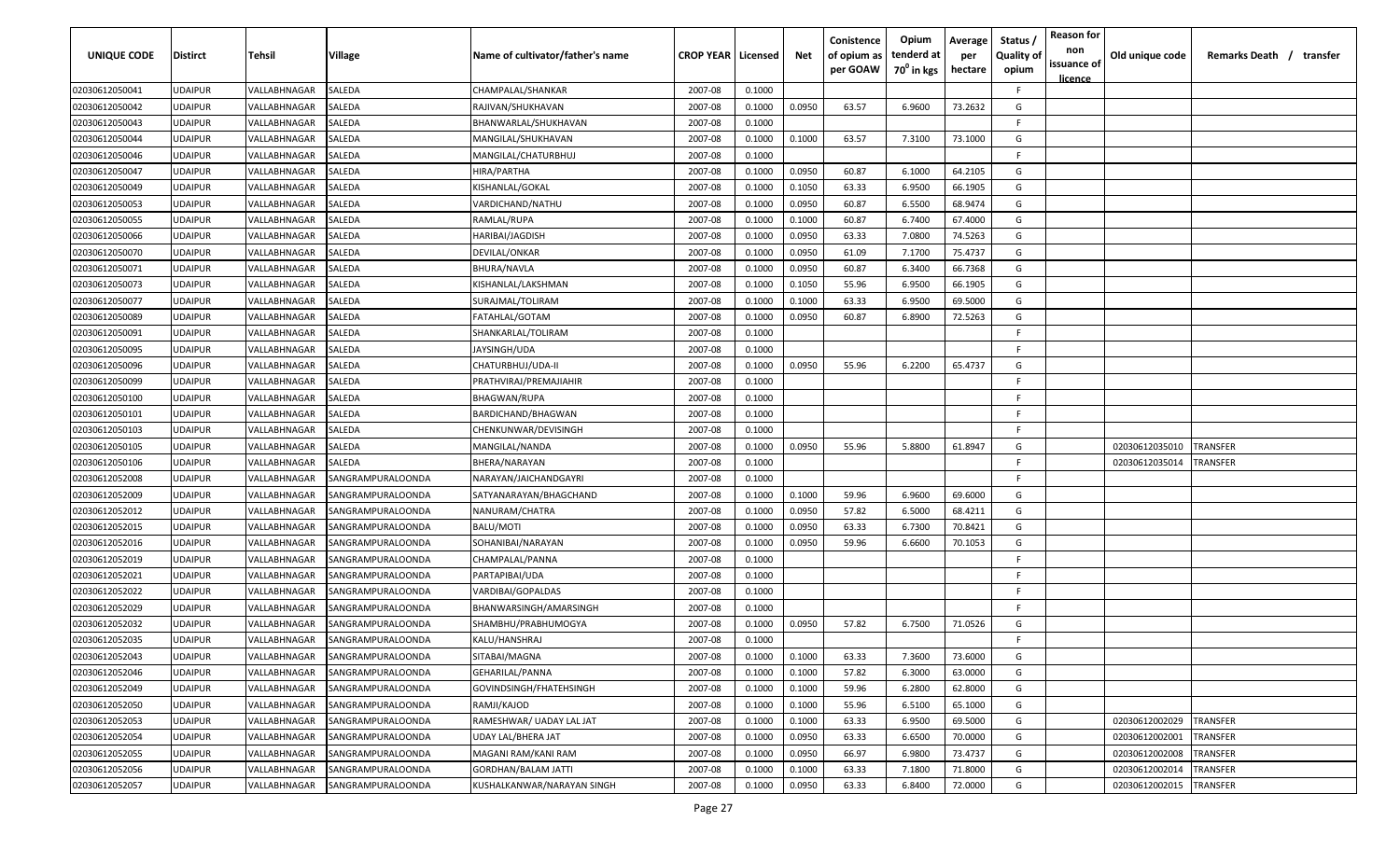| UNIQUE CODE    | <b>Distirct</b> | Tehsil       | Village                  | Name of cultivator/father's name | <b>CROP YEAR   Licensed</b> |        | Net    | Conistence<br>of opium as<br>per GOAW | Opium<br>tenderd at<br>70 <sup>0</sup> in kgs | Average<br>per<br>hectare | Status<br><b>Quality of</b><br>opium | <b>Reason for</b><br>non<br>issuance of<br><u>licence</u> | Old unique code | Remarks Death / transfer |
|----------------|-----------------|--------------|--------------------------|----------------------------------|-----------------------------|--------|--------|---------------------------------------|-----------------------------------------------|---------------------------|--------------------------------------|-----------------------------------------------------------|-----------------|--------------------------|
| 02030612053013 | <b>UDAIPUR</b>  | VALLABHNAGAR | SARANGPURAJATOKA         | HANGAMIBAI/KISHANA               | 2007-08                     | 0.1000 |        |                                       |                                               |                           | F.                                   |                                                           |                 |                          |
| 02030612053026 | <b>UDAIPUR</b>  | VALLABHNAGAR | SARANGPURAJATOKA         | LAKSHMANSINGH/KESHARSINGH        | 2007-08                     | 0.1000 | 0.1000 | 57.82                                 | 6.3900                                        | 63.9000                   | G                                    |                                                           |                 |                          |
| 02030612053029 | <b>UDAIPUR</b>  | VALLABHNAGAR | SARANGPURAJATOKA         | CHMPALAL/KISHANJI                | 2007-08                     | 0.1000 | 0.1000 |                                       | 6.0800                                        | 60.8000                   | G                                    |                                                           |                 |                          |
| 02030612053035 | <b>UDAIPUR</b>  | VALLABHNAGAR | SARANGPURAJATOKA         | SAVRAM/DEVJIKUMHAR               | 2007-08                     | 0.1000 | 0.1000 |                                       | 6.9800                                        | 69.8000                   | G                                    |                                                           |                 |                          |
| 02030612053052 | <b>UDAIPUR</b>  | VALLABHNAGAR | SARANGPURAJATOKA         | VARJUBAI/KERING                  | 2007-08                     | 0.1000 |        |                                       |                                               |                           | $\blacksquare$                       | 02                                                        |                 |                          |
| 02030612053065 | <b>UDAIPUR</b>  | VALLABHNAGAR | SARANGPURAJATOKA         | CHAMPALAL/BHERULAL               | 2007-08                     | 0.1000 |        |                                       |                                               |                           | $\blacksquare$                       | 02                                                        |                 |                          |
| 02030612053069 | <b>UDAIPUR</b>  | VALLABHNAGAR | SARANGPURAJATOKA         | SHANKAR/DEVA                     | 2007-08                     | 0.1000 |        |                                       |                                               |                           | $\blacksquare$                       | 02                                                        |                 |                          |
| 02030612053073 | <b>UDAIPUR</b>  | VALLABHNAGAR | SARANGPURAJATOKA         | ONKAR/KANA                       | 2007-08                     | 0.1000 |        |                                       |                                               |                           | -F.                                  |                                                           |                 |                          |
| 02030612053074 | <b>UDAIPUR</b>  | VALLABHNAGAR | SARANGPURAJATOKA         | CHENA/PARTHA                     | 2007-08                     | 0.1000 |        |                                       |                                               |                           | $\blacksquare$                       | 02                                                        |                 |                          |
| 02030612053076 | <b>UDAIPUR</b>  | VALLABHNAGAR | SARANGPURAJATOKA         | KHUMA/DALU                       | 2007-08                     | 0.1000 |        |                                       |                                               |                           | $\blacksquare$                       | 02                                                        |                 |                          |
| 02030612053088 | <b>UDAIPUR</b>  | VALLABHNAGAR | SARANGPURAJATOKA         | CHENA/KHUMA(CHANDNIYA)           | 2007-08                     | 0.1000 |        |                                       |                                               |                           | - 1                                  | 02                                                        |                 |                          |
| 02030612053089 | <b>UDAIPUR</b>  | VALLABHNAGAR | SARANGPURAJATOKA         | HIRALAL/BHERA                    | 2007-08                     | 0.1000 |        |                                       |                                               |                           | - 1                                  | 02                                                        |                 |                          |
| 02030612053091 | <b>UDAIPUR</b>  | VALLABHNAGAR | SARANGPURAJATOKA         | BHERULAL/DOLA                    | 2007-08                     | 0.1000 |        |                                       |                                               |                           |                                      | 02                                                        |                 |                          |
| 02030612053100 | <b>UDAIPUR</b>  | VALLABHNAGAR | SARANGPURAJATOKA         | VIJAYSINGH/MANOHARSINGH          | 2007-08                     | 0.1000 |        |                                       |                                               |                           |                                      | 02                                                        |                 |                          |
| 02030612053117 | <b>UDAIPUR</b>  | VALLABHNAGAR | SARANGPURAJATOKA         | SAWARAM/PARTHA                   | 2007-08                     | 0.1000 |        |                                       |                                               |                           | -F.                                  |                                                           |                 |                          |
| 02030612053130 | <b>UDAIPUR</b>  | VALLABHNAGAR | SARANGPURAJATOKA         | DEVISINGH/FATEHSINGH             | 2007-08                     | 0.1000 | 0.1000 | 60.87                                 | 7.0200                                        | 70.2000                   | G                                    |                                                           |                 |                          |
| 02030612053131 | <b>UDAIPUR</b>  | VALLABHNAGAR | SARANGPURAJATOKA         | RODSINGH/FATEHSINGH              | 2007-08                     | 0.1000 | 0.1000 | 57.82                                 | 7.1200                                        | 71.2000                   | G                                    |                                                           |                 |                          |
| 02030612053134 | <b>UDAIPUR</b>  | VALLABHNAGAR | SARANGPURAJATOKA         | MANGILAL/UDA                     | 2007-08                     | 0.1000 | 0.1050 | 60.87                                 | 6.8000                                        | 64.7619                   | G                                    |                                                           | 02030612035002  | TRANSFER                 |
| 02030612055003 | <b>UDAIPUR</b>  | VALLABHNAGAR | SHIVPURA                 | RAMLAL/SHIVRAM                   | 2007-08                     | 0.1000 | 0.0950 |                                       | 6.7900                                        | 71.4737                   | G                                    |                                                           |                 |                          |
| 02030612055004 | <b>UDAIPUR</b>  | VALLABHNAGAR | SHIVPURA                 | BHAMBRU/MODA                     | 2007-08                     | 0.1000 | 0.1000 |                                       | 6.6000                                        | 66.0000                   | G                                    |                                                           |                 |                          |
| 02030612055007 | <b>UDAIPUR</b>  | VALLABHNAGAR | <b>SHIVPURA</b>          | JHAMKUBAI/ONKAR                  | 2007-08                     | 0.1000 | 0.0950 |                                       | 1.6300                                        | 17.1579                   | G                                    | 04                                                        |                 |                          |
| 02030612055009 | <b>UDAIPUR</b>  | VALLABHNAGAR | SHIVPURA                 | GOPAL/DEVA                       | 2007-08                     | 0.1000 | 0.1000 |                                       | 6.8800                                        | 68.8000                   | G                                    |                                                           |                 |                          |
| 02030612055012 | <b>UDAIPUR</b>  | VALLABHNAGAR | SHIVPURA                 | NANALAL/RAMAJI                   | 2007-08                     | 0.1000 | 0.0950 |                                       | 6.1500                                        | 64.7368                   | G                                    |                                                           |                 |                          |
| 02030612055015 | <b>UDAIPUR</b>  | VALLABHNAGAR | SHIVPURA                 | KISHANLAL/TARACHAND              | 2007-08                     | 0.1000 | 0.1000 |                                       | 6.8600                                        | 68.6000                   | G                                    |                                                           |                 |                          |
| 02030612055016 | <b>UDAIPUR</b>  | VALLABHNAGAR | SHIVPURA                 | JALAMCHAND/DEVA                  | 2007-08                     | 0.1000 | 0.1050 |                                       | 6.9000                                        | 65.7143                   | G                                    |                                                           |                 |                          |
| 02030612055029 | <b>UDAIPUR</b>  | VALLABHNAGAR | SHIVPURA                 | MAGNIRAM/NAMDARAM                | 2007-08                     | 0.1000 | 0.0950 |                                       | 6.7700                                        | 71.2632                   | G                                    |                                                           |                 |                          |
| 02030612055030 | <b>UDAIPUR</b>  | VALLABHNAGAR | SHIVPURA                 | BHAGAWANLAL/CHUNNILAL            | 2007-08                     | 0.1000 | 0.1000 |                                       | 6.9800                                        | 69.8000                   | G                                    |                                                           |                 |                          |
| 02030612055033 | <b>UDAIPUR</b>  | VALLABHNAGAR | SHIVPURA                 | KAMLA/NAVLAGAYRI                 | 2007-08                     | 0.1000 | 0.1000 |                                       | 6.7400                                        | 67.4000                   | G                                    |                                                           |                 |                          |
| 02030612056001 | <b>UDAIPUR</b>  | VALLABHNAGAR | TELANKHEDI               | BAGDIRAM/BARDA                   | 2007-08                     | 0.1000 | 0.1000 | 57.82                                 | 6.5000                                        | 65.0000                   | G                                    |                                                           |                 |                          |
| 02030612056007 | <b>UDAIPUR</b>  | VALLABHNAGAR | TELANKHEDI               | KAJOD/KAJRA                      | 2007-08                     | 0.1000 |        |                                       |                                               |                           | -F.                                  |                                                           |                 |                          |
| 02030612056018 | <b>UDAIPUR</b>  | VALLABHNAGAR | TELANKHEDI               | NANDLAL/MODA                     | 2007-08                     | 0.1000 |        |                                       |                                               |                           | -F.                                  |                                                           |                 |                          |
| 02030612056022 | <b>UDAIPUR</b>  | VALLABHNAGAR | TELANKHEDI               | BALURAM/GOKAL                    | 2007-08                     | 0.1000 |        |                                       |                                               |                           | -F.                                  |                                                           |                 |                          |
| 02030612056031 | <b>UDAIPUR</b>  | VALLABHNAGAR | <b><i>FELANKHEDI</i></b> | SHAMBHUSINGH/KALUSINGH           | 2007-08                     | 0.1000 |        |                                       |                                               |                           | -F.                                  |                                                           |                 |                          |
| 02030612056032 | <b>UDAIPUR</b>  | VALLABHNAGAR | <b>FELANKHEDI</b>        | SAJJANSINGH/MUKANSINGH           | 2007-08                     | 0.1000 |        |                                       |                                               |                           | -F.                                  |                                                           |                 |                          |
| 02030612056033 | <b>UDAIPUR</b>  | VALLABHNAGAR | TELANKHEDI               | NANDLAL/NARAYAN                  | 2007-08                     | 0.1000 |        |                                       |                                               |                           | -F.                                  |                                                           |                 |                          |
| 02030612056037 | <b>UDAIPUR</b>  | VALLABHNAGAR | <b>TELANKHEDI</b>        | UDAILAL/MOTI                     | 2007-08                     | 0.1000 | 0.1000 | 59.96                                 | 7.3300                                        | 73.3000                   | G                                    |                                                           |                 |                          |
| 02030612056039 | <b>UDAIPUR</b>  | VALLABHNAGAR | TELANKHEDI               | GULABSINGH/MUKANSINGH            | 2007-08                     | 0.1000 |        |                                       |                                               |                           | F.                                   |                                                           |                 |                          |
| 02030612056040 | <b>UDAIPUR</b>  | VALLABHNAGAR | TELANKHEDI               | BHERULAL/NARAYAN                 | 2007-08                     | 0.1000 |        |                                       |                                               |                           | F.                                   |                                                           |                 |                          |
| 02030612060003 | <b>UDAIPUR</b>  | VALLABHNAGAR | VANA                     | NARBADABAI/LAKSHMILAL            | 2007-08                     | 0.1000 |        |                                       |                                               |                           | F.                                   |                                                           |                 |                          |
| 02030612060005 | <b>UDAIPUR</b>  | VALLABHNAGAR | VANA                     | RADHAKISHAN/LAKSHMAN             | 2007-08                     | 0.1000 |        |                                       |                                               |                           | F.                                   |                                                           |                 |                          |
| 02030612060006 | <b>UDAIPUR</b>  | VALLABHNAGAR | VANA                     | JAMNALAL/SHANKAR                 | 2007-08                     | 0.1000 |        |                                       |                                               |                           | F.                                   |                                                           |                 |                          |
| 02030612060008 | <b>UDAIPUR</b>  | VALLABHNAGAR | VANA                     | DEEPLAL/PARASRAM                 | 2007-08                     | 0.1000 |        |                                       |                                               |                           | F.                                   |                                                           |                 |                          |
| 02030612060009 | <b>UDAIPUR</b>  | VALLABHNAGAR | VANA                     | PARASRAM/GIRDHARI                | 2007-08                     | 0.1000 | 0.0500 | 60.87                                 | 3.1700                                        | 63.4000                   | G                                    |                                                           |                 |                          |
| 02030612060011 | <b>UDAIPUR</b>  | VALLABHNAGAR | <b>VANA</b>              | DHANIBAI/GOPAL                   | 2007-08                     | 0.1000 |        |                                       |                                               |                           | F.                                   |                                                           |                 |                          |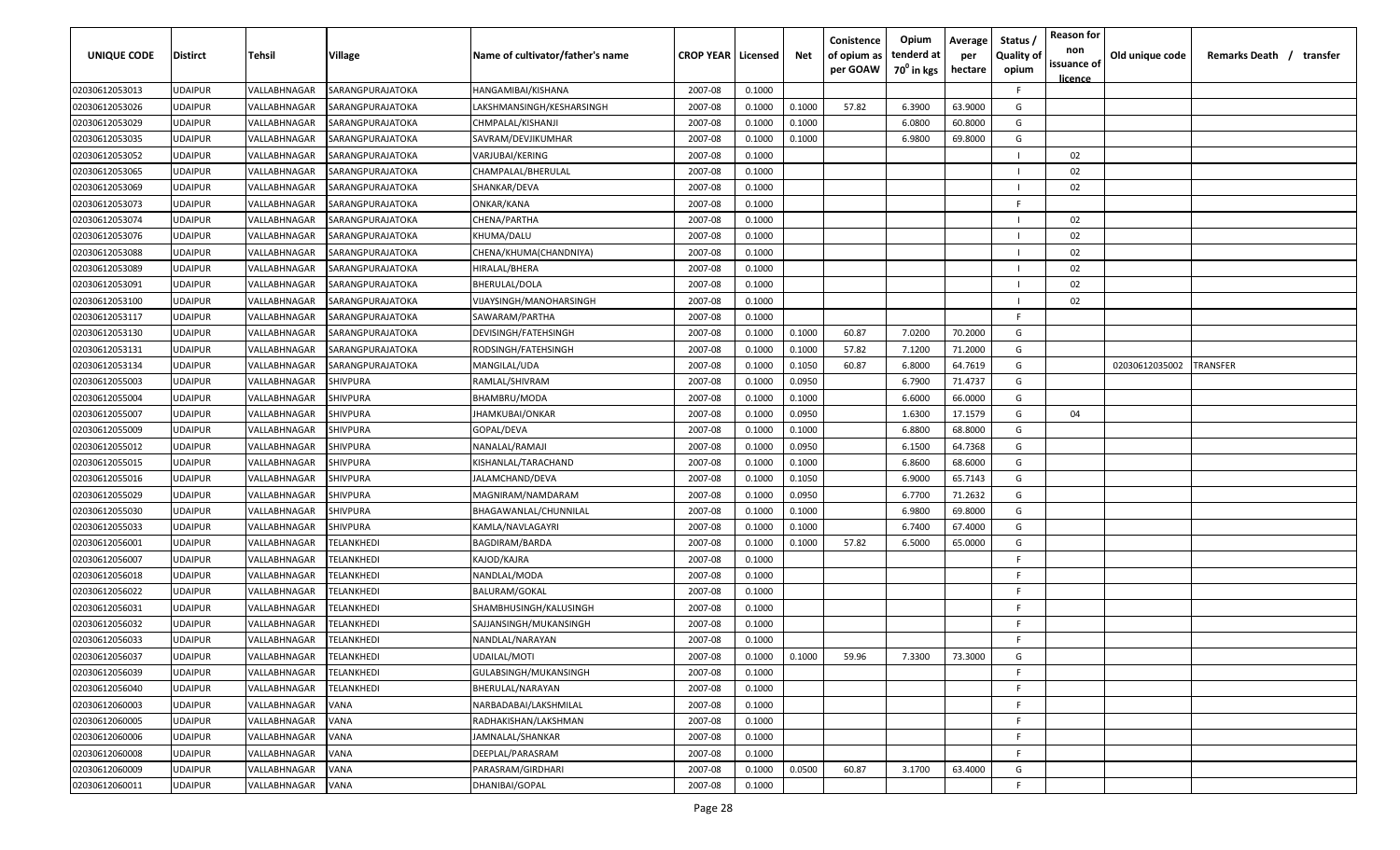| <b>UNIQUE CODE</b> | <b>Distirct</b> | Tehsil          | Village           | Name of cultivator/father's name | <b>CROP YEAR   Licensed</b> |        | Net    | Conistence<br>of opium as | Opium<br>tenderd at    | Average<br>per | Status /<br><b>Quality of</b> | <b>Reason for</b><br>non<br>issuance of | Old unique code | Remarks Death /<br>transfer |
|--------------------|-----------------|-----------------|-------------------|----------------------------------|-----------------------------|--------|--------|---------------------------|------------------------|----------------|-------------------------------|-----------------------------------------|-----------------|-----------------------------|
|                    |                 |                 |                   |                                  |                             |        |        | per GOAW                  | 70 <sup>0</sup> in kgs | hectare        | opium                         | <u>licence</u>                          |                 |                             |
| 02030612060012     | <b>UDAIPUR</b>  | VALLABHNAGAR    | VANA              | BHIMLAL/VAKTARAM                 | 2007-08                     | 0.1000 |        |                           |                        |                | F.                            |                                         |                 |                             |
| 02030612060013     | <b>UDAIPUR</b>  | VALLABHNAGAR    | VANA              | BHANWARLAL/BHIMLAL               | 2007-08                     | 0.1000 |        |                           |                        |                | F.                            |                                         |                 |                             |
| 02030612060015     | <b>UDAIPUR</b>  | VALLABHNAGAR    | VANA              | KESHARBAI/KUNDANLAL              | 2007-08                     | 0.1000 | 0.0450 | 60.87                     | 2.8100                 | 62.4444        | G                             |                                         |                 |                             |
| 02030612060020     | <b>UDAIPUR</b>  | VALLABHNAGAR    | VANA              | DEEPLAL/NARAYAN                  | 2007-08                     | 0.1000 | 0.0300 |                           | 1.7100                 | 57.0000        | G                             |                                         |                 |                             |
| 02030612060021     | <b>UDAIPUR</b>  | VALLABHNAGAR    | VANA              | DEVILAL/HIRALAL                  | 2007-08                     | 0.1000 |        |                           |                        |                | F.                            |                                         |                 |                             |
| 02030612060027     | <b>UDAIPUR</b>  | VALLABHNAGAR    | VANA              | RAMCHANDRA/PURSHOTTAM            | 2007-08                     | 0.1000 |        |                           |                        |                | -F.                           |                                         |                 |                             |
| 02030612060029     | <b>UDAIPUR</b>  | VALLABHNAGAR    | VANA              | DHANNALAL/PRABHULAL              | 2007-08                     | 0.1000 |        |                           |                        |                | -F                            |                                         |                 |                             |
| 02030612060030     | <b>UDAIPUR</b>  | VALLABHNAGAR    | VANA              | SUNDARLAL/AMBALAL                | 2007-08                     | 0.1000 |        |                           |                        |                | F.                            |                                         |                 |                             |
| 02030612060031     | <b>UDAIPUR</b>  | VALLABHNAGAR    | VANA              | RAMESHWARLAL/NATHULAL            | 2007-08                     | 0.1000 | 0.0500 | 60.87                     | 3.1500                 | 63.0000        | G                             |                                         |                 |                             |
| 02030612060032     | <b>UDAIPUR</b>  | VALLABHNAGAR    | VANA              | VINODKUMAR/LAKSHMILAL            | 2007-08                     | 0.1000 | 0.0400 | 61.09                     | 2.6200                 | 65.5000        | G                             |                                         |                 |                             |
| 02030612060033     | <b>UDAIPUR</b>  | VALLABHNAGAR    | VANA              | LAKSHMILAL/GOKUL                 | 2007-08                     | 0.1000 |        |                           |                        |                | -F                            |                                         |                 |                             |
| 02030612060034     | <b>UDAIPUR</b>  | VALLABHNAGAR    | VANA              | PARVATI/SHANTILAL                | 2007-08                     | 0.1000 |        |                           |                        |                | -F.                           |                                         |                 |                             |
| 02030612060036     | <b>UDAIPUR</b>  | VALLABHNAGAR    | VANA              | NARAYANSINGH/SAJJANSINGH         | 2007-08                     | 0.1000 |        |                           |                        |                | F.                            |                                         |                 |                             |
| 02030612060037     | <b>UDAIPUR</b>  | VALLABHNAGAR    | VANA              | DEEPLAL/BHAJJA                   | 2007-08                     | 0.1000 |        |                           |                        |                | -F.                           |                                         |                 |                             |
| 02030612060039     | <b>UDAIPUR</b>  | VALLABHNAGAR    | VANA              | MANGILAL/PRABHULAL-I             | 2007-08                     | 0.1000 |        |                           |                        |                | -F.                           |                                         |                 |                             |
| 02030612060040     | <b>UDAIPUR</b>  | VALLABHNAGAR    | VANA              | KANTABAI/SHANKARLAL              | 2007-08                     | 0.1000 |        |                           |                        |                | -F.                           |                                         |                 |                             |
| 02030612060046     | <b>UDAIPUR</b>  | VALLABHNAGAR    | VANA              | RAMESHWAR/AMBALAL                | 2007-08                     | 0.1000 |        |                           |                        |                | -F.                           |                                         |                 |                             |
| 02030612060047     | <b>UDAIPUR</b>  | VALLABHNAGAR    | VANA              | RADHAKISHAN/NARAYAN              | 2007-08                     | 0.1000 |        |                           |                        |                | -F.                           |                                         |                 |                             |
| 02030612060050     | <b>UDAIPUR</b>  | VALLABHNAGAR    | VANA              | CHATURBHUJ/CHAGANLAL             | 2007-08                     | 0.1000 |        |                           |                        |                | -F.                           |                                         |                 |                             |
| 02030612060054     | <b>UDAIPUR</b>  | VALLABHNAGAR    | VANA              | RAMLAL/DIPLAL                    | 2007-08                     | 0.1000 |        |                           |                        |                | -F.                           |                                         |                 |                             |
| 02030612060058     | <b>UDAIPUR</b>  | VALLABHNAGAR    | VANA              | MOHANLAL/PRABHULAL               | 2007-08                     | 0.1000 |        |                           |                        |                | -F.                           |                                         |                 |                             |
| 02030612060059     | <b>UDAIPUR</b>  | VALLABHNAGAR    | VANA              | MANGILAL/PRABHULAL-II            | 2007-08                     | 0.1000 |        |                           |                        |                | -F.                           |                                         |                 |                             |
| 02030612060067     | <b>UDAIPUR</b>  | VALLABHNAGAR    | <b>/ANA</b>       | SHANKARLAL/KANHAIYALAL           | 2007-08                     | 0.1000 |        |                           |                        |                | -F                            |                                         |                 |                             |
| 02030612061005     | <b>UDAIPUR</b>  | VALLABHNAGAR    | VARNI             | CHAMPALAL/AMBALAL                | 2007-08                     | 0.1000 |        |                           |                        |                | F.                            |                                         |                 |                             |
| 02030612061011     | <b>UDAIPUR</b>  | VALLABHNAGAR    | VARNI             | HIRALAL/MANA                     | 2007-08                     | 0.1000 |        |                           |                        |                | F.                            |                                         |                 |                             |
| 02030612061016     | <b>UDAIPUR</b>  | VALLABHNAGAR    | VARNI             | IAISINGH/DALU                    | 2007-08                     | 0.1000 |        |                           |                        |                | F.                            |                                         |                 |                             |
| 02030612061030     | <b>UDAIPUR</b>  | VALLABHNAGAR    | VARNI             | PRABHU/SHANKAR                   | 2007-08                     | 0.1000 |        |                           |                        |                | F                             |                                         |                 |                             |
| 02030612061032     | <b>UDAIPUR</b>  | VALLABHNAGAR    | VARNI             | GOKUL/ONKAR                      | 2007-08                     | 0.1000 | 0.0950 | 59.96                     | 6.2300                 | 65.5789        | G                             |                                         |                 |                             |
| 02030612061039     | <b>UDAIPUR</b>  | VALLABHNAGAR    | VARNI             | GANESH/ONKAR                     | 2007-08                     | 0.1000 |        |                           |                        |                | -F.                           |                                         |                 |                             |
| 02030612061049     | <b>UDAIPUR</b>  | VALLABHNAGAR    | VARNI             | BANSILAL/DALCHAND                | 2007-08                     | 0.1000 |        |                           |                        |                | F.                            |                                         |                 |                             |
| 02030612061063     | <b>UDAIPUR</b>  | VALLABHNAGAR    | VARNI             | LAHARIBAI/GOKAL                  | 2007-08                     | 0.1000 |        |                           |                        |                | -F.                           |                                         |                 |                             |
| 02030612062017     | <b>UDAIPUR</b>  | VALLABHNAGAR    | CHARAGDIYA        | HEMRAJ/GULAB                     | 2007-08                     | 0.1000 | 0.1000 | 54.58                     | 5.6000                 | 56.0000        | G                             | 05                                      |                 |                             |
| 02030612062021     | <b>UDAIPUR</b>  | VALLABHNAGAR    | CHARAGDIYA        | DULICHAND/KHUMA                  | 2007-08                     | 0.1000 |        |                           |                        |                | -F.                           |                                         |                 |                             |
| 02030612062022     | <b>UDAIPUR</b>  | VALLABHNAGAR    | CHARAGDIYA        | BHERULAL/ONKAR                   | 2007-08                     | 0.1000 |        |                           |                        |                | F.                            |                                         |                 |                             |
| 02030612062025     | <b>UDAIPUR</b>  | VALLABHNAGAR    | CHARAGDIYA        | BHAGWATI/MOTIRAM                 | 2007-08                     | 0.1000 |        |                           |                        |                | F.                            |                                         |                 |                             |
| 02030612062026     | <b>UDAIPUR</b>  | VALLABHNAGAR    | <b>CHARAGDIYA</b> | VIRMAN/UDA                       | 2007-08                     | 0.1000 | 0.0650 | 65.07                     | 4.2500                 | 65.3846        | G                             |                                         |                 |                             |
| 02030612062027     | <b>UDAIPUR</b>  | VALLABHNAGAR    | <b>CHARAGDIYA</b> | <b>OMKAR/MOTILAL</b>             | 2007-08                     | 0.1000 | 0.1000 | 61.09                     | 5.9800                 | 59.8000        | G                             |                                         |                 |                             |
| 02030612062028     | <b>UDAIPUR</b>  | VALLABHNAGAR    | CHARAGDIYA        | MOHANIBAI/PURSHOTTAMLAL          | 2007-08                     | 0.1000 |        |                           |                        |                | F                             |                                         |                 |                             |
| 02030612062029     | <b>UDAIPUR</b>  | VALLABHNAGAR    | CHARAGDIYA        | ONKAR/UDA                        | 2007-08                     | 0.1000 | 0.1000 | 61.09                     | 6.3800                 | 63.8000        | G                             |                                         | 02030612035009  | TRANSFER                    |
| 02030612062030     | <b>UDAIPUR</b>  | VALLABHNAGAR    | CHARAGDIYA        | UDA/RAMAJI                       | 2007-08                     | 0.1000 |        |                           |                        |                | F.                            |                                         | 02030612035021  | TRANSFER                    |
| 02030515011003     | CHITTORGARH     | <b>BHADESAR</b> | <b>BAGUND</b>     | GANGABAI / RAMA                  | 2007-08                     | 0.1000 | 0.1000 | 60.16                     | 0.5500                 | 5.5000         | G                             | 04                                      |                 |                             |
| 02030515011009     | CHITTORGARH     | <b>BHADESAR</b> | <b>BAGUND</b>     | <b>BHAGAWAN / PARSA</b>          | 2007-08                     | 0.1000 | 0.0950 | 63.57                     | 1.5000                 | 15.7895        | G                             | 04                                      |                 |                             |
| 02030515011013     | CHITTORGARH     | BHADESAR        | <b>BAGUND</b>     | SHANKAR / RAMLAL                 | 2007-08                     | 0.1000 |        |                           |                        |                | F.                            |                                         |                 |                             |
| 02030515011067     | CHITTORGARH     | <b>BHADESAR</b> | <b>BAGUND</b>     | <b>UDAIRAM / ONKAR</b>           | 2007-08                     | 0.1000 |        |                           |                        |                | $\mathsf{F}$                  |                                         |                 |                             |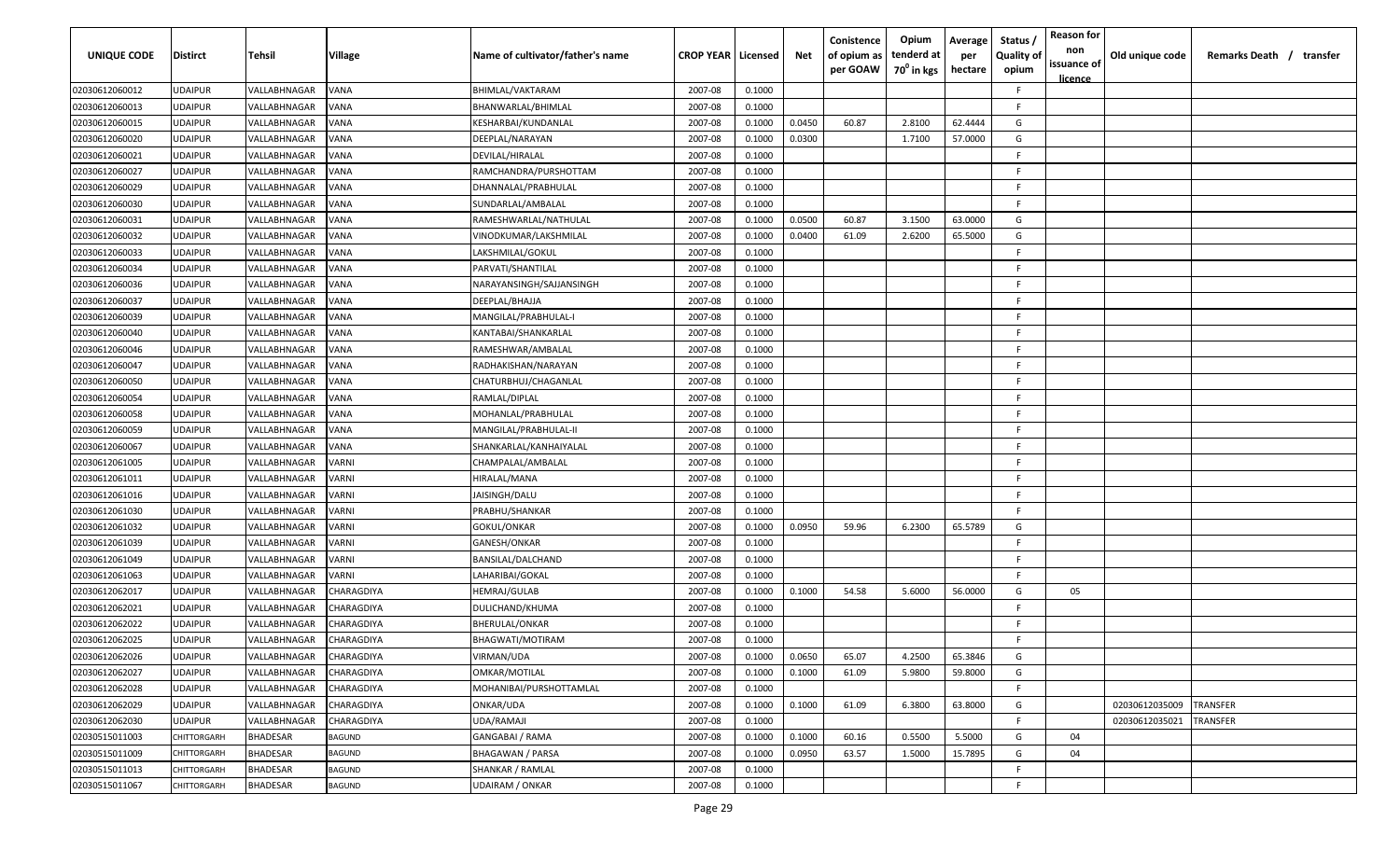| UNIQUE CODE    | Distirct           | Tehsil          | Village            | Name of cultivator/father's name | <b>CROP YEAR   Licensed</b> |        | Net    | Conistence<br>of opium as<br>per GOAW | Opium<br>tenderd at<br>70 <sup>0</sup> in kgs | Average<br>per<br>hectare | Status,<br><b>Quality of</b><br>opium | <b>Reason for</b><br>non<br>issuance of<br>licence | Old unique code | Remarks Death / transfer |
|----------------|--------------------|-----------------|--------------------|----------------------------------|-----------------------------|--------|--------|---------------------------------------|-----------------------------------------------|---------------------------|---------------------------------------|----------------------------------------------------|-----------------|--------------------------|
| 02030515011075 | CHITTORGARH        | <b>BHADESAR</b> | BAGUND             | <b>BHERULAL / TEJA</b>           | 2007-08                     | 0.1000 |        |                                       |                                               |                           | F                                     |                                                    |                 | TRANSFER/ KUTHNA         |
| 02030515011076 | CHITTORGARH        | <b>BHADESAR</b> | 3AGUND             | PARASHBAI/MADHULAL               | 2007-08                     | 0.1000 |        |                                       |                                               |                           | E                                     |                                                    | 02030515083009  | TRANSFER                 |
| 02030515011077 | CHITTORGARH        | <b>BHADESAR</b> | BAGUND             | BHERULAL/MAGNIRAM                | 2007-08                     | 0.1000 |        |                                       |                                               |                           | F.                                    |                                                    | 02030515102022  | TRANSFER                 |
| 02030515011078 | CHITTORGARH        | <b>BHADESAR</b> | BAGUND             | GAMER/GOKAL                      | 2007-08                     | 0.1000 | 0.1000 | 65.07                                 | 1.0500                                        | 10.5000                   | G                                     | 04                                                 |                 |                          |
| 02030515011079 | CHITTORGARH        | <b>BHADESAR</b> | BAGUND             | HARIKISHAN/HIRALAL               | 2007-08                     | 0.1000 |        |                                       |                                               |                           | F                                     |                                                    | 02030515102084  | TRANSFER                 |
| 02030515011080 | CHITTORGARH        | <b>BHADESAR</b> | BAGUND             | BAHADURSINGH/SHAMBHUSINGH        | 2007-08                     | 0.1000 |        |                                       |                                               |                           | E                                     |                                                    | 02030515102085  | TRANSFER                 |
| 02030515011083 | CHITTORGARH        | <b>BHADESAR</b> | <b>BAGUND</b>      | MAGNA / KALU                     | 2007-08                     | 0.1000 |        |                                       |                                               |                           | E                                     |                                                    |                 |                          |
| 02030515013001 | CHITTORGARH        | <b>BHADESAR</b> | <b>BALNATHPURA</b> | SHAMBHU / JEETU                  | 2007-08                     | 0.1000 |        |                                       |                                               |                           | F                                     |                                                    |                 |                          |
| 02030515013002 | CHITTORGARH        | <b>BHADESAR</b> | <b>BALNATHPURA</b> | KISHANLAL / KHURAJ               | 2007-08                     | 0.1000 | 0.0950 | 60.16                                 | 1.2500                                        | 13.1579                   | G                                     | 04                                                 |                 |                          |
| 02030515013007 | CHITTORGARH        | <b>BHADESAR</b> | <b>BALNATHPURA</b> | NANDRAM / GOPI                   | 2007-08                     | 0.1000 | 0.0200 | 70.14                                 | 1.5700                                        | 78.5000                   | G                                     |                                                    |                 |                          |
| 02030515013010 | CHITTORGARH        | <b>BHADESAR</b> | <b>BALNATHPURA</b> | NARU / VARDA                     | 2007-08                     | 0.1000 | 0.0950 | 65.07                                 | 1.2100                                        | 12.7368                   | G                                     | 04                                                 |                 |                          |
| 02030515013014 | CHITTORGARH        | <b>BHADESAR</b> | <b>ALNATHPURA</b>  | DEVJI / NARAYAN                  | 2007-08                     | 0.1000 | 0.1000 | 61.09                                 | 1.0000                                        | 10.0000                   | G                                     | 04                                                 |                 |                          |
| 02030515013016 | CHITTORGARH        | <b>BHADESAR</b> | <b>BALNATHPURA</b> | KESHU / GOKAL                    | 2007-08                     | 0.1000 | 0.1000 | 61.09                                 | 0.9500                                        | 9.5000                    | G                                     | 04                                                 |                 |                          |
| 02030515013019 | CHITTORGARH        | <b>BHADESAR</b> | <b>BALNATHPURA</b> | CHAMPA / VENA                    | 2007-08                     | 0.1000 | 0.0900 | 66.97                                 | 6.4500                                        | 71.6667                   | G                                     |                                                    |                 |                          |
| 02030515013020 | CHITTORGARH        | <b>BHADESAR</b> | <b>BALNATHPURA</b> | NARAYAN/NATHU                    | 2007-08                     | 0.1000 | 0.1000 | 61.09                                 | 0.9500                                        | 9.5000                    | G                                     | 04                                                 |                 |                          |
| 02030515013022 | CHITTORGARH        | <b>BHADESAR</b> | <b>BALNATHPURA</b> | MADHU / PARTHU                   | 2007-08                     | 0.1000 |        |                                       |                                               |                           | E                                     |                                                    |                 |                          |
| 02030515013029 | CHITTORGARH        | <b>BHADESAR</b> | <b>BALNATHPURA</b> | SHANKAR / NANDRAM JAT            | 2007-08                     | 0.1000 |        |                                       |                                               |                           | E                                     |                                                    |                 |                          |
| 02030515013030 | CHITTORGARH        | <b>BHADESAR</b> | BALNATHPURA        | UDA / NARAYAN                    | 2007-08                     | 0.1000 | 0.0150 |                                       |                                               |                           |                                       | 02                                                 |                 |                          |
| 02030515013032 | CHITTORGARH        | <b>BHADESAR</b> | <b>BALNATHPURA</b> | BHERULAL / GEHARU                | 2007-08                     | 0.1000 |        |                                       |                                               |                           | E                                     |                                                    |                 |                          |
| 02030515013033 | CHITTORGARH        | <b>BHADESAR</b> | <b>BALNATHPURA</b> | JAMNALAL / NARAYAN               | 2007-08                     | 0.1000 |        |                                       |                                               |                           | F.                                    |                                                    |                 |                          |
| 02030515013045 | CHITTORGARH        | <b>BHADESAR</b> | <b>BALNATHPURA</b> | HAZARI / BALU                    | 2007-08                     | 0.1000 |        |                                       |                                               |                           | E                                     |                                                    |                 |                          |
| 02030515013051 | CHITTORGARH        | <b>BHADESAR</b> | <b>BALNATHPURA</b> | BHERIBAI / JEETU                 | 2007-08                     | 0.1000 |        |                                       |                                               |                           | E                                     |                                                    |                 |                          |
| 02030515013056 | CHITTORGARH        | <b>BHADESAR</b> | <b>BALNATHPURA</b> | RATAN / JEETU                    | 2007-08                     | 0.1000 |        |                                       |                                               |                           | F                                     |                                                    |                 |                          |
| 02030515013057 | CHITTORGARH        | <b>BHADESAR</b> | <b>BALNATHPURA</b> | BHAGWAN / LELA GADRI             | 2007-08                     | 0.1000 |        |                                       |                                               |                           | F                                     |                                                    |                 |                          |
| 02030515013060 | CHITTORGARH        | <b>BHADESAR</b> | <b>BALNATHPURA</b> | NATHU / CHOGA                    | 2007-08                     | 0.1000 |        |                                       |                                               |                           | E                                     |                                                    |                 |                          |
| 02030515013064 | CHITTORGARH        | <b>BHADESAR</b> | <b>BALNATHPURA</b> | BHARMAL / NARAYAN                | 2007-08                     | 0.1000 | 0.1000 | 61.09                                 | 1.1000                                        | 11.0000                   | G                                     | 04                                                 |                 |                          |
| 02030515013072 | CHITTORGARH        | <b>BHADESAR</b> | <b>BALNATHPURA</b> | KHEMRAJ / NARAYAN                | 2007-08                     | 0.1000 |        |                                       |                                               |                           | E                                     |                                                    |                 |                          |
| 02030515013073 | CHITTORGARH        | <b>BHADESAR</b> | <b>BALNATHPURA</b> | NANDRAM / UDA                    | 2007-08                     | 0.1000 | 0.1000 | 55.96                                 | 0.7700                                        | 7.7000                    | G                                     | 04                                                 |                 |                          |
| 02030515013076 | CHITTORGARH        | <b>BHADESAR</b> | <b>BALNATHPURA</b> | SHYAMLAL / CHUNNILAL             | 2007-08                     | 0.1000 |        |                                       |                                               |                           | E                                     |                                                    |                 |                          |
| 02030515018002 | CHITTORGARH        | <b>BHADESAR</b> | <b>BHADSODA</b>    | UDAYGHIR / ONKARGHIR             | 2007-08                     | 0.1000 | 0.1000 | 55.96                                 | 6.0500                                        | 60.5000                   | G                                     |                                                    |                 |                          |
| 02030515018004 | CHITTORGARH        | <b>BHADESAR</b> | 3HADSODA           | HEERALAL / GOTU                  | 2007-08                     | 0.1000 | 0.0500 | 63.57                                 | 3.5600                                        | 71.2000                   | G                                     |                                                    |                 |                          |
| 02030515018009 | CHITTORGARH        | <b>BHADESAR</b> | <b>BHADSODA</b>    | KAMALCHAND / HANSRAJ             | 2007-08                     | 0.1000 |        |                                       |                                               |                           | F                                     |                                                    |                 |                          |
| 02030515018011 | CHITTORGARH        | <b>BHADESAR</b> | <b>BHADSODA</b>    | UDAYLAL / KISHANLAL              | 2007-08                     | 0.1000 |        |                                       |                                               |                           | E                                     |                                                    |                 |                          |
| 02030515018012 | CHITTORGARH        | <b>BHADESAR</b> | <b>BHADSODA</b>    | CHANDMAL / ONAKR                 | 2007-08                     | 0.1000 | 0.1000 | 63.57                                 | 1.4900                                        | 14.9000                   | G                                     | 04                                                 |                 |                          |
| 02030515018031 | CHITTORGARH        | <b>BHADESAR</b> | BHADSODA           | CHAGNIBAI JITU                   | 2007-08                     | 0.1000 |        |                                       |                                               |                           | E                                     |                                                    |                 |                          |
| 02030515018057 | <b>CHITTORGARH</b> | <b>BHADESAR</b> | <b>BHADSODA</b>    | BHERULAL / KALURAM KHATIK        | 2007-08                     | 0.1000 |        |                                       |                                               |                           | F.                                    |                                                    |                 |                          |
| 02030515018059 | CHITTORGARH        | <b>BHADESAR</b> | <b>BHADSODA</b>    | <b>BHAGWAN / WARDA</b>           | 2007-08                     | 0.1000 |        |                                       |                                               |                           | F                                     |                                                    |                 |                          |
| 02030515018075 | CHITTORGARH        | <b>BHADESAR</b> | BHADSODA           | JEETU / DAYARAM JAAT             | 2007-08                     | 0.1000 |        |                                       |                                               |                           | F                                     |                                                    |                 |                          |
| 02030515018077 | CHITTORGARH        | <b>BHADESAR</b> | <b>BHADSODA</b>    | GAHRILAL / DALICHAND             | 2007-08                     | 0.1000 |        |                                       |                                               |                           | F                                     |                                                    |                 |                          |
| 02030515018084 | CHITTORGARH        | <b>BHADESAR</b> | <b>BHADSODA</b>    | MOHANLAL / GOKAL                 | 2007-08                     | 0.1000 | 0.1050 | 42.71                                 | 0.4100                                        | 3.9048                    | G                                     | 04                                                 |                 |                          |
| 02030515019001 | CHITTORGARH        | <b>BHADESAR</b> | BHADSODA KA KHEDA  | KASHIRAM / BHERA                 | 2007-08                     | 0.1000 |        |                                       |                                               |                           | F.                                    |                                                    |                 |                          |
| 02030515019002 | CHITTORGARH        | <b>BHADESAR</b> | BHADSODA KA KHEDA  | KARAMCHAND/JAICHAND              | 2007-08                     | 0.1000 |        |                                       |                                               |                           | F.                                    |                                                    |                 |                          |
| 02030515019020 | CHITTORGARH        | <b>BHADESAR</b> | BHADSODA KA KHEDA  | <b>BALU / KISHANA</b>            | 2007-08                     | 0.1000 |        |                                       |                                               |                           | F.                                    |                                                    |                 |                          |
| 02030515019030 | CHITTORGARH        | <b>BHADESAR</b> | BHADSODA KA KHEDA  | MANIRAM / DEEPACHANDR            | 2007-08                     | 0.1000 | 0.0950 | 65.07                                 | 6.5800                                        | 69.2632                   | G                                     |                                                    |                 |                          |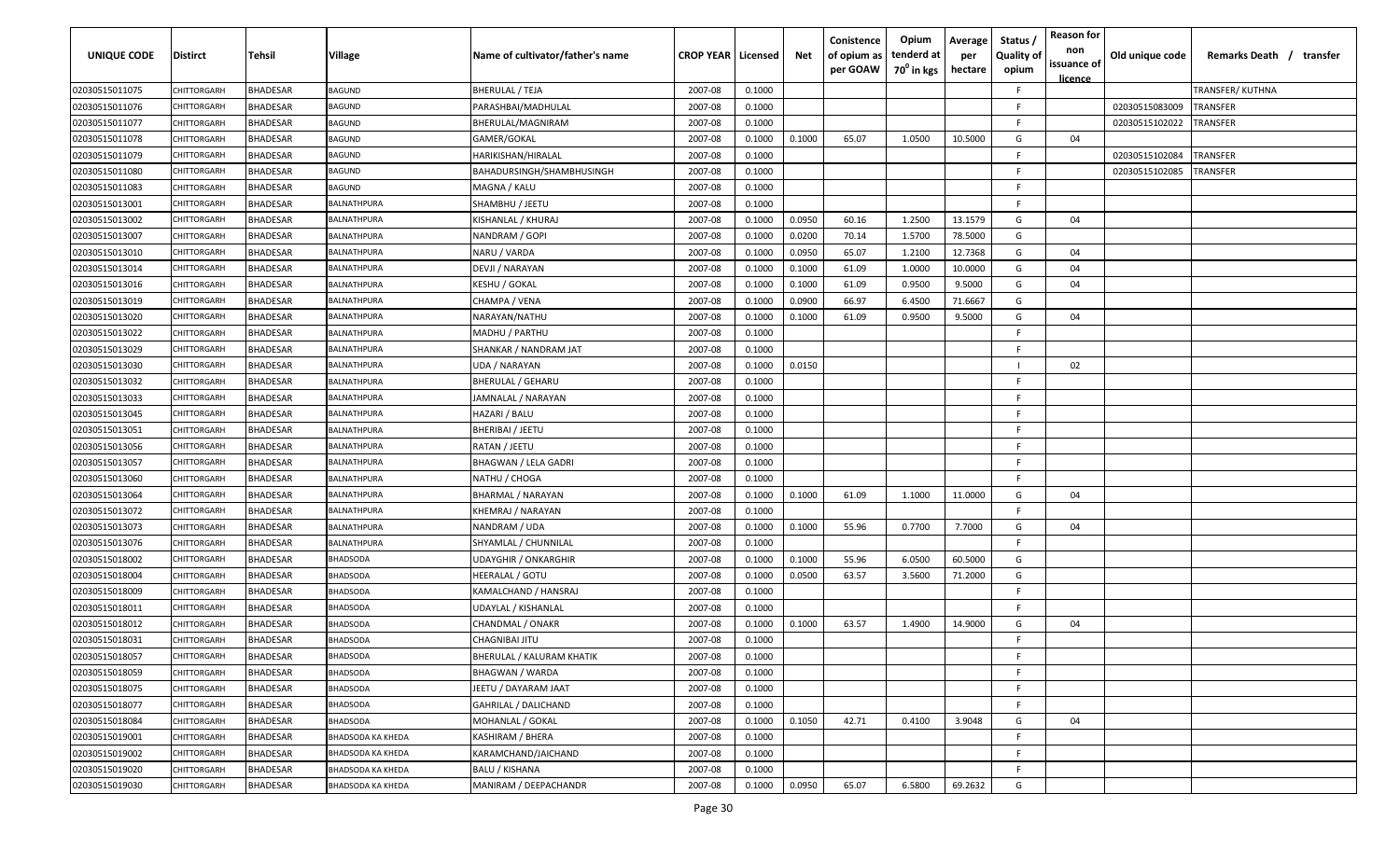| <b>UNIQUE CODE</b> | Distirct           | Tehsil          | Village               | Name of cultivator/father's name | <b>CROP YEAR Licensed</b> |        | Net    | Conistence<br>of opium as<br>per GOAW | Opium<br>tenderd at<br>70 <sup>0</sup> in kgs | Average<br>per<br>hectare | Status /<br><b>Quality of</b><br>opium | <b>Reason for</b><br>non<br>issuance of<br><u>licence</u> | Old unique code | Remarks Death / transfer |
|--------------------|--------------------|-----------------|-----------------------|----------------------------------|---------------------------|--------|--------|---------------------------------------|-----------------------------------------------|---------------------------|----------------------------------------|-----------------------------------------------------------|-----------------|--------------------------|
| 02030515019031     | CHITTORGARH        | <b>BHADESAR</b> | BHADSODA KA KHEDA     | RATAN / KISHANA                  | 2007-08                   | 0.1000 |        |                                       |                                               |                           | F.                                     |                                                           |                 |                          |
| 02030515019043     | CHITTORGARH        | BHADESAR        | BHADSODA KA KHEDA     | RAMLAL/CHUNNILAL                 | 2007-08                   | 0.1000 | 0.0950 | 65.07                                 | 6.2100                                        | 65.3684                   | G                                      |                                                           |                 |                          |
| 02030515021006     | CHITTORGARH        | BHADESAR        | <b>BHALOT</b>         | BHERULAL/CHAGNA                  | 2007-08                   | 0.1000 |        |                                       |                                               |                           | -F.                                    |                                                           |                 |                          |
| 02030515021007     | CHITTORGARH        | <b>BHADESAR</b> | <b>BHALOT</b>         | UDAILAL / BHAGCHAND              | 2007-08                   | 0.1000 | 0.1000 | 61.09                                 | 6.2200                                        | 62.2000                   | G                                      |                                                           |                 |                          |
| 02030515021018     | CHITTORGARH        | <b>BHADESAR</b> | <b>BHALOT</b>         | SURAJABI / BALU                  | 2007-08                   | 0.1000 |        |                                       |                                               |                           | -F.                                    |                                                           |                 |                          |
| 02030515021019     | <b>CHITTORGARH</b> | BHADESAR        | <b>BHALOT</b>         | <b>BHAGWATILAL / KHUMAKHATIK</b> | 2007-08                   | 0.1000 |        |                                       |                                               |                           | -F.                                    |                                                           |                 |                          |
| 02030515021023     | <b>CHITTORGARH</b> | BHADESAR        | <b>BHALOT</b>         | LALURAM / HARLAL                 | 2007-08                   | 0.1000 |        |                                       |                                               |                           | -F                                     |                                                           |                 |                          |
| 02030515021026     | <b>CHITTORGARH</b> | BHADESAR        | <b>BHALOT</b>         | DHAPUBAI / NANDA                 | 2007-08                   | 0.1000 |        |                                       |                                               |                           | -F.                                    |                                                           |                 |                          |
| 02030515021027     | CHITTORGARH        | BHADESAR        | <b>BHALOT</b>         | RUPA / CHATRA                    | 2007-08                   | 0.1000 |        |                                       |                                               |                           | -F.                                    |                                                           |                 |                          |
| 02030515021028     | CHITTORGARH        | BHADESAR        | <b>BHALOT</b>         | SHANKERLAL/KALU                  | 2007-08                   | 0.1000 | 0.0950 | 54.58                                 | 1.1700                                        | 12.3158                   | G                                      | 04                                                        | 02030515119005  | TRANSFER                 |
| 02030515021029     | CHITTORGARH        | BHADESAR        | <b>BHALOT</b>         | MANGILAL/HEERA                   | 2007-08                   | 0.1000 | 0.1000 | 63.57                                 | 0.9500                                        | 9.5000                    | G                                      | 04                                                        | 02030515119006  | TRANSFER                 |
| 02030515021030     | CHITTORGARH        | BHADESAR        | <b>BHALOT</b>         | DEVILAL/RAMA                     | 2007-08                   | 0.1000 | 0.0100 | 65.07                                 | 0.6500                                        | 65.0000                   | G                                      |                                                           | 02030515119045  | TRANSFER                 |
| 02030515021031     | CHITTORGARH        | <b>BHADESAR</b> | <b>BHALOT</b>         | OUNKAR/MEGA                      | 2007-08                   | 0.1000 | 0.1000 | 63.57                                 | 1.4400                                        | 14.4000                   | G                                      | 04                                                        | 02030515119009  | TRANSFER                 |
| 02030515021032     | CHITTORGARH        | BHADESAR        | <b>BHALOT</b>         | SEVA/RUPA                        | 2007-08                   | 0.1000 |        |                                       |                                               |                           | F                                      |                                                           | 02030515119081  | TRANSFER                 |
| 02030515043001     | CHITTORGARH        | <b>BHADESAR</b> | DAULATPURA (REWALIYA) | AMARCHNAD / SORAM                | 2007-08                   | 0.1000 | 0.1000 | 63.57                                 | 7.2900                                        | 72.9000                   | G                                      |                                                           |                 |                          |
| 02030515043007     | CHITTORGARH        | <b>BHADESAR</b> | DAULATPURA (REWALIYA) | PRATHVIRAJ/UDA                   | 2007-08                   | 0.1000 | 0.0950 | 65.07                                 | 5.6800                                        | 59.7895                   | G                                      |                                                           |                 |                          |
| 02030515043012     | CHITTORGARH        | <b>BHADESAR</b> | DAULATPURA (REWALIYA) | <b>KANKUBAI / GHISA</b>          | 2007-08                   | 0.1000 |        |                                       |                                               |                           | -F.                                    |                                                           |                 |                          |
| 02030515043013     | CHITTORGARH        | <b>BHADESAR</b> | DAULATPURA (REWALIYA) | <b>BHAGWAN / LAKHSHMAN</b>       | 2007-08                   | 0.1000 |        |                                       |                                               |                           | F.                                     |                                                           |                 |                          |
| 02030515043015     | CHITTORGARH        | BHADESAR        | DAULATPURA (REWALIYA) | GATTUBAI / SHAMBHU               | 2007-08                   | 0.1000 | 0.0100 | 70.14                                 | 0.8600                                        | 86.0000                   | G                                      |                                                           |                 |                          |
| 02030515043016     | CHITTORGARH        | <b>BHADESAR</b> | DAULATPURA (REWALIYA) | RANATLAL / CHAMPALAL             | 2007-08                   | 0.1000 |        |                                       |                                               |                           | E                                      |                                                           |                 |                          |
| 02030515043017     | <b>CHITTORGARH</b> | <b>BHADESAR</b> | DAULATPURA (REWALIYA) | GOVARDHAN / AMARCHAND            | 2007-08                   | 0.1000 |        |                                       |                                               |                           | -F.                                    |                                                           |                 |                          |
| 02030515043019     | <b>CHITTORGARH</b> | <b>BHADESAR</b> | DAULATPURA (REWALIYA) | MATHURALAL / KASHIRAM            | 2007-08                   | 0.1000 |        |                                       |                                               |                           | -F.                                    |                                                           |                 |                          |
| 02030515043020     | <b>CHITTORGARI</b> | <b>BHADESAR</b> | DAULATPURA (REWALIYA) | LEHARU / BHEREAGADRI             | 2007-08                   | 0.1000 |        |                                       |                                               |                           | -F.                                    |                                                           |                 |                          |
| 02030515043021     | CHITTORGARH        | <b>BHADESAR</b> | DAULATPURA (REWALIYA) | <b>BALURAM / RUPA</b>            | 2007-08                   | 0.1000 |        |                                       |                                               |                           | -F.                                    |                                                           |                 |                          |
| 02030515043027     | CHITTORGARH        | BHADESAR        | DAULATPURA (REWALIYA) | JEETU / CHAMPA                   | 2007-08                   | 0.1000 |        |                                       |                                               |                           | -F                                     |                                                           |                 |                          |
| 02030515043032     | CHITTORGARH        | BHADESAR        | DAULATPURA (REWALIYA) | SINARAM / AMARCHANDJAT           | 2007-08                   | 0.1000 |        |                                       |                                               |                           | -F.                                    |                                                           |                 |                          |
| 02030515043033     | CHITTORGARH        | BHADESAR        | DAULATPURA (REWALIYA) | RATANLAL / MADHU                 | 2007-08                   | 0.1000 |        |                                       |                                               |                           | -F.                                    |                                                           |                 |                          |
| 02030515043034     | CHITTORGARF        | BHADESAR        | DAULATPURA (REWALIYA) | SOSARBAI / DAYARAM               | 2007-08                   | 0.1000 |        |                                       |                                               |                           | -F.                                    |                                                           |                 |                          |
| 02030515043050     | CHITTORGARH        | BHADESAR        | DAULATPURA (REWALIYA) | <b>BHERU / BHAGWAN</b>           | 2007-08                   | 0.1000 |        |                                       |                                               |                           | -F.                                    |                                                           |                 |                          |
| 02030515043051     | CHITTORGARH        | <b>BHADESAR</b> | DAULATPURA (REWALIYA) | DHANRAJ / AMBALAL                | 2007-08                   | 0.1000 |        |                                       |                                               |                           | -F.                                    |                                                           |                 |                          |
| 02030515043053     | CHITTORGARH        | <b>BHADESAR</b> | DAULATPURA (REWALIYA) | MADHU / JAICHAND                 | 2007-08                   | 0.1000 |        |                                       |                                               |                           | -F.                                    |                                                           |                 |                          |
| 02030515043054     | CHITTORGARI        | <b>BHADESAR</b> | DAULATPURA (REWALIYA) | UDIBAI/KALU                      | 2007-08                   | 0.1000 |        |                                       |                                               |                           | -F.                                    |                                                           |                 |                          |
| 02030515043058     | CHITTORGARH        | <b>BHADESAR</b> | DAULATPURA (REWALIYA) | HIRA / KISHANA                   | 2007-08                   | 0.1000 |        |                                       |                                               |                           | -F.                                    |                                                           |                 |                          |
| 02030515043073     | CHITTORGARH        | BHADESAR        | DAULATPURA (REWALIYA) | <b>BALU / CHUNNA</b>             | 2007-08                   | 0.1000 |        |                                       |                                               |                           | -F.                                    |                                                           |                 |                          |
| 02030515043077     | CHITTORGARH        | BHADESAR        | DAULATPURA (REWALIYA) | RAMLAL/PARTHU                    | 2007-08                   | 0.1000 |        |                                       |                                               |                           | F                                      |                                                           |                 |                          |
| 02030515043079     | CHITTORGARH        | <b>BHADESAR</b> | DAULATPURA (REWALIYA) | NARAYAN / SHORAM                 | 2007-08                   | 0.1000 |        |                                       |                                               |                           | F.                                     |                                                           |                 |                          |
| 02030515043086     | CHITTORGARH        | <b>BHADESAR</b> | DAULATPURA (REWALIYA) | AMBALAL / VARDA                  | 2007-08                   | 0.1000 |        |                                       |                                               |                           | F                                      |                                                           |                 |                          |
| 02030515043087     | CHITTORGARH        | <b>BHADESAR</b> | DAULATPURA (REWALIYA) | RATTA / NATHU                    | 2007-08                   | 0.1000 |        |                                       |                                               |                           | F.                                     |                                                           |                 |                          |
| 02030515043090     | CHITTORGARH        | <b>BHADESAR</b> | DAULATPURA (REWALIYA) | SHAMBHU / BHAGWAN                | 2007-08                   | 0.1000 |        |                                       |                                               |                           | F.                                     |                                                           |                 |                          |
| 02030515044001     | CHITTORGARH        | <b>BHADESAR</b> | DAUTADI KA KHEDA      | RAMA / MOTI                      | 2007-08                   | 0.1000 |        |                                       |                                               |                           | F.                                     |                                                           |                 |                          |
| 02030515044004     | CHITTORGARH        | <b>BHADESAR</b> | DAUTADI KA KHEDA      | MODA / RATNA                     | 2007-08                   | 0.1000 |        |                                       |                                               |                           | F.                                     |                                                           |                 |                          |
| 02030515044010     | CHITTORGARH        | <b>BHADESAR</b> | DAUTADI KA KHEDA      | KISHNA / LOLAGADRI               | 2007-08                   | 0.1000 |        |                                       |                                               |                           | F.                                     |                                                           |                 |                          |
| 02030515044013     | CHITTORGARH        | <b>BHADESAR</b> | DAUTADI KA KHEDA      | <b>BAKSHIRAM / JAICHAND</b>      | 2007-08                   | 0.1000 |        |                                       |                                               |                           | F.                                     |                                                           |                 |                          |
| 02030515044023     | CHITTORGARH        | <b>BHADESAR</b> | DAUTADI KA KHEDA      | MAGNIRAM / NANDA                 | 2007-08                   | 0.1000 |        |                                       |                                               |                           | F                                      |                                                           |                 |                          |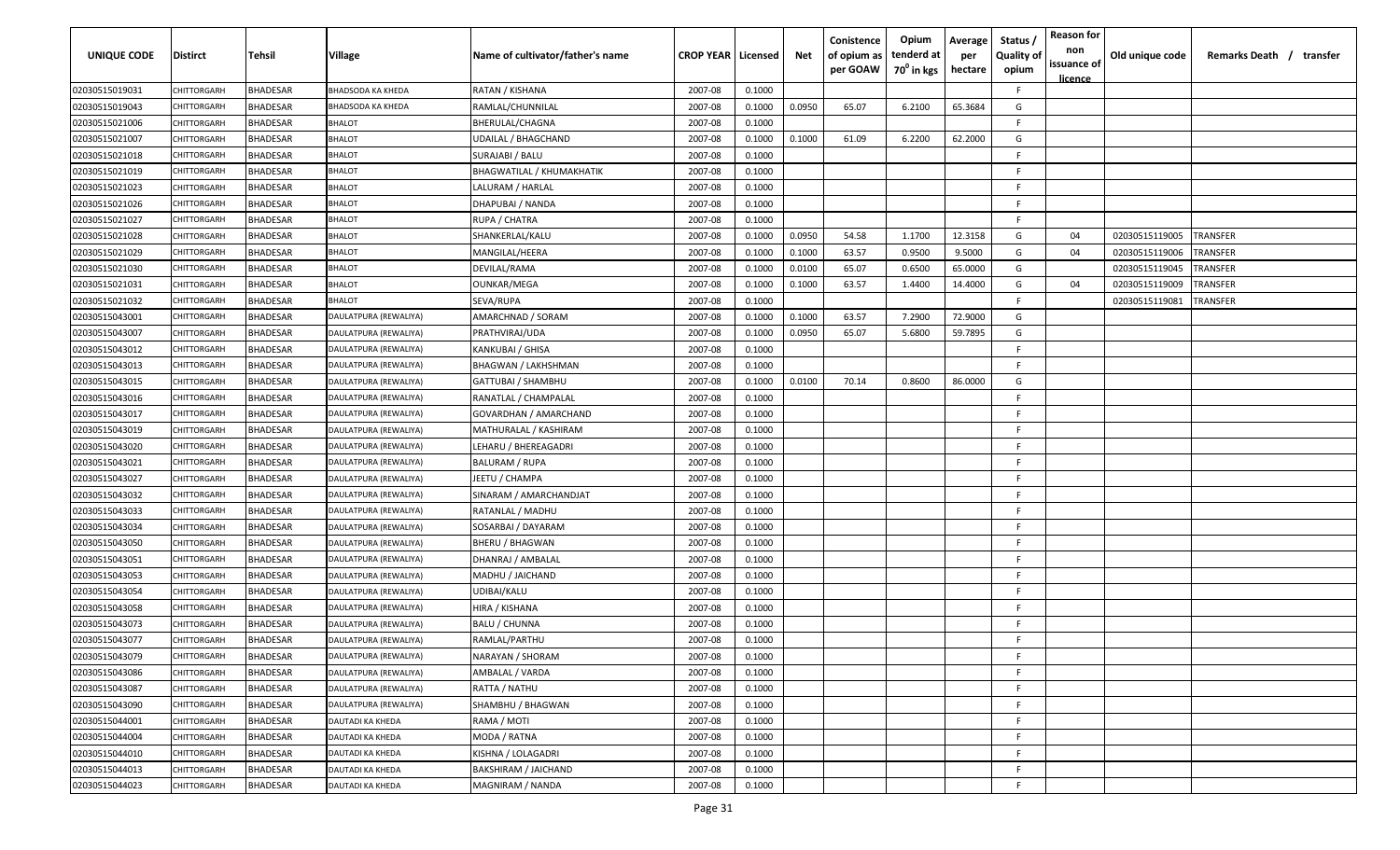| <b>UNIQUE CODE</b> | <b>Distirct</b> | Tehsil          | <b>Village</b>          | Name of cultivator/father's name | <b>CROP YEAR   Licensed</b> |        | Net    | Conistence<br>of opium as<br>per GOAW | Opium<br>tenderd at<br>70 <sup>0</sup> in kgs | Average<br>per<br>hectare | Status /<br><b>Quality of</b><br>opium | <b>Reason for</b><br>non<br>issuance of<br><u>licence</u> | Old unique code | Remarks Death / transfer |
|--------------------|-----------------|-----------------|-------------------------|----------------------------------|-----------------------------|--------|--------|---------------------------------------|-----------------------------------------------|---------------------------|----------------------------------------|-----------------------------------------------------------|-----------------|--------------------------|
| 02030515044036     | CHITTORGARH     | <b>BHADESAR</b> | <b>DAUTADI KA KHEDA</b> | HANSRAJ / BAKSHIRAM              | 2007-08                     | 0.1000 |        |                                       |                                               |                           | F                                      |                                                           |                 |                          |
| 02030515044048     | CHITTORGARH     | <b>BHADESAR</b> | <b>DAUTADI KA KHEDA</b> | CHUNNILAL / RAMLAL               | 2007-08                     | 0.1000 |        |                                       |                                               |                           | F                                      |                                                           |                 |                          |
| 02030515044052     | CHITTORGARH     | <b>BHADESAR</b> | DAUTADI KA KHEDA        | NATHULAL / RAMA                  | 2007-08                     | 0.1000 |        |                                       |                                               |                           | F                                      |                                                           |                 |                          |
| 02030515044055     | CHITTORGARH     | <b>BHADESAR</b> | DAUTADI KA KHEDA        | RATAN / KISHNA                   | 2007-08                     | 0.1000 |        |                                       |                                               |                           | E                                      |                                                           |                 |                          |
| 02030515044058     | CHITTORGARH     | <b>BHADESAR</b> | DAUTADI KA KHEDA        | BHERU / MODA                     | 2007-08                     | 0.1000 |        |                                       |                                               |                           | E                                      |                                                           |                 |                          |
| 02030515044064     | CHITTORGARH     | <b>BHADESAR</b> | DAUTADI KA KHEDA        | SHANKARIBAI / LAKSHMAN           | 2007-08                     | 0.1000 |        |                                       |                                               |                           | F                                      |                                                           |                 |                          |
| 02030515044068     | CHITTORGARH     | <b>BHADESAR</b> | DAUTADI KA KHEDA        | RATANLAL/BHAJJA                  | 2007-08                     | 0.1000 |        |                                       |                                               |                           | F                                      |                                                           |                 |                          |
| 02030515048001     | CHITTORGARH     | <b>BHADESAR</b> | GANTHEDI                | BHABHUTSINGH / KHUMANSINGH       | 2007-08                     | 0.1000 |        |                                       |                                               |                           | F                                      |                                                           |                 |                          |
| 02030515048010     | CHITTORGARH     | <b>BHADESAR</b> | GANTHEDI                | SIRWARSINGH / KHUMANSINGH        | 2007-08                     | 0.1000 | 0.0950 | 63.57                                 | 6.3300                                        | 66.6316                   | G                                      |                                                           |                 |                          |
| 02030515048012     | CHITTORGARH     | <b>BHADESAR</b> | GANTHEDI                | CHATARBHUJ / RAMLAL              | 2007-08                     | 0.1000 | 0.1000 | 61.16                                 | 5.9900                                        | 59.9000                   | G                                      |                                                           |                 |                          |
| 02030515048050     | CHITTORGARH     | <b>BHADESAR</b> | GANTHEDI                | AMARSINGH/AMANSINGH              | 2007-08                     | 0.1000 |        |                                       |                                               |                           | E                                      |                                                           |                 |                          |
| 02030515048055     | CHITTORGARH     | <b>BHADESAR</b> | GANTHEDI                | <b>BHIMSINGH / RATANSINGH</b>    | 2007-08                     | 0.1000 |        |                                       |                                               |                           | F                                      |                                                           |                 |                          |
| 02030515048056     | CHITTORGARH     | <b>BHADESAR</b> | GANTHEDI                | RAGHUWARSINGH / NATHUSINGH       | 2007-08                     | 0.1000 | 0.0950 | 61.09                                 | 5.7200                                        | 60.2105                   | G                                      |                                                           |                 |                          |
| 02030515048060     | CHITTORGARH     | <b>BHADESAR</b> | GANTHEDI                | SAJJANSINGH / RAMSINGH           | 2007-08                     | 0.1000 |        |                                       |                                               |                           | E                                      |                                                           |                 |                          |
| 02030515048082     | CHITTORGARH     | <b>BHADESAR</b> | GANTHEDI                | SAJJANSINGH / GIRWARSINGH        | 2007-08                     | 0.1000 |        |                                       |                                               |                           | F                                      |                                                           |                 |                          |
| 02030515048094     | CHITTORGARH     | <b>BHADESAR</b> | <b>GANTHEDI</b>         | VIJAYSINGH / MOHANSINGH          | 2007-08                     | 0.1000 | 0.1000 | 60.16                                 | 5.3000                                        | 53.0000                   | G                                      | 04                                                        |                 |                          |
| 02030515050002     | CHITTORGARH     | <b>BHADESAR</b> | <b>GHATI</b>            | SHANKAR / HIRA                   | 2007-08                     | 0.1000 | 0.1000 | 61.09                                 | 6.8200                                        | 68.2000                   | G                                      |                                                           |                 |                          |
| 02030515050003     | CHITTORGARH     | <b>BHADESAR</b> | GHATI                   | HARIKISHAN/SHORAM                | 2007-08                     | 0.1000 | 0.1000 | 65.07                                 | 7.2000                                        | 72.0000                   | G                                      |                                                           |                 | <b>NAME CHANGE</b>       |
| 02030515050004     | CHITTORGARH     | <b>BHADESAR</b> | <b>GHATI</b>            | RUPA / BHURA                     | 2007-08                     | 0.1000 | 0.0950 | 61.09                                 | 6.7500                                        | 71.0526                   | G                                      |                                                           |                 |                          |
| 02030515050006     | CHITTORGARH     | <b>BHADESAR</b> | <b>GHATI</b>            | NARAYN / KALU                    | 2007-08                     | 0.1000 | 0.0950 | 61.09                                 | 5.9100                                        | 62.2105                   | G                                      |                                                           |                 |                          |
| 02030515050009     | CHITTORGARH     | <b>BHADESAR</b> | <b>GHATI</b>            | ONKARLAL / SHORAM                | 2007-08                     | 0.1000 | 0.1000 | 65.07                                 | 7.2400                                        | 72.4000                   | G                                      |                                                           |                 |                          |
| 02030515050010     | CHITTORGARH     | <b>BHADESAR</b> | GHATI                   | MANGILAL / SHORAM                | 2007-08                     | 0.1000 | 0.1000 | 63.57                                 | 7.4400                                        | 74.4000                   | G                                      |                                                           |                 |                          |
| 02030515057001     | CHITTORGARH     | <b>BHADESAR</b> | <b>HASMATGANJ</b>       | BHERULAL / NARAYAN               | 2007-08                     | 0.1000 |        |                                       |                                               |                           |                                        |                                                           |                 |                          |
| 02030515057006     | CHITTORGARH     | <b>BHADESAR</b> | IASMATGANJ              | RATAN / HARLAL                   | 2007-08                     | 0.1000 |        |                                       |                                               |                           |                                        |                                                           |                 |                          |
| 02030515057007     | CHITTORGARH     | <b>BHADESAR</b> | IASMATGANJ              | SOHANLAL/LALU                    | 2007-08                     | 0.1000 |        |                                       |                                               |                           | E                                      |                                                           |                 |                          |
| 02030515057008     | CHITTORGARH     | <b>BHADESAR</b> | IASMATGANJ              | KISHNIBAI/BHAWARLAL              | 2007-08                     | 0.1000 |        |                                       |                                               |                           | F                                      |                                                           |                 |                          |
| 02030515057009     | CHITTORGARH     | <b>BHADESAR</b> | IASMATGANJ              | BHERULAL / RAMA                  | 2007-08                     | 0.1000 |        |                                       |                                               |                           | F                                      |                                                           |                 |                          |
| 02030515057013     | CHITTORGARH     | <b>BHADESAR</b> | IASMATGANJ              | BALURAM/PYARA                    | 2007-08                     | 0.1000 |        |                                       |                                               |                           | F                                      |                                                           |                 | <b>NAME CHANGE</b>       |
| 02030515057014     | CHITTORGARH     | <b>BHADESAR</b> | <b>HASMATGANJ</b>       | BOTLAL / NARAYAN                 | 2007-08                     | 0.1000 |        |                                       |                                               |                           | E                                      |                                                           |                 |                          |
| 02030515057016     | CHITTORGARH     | <b>BHADESAR</b> | IASMATGANJ              | BHANWARLAL/NATHU                 | 2007-08                     | 0.1000 |        |                                       |                                               |                           | F                                      |                                                           |                 |                          |
| 02030515057017     | CHITTORGARH     | <b>BHADESAR</b> | IASMATGANJ              | <b>BHURALAL / MOTI</b>           | 2007-08                     | 0.1000 |        |                                       |                                               |                           | E                                      |                                                           |                 |                          |
| 02030515057021     | CHITTORGARH     | <b>BHADESAR</b> | <b>HASMATGANJ</b>       | DHANRAJ / NATHU                  | 2007-08                     | 0.1000 |        |                                       |                                               |                           | F                                      |                                                           |                 |                          |
| 02030515057023     | CHITTORGARH     | <b>BHADESAR</b> | <b>HASMATGANJ</b>       | BHAGWANIBAI / MOHANLAL           | 2007-08                     | 0.1000 |        |                                       |                                               |                           | E                                      |                                                           |                 |                          |
| 02030515057024     | CHITTORGARH     | <b>BHADESAR</b> | IASMATGANJ              | NANDLAL / RATANLAL               | 2007-08                     | 0.1000 |        |                                       |                                               |                           | F                                      |                                                           |                 |                          |
| 02030515057026     | CHITTORGARH     | <b>BHADESAR</b> | IASMATGANJ              | MANGILAL/HIRALAL                 | 2007-08                     | 0.1000 |        |                                       |                                               |                           | E                                      |                                                           |                 |                          |
| 02030515060003     | CHITTORGARH     | <b>BHADESAR</b> | HODA                    | <b>BALUDAS / CHOGADAS</b>        | 2007-08                     | 0.1000 | 0.1000 | 44.48                                 | 0.6500                                        | 6.5000                    | G                                      | 04                                                        |                 |                          |
| 02030515060015     | CHITTORGARH     | <b>BHADESAR</b> | HODA                    | GOPILAL / NARAYAN                | 2007-08                     | 0.1000 |        |                                       |                                               |                           | F                                      |                                                           |                 | TRANSFER/ NAHARGARH      |
| 02030515060049     | CHITTORGARH     | <b>BHADESAR</b> | HODA                    | OGARH / VARDA                    | 2007-08                     | 0.1000 |        |                                       |                                               |                           | F                                      |                                                           |                 | TRANSFER/ NAHARGARH      |
| 02030515060056     | CHITTORGARH     | <b>BHADESAR</b> | <b>AOOH</b>             | GOPALDAS / CHOGADAS              | 2007-08                     | 0.1000 | 0.1000 | 60.16                                 | 1.0900                                        | 10.9000                   | G                                      | 04                                                        |                 |                          |
| 02030515060091     | CHITTORGARH     | <b>BHADESAR</b> | HODA                    | DARIYASINGH/KISHAN SINGH         | 2007-08                     | 0.1000 | 0.1000 | 65.07                                 | 1.1400                                        | 11.4000                   | G                                      | 04                                                        | 02030515034044  | TRANSFER                 |
| 02030515060092     | CHITTORGARH     | <b>BHADESAR</b> | HODA                    | NARAYAN / GHOKAL                 | 2007-08                     | 0.1000 |        |                                       |                                               |                           | F.                                     |                                                           |                 | TRANSFER/ NAHARGARH      |
| 02030515060095     | CHITTORGARH     | <b>BHADESAR</b> | HODA                    | <b>BHAVANISINGH / BHURSINGH</b>  | 2007-08                     | 0.1000 | 0.1000 | 61.09                                 | 0.9000                                        | 9.0000                    | G                                      | 04                                                        |                 |                          |
| 02030515060096     | CHITTORGARH     | <b>BHADESAR</b> | AOOH                    | KISHANSINGH/JORAVARSINGH         | 2007-08                     | 0.1000 | 0.0950 | 55.96                                 | 0.7100                                        | 7.4737                    | G                                      | 04                                                        | 02030515034002  | TRANSFER                 |
| 02030515060097     | CHITTORGARH     | <b>BHADESAR</b> | <b>AOOH</b>             | GANGASINGH/VAKTAVARSINGH         | 2007-08                     | 0.1000 | 0.1000 | 61.09                                 | 1.0200                                        | 10.2000                   | G                                      | 04                                                        | 02030515034025  | TRANSFER                 |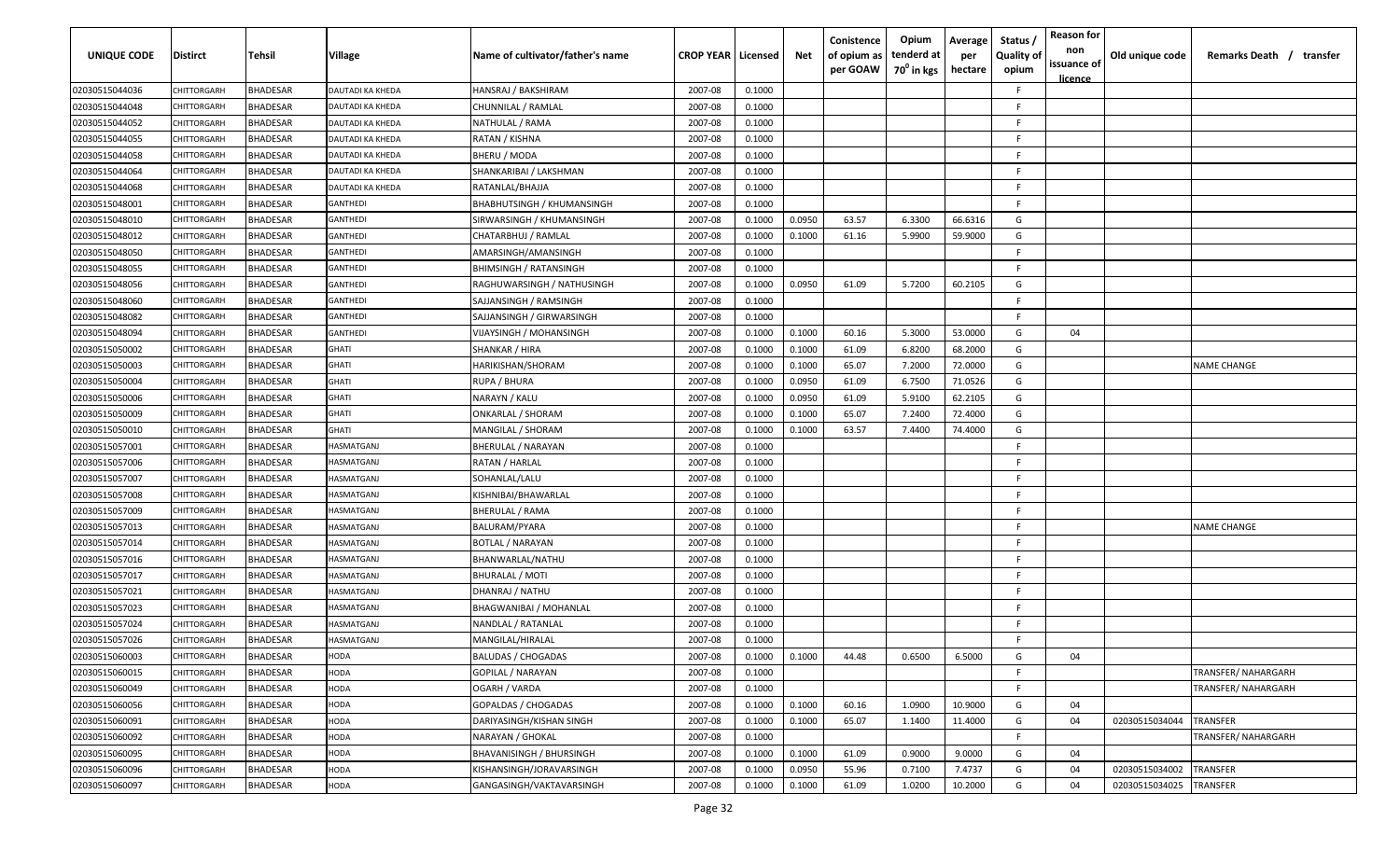| UNIQUE CODE    | Distirct    | Tehsil          | Village               | Name of cultivator/father's name | <b>CROP YEAR   Licensed</b> |        | Net    | Conistence<br>of opium as<br>per GOAW | Opium<br>tenderd at<br>70 <sup>0</sup> in kgs | Average<br>per<br>hectare | Status,<br><b>Quality of</b><br>opium | <b>Reason for</b><br>non<br>issuance of<br><u>licence</u> | Old unique code | Remarks Death / transfer |
|----------------|-------------|-----------------|-----------------------|----------------------------------|-----------------------------|--------|--------|---------------------------------------|-----------------------------------------------|---------------------------|---------------------------------------|-----------------------------------------------------------|-----------------|--------------------------|
| 02030515060098 | CHITTORGARH | <b>BHADESAR</b> | HODA                  | PARTHVISINGH/KISHANSINGH         | 2007-08                     | 0.1000 | 0.0950 | 55.96                                 | 0.9100                                        | 9.5789                    | G                                     | 04                                                        | 02030515034043  | <b>TRANSFER</b>          |
| 02030515064006 | CHITTORGARH | <b>BHADESAR</b> | <b>HADOLI</b>         | RAMLAL / PANNALAL                | 2007-08                     | 0.1000 |        |                                       |                                               |                           | E                                     |                                                           |                 |                          |
| 02030515064014 | CHITTORGARH | <b>BHADESAR</b> | <b>HADOLI</b>         | KHEMRAJ / SHREERAM               | 2007-08                     | 0.1000 | 0.0950 | 60.16                                 | 5.9300                                        | 62.4211                   | G                                     |                                                           |                 |                          |
| 02030515064015 | CHITTORGARH | <b>BHADESAR</b> | <b>HADOLI</b>         | NANDLAL / SHREERAM JAT           | 2007-08                     | 0.1000 | 0.1000 | 60.16                                 | 6.6900                                        | 66.9000                   | G                                     |                                                           |                 |                          |
| 02030515064036 | CHITTORGARH | <b>BHADESAR</b> | <b>HADOLI</b>         | HUNGAMIBAI/KALU                  | 2007-08                     | 0.1000 |        |                                       |                                               |                           | E                                     |                                                           |                 |                          |
| 02030515064043 | CHITTORGARH | <b>BHADESAR</b> | <b>HADOLI</b>         | DUNGA / HAJARI                   | 2007-08                     | 0.1000 |        |                                       |                                               |                           | F                                     |                                                           |                 |                          |
| 02030515064044 | CHITTORGARH | <b>BHADESAR</b> | <b>HADOLI</b>         | SHANKERLAL / SHOBHALAL           | 2007-08                     | 0.1000 |        |                                       |                                               |                           | F                                     |                                                           |                 |                          |
| 02030515068005 | CHITTORGARH | <b>BHADESAR</b> | (ANTHARIYA (A)        | HARLAL / MOTI                    | 2007-08                     | 0.1000 |        |                                       |                                               |                           | E                                     |                                                           |                 |                          |
| 02030515068006 | CHITTORGARH | <b>BHADESAR</b> | (ANTHARIYA (A)        | MEGHA / DHANNA                   | 2007-08                     | 0.1000 |        |                                       |                                               |                           | E                                     |                                                           |                 |                          |
| 02030515068013 | CHITTORGARH | <b>BHADESAR</b> | (ANTHARIYA (A)        | MANGILAL / BHAGAWAN              | 2007-08                     | 0.1000 | 0.0100 | 65.07                                 | 0.7900                                        | 79.0000                   | G                                     |                                                           |                 |                          |
| 02030515068015 | CHITTORGARH | <b>BHADESAR</b> | (ANTHARIYA (A)        | SHOBHALAL / DALCHAND             | 2007-08                     | 0.1000 |        |                                       |                                               |                           | E                                     |                                                           |                 |                          |
| 02030515068017 | CHITTORGARH | <b>BHADESAR</b> | <b>KANTHARIYA (A)</b> | CHHOGALAL / NATHU TELI           | 2007-08                     | 0.1000 |        |                                       |                                               |                           | F                                     |                                                           |                 |                          |
| 02030515068037 | CHITTORGARH | <b>BHADESAR</b> | <b>KANTHARIYA (A)</b> | LALITABAI / RATANLAL             | 2007-08                     | 0.1000 |        |                                       |                                               |                           | F                                     |                                                           |                 |                          |
| 02030515068042 | CHITTORGARH | <b>BHADESAR</b> | (ANTHARIYA (A)        | PYARIBAI / DALCHAND              | 2007-08                     | 0.1000 | 0.1050 | 65.07                                 | 0.6100                                        | 5.8095                    | G                                     | 04                                                        |                 |                          |
| 02030515068054 | CHITTORGARH | <b>BHADESAR</b> | (ANTHARIYA (A)        | BHERULAL / HAJARI                | 2007-08                     | 0.1000 |        |                                       |                                               |                           | E                                     |                                                           |                 |                          |
| 02030515068056 | CHITTORGARH | <b>BHADESAR</b> | (ANTHARIYA (A)        | GAHRU / BHAGAWAN                 | 2007-08                     | 0.1000 | 0.1000 | 61.09                                 | 6.0600                                        | 60.6000                   | G                                     |                                                           |                 |                          |
| 02030515068058 | CHITTORGARH | <b>BHADESAR</b> | KANTHARIYA (A)        | FULSINGH/LAL SINGH               | 2007-08                     | 0.1000 | 0.0100 | 66.97                                 | 0.9100                                        | 91.0000                   | G                                     |                                                           |                 |                          |
| 02030515068060 | CHITTORGARH | <b>BHADESAR</b> | KANTHARIYA (A)        | CHHOGALAL / BHAGAWANLAL          | 2007-08                     | 0.1000 |        |                                       |                                               |                           | E                                     |                                                           |                 |                          |
| 02030515068061 | CHITTORGARH | <b>BHADESAR</b> | (ANTHARIYA (A)        | DHANRAJ / SHORAM                 | 2007-08                     | 0.1000 |        |                                       |                                               |                           | F.                                    |                                                           |                 |                          |
| 02030515068062 | CHITTORGARH | <b>BHADESAR</b> | (ANTHARIYA (A)        | KISHANLAL / MOTI                 | 2007-08                     | 0.1000 |        |                                       |                                               |                           | F.                                    |                                                           |                 |                          |
| 02030515068065 | CHITTORGARH | <b>BHADESAR</b> | KANTHARIYA (A)        | GOVERDHANSINGH / LALSINGH        | 2007-08                     | 0.1000 | 0.0100 | 66.97                                 | 0.9000                                        | 90.0000                   | G                                     |                                                           |                 |                          |
| 02030515068068 | CHITTORGARH | <b>BHADESAR</b> | (ANTHARIYA (A)        | GAHERU / CHATURBHUJ              | 2007-08                     | 0.1000 |        |                                       |                                               |                           | F                                     |                                                           |                 |                          |
| 02030515068090 | CHITTORGARH | <b>BHADESAR</b> | (ANTHARIYA (B)        | KANHAIYALAL / DHANNAJI           | 2007-08                     | 0.1000 |        |                                       |                                               |                           | F                                     |                                                           |                 |                          |
| 02030515068095 | CHITTORGARH | <b>BHADESAR</b> | (ANTHARIYA (B)        | KALUSINGH / MADANSINGH           | 2007-08                     | 0.1000 |        |                                       |                                               |                           | F                                     |                                                           |                 |                          |
| 02030515068107 | CHITTORGARH | <b>BHADESAR</b> | (ANTHARIYA (B)        | NARWARSINGH / ONKARSINGH         | 2007-08                     | 0.1000 |        |                                       |                                               |                           | E                                     |                                                           |                 |                          |
| 02030515068126 | CHITTORGARH | <b>BHADESAR</b> | (ANTHARIYA (B)        | <b>BHAGIRATH / SHOLAL</b>        | 2007-08                     | 0.1000 |        |                                       |                                               |                           | F.                                    |                                                           |                 |                          |
| 02030515068130 | CHITTORGARH | <b>BHADESAR</b> | (ANTHARIYA (B)        | SHANKAR / BHERA                  | 2007-08                     | 0.1000 | 0.1000 | 65.07                                 | 6.5500                                        | 65.5000                   | G                                     |                                                           |                 |                          |
| 02030515068132 | CHITTORGARH | <b>BHADESAR</b> | (ANTHARIYA (B)        | BADUSINGH / FATEHSINGH           | 2007-08                     | 0.1000 |        |                                       |                                               |                           | F.                                    |                                                           |                 |                          |
| 02030515068134 | CHITTORGARH | <b>BHADESAR</b> | <b>KANTHARIYA (B)</b> | HEERA / JAIRAM                   | 2007-08                     | 0.1000 | 0.1000 | 61.09                                 | 0.9000                                        | 9.0000                    | G                                     | 04                                                        |                 |                          |
| 02030515068136 | CHITTORGARH | <b>BHADESAR</b> | (ANTHARIYA (B)        | BHERU / GOKAL                    | 2007-08                     | 0.1000 |        |                                       |                                               |                           | F                                     |                                                           |                 |                          |
| 02030515068144 | CHITTORGARH | <b>BHADESAR</b> | (ANTHARIYA (A)        | MOHAN/BHERA                      | 2007-08                     | 0.1000 |        |                                       |                                               |                           | E                                     |                                                           |                 |                          |
| 02030515068146 | CHITTORGARH | <b>BHADESAR</b> | <b>KANTHARIYA (A)</b> | DEV/PARBHU                       | 2007-08                     | 0.1000 |        |                                       |                                               |                           | F                                     |                                                           |                 |                          |
| 02030515068147 | CHITTORGARH | <b>BHADESAR</b> | (ANTHARIYA (A)        | BALU/BARDICHAND                  | 2007-08                     | 0.1000 |        |                                       |                                               |                           | E                                     |                                                           | 02030515111036  | TRANSFER                 |
| 02030515075002 | CHITTORGARH | <b>BHADESAR</b> | <b>COSHITHAL</b>      | GHIRDHARI / JITU                 | 2007-08                     | 0.1000 |        |                                       |                                               |                           | E                                     |                                                           |                 |                          |
| 02030515075004 | CHITTORGARH | <b>BHADESAR</b> | KOSHITHAL             | SOSARBAI / MODIRAM               | 2007-08                     | 0.1000 |        |                                       |                                               |                           | E                                     |                                                           |                 |                          |
| 02030515075014 | CHITTORGARH | <b>BHADESAR</b> | KOSHITHAL             | <b>BHURA / TRILOK</b>            | 2007-08                     | 0.1000 |        |                                       |                                               |                           | F                                     |                                                           |                 |                          |
| 02030515075021 | CHITTORGARH | <b>BHADESAR</b> | KOSHITHAL             | SHANAKRGHIR / KISHANGHIR         | 2007-08                     | 0.1000 |        |                                       |                                               |                           | F                                     |                                                           |                 |                          |
| 02030515075024 | CHITTORGARH | <b>BHADESAR</b> | KOSHITHAL             | LACHIRAM / GEAMER                | 2007-08                     | 0.1000 |        |                                       |                                               |                           | F                                     |                                                           |                 |                          |
| 02030515075036 | CHITTORGARH | <b>BHADESAR</b> | KOSHITHAL             | VARDICHAND / VENA JI             | 2007-08                     | 0.1000 |        |                                       |                                               |                           | F                                     |                                                           |                 |                          |
| 02030515075066 | CHITTORGARH | <b>BHADESAR</b> | <b>COSHITHAL</b>      | GEHRU/ONKARLAL                   | 2007-08                     | 0.1000 |        |                                       |                                               |                           | E                                     |                                                           |                 |                          |
| 02030515075072 | CHITTORGARH | <b>BHADESAR</b> | KOSHITHAL             | PARTHU / DEVJI                   | 2007-08                     | 0.1000 |        |                                       |                                               |                           | F                                     |                                                           |                 |                          |
| 02030515075073 | CHITTORGARH | <b>BHADESAR</b> | KOSHITHAL             | NARAYAN / GUMAN                  | 2007-08                     | 0.1000 |        |                                       |                                               |                           | F.                                    |                                                           |                 |                          |
| 02030515075075 | CHITTORGARH | <b>BHADESAR</b> | KOSHITHAL             | MAGNIRAM / SHANKER               | 2007-08                     | 0.1000 |        |                                       |                                               |                           | F.                                    |                                                           |                 |                          |
| 02030515075077 | CHITTORGARH | <b>BHADESAR</b> | KOSHITHAL             | KISHAN/KALU                      | 2007-08                     | 0.1000 |        |                                       |                                               |                           | E                                     |                                                           | 02030515083006  | <b>TRANSFER</b>          |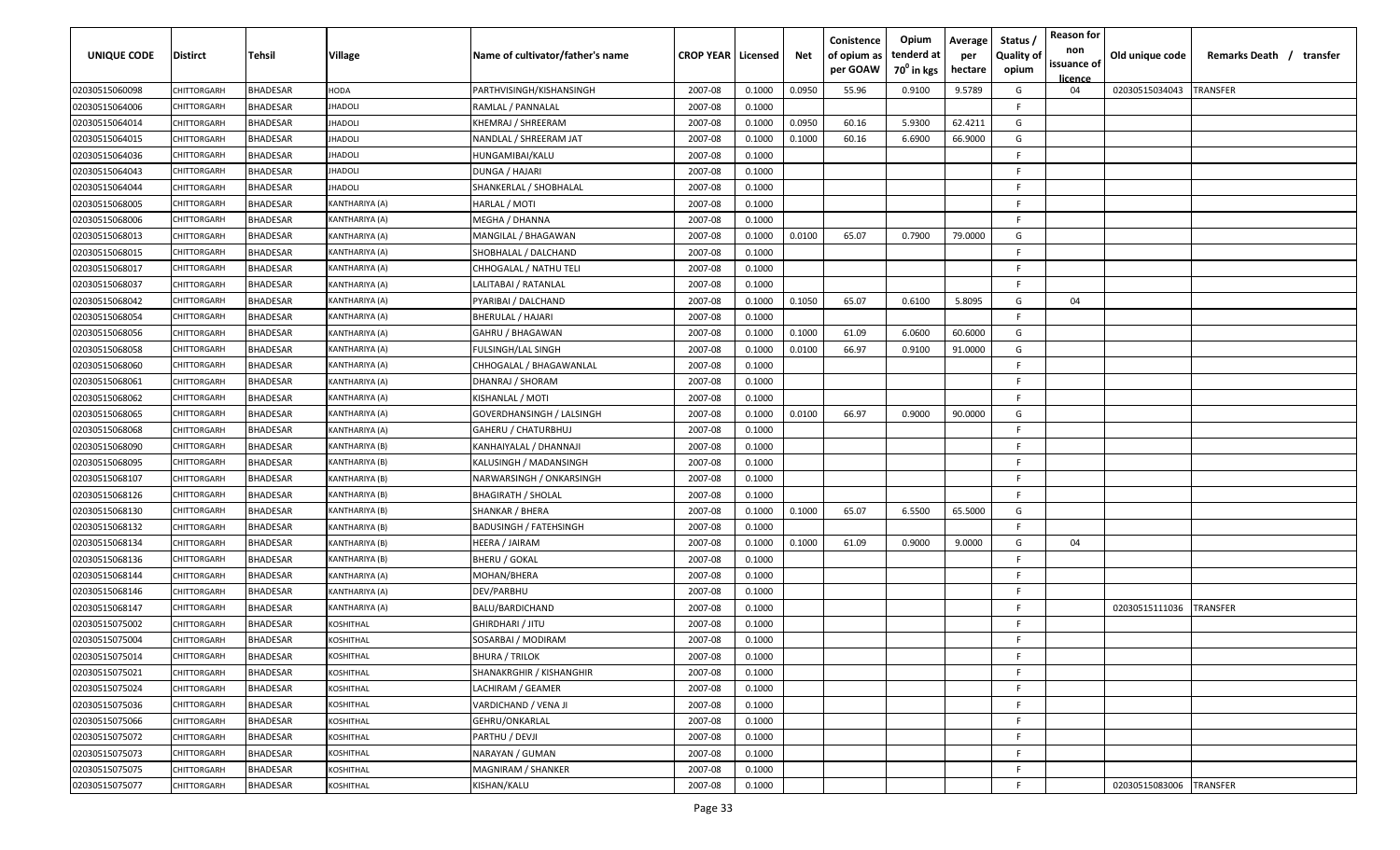| <b>UNIQUE CODE</b> | <b>Distirct</b> | Tehsil          | <b>Village</b>   | Name of cultivator/father's name | <b>CROP YEAR   Licensed</b> |        | Net    | Conistence<br>of opium as<br>per GOAW | Opium<br>tenderd at<br>70 <sup>0</sup> in kgs | Average<br>per<br>hectare | Status /<br><b>Quality of</b><br>opium | <b>Reason for</b><br>non<br>issuance of<br><u>licence</u> | Old unique code | Remarks Death / transfer |
|--------------------|-----------------|-----------------|------------------|----------------------------------|-----------------------------|--------|--------|---------------------------------------|-----------------------------------------------|---------------------------|----------------------------------------|-----------------------------------------------------------|-----------------|--------------------------|
| 02030515075078     | CHITTORGARH     | <b>BHADESAR</b> | <b>COSHITHAL</b> | GEHRILAL/HIRA                    | 2007-08                     | 0.1000 |        |                                       |                                               |                           | F                                      |                                                           | 02030515083043  | TRANSFER                 |
| 02030515078001     | CHITTORGARH     | <b>BHADESAR</b> | KUTHNA           | ONKAR LAL / DULICHAND            | 2007-08                     | 0.1000 |        |                                       |                                               |                           | F                                      |                                                           |                 |                          |
| 02030515078004     | CHITTORGARH     | <b>BHADESAR</b> | KUTHNA           | DALLA / HEMA                     | 2007-08                     | 0.1000 |        |                                       |                                               |                           | F                                      |                                                           |                 |                          |
| 02030515078005     | CHITTORGARH     | <b>BHADESAR</b> | KUTHNA           | KALU / SHAMBHULAL                | 2007-08                     | 0.1000 |        |                                       |                                               |                           | E                                      |                                                           |                 |                          |
| 02030515078006     | CHITTORGARH     | <b>BHADESAR</b> | KUTHNA           | LAHERIBAI / KISHOR               | 2007-08                     | 0.1000 |        |                                       |                                               |                           | E                                      |                                                           |                 |                          |
| 02030515078009     | CHITTORGARH     | <b>BHADESAR</b> | KUTHNA           | PRATAP / LARU KHAROL             | 2007-08                     | 0.1000 |        |                                       |                                               |                           | F                                      |                                                           |                 |                          |
| 02030515078010     | CHITTORGARH     | <b>BHADESAR</b> | KUTHNA           | CHUNNILAL / KALU KHAROL          | 2007-08                     | 0.1000 |        |                                       |                                               |                           | F                                      |                                                           |                 |                          |
| 02030515078011     | CHITTORGARH     | <b>BHADESAR</b> | KUTHNA           | BHERULAL / RODU                  | 2007-08                     | 0.1000 |        |                                       |                                               |                           | F                                      |                                                           |                 |                          |
| 02030515078014     | CHITTORGARH     | <b>BHADESAR</b> | KUTHNA           | PRATHVIRAJ / BHAGWAN GOS         | 2007-08                     | 0.1000 |        |                                       |                                               |                           | F                                      |                                                           |                 |                          |
| 02030515078015     | CHITTORGARH     | <b>BHADESAR</b> | <b>KUTHNA</b>    | RAMCHANDRA / TODU BRAHMIN        | 2007-08                     | 0.1000 | 0.0950 | 65.07                                 | 6.6000                                        | 69.4737                   | G                                      |                                                           |                 |                          |
| 02030515078017     | CHITTORGARH     | <b>BHADESAR</b> | <b>KUTHNA</b>    | MADANLAL / UDAIRAM SHARMA        | 2007-08                     | 0.1000 |        |                                       |                                               |                           | F                                      |                                                           |                 |                          |
| 02030515078019     | CHITTORGARH     | <b>BHADESAR</b> | <b>KUTHNA</b>    | RAMLAL / HEMA JAT                | 2007-08                     | 0.1000 |        |                                       |                                               |                           | F                                      |                                                           |                 |                          |
| 02030515078021     | CHITTORGARH     | <b>BHADESAR</b> | <b>KUTHNA</b>    | SURAJMAL / GOKUL JAT             | 2007-08                     | 0.1000 |        |                                       |                                               |                           | F                                      |                                                           |                 |                          |
| 02030515078025     | CHITTORGARH     | <b>BHADESAR</b> | KUTHNA           | UDAILAL / PEMA SHARMA            | 2007-08                     | 0.1000 |        |                                       |                                               |                           | F                                      |                                                           |                 |                          |
| 02030515078029     | CHITTORGARH     | <b>BHADESAR</b> | KUTHNA           | GOPILAL / BHERA                  | 2007-08                     | 0.1000 |        |                                       |                                               |                           | F                                      |                                                           |                 |                          |
| 02030515078031     | CHITTORGARH     | <b>BHADESAR</b> | KUTHNA           | <b>BHAGWANLAL / UDAILAL</b>      | 2007-08                     | 0.1000 |        |                                       |                                               |                           | E.                                     |                                                           |                 |                          |
| 02030515078032     | CHITTORGARH     | <b>BHADESAR</b> | KUTHNA           | GANGARAM / NANA JI               | 2007-08                     | 0.1000 |        |                                       |                                               |                           | F.                                     |                                                           |                 |                          |
| 02030515078034     | CHITTORGARH     | <b>BHADESAR</b> | KUTHNA           | MEGHA / AMARCHAND                | 2007-08                     | 0.1000 |        |                                       |                                               |                           | E                                      |                                                           |                 |                          |
| 02030515078040     | CHITTORGARH     | <b>BHADESAR</b> | KUTHNA           | PRATHVIRAJ / KALU KHAROL         | 2007-08                     | 0.1000 |        |                                       |                                               |                           | F                                      |                                                           |                 |                          |
| 02030515078044     | CHITTORGARH     | <b>BHADESAR</b> | KUTHNA           | <b>GULAB / MADHU</b>             | 2007-08                     | 0.1000 |        |                                       |                                               |                           | F                                      |                                                           |                 |                          |
| 02030515078046     | CHITTORGARH     | <b>BHADESAR</b> | KUTHNA           | KALU / KISHNA JI                 | 2007-08                     | 0.1000 |        |                                       |                                               |                           | F.                                     |                                                           |                 |                          |
| 02030515078047     | CHITTORGARH     | <b>BHADESAR</b> | KUTHNA           | KISHANLAL / PEMA SHARMA          | 2007-08                     | 0.1000 | 0.0500 | 63.57                                 | 3.4500                                        | 69.0000                   | G                                      |                                                           |                 |                          |
| 02030515078049     | CHITTORGARH     | <b>BHADESAR</b> | KUTHNA           | PRATHVIRAJ / HEMRAJ              | 2007-08                     | 0.1000 |        |                                       |                                               |                           |                                        |                                                           |                 |                          |
| 02030515078053     | CHITTORGARH     | <b>BHADESAR</b> | KUTHNA           | CHATURBHUJ / DAYARAM             | 2007-08                     | 0.1000 |        |                                       |                                               |                           | E.                                     |                                                           |                 |                          |
| 02030515078060     | CHITTORGARH     | <b>BHADESAR</b> | KUTHNA           | SHANKAR / DOLA                   | 2007-08                     | 0.1000 |        |                                       |                                               |                           | F.                                     |                                                           |                 |                          |
| 02030515078067     | CHITTORGARH     | <b>BHADESAR</b> | KUTHNA           | RATAN/KISHOR/CHAMPA              | 2007-08                     | 0.1000 | 0.0100 | 66.97                                 | 0.9300                                        | 93.0000                   | G                                      |                                                           |                 | <b>NAME CHANGE</b>       |
| 02030515078071     | CHITTORGARH     | <b>BHADESAR</b> | <b>KUTHNA</b>    | NAGJIRAM / RAMA                  | 2007-08                     | 0.1000 | 0.0250 | 66.97                                 | 1.8800                                        | 75.2000                   | G                                      |                                                           |                 |                          |
| 02030515078076     | CHITTORGARH     | <b>BHADESAR</b> | <b>KUTHNA</b>    | MIYACHAND / LACHIRAM             | 2007-08                     | 0.1000 |        |                                       |                                               |                           | F                                      |                                                           |                 |                          |
| 02030515078084     | CHITTORGARH     | <b>BHADESAR</b> | <b>KUTHNA</b>    | <b>BHERA / RAGHU</b>             | 2007-08                     | 0.1000 |        |                                       |                                               |                           | F                                      |                                                           |                 |                          |
| 02030515078085     | CHITTORGARH     | <b>BHADESAR</b> | <b>CUTHNA</b>    | RAMESHWAR / CHUNNILAL            | 2007-08                     | 0.1000 |        |                                       |                                               |                           | F                                      |                                                           |                 |                          |
| 02030515078088     | CHITTORGARH     | <b>BHADESAR</b> | KUTHNA           | KOSHALYABAI/UDAILAL              | 2007-08                     | 0.1000 | 0.0100 | 66.97                                 | 0.9600                                        | 96.0000                   | G                                      |                                                           |                 | <b>NAME CHANGE</b>       |
| 02030515078090     | CHITTORGARH     | <b>BHADESAR</b> | KUTHNA           | BHERU / CHAMPA                   | 2007-08                     | 0.1000 |        |                                       |                                               |                           | F                                      |                                                           |                 |                          |
| 02030515078092     | CHITTORGARH     | <b>BHADESAR</b> | KUTHNA           | RATAN / DAYARAM                  | 2007-08                     | 0.1000 |        |                                       |                                               |                           | F                                      |                                                           |                 |                          |
| 02030515078094     | CHITTORGARH     | <b>BHADESAR</b> | KUTHNA           | SHANKAR / MEGHA                  | 2007-08                     | 0.1000 |        |                                       |                                               |                           | F                                      |                                                           |                 |                          |
| 02030515078100     | CHITTORGARH     | <b>BHADESAR</b> | KUTHNA           | PURANMAL / UDAILAL               | 2007-08                     | 0.1000 |        |                                       |                                               |                           | F                                      |                                                           |                 |                          |
| 02030515078102     | CHITTORGARH     | <b>BHADESAR</b> | KUTHNA           | MANGILAL / KALU                  | 2007-08                     | 0.1000 |        |                                       |                                               |                           | F                                      |                                                           |                 |                          |
| 02030515078105     | CHITTORGARH     | <b>BHADESAR</b> | KUTHNA           | RATAN / DALLA                    | 2007-08                     | 0.1000 |        |                                       |                                               |                           | F                                      |                                                           |                 |                          |
| 02030515078108     | CHITTORGARH     | <b>BHADESAR</b> | KUTHNA           | KISHANLAL / HARLAL               | 2007-08                     | 0.1000 |        |                                       |                                               |                           | F                                      |                                                           |                 |                          |
| 02030515078109     | CHITTORGARH     | <b>BHADESAR</b> | KUTHNA           | PURANMAL / HAJARI                | 2007-08                     | 0.1000 |        |                                       |                                               |                           | F                                      |                                                           |                 |                          |
| 02030515078111     | CHITTORGARH     | <b>BHADESAR</b> | KUTHNA           | RUKAMANIBAI/CHOGA                | 2007-08                     | 0.1000 |        |                                       |                                               |                           | F                                      |                                                           |                 |                          |
| 02030515078120     | CHITTORGARH     | <b>BHADESAR</b> | KUTHNA           | <b>BHAGWAN / NARUJI</b>          | 2007-08                     | 0.1000 |        |                                       |                                               |                           | F                                      |                                                           |                 |                          |
| 02030515078121     | CHITTORGARH     | <b>BHADESAR</b> | KUTHNA           | RATAN/KISHOR/GANESH              | 2007-08                     | 0.1000 |        |                                       |                                               |                           | F                                      |                                                           |                 | <b>NAME CHANGE</b>       |
| 02030515078123     | CHITTORGARH     | <b>BHADESAR</b> | KUTHNA           | BHAGWAN / DALLA                  | 2007-08                     | 0.1000 |        |                                       |                                               |                           | E                                      |                                                           |                 |                          |
| 02030515078125     | CHITTORGARH     | <b>BHADESAR</b> | KUTHNA           | UDAILAL / RAMCHANDRA             | 2007-08                     | 0.1000 | 0.1000 | 66.97                                 | 6.9600                                        | 69.6000                   | G                                      |                                                           |                 |                          |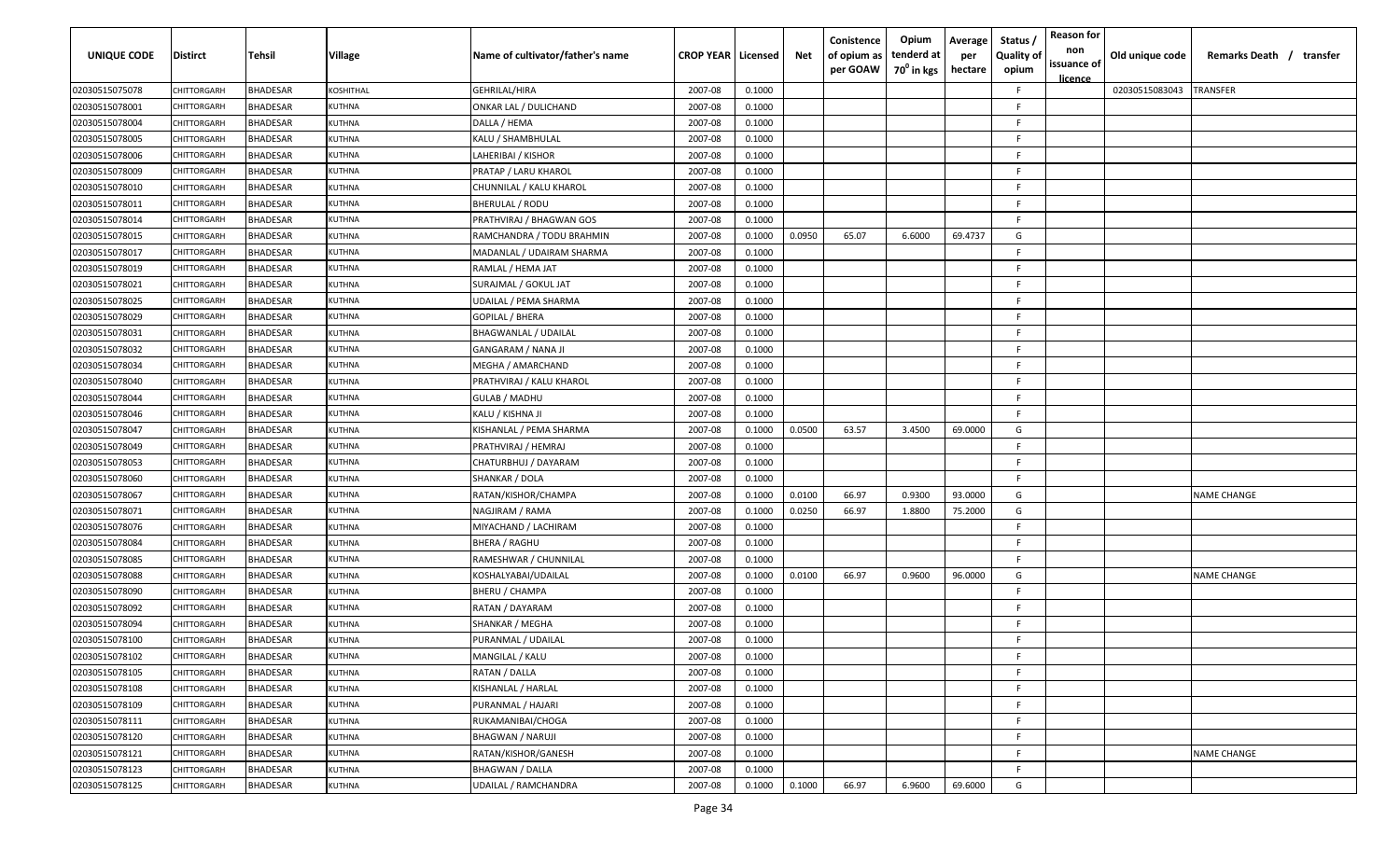| UNIQUE CODE    | <b>Distirct</b>    | Tehsil          | <b>Village</b> | Name of cultivator/father's name | <b>CROP YEAR   Licensed</b> |        | Net    | Conistence<br>of opium as<br>per GOAW | Opium<br>tenderd at<br>70 <sup>0</sup> in kgs | Average<br>per<br>hectare | Status /<br><b>Quality of</b><br>opium | <b>Reason for</b><br>non<br>issuance of<br><u>licence</u> | Old unique code | Remarks Death / transfer |
|----------------|--------------------|-----------------|----------------|----------------------------------|-----------------------------|--------|--------|---------------------------------------|-----------------------------------------------|---------------------------|----------------------------------------|-----------------------------------------------------------|-----------------|--------------------------|
| 02030515078126 | CHITTORGARH        | <b>BHADESAR</b> | <b>KUTHNA</b>  | TAKUBAI/MIYALAL                  | 2007-08                     | 0.1000 |        |                                       |                                               |                           | -F                                     |                                                           |                 |                          |
| 02030515078129 | CHITTORGARH        | <b>BHADESAR</b> | KUTHNA         | PARU / BHERA                     | 2007-08                     | 0.1000 |        |                                       |                                               |                           | F.                                     |                                                           |                 |                          |
| 02030515078131 | CHITTORGARH        | <b>BHADESAR</b> | KUTHNA         | <b>ONKAR / MANGU</b>             | 2007-08                     | 0.1000 |        |                                       |                                               |                           | F.                                     |                                                           |                 |                          |
| 02030515078135 | CHITTORGARH        | <b>BHADESAR</b> | <b>KUTHNA</b>  | NARAYAN/GOKAL                    | 2007-08                     | 0.1000 |        |                                       |                                               |                           | -F                                     |                                                           |                 |                          |
| 02030515078136 | CHITTORGARH        | <b>BHADESAR</b> | KUTHNA         | GANGARAM / PARTHA                | 2007-08                     | 0.1000 |        |                                       |                                               |                           | -F                                     |                                                           |                 |                          |
| 02030515078137 | <b>CHITTORGARI</b> | BHADESAR        | KUTHNA         | <b>OUNKAR / TULASA</b>           | 2007-08                     | 0.1000 | 0.1000 | 61.09                                 | 6.7500                                        | 67.5000                   | G                                      |                                                           |                 |                          |
| 02030515078138 | CHITTORGARH        | <b>BHADESAR</b> | KUTHNA         | SHANKERIBAI / SOLA               | 2007-08                     | 0.1000 | 0.1000 | 60.16                                 | 6.6000                                        | 66.0000                   | G                                      |                                                           |                 |                          |
| 02030515081011 | CHITTORGARH        | BHADESAR        | LESWA          | HAMERIBAI / HIRA                 | 2007-08                     | 0.1000 | 0.0950 | 61.09                                 | 6.9100                                        | 72.7368                   | G                                      |                                                           |                 |                          |
| 02030515081013 | CHITTORGARH        | BHADESAR        | LESWA          | GANESHLAL / MOTIJAT              | 2007-08                     | 0.1000 |        |                                       |                                               |                           | E                                      |                                                           |                 |                          |
| 02030515081015 | <b>HITTORGARH</b>  | <b>BHADESAR</b> | LESWA          | CHAMPALAL / MIANCHAND            | 2007-08                     | 0.1000 |        |                                       |                                               |                           | -F                                     |                                                           |                 |                          |
| 02030515081016 | <b>HITTORGARH</b>  | <b>BHADESAR</b> | LESWA          | GOPUGIR / CHAGANGOSAI            | 2007-08                     | 0.1000 |        |                                       |                                               |                           | -F                                     |                                                           |                 |                          |
| 02030515081018 | CHITTORGARH        | <b>BHADESAR</b> | LESWA          | ABHASINGH / BHAWANISINGH         | 2007-08                     | 0.1000 | 0.0950 | 60.16                                 | 6.4100                                        | 67.4737                   | G                                      |                                                           |                 |                          |
| 02030515081019 | CHITTORGARH        | <b>BHADESAR</b> | LESWA          | NARAYANLAL / GANGARAM            | 2007-08                     | 0.1000 | 0.1050 | 65.07                                 | 7.6600                                        | 72.9524                   | G                                      |                                                           |                 |                          |
| 02030515081024 | CHITTORGARH        | <b>BHADESAR</b> | LESWA          | BAGDIBAI / NARAYAN               | 2007-08                     | 0.1000 |        |                                       |                                               |                           | E                                      |                                                           |                 |                          |
| 02030515081028 | CHITTORGARH        | <b>BHADESAR</b> | LESWA          | CHAMPA / KISNAJAT                | 2007-08                     | 0.1000 |        |                                       |                                               |                           | F.                                     |                                                           |                 |                          |
| 02030515081033 | CHITTORGARH        | <b>BHADESAR</b> | LESWA          | KANIRAM / MIACHAND               | 2007-08                     | 0.1000 | 0.0100 | 63.57                                 | 0.7900                                        | 79.0000                   | G                                      |                                                           |                 |                          |
| 02030515081037 | CHITTORGARH        | <b>BHADESAR</b> | LESWA          | UDAIRAM/HEMRAJ                   | 2007-08                     | 0.1000 |        |                                       |                                               |                           | -F.                                    |                                                           |                 |                          |
| 02030515089002 | CHITTORGARH        | BHADESAR        | MOKHAMPURA     | BHERULAL / PARTHU                | 2007-08                     | 0.1000 | 0.1000 | 63.56                                 | 6.5300                                        | 65.3000                   | G                                      |                                                           |                 |                          |
| 02030515089003 | CHITTORGARH        | <b>BHADESAR</b> | MOKHAMPURA     | MADHOLAL / GOPI                  | 2007-08                     | 0.1000 |        |                                       |                                               |                           | -F                                     |                                                           |                 |                          |
| 02030515089005 | CHITTORGARH        | <b>BHADESAR</b> | MOKHAMPURA     | GULABIBAI / NARAYAN              | 2007-08                     | 0.1000 |        |                                       |                                               |                           | -F                                     |                                                           |                 |                          |
| 02030515089006 | CHITTORGARH        | <b>BHADESAR</b> | MOKHAMPURA     | <b>BHERA / GOKAL</b>             | 2007-08                     | 0.1000 |        |                                       |                                               |                           | - F                                    |                                                           |                 |                          |
| 02030515089007 | CHITTORGARH        | BHADESAR        | MOKHAMPURA     | RATAN/JITU                       | 2007-08                     | 0.1000 |        |                                       |                                               |                           | -F                                     |                                                           |                 | NAME CHANGE              |
| 02030515089012 | CHITTORGARH        | <b>BHADESAR</b> | MOKHAMPURA     | GANGARAM / JAWAAN                | 2007-08                     | 0.1000 | 0.0950 | 60.87                                 | 6.4100                                        | 67.4737                   | G                                      |                                                           |                 |                          |
| 02030515089015 | CHITTORGARH        | BHADESAR        | MOKHAMPURA     | GAMER/HAJARI                     | 2007-08                     | 0.1000 | 0.1000 | 56.07                                 | 1.7400                                        | 17.4000                   | G                                      | 04                                                        |                 |                          |
| 02030515089020 | CHITTORGARH        | BHADESAR        | MOKHAMPURA     | RUPA / LAKHMA                    | 2007-08                     | 0.1000 |        |                                       |                                               |                           | F.                                     |                                                           |                 |                          |
| 02030515089026 | CHITTORGARH        | BHADESAR        | MOKHAMPURA     | RAMLAL / LAKHMA                  | 2007-08                     | 0.1000 |        |                                       |                                               |                           | -F.                                    |                                                           |                 |                          |
| 02030515089028 | <b>HITTORGARH</b>  | <b>BHADESAR</b> | MOKHAMPURA     | KESARBAI / CHAMPA                | 2007-08                     | 0.1000 |        |                                       |                                               |                           | F.                                     |                                                           |                 |                          |
| 02030515089029 | <b>HITTORGARH</b>  | BHADESAR        | MOKHAMPURA     | NARAYAN/GOTU                     | 2007-08                     | 0.1000 |        |                                       |                                               |                           | E                                      |                                                           |                 | NAME CHANGE              |
| 02030515089031 | CHITTORGARH        | BHADESAR        | MOKHAMPURA     | KISHOR / JAWAAN                  | 2007-08                     | 0.1000 |        |                                       |                                               |                           | F.                                     |                                                           |                 |                          |
| 02030515089046 | CHITTORGARH        | <b>BHADESAR</b> | MOKHAMPURA     | GOPI / MOTILAL                   | 2007-08                     | 0.1000 |        |                                       |                                               |                           | F.                                     |                                                           |                 |                          |
| 02030515091002 | CHITTORGARH        | <b>BHADESAR</b> | NAHARGARH      | HAZARILAL / GOKAL                | 2007-08                     | 0.1000 | 0.0950 | 65.07                                 | 6.1300                                        | 64.5263                   | G                                      |                                                           |                 |                          |
| 02030515091005 | CHITTORGARH        | <b>BHADESAR</b> | NAHARGARH      | RADHIBAI / MOTI GIR              | 2007-08                     | 0.1000 | 0.0350 | 65.07                                 | 2.1200                                        | 60.5714                   | G                                      |                                                           |                 |                          |
| 02030515091006 | CHITTORGARH        | BHADESAR        | NAHARGARH      | <b>BAGWAN / GOTU</b>             | 2007-08                     | 0.1000 | 0.1050 | 65.07                                 | 1.3300                                        | 12.6667                   | G                                      | 04                                                        |                 |                          |
| 02030515091009 | CHITTORGARH        | BHADESAR        | NAHARGARH      | MADHULAL/SANKAR                  | 2007-08                     | 0.1000 | 0.0950 | 60.16                                 | 6.3500                                        | 66.8421                   | G                                      |                                                           |                 |                          |
| 02030515091021 | CHITTORGARH        | BHADESAR        | NAHARGARH      | GISHULAL / GOKAL                 | 2007-08                     | 0.1000 |        |                                       |                                               |                           | F                                      |                                                           |                 |                          |
| 02030515091022 | CHITTORGARH        | <b>BHADESAR</b> | NAHARGARH      | RATAN/CHOGA                      | 2007-08                     | 0.1000 | 0.0950 | 60.16                                 | 6.2400                                        | 65.6842                   | G                                      |                                                           |                 |                          |
| 02030515091024 | CHITTORGARH        | <b>BHADESAR</b> | NAHARGARH      | ONKARLAL / UDA SHUTHAR           | 2007-08                     | 0.1000 | 0.1000 | 61.09                                 | 6.5500                                        | 65.5000                   | G                                      |                                                           |                 |                          |
| 02030515091026 | CHITTORGARH        | BHADESAR        | NAHARGARH      | SHAMBHU GIR / MOTI GIR           | 2007-08                     | 0.1000 | 0.0950 | 66.97                                 | 6.3100                                        | 66.4211                   | G                                      |                                                           |                 |                          |
| 02030515091031 | CHITTORGARH        | <b>BHADESAR</b> | NAHARGARH      | GANGABAI / JEETU                 | 2007-08                     | 0.1000 | 0.1000 | 66.97                                 | 6.6600                                        | 66.6000                   | G                                      |                                                           |                 |                          |
| 02030515091043 | CHITTORGARH        | BHADESAR        | NAHARGARH      | BHERUGIR / AMARGIR               | 2007-08                     | 0.1000 | 0.0950 | 65.07                                 | 6.4200                                        | 67.5789                   | G                                      |                                                           |                 |                          |
| 02030515091050 | CHITTORGARH        | BHADESAR        | NAHARGARH      | DEVBAI/PRATAP                    | 2007-08                     | 0.1000 |        |                                       |                                               |                           | F.                                     |                                                           |                 | <b>NAME CHANGE</b>       |
| 02030515091054 | CHITTORGARH        | BHADESAR        | NAHARGARH      | KISHANLAL / GOKAL                | 2007-08                     | 0.1000 | 0.1000 | 55.96                                 | 5.6500                                        | 56.5000                   | G                                      |                                                           |                 |                          |
| 02030515091068 | CHITTORGARH        | BHADESAR        | NAHARGARH      | CHOGA / GOKAL                    | 2007-08                     | 0.1000 |        |                                       |                                               |                           | E                                      |                                                           |                 |                          |
| 02030515092010 | CHITTORGARH        | <b>BHADESAR</b> | NANANA(B)      | ONKAR / LAKSHMICHAND             | 2007-08                     | 0.1000 | 0.0950 | 63.57                                 | 6.4300                                        | 67.6842                   | G                                      |                                                           |                 |                          |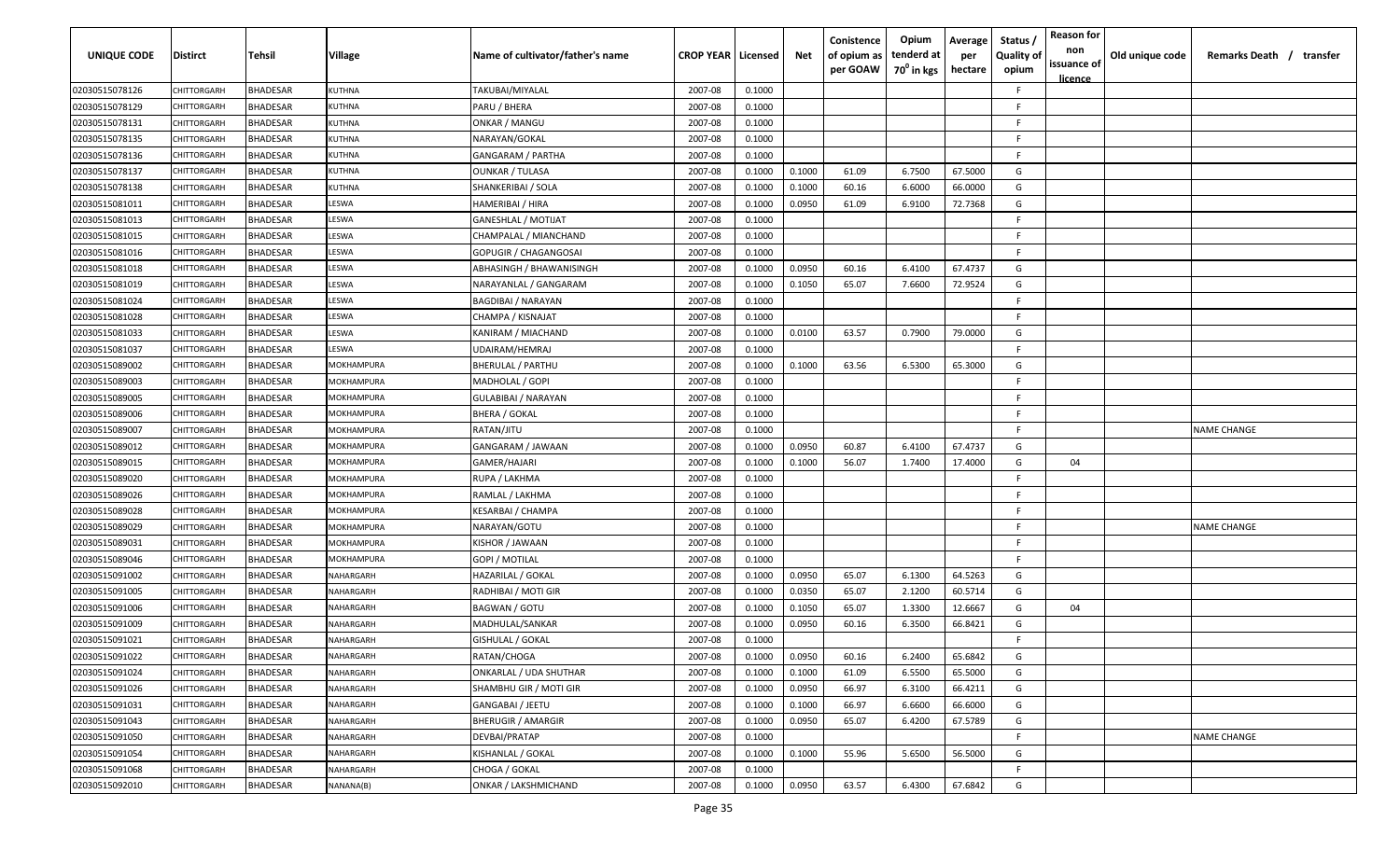| UNIQUE CODE    | <b>Distirct</b>   | Tehsil          | Village          | Name of cultivator/father's name | <b>CROP YEAR   Licensed</b> |        | Net    | Conistence<br>of opium as<br>per GOAW | Opium<br>tenderd at<br>70 <sup>0</sup> in kgs | Average<br>per<br>hectare | Status<br><b>Quality of</b><br>opium | <b>Reason for</b><br>non<br>issuance of<br><u>licence</u> | Old unique code | Remarks Death / transfer |
|----------------|-------------------|-----------------|------------------|----------------------------------|-----------------------------|--------|--------|---------------------------------------|-----------------------------------------------|---------------------------|--------------------------------------|-----------------------------------------------------------|-----------------|--------------------------|
| 02030515092016 | CHITTORGARH       | <b>BHADESAR</b> | NANANA(B)        | SHREERAM / MODJI                 | 2007-08                     | 0.1000 |        |                                       |                                               |                           | -F                                   |                                                           |                 |                          |
| 02030515092034 | CHITTORGARH       | <b>BHADESAR</b> | NANANA(B)        | NANDLAL / KISHANLAL              | 2007-08                     | 0.1000 |        |                                       |                                               |                           | F.                                   |                                                           |                 |                          |
| 02030515092047 | CHITTORGARH       | <b>BHADESAR</b> | NANANA(B)        | KASHIBAI / BOTLAL                | 2007-08                     | 0.1000 |        |                                       |                                               |                           | F.                                   |                                                           |                 |                          |
| 02030515092052 | CHITTORGARH       | <b>BHADESAR</b> | NANANA(B)        | KEALASHIBAI / LADULAL            | 2007-08                     | 0.1000 |        |                                       |                                               |                           | -F                                   |                                                           |                 |                          |
| 02030515092061 | CHITTORGARH       | <b>BHADESAR</b> | NANANA(B)        | BADRILAL / LEARKICHAND           | 2007-08                     | 0.1000 |        |                                       |                                               |                           | -F                                   |                                                           |                 |                          |
| 02030515092076 | CHITTORGARI       | BHADESAR        | NANANA(B)        | GOPALSINGH / BHERUSINGH          | 2007-08                     | 0.1000 | 0.1000 | 55.96                                 | 5.8600                                        | 58.6000                   | G                                    |                                                           |                 |                          |
| 02030515104013 | CHITTORGARH       | <b>BHADESAR</b> | PIPALWAS (A)     | BHERA / KAJOD                    | 2007-08                     | 0.1000 |        |                                       |                                               |                           | E                                    |                                                           |                 |                          |
| 02030515104017 | CHITTORGARH       | BHADESAR        | PIPALWAS (A)     | BALUKHAN / SABUDDIN              | 2007-08                     | 0.1000 |        |                                       |                                               |                           | -F.                                  |                                                           |                 |                          |
| 02030515104062 | CHITTORGARH       | BHADESAR        | PIPALWAS (A)     | JAMANA / LEHRU                   | 2007-08                     | 0.1000 | 0.0100 | 66.97                                 | 0.8900                                        | 89.0000                   | G                                    |                                                           |                 |                          |
| 02030515104069 | <b>HITTORGARH</b> | <b>BHADESAR</b> | PIPALWAS (A)     | NOJIRAM / RAMA                   | 2007-08                     | 0.1000 |        |                                       |                                               |                           | -F                                   |                                                           |                 |                          |
| 02030515104110 | <b>HITTORGARH</b> | <b>BHADESAR</b> | PIPALWAS (A)     | KAMARU / PIRU                    | 2007-08                     | 0.1000 |        |                                       |                                               |                           | -F                                   |                                                           |                 |                          |
| 02030515104115 | CHITTORGARH       | <b>BHADESAR</b> | PIPALWAS (A)     | BALIBAI/HAJARI                   | 2007-08                     | 0.1000 |        |                                       |                                               |                           | -F                                   |                                                           |                 | <b>NAME CHANGE</b>       |
| 02030515104116 | CHITTORGARH       | <b>BHADESAR</b> | PIPALWAS (A)     | GOVINDSINGH/RAMSINGH             | 2007-08                     | 0.1000 |        |                                       |                                               |                           | E                                    |                                                           |                 |                          |
| 02030515104117 | CHITTORGARH       | <b>BHADESAR</b> | PIPALWAS (A)     | SHAMBHU/HEMA JAAT                | 2007-08                     | 0.1000 |        |                                       |                                               |                           | E                                    |                                                           |                 |                          |
| 02030515109021 | CHITTORGARH       | <b>BHADESAR</b> | REWALIYAKALA     | SHANKARLAL / HIRALAL             | 2007-08                     | 0.1000 |        |                                       |                                               |                           | F.                                   |                                                           |                 |                          |
| 02030515109023 | CHITTORGARH       | <b>BHADESAR</b> | REWALIYAKALA     | JASSUBAI / BHERULAL              | 2007-08                     | 0.1000 | 0.1000 | 60.16                                 | 6.5100                                        | 65.1000                   | G                                    |                                                           |                 |                          |
| 02030515109024 | CHITTORGARH       | <b>BHADESAR</b> | REWALIYAKALA     | MANGILAL / PRATAP                | 2007-08                     | 0.1000 |        |                                       |                                               |                           | F.                                   |                                                           |                 |                          |
| 02030515109026 | CHITTORGARH       | BHADESAR        | REWALIYAKALA     | SHIVLAL / HIRALAL                | 2007-08                     | 0.1000 |        |                                       |                                               |                           | -F                                   |                                                           |                 |                          |
| 02030515109033 | CHITTORGARH       | <b>BHADESAR</b> | REWALIYAKALA     | NANDLAL / HIRALAL                | 2007-08                     | 0.1000 |        |                                       |                                               |                           | -F                                   |                                                           |                 |                          |
| 02030515109035 | CHITTORGARH       | <b>BHADESAR</b> | REWALIYAKALA     | BHANWARLAL/BHERULAL              | 2007-08                     | 0.1000 | 0.1000 | 60.16                                 | 7.1100                                        | 71.1000                   | G                                    |                                                           |                 |                          |
| 02030515109036 | CHITTORGARH       | <b>BHADESAR</b> | REWALIYAKALA     | MADANLAL / BHERULAL              | 2007-08                     | 0.1000 | 0.0950 | 61.09                                 | 6.4500                                        | 67.8947                   | G                                    |                                                           |                 |                          |
| 02030515109038 | CHITTORGARH       | BHADESAR        | REWALIYAKALA     | GOTU / JAICHAND                  | 2007-08                     | 0.1000 | 0.1000 | 63.57                                 | 1.7000                                        | 17.0000                   | G                                    | 04                                                        |                 |                          |
| 02030515109044 | CHITTORGARH       | <b>BHADESAR</b> | REWALIYAKALA     | NARAYAN / DAYARAM                | 2007-08                     | 0.1000 | 0.1000 | 65.07                                 | 1.0800                                        | 10.8000                   | G                                    | 04                                                        |                 |                          |
| 02030515109074 | CHITTORGARH       | BHADESAR        | REWALIYAKALA     | CHAMPALAL / BHAGWAN              | 2007-08                     | 0.1000 | 0.1000 | 65.07                                 | 7.7100                                        | 77.1000                   | G                                    |                                                           |                 |                          |
| 02030515110004 | CHITTORGARH       | BHADESAR        | REWLIYA KHRUD(A) | RATANLAL / HARLAL                | 2007-08                     | 0.1000 |        |                                       |                                               |                           | F.                                   |                                                           |                 |                          |
| 02030515110018 | CHITTORGARH       | BHADESAR        | REWLIYA KHRUD(A) | KANKUBAI / NANDA                 | 2007-08                     | 0.1000 |        |                                       |                                               |                           | -F.                                  |                                                           |                 |                          |
| 02030515110021 | <b>HITTORGARH</b> | <b>BHADESAR</b> | REWLIYA KHRUD(A) | IAGDISH / HANGAMIBAI             | 2007-08                     | 0.1000 |        |                                       |                                               |                           | -F                                   |                                                           |                 |                          |
| 02030515110023 | <b>HITTORGARH</b> | BHADESAR        | REWLIYA KHRUD(A) | AMBALAL / PYARCHAND              | 2007-08                     | 0.1000 |        |                                       |                                               |                           | E                                    |                                                           |                 |                          |
| 02030515110034 | CHITTORGARH       | <b>BHADESAR</b> | REWLIYA KHRUD(A) | EETUMAL / NANDRAM                | 2007-08                     | 0.1000 |        |                                       |                                               |                           | F.                                   |                                                           |                 |                          |
| 02030515110041 | CHITTORGARH       | <b>BHADESAR</b> | REWLIYA KHRUD(A) | SOSHARBAI / HANSHRAJ             | 2007-08                     | 0.1000 |        |                                       |                                               |                           | F.                                   |                                                           |                 |                          |
| 02030515110044 | CHITTORGARH       | <b>BHADESAR</b> | REWLIYA KHRUD(A) | LEHRIBAI / RAMLAL                | 2007-08                     | 0.1000 | 0.0100 | 70.14                                 | 0.8600                                        | 86.0000                   | G                                    |                                                           |                 |                          |
| 02030515110064 | CHITTORGARH       | <b>BHADESAR</b> | REWLIYA KHRUD(A) | MADHU / HAZARIJAT                | 2007-08                     | 0.1000 |        |                                       |                                               |                           | F.                                   |                                                           |                 |                          |
| 02030515110066 | CHITTORGARH       | <b>BHADESAR</b> | REWLIYA KHRUD(A) | SHANKARLAL / MOHANLAL            | 2007-08                     | 0.1000 |        |                                       |                                               |                           | F.                                   |                                                           |                 |                          |
| 02030515110068 | CHITTORGARH       | BHADESAR        | REWLIYA KHRUD(A) | EETU / HARIRAM                   | 2007-08                     | 0.1000 |        |                                       |                                               |                           | F                                    |                                                           |                 |                          |
| 02030515110076 | CHITTORGARH       | BHADESAR        | REWLIYA KHRUD(B) | BALU/MOTI                        | 2007-08                     | 0.1000 |        |                                       |                                               |                           | F                                    |                                                           |                 |                          |
| 02030515110095 | CHITTORGARH       | <b>BHADESAR</b> | REWLIYA KHRUD(B) | GHIRDHARI/JITMAL                 | 2007-08                     | 0.1000 |        |                                       |                                               |                           | -F                                   |                                                           |                 |                          |
| 02030515110097 | CHITTORGARH       | <b>BHADESAR</b> | REWLIYA KHRUD(B) | ASIYA / SHAMSHUDHIN              | 2007-08                     | 0.1000 | 0.1000 |                                       |                                               |                           |                                      | 02                                                        |                 |                          |
| 02030515110109 | CHITTORGARH       | BHADESAR        | REWLIYA KHRUD(B) | MADHULAL/WARDA                   | 2007-08                     | 0.1000 | 0.0100 | 66.97                                 | 0.8700                                        | 87.0000                   | G                                    |                                                           |                 |                          |
| 02030515110119 | CHITTORGARH       | BHADESAR        | REWLIYA KHRUD(B) | MADHULAL/NARAYAN                 | 2007-08                     | 0.1000 |        |                                       |                                               |                           | -F                                   |                                                           |                 |                          |
| 02030515110124 | CHITTORGARH       | BHADESAR        | REWLIYA KHRUD(B) | MADHAVLAL/BHAGIRATH              | 2007-08                     | 0.1000 |        |                                       |                                               |                           | E                                    |                                                           |                 |                          |
| 02030515110128 | CHITTORGARH       | BHADESAR        | REWLIYA KHRUD(B) | PANNALAL/HIRA                    | 2007-08                     | 0.1000 |        |                                       |                                               |                           | F.                                   |                                                           |                 |                          |
| 02030515110147 | CHITTORGARH       | BHADESAR        | REWLIYA KHRUD(B) | NARAYAN/RAMA                     | 2007-08                     | 0.1000 | 0.0950 | 56.07                                 | 7.2500                                        | 76.3158                   | G                                    |                                                           |                 |                          |
| 02030515110159 | CHITTORGARH       | BHADESAR        | REWLIYA KHRUD(B) | MANGILAL/HEMA                    | 2007-08                     | 0.1000 |        |                                       |                                               |                           | E                                    |                                                           |                 |                          |
| 02030515110178 | CHITTORGARH       | BHADESAR        | REWLIYA KHRUD(B) | MADANLAL/HAJARI                  | 2007-08                     | 0.1000 |        |                                       |                                               |                           | F                                    |                                                           |                 |                          |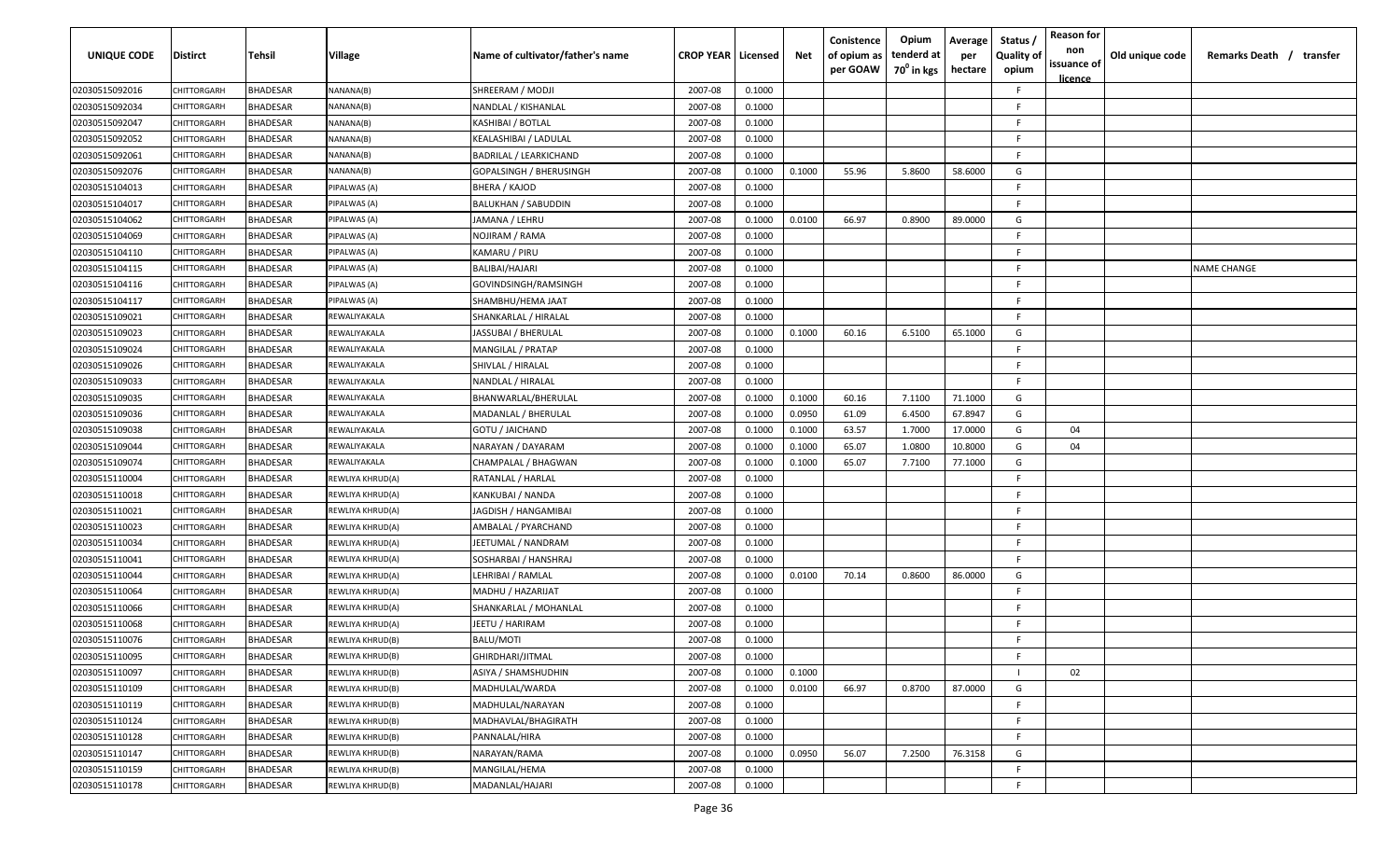| UNIQUE CODE    | <b>Distirct</b>    | Tehsil          | <b>Village</b>   | Name of cultivator/father's name | <b>CROP YEAR   Licensed</b> |        | Net    | Conistence<br>of opium as<br>per GOAW | Opium<br>tenderd at<br>70 <sup>0</sup> in kgs | Average<br>per<br>hectare | Status /<br><b>Quality of</b><br>opium | <b>Reason for</b><br>non<br>issuance of<br><u>licence</u> | Old unique code | Remarks Death / transfer                              |
|----------------|--------------------|-----------------|------------------|----------------------------------|-----------------------------|--------|--------|---------------------------------------|-----------------------------------------------|---------------------------|----------------------------------------|-----------------------------------------------------------|-----------------|-------------------------------------------------------|
| 02030515110179 | CHITTORGARH        | <b>BHADESAR</b> | REWLIYA KHRUD(B) | BHAGIRATH/HAJARI                 | 2007-08                     | 0.1000 |        |                                       |                                               |                           | -F                                     |                                                           |                 |                                                       |
| 02030515110187 | CHITTORGARH        | <b>BHADESAR</b> | REWLIYA KHRUD(B) | HIRALAL/BADRILAL                 | 2007-08                     | 0.1000 |        |                                       |                                               |                           | F.                                     |                                                           |                 |                                                       |
| 02030515110190 | CHITTORGARH        | <b>BHADESAR</b> | REWLIYA KHRUD(A) | RADESHYAM/BALURAM                | 2007-08                     | 0.1000 |        |                                       |                                               |                           | F.                                     |                                                           |                 |                                                       |
| 02030515110191 | CHITTORGARH        | <b>BHADESAR</b> | REWLIYA KHRUD(A) | MADHU / NANA                     | 2007-08                     | 0.1000 |        |                                       |                                               |                           | -F                                     |                                                           |                 |                                                       |
| 02030515112008 | CHITTORGARH        | <b>BHADESAR</b> | SAGWADIYA        | CHAMPALAL / NOLA KACHI           | 2007-08                     | 0.1000 | 0.0950 | 65.07                                 | 1.1300                                        | 11.8947                   | G                                      | 04                                                        |                 |                                                       |
| 02030515112009 | CHITTORGARI        | <b>BHADESAR</b> | SAGWADIYA        | GAFUR MO. / JIVAN KHAN           | 2007-08                     | 0.1000 |        |                                       |                                               |                           | -F                                     |                                                           |                 |                                                       |
| 02030515112011 | CHITTORGARH        | BHADESAR        | SAGWADIYA        | IMAMBAKSH / JAMALUDDIN           | 2007-08                     | 0.1000 |        |                                       |                                               |                           | -F                                     |                                                           |                 |                                                       |
| 02030515112029 | CHITTORGARH        | BHADESAR        | SAGWADIYA        | MUNIR KHAN / CHAND MO.           | 2007-08                     | 0.1000 |        |                                       |                                               |                           | -F.                                    |                                                           |                 |                                                       |
| 02030515112030 | CHITTORGARH        | BHADESAR        | SAGWADIYA        | RASUL MO. / CHAND MO.            | 2007-08                     | 0.1000 |        |                                       |                                               |                           | -F                                     |                                                           |                 |                                                       |
| 02030515112036 | CHITTORGARH        | <b>BHADESAR</b> | SAGWADIYA        | VANDLAL / CHAMPALAL              | 2007-08                     | 0.1000 |        |                                       |                                               |                           | -F                                     |                                                           |                 |                                                       |
| 02030515112037 | <b>HITTORGARH</b>  | <b>BHADESAR</b> | SAGWADIYA        | QBAL / JIVANKHAN                 | 2007-08                     | 0.1000 |        |                                       |                                               |                           | -F                                     |                                                           |                 |                                                       |
| 02030515112040 | CHITTORGARH        | <b>BHADESAR</b> | SAGWADIYA        | PRATHVIRAJ / KISHNA              | 2007-08                     | 0.1000 |        |                                       |                                               |                           | -F                                     |                                                           |                 |                                                       |
| 02030515112043 | CHITTORGARH        | <b>BHADESAR</b> | SAGWADIYA        | SHAMSHUDIN / ABDUL               | 2007-08                     | 0.1000 | 0.1000 | 60.87                                 | 1.1100                                        | 11.1000                   | G                                      | 04                                                        |                 |                                                       |
| 02030515112044 | CHITTORGARH        | <b>BHADESAR</b> | SAGWADIYA        | KAMRUDINN / KASHMUDINN           | 2007-08                     | 0.1000 |        |                                       |                                               |                           | E                                      |                                                           |                 |                                                       |
| 02030515113001 | CHITTORGARH        | <b>BHADESAR</b> | SARLAI           | SHUHAGIBAI / CHOGA               | 2007-08                     | 0.1000 | 0.0950 | 65.07                                 | 1.2500                                        | 13.1579                   | G                                      | 04                                                        |                 |                                                       |
| 02030515113006 | CHITTORGARH        | <b>BHADESAR</b> | SARLAI           | CHUNNILAL / GISHA                | 2007-08                     | 0.1000 | 0.1000 | 55.96                                 | 1.4300                                        | 14.3000                   | G                                      | 04                                                        |                 |                                                       |
| 02030515113007 | CHITTORGARH        | <b>BHADESAR</b> | SARLAI           | NANDLAL / MOHANLAL               | 2007-08                     | 0.1000 | 0.0950 | 61.07                                 | 2.1500                                        | 22.6316                   | G                                      | 04                                                        |                 |                                                       |
| 02030515113010 | CHITTORGARH        | <b>BHADESAR</b> | SARLAI           | NANURAM / RAMSHUKH               | 2007-08                     | 0.1000 |        |                                       |                                               |                           | -F                                     |                                                           |                 | TRANSFER/ SUKHWADA B                                  |
| 02030515113033 | CHITTORGARH        | <b>BHADESAR</b> | SARLAI           | HIRASINGH/KALUSINGH              | 2007-08                     | 0.1000 | 0.0950 | 54.58                                 | 0.9500                                        | 10.0000                   | G                                      | 04                                                        |                 |                                                       |
| 02030515113035 | CHITTORGARH        | <b>BHADESAR</b> | SARLAI           | RAMCHANDRA/BHAGIRATH             | 2007-08                     | 0.1000 |        |                                       |                                               |                           | -F                                     |                                                           |                 | TRANSFER/ SUKHWADA B                                  |
| 02030515113037 | CHITTORGARH        | <b>BHADESAR</b> | SARLAI           | NANDRAM/KESHU                    | 2007-08                     | 0.1000 | 0.0950 | 60.16                                 | 6.1600                                        | 64.8421                   | G                                      |                                                           |                 | TRANSFER/ BANAKIYA KHURD<br><b><i>TEH.KAPASAN</i></b> |
| 02030515113039 | CHITTORGARH        | <b>BHADESAR</b> | SARLAI           | BALURAM/BHARMAL                  | 2007-08                     | 0.1000 |        |                                       |                                               |                           | F.                                     |                                                           |                 | TRANSFER/ SUKHWADA B                                  |
| 02030515113040 | CHITTORGARH        | <b>BHADESAR</b> | SARLAI           | BHAGAWANLAL/PANNALAL             | 2007-08                     | 0.1000 |        |                                       |                                               |                           | F.                                     |                                                           |                 | TRANSFER/ SUKHWADA B                                  |
| 02030515120004 | CHITTORGARH        | <b>BHADESAR</b> | SONIYANA (A)     | NANAIBAI / MOTI                  | 2007-08                     | 0.1000 | 0.0950 | 63.57                                 | 6.5000                                        | 68.4211                   | G                                      |                                                           |                 |                                                       |
| 02030515120017 | <b>CHITTORGARI</b> | <b>BHADESAR</b> | SONIYANA (A)     | MANOHARKUNWAR / GOVINDSINGH      | 2007-08                     | 0.1000 |        |                                       |                                               |                           | F.                                     |                                                           |                 |                                                       |
| 02030515120018 | CHITTORGARH        | BHADESAR        | SONIYANA (A)     | HAJARILAL / KHURAJ               | 2007-08                     | 0.1000 |        |                                       |                                               |                           | F.                                     |                                                           |                 |                                                       |
| 02030515120035 | CHITTORGARH        | BHADESAR        | SONIYANA (A)     | GEAHRU / BHERAJAT                | 2007-08                     | 0.1000 |        |                                       |                                               |                           | F.                                     |                                                           |                 |                                                       |
| 02030515120036 | CHITTORGARH        | BHADESAR        | SONIYANA (A)     | BALURAM / GANESHJAT              | 2007-08                     | 0.1000 |        |                                       |                                               |                           | E                                      |                                                           |                 |                                                       |
| 02030515120085 | CHITTORGARH        | BHADESAR        | SONIYANA (A)     | SUNDARBAI / RATAN                | 2007-08                     | 0.1000 |        |                                       |                                               |                           | -F                                     |                                                           |                 |                                                       |
| 02030515120086 | CHITTORGARH        | <b>BHADESAR</b> | SONIYANA (A)     | BALU / HIRA                      | 2007-08                     | 0.1000 |        |                                       |                                               |                           | F.                                     |                                                           |                 |                                                       |
| 02030515120096 | CHITTORGARH        | <b>BHADESAR</b> | SONIYANA (B)     | HANSA / BHERAJAT                 | 2007-08                     | 0.1000 |        |                                       |                                               |                           | F.                                     |                                                           |                 |                                                       |
| 02030515120097 | CHITTORGARH        | <b>BHADESAR</b> | SONIYANA (B)     | BHERA / JITU                     | 2007-08                     | 0.1000 | 0.1000 | 60.16                                 | 6.1500                                        | 61.5000                   | G                                      |                                                           |                 |                                                       |
| 02030515120098 | CHITTORGARH        | BHADESAR        | SONIYANA (B)     | <b>JAMNABAI / NANDA</b>          | 2007-08                     | 0.1000 | 0.1000 | 63.57                                 | 0.9600                                        | 9.6000                    | G                                      | 04                                                        |                 |                                                       |
| 02030515120100 | CHITTORGARH        | <b>BHADESAR</b> | SONIYANA (B)     | BALURAM / MEGHRAJ                | 2007-08                     | 0.1000 | 0.1000 | 60.16                                 | 6.5100                                        | 65.1000                   | G                                      |                                                           |                 |                                                       |
| 02030515120153 | CHITTORGARH        | BHADESAR        | SONIYANA (B)     | KAMLABAI / LEHRU                 | 2007-08                     | 0.1000 |        |                                       |                                               |                           | c.                                     |                                                           |                 | TRANSFER/SURPUR TH. KAPASAN                           |
| 02030515120208 | CHITTORGARH        | <b>BHADESAR</b> | SONIYANA (B)     | SHANKARLAL / NARAYAN             | 2007-08                     | 0.1000 | 0.0100 | 65.07                                 | 0.7800                                        | 78.0000                   | G                                      |                                                           |                 | TRANSFER /SONIYANA A                                  |
| 02030515123002 | CHITTORGARH        | BHADESAR        | SUKHWADA(A)      | JAYRAM / GHASI                   | 2007-08                     | 0.1000 | 0.0950 | 60.16                                 | 6.1600                                        | 64.8421                   | G                                      |                                                           |                 |                                                       |
| 02030515123004 | CHITTORGARH        | BHADESAR        | SUKHWADA(A)      | HIRALAL / NANALAL                | 2007-08                     | 0.1000 |        |                                       |                                               |                           | F.                                     |                                                           |                 |                                                       |
| 02030515123006 | CHITTORGARH        | <b>BHADESAR</b> | SUKHWADA(A)      | NANDA / BHERA                    | 2007-08                     | 0.1000 | 0.0950 | 60.16                                 | 6.1100                                        | 64.3158                   | G                                      |                                                           |                 |                                                       |
| 02030515123019 | CHITTORGARH        | <b>BHADESAR</b> | SUKHWADA(A)      | CHUNNILAL / ONKAR                | 2007-08                     | 0.1000 | 0.1000 | 63.57                                 | 6.9700                                        | 69.7000                   | G                                      |                                                           |                 |                                                       |
| 02030515123022 | CHITTORGARH        | BHADESAR        | SUKHWADA(A)      | SHANKARLAL / GHISA               | 2007-08                     | 0.1000 | 0.0900 | 60.16                                 | 6.3200                                        | 70.2222                   | G                                      |                                                           |                 |                                                       |
| 02030515123025 | CHITTORGARH        | <b>BHADESAR</b> | SUKHWADA(A)      | CHUNNILAL / HUKAMICHAND          | 2007-08                     | 0.1000 |        |                                       |                                               |                           | F.                                     |                                                           |                 |                                                       |
| 02030515123027 | CHITTORGARH        | <b>BHADESAR</b> | SUKHWADA(A)      | TANKUBAI / MADHU                 | 2007-08                     | 0.1000 | 0.1000 | 55.96                                 | 6.9100                                        | 69.1000                   | G                                      |                                                           |                 |                                                       |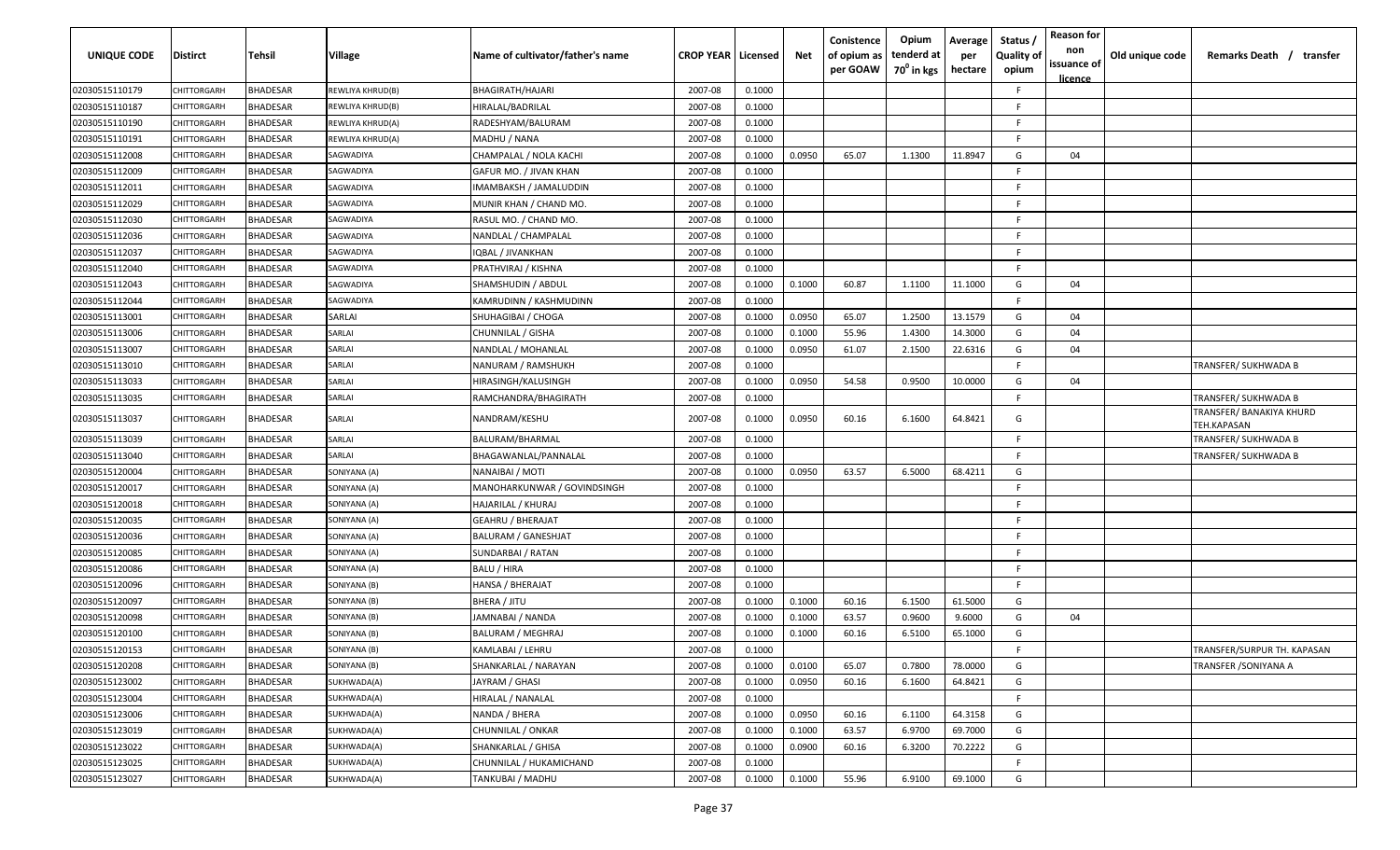| UNIQUE CODE    | <b>Distirct</b> | Tehsil             | Village                  | Name of cultivator/father's name | <b>CROP YEAR   Licensed</b> |        | Net    | Conistence<br>of opium as<br>per GOAW | Opium<br>tenderd at<br>70 <sup>0</sup> in kgs | Average<br>per<br>hectare | Status<br><b>Quality of</b><br>opium | <b>Reason for</b><br>non<br>issuance of<br><u>licence</u> | Old unique code | Remarks Death / transfer |
|----------------|-----------------|--------------------|--------------------------|----------------------------------|-----------------------------|--------|--------|---------------------------------------|-----------------------------------------------|---------------------------|--------------------------------------|-----------------------------------------------------------|-----------------|--------------------------|
| 02030515123029 | CHITTORGARH     | <b>BHADESAR</b>    | SUKHWADA(A)              | BADRILAL / NANALAL DHAKAR        | 2007-08                     | 0.1000 |        |                                       |                                               |                           | F.                                   |                                                           |                 |                          |
| 02030515123036 | CHITTORGARH     | BHADESAR           | SUKHWADA(A)              | UDAIRAM / KASHIBAI               | 2007-08                     | 0.1000 |        |                                       |                                               |                           | -F                                   |                                                           |                 |                          |
| 02030515123040 | CHITTORGARH     | BHADESAR           | SUKHWADA(A)              | JAGANNATH / GOKAL                | 2007-08                     | 0.1000 |        |                                       |                                               |                           | -F                                   |                                                           |                 |                          |
| 02030515123044 | CHITTORGARH     | <b>BHADESAR</b>    | SUKHWADA(A)              | BHANWARLAL / CHUNNILAL           | 2007-08                     | 0.1000 |        |                                       |                                               |                           | F.                                   |                                                           |                 |                          |
| 02030515123045 | CHITTORGARH     | <b>BHADESAR</b>    | SUKHWADA(A)              | JAYRAM / NANDA                   | 2007-08                     | 0.1000 |        |                                       |                                               |                           | -F                                   |                                                           |                 |                          |
| 02030515123047 | CHITTORGARH     | <b>BHADESAR</b>    | SUKHWADA(B)              | KISHORKUMAR / BHANWARLAL         | 2007-08                     | 0.1000 | 0.1000 | 60.16                                 | 6.3200                                        | 63.2000                   | G                                    |                                                           |                 |                          |
| 02030515123048 | CHITTORGARI     | <b>BHADESAR</b>    | SUKHWADA(B)              | DEVILAL / BAGDULAL               | 2007-08                     | 0.1000 | 0.1000 | 60.16                                 | 6.4700                                        | 64.7000                   | G                                    |                                                           |                 |                          |
| 02030515123052 | CHITTORGARH     | <b>BHADESAR</b>    | SUKHWADA(B)              | BADAMIBAAI / RATANLAL            | 2007-08                     | 0.1000 |        |                                       |                                               |                           | E.                                   |                                                           |                 |                          |
| 02030515123053 | CHITTORGARH     | BHADESAR           | SUKHWADA(B)              | MATHURALAL / MOTI                | 2007-08                     | 0.1000 |        |                                       |                                               |                           | F.                                   |                                                           |                 |                          |
| 02030515123055 | CHITTORGARH     | BHADESAR           | SUKHWADA(B)              | NANALAL / HARLAL                 | 2007-08                     | 0.1000 |        |                                       |                                               |                           | F.                                   |                                                           |                 |                          |
| 02030515123057 | CHITTORGARH     | <b>BHADESAR</b>    | SUKHWADA(B)              | SHRILAL / JAYCHAND               | 2007-08                     | 0.1000 |        |                                       |                                               |                           | E                                    |                                                           |                 |                          |
| 02030515123059 | CHITTORGARH     | BHADESAR           | SUKHWADA(B)              | HIRALAL / RODA                   | 2007-08                     | 0.1000 |        |                                       |                                               |                           | F.                                   |                                                           |                 |                          |
| 02030515123060 | CHITTORGARH     | <b>BHADESAR</b>    | SUKHWADA(B)              | RANGLAL / MATHURALAL             | 2007-08                     | 0.1000 | 0.1000 | 63.57                                 | 6.1900                                        | 61.9000                   | G                                    |                                                           |                 |                          |
| 02030515123061 | CHITTORGARH     | <b>BHADESAR</b>    | SUKHWADA(B)              | HIRALAL / KHEMA                  | 2007-08                     | 0.1000 |        |                                       |                                               |                           | F                                    |                                                           |                 |                          |
| 02030515123065 | CHITTORGARH     | <b>BHADESAR</b>    | SUKHWADA(B)              | AMARCHAND / BHANWARLAL           | 2007-08                     | 0.1000 |        |                                       |                                               |                           | -F                                   |                                                           |                 |                          |
| 02030515123067 | CHITTORGARH     | <b>BHADESAR</b>    | SUKHWADA(B)              | MANGILAL / DAYARAM               | 2007-08                     | 0.1000 |        |                                       |                                               |                           | F                                    |                                                           |                 |                          |
| 02030515123071 | CHITTORGARH     | BHADESAR           | SUKHWADA(B)              | FULCHAND / HARLAL                | 2007-08                     | 0.1000 | 0.0950 | 61.09                                 | 3.7600                                        | 39.5789                   | G                                    | 04                                                        |                 |                          |
| 02030515123086 | CHITTORGARH     | <b>BHADESAR</b>    | SUKHWADA(B)              | BHERULAL / BHAGAWANLAL           | 2007-08                     | 0.1000 |        |                                       |                                               |                           | F                                    |                                                           |                 |                          |
| 02030515123090 | CHITTORGARH     | BHADESAR           | SUKHWADA(B)              | HEMRAJ / BARDICHAND              | 2007-08                     | 0.1000 |        |                                       |                                               |                           | F.                                   |                                                           |                 |                          |
| 02030515123091 | CHITTORGARH     | <b>BHADESAR</b>    | SUKHWADA(B)              | BHERULAL / NARAYAN JAT           | 2007-08                     | 0.1000 |        |                                       |                                               |                           | F                                    |                                                           |                 |                          |
| 02030515123097 | CHITTORGARH     | <b>BHADESAR</b>    | SUKHWADA(A)              | DHANRAJ / VARDICHAND             | 2007-08                     | 0.1000 |        |                                       |                                               |                           | E                                    |                                                           |                 |                          |
| 02030515123104 | CHITTORGARI     | <b>BHADESAR</b>    | SUKHWADA(B)              | NANALAL/GOPI KUMHAR              | 2007-08                     | 0.1000 |        |                                       |                                               |                           | F                                    |                                                           | 02030515065010  | TRANSFER                 |
| 02030515123105 | CHITTORGARI     | <b>BHADESAR</b>    | SUKHWADA(B)              | GHISA/FAKIR                      | 2007-08                     | 0.1000 |        |                                       |                                               |                           | F                                    |                                                           | 02030515065039  | <b>RANSFER</b>           |
| 02030515123106 | CHITTORGARH     | <b>BHADESAR</b>    | SUKHWADA(B)              | ISMAIL/FAKIR MO.                 | 2007-08                     | 0.1000 | 0.0950 | 55.96                                 | 5.0600                                        | 53.2632                   | G                                    | 04                                                        | 02030515065049  | <b>RANSFER</b>           |
| 02030514002003 | CHITTORGARH     | CHITTORGARH        | AMARPURA SAWA            | RAMSWARUP/CHENRAM                | 2007-08                     | 0.1000 |        |                                       |                                               |                           | F.                                   |                                                           |                 |                          |
| 02030514002006 | CHITTORGARH     | CHITTORGARH        | AMARPURA SAWA            | HARISINGH/RAMJARU                | 2007-08                     | 0.1000 |        |                                       |                                               |                           | F.                                   |                                                           |                 |                          |
| 02030514002007 | CHITTORGARH     | CHITTORGARH        | AMARPURA SAWA            | RAMNARAYAN/HAJARILAL             | 2007-08                     | 0.1000 | 0.1000 | 58.77                                 | 6.7400                                        | 67.4000                   | G                                    |                                                           |                 |                          |
| 02030514002008 | CHITTORGARH     | CHITTORGARH        | AMARPURA SAWA            | RAMNIWAS/CHENRAM                 | 2007-08                     | 0.1000 | 0.0950 | 60.81                                 | 6.6900                                        | 70.4211                   | G                                    |                                                           |                 |                          |
| 02030514002011 | CHITTORGARH     | CHITTORGARH        | AMARPURA SAWA            | KANKUBAI/TEJA                    | 2007-08                     | 0.1000 | 0.1000 | 56.23                                 | 5.9700                                        | 59.7000                   | G                                    |                                                           |                 |                          |
| 02030514002013 | CHITTORGARH     | CHITTORGARH        | AMARPURA SAWA            | DEVILAL/MANNA                    | 2007-08                     | 0.1000 | 0.1000 | 60.81                                 | 6.6400                                        | 66.4000                   | G                                    |                                                           |                 |                          |
| 02030514002022 | CHITTORGARH     | CHITTORGARH        | AMARPURA SAWA            | KASTURIBAI/BHAGIRATH             | 2007-08                     | 0.1000 | 0.1000 | 60.81                                 | 6.8900                                        | 68.9000                   | G                                    |                                                           |                 |                          |
| 02030514002033 | CHITTORGARH     | <b>CHITTORGARH</b> | AMARPURA SAWA            | TAKHATSINGH/AMRATRAM             | 2007-08                     | 0.1000 | 0.0950 | 60.81                                 | 6.3000                                        | 66.3158                   | G                                    |                                                           |                 |                          |
| 02030514002035 | CHITTORGARH     | CHITTORGARH        | AMARPURA SAWA            | AASHARAM/JIWANRAM                | 2007-08                     | 0.1000 | 0.0950 | 56.23                                 | 6.2700                                        | 66.0000                   | G                                    |                                                           |                 |                          |
| 02030514002037 | CHITTORGARH     | CHITTORGARH        | AMARPURA SAWA            | DAULATRAM/HAJARI                 | 2007-08                     | 0.1000 | 0.1000 | 58.77                                 | 6.4700                                        | 64.7000                   | G                                    |                                                           |                 |                          |
| 02030514002038 | CHITTORGARH     | CHITTORGARH        | AMARPURA SAWA            | RAMPAL/KALU                      | 2007-08                     | 0.1000 | 0.1000 | 57.12                                 | 6.1100                                        | 61.1000                   | G                                    |                                                           |                 |                          |
| 02030514002042 | CHITTORGARH     | <b>CHITTORGARH</b> | <b>AMARPURA SAWA</b>     | GHANSHYAM/BALU                   | 2007-08                     | 0.1000 | 0.1000 | 67.15                                 | 7.6200                                        | 76.2000                   | G                                    |                                                           |                 |                          |
| 02030514002044 | CHITTORGARH     | CHITTORGARH        | AMARPURA SAWA            | GAYTRIBAI/PRITHVIRAJ             | 2007-08                     | 0.1000 | 0.1000 | 58.77                                 | 6.5800                                        | 65.8000                   | G                                    |                                                           |                 |                          |
| 02030514003001 | CHITTORGARH     | CHITTORGARH        | AMERPURA VIJAYPUR        | JAGNNATH/MANGILAL                | 2007-08                     | 0.1000 |        |                                       |                                               |                           | -F                                   |                                                           |                 |                          |
| 02030514003005 | CHITTORGARH     | CHITTORGARH        | AMERPURA VIJAYPUR        | FULCHAND/HEMRAJ                  | 2007-08                     | 0.1000 |        |                                       |                                               |                           | F.                                   |                                                           |                 |                          |
| 02030514003006 | CHITTORGARH     | CHITTORGARH        | AMERPURA VIJAYPUR        | MOTYABAI/RAMLAL                  | 2007-08                     | 0.1000 |        |                                       |                                               |                           | -F                                   |                                                           |                 |                          |
| 02030514003014 | CHITTORGARH     | CHITTORGARH        | <b>AMERPURA VIJAYPUR</b> | BANSHI/PRABHU                    | 2007-08                     | 0.1000 |        |                                       |                                               |                           | F.                                   |                                                           |                 |                          |
| 02030514003017 | CHITTORGARH     | CHITTORGARH        | AMERPURA VIJAYPUR        | BHAGAWAN/KISHANA                 | 2007-08                     | 0.1000 |        |                                       |                                               |                           | -F.                                  |                                                           |                 |                          |
| 02030514003031 | CHITTORGARH     | CHITTORGARH        | AMERPURA VIJAYPUR        | GOPI/DALU                        | 2007-08                     | 0.1000 |        |                                       |                                               |                           | -F.                                  |                                                           |                 |                          |
| 02030514003041 | CHITTORGARH     | CHITTORGARH        | AMERPURA VIJAYPUR        | GABUR/BHAGIRATH                  | 2007-08                     | 0.1000 | 0.0950 | 56.23                                 | 6.1900                                        | 65.1579                   | G                                    |                                                           |                 |                          |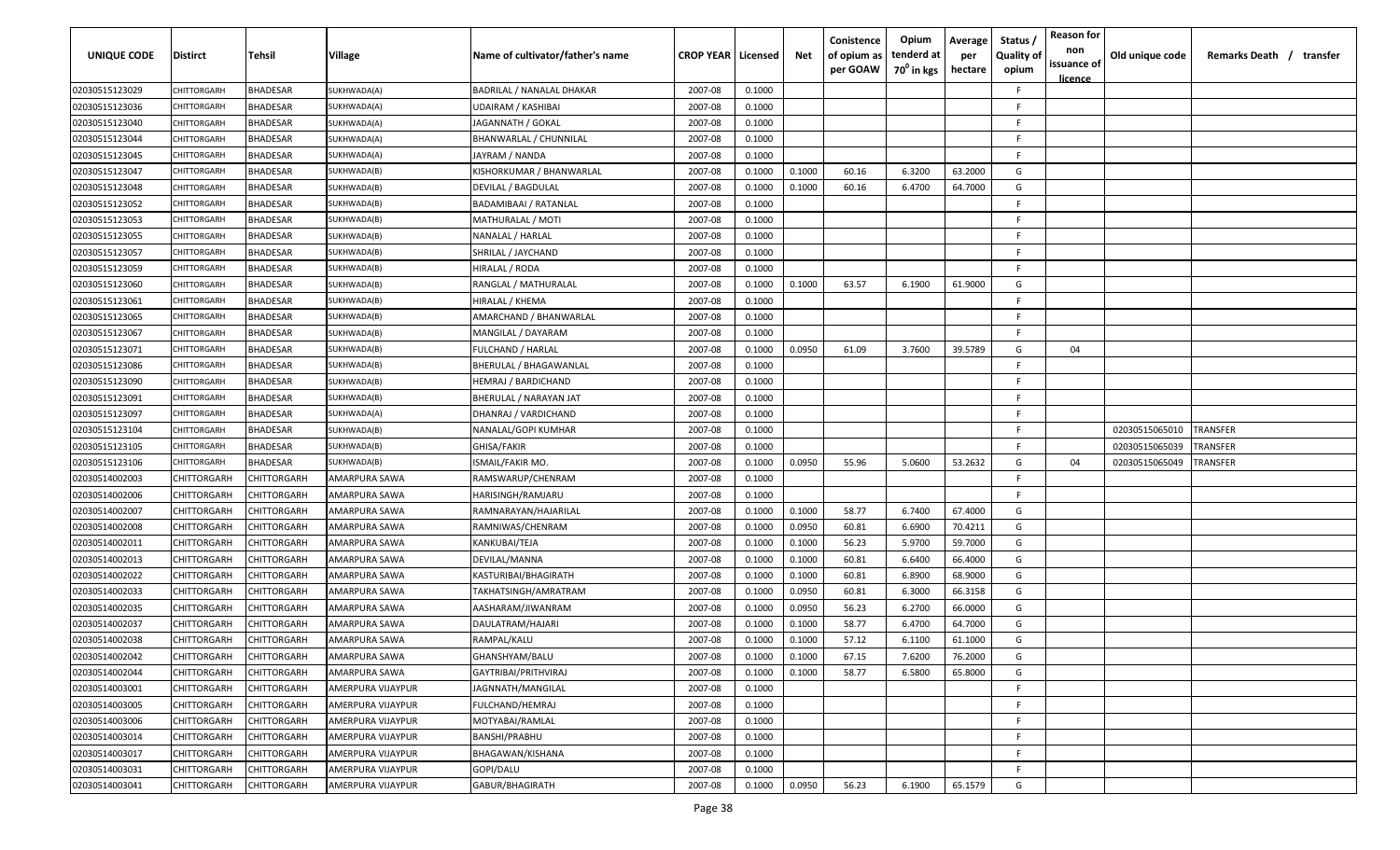| UNIQUE CODE    | <b>Distirct</b> | Tehsil             | Village                  | Name of cultivator/father's name | <b>CROP YEAR   Licensed</b> |        | Net    | Conistence<br>of opium as<br>per GOAW | Opium<br>tenderd at<br>70 <sup>0</sup> in kgs | Average<br>per<br>hectare | Status /<br><b>Quality of</b><br>opium | <b>Reason for</b><br>non<br>issuance of<br>licence | Old unique code | Remarks Death / transfer       |
|----------------|-----------------|--------------------|--------------------------|----------------------------------|-----------------------------|--------|--------|---------------------------------------|-----------------------------------------------|---------------------------|----------------------------------------|----------------------------------------------------|-----------------|--------------------------------|
| 02030514003047 | CHITTORGARH     | CHITTORGARH        | AMERPURA VIJAYPUR        | RUKAMANIBAI/GANPATLAL            | 2007-08                     | 0.1000 |        |                                       |                                               |                           | F.                                     |                                                    | 02030514030039  | TRANSFER                       |
| 02030514003048 | CHITTORGARH     | CHITTORGARH        | AMERPURA VIJAYPUR        | MADHO/PYARA                      | 2007-08                     | 0.1000 |        |                                       |                                               |                           | F.                                     |                                                    |                 |                                |
| 02030514005001 | CHITTORGARH     | CHITTORGARH        | BAGERIYA                 | DAYARAM/KALU                     | 2007-08                     | 0.1000 |        |                                       |                                               |                           | F.                                     |                                                    |                 |                                |
| 02030514005004 | CHITTORGARH     | CHITTORGARH        | BAGERIYA                 | GHISULAL/HEMRAJ                  | 2007-08                     | 0.1000 |        |                                       |                                               |                           | -F                                     |                                                    |                 |                                |
| 02030514005007 | CHITTORGARH     | CHITTORGARH        | BAGERIYA                 | ONKAR/LALUDHAKAR                 | 2007-08                     | 0.1000 |        |                                       |                                               |                           | E                                      |                                                    |                 |                                |
| 02030514005008 | CHITTORGARH     | CHITTORGARH        | BAGERIYA                 | BALKISHAN/SAWAIRAM               | 2007-08                     | 0.1000 |        |                                       |                                               |                           | F.                                     |                                                    |                 |                                |
| 02030514005025 | CHITTORGARH     | CHITTORGARH        | BAGERIYA                 | BHURALAL/TULSIRAM                | 2007-08                     | 0.1000 |        |                                       |                                               |                           | -F.                                    |                                                    |                 |                                |
| 02030514005026 | CHITTORGARH     | CHITTORGARH        | BAGERIYA                 | MANGILAL/TULSIRAM                | 2007-08                     | 0.1000 |        |                                       |                                               |                           | F                                      |                                                    |                 |                                |
| 02030514005032 | CHITTORGARH     | CHITTORGARH        | BAGERIYA                 | RAMCHANDRA/HEERALAL              | 2007-08                     | 0.1000 |        |                                       |                                               |                           | F.                                     |                                                    |                 |                                |
| 02030514005034 | CHITTORGARH     | CHITTORGARH        | BAGERIYA                 | KALUDAS/JANKIDAS                 | 2007-08                     | 0.1000 |        |                                       |                                               |                           | F.                                     |                                                    |                 |                                |
| 02030514005035 | CHITTORGARH     | CHITTORGARH        | BAGERIYA                 | SHANKARLAL/CHUNNILAL             | 2007-08                     | 0.1000 | 0.0950 | 67.15                                 | 7.2200                                        | 76.0000                   | G                                      |                                                    | 02030514125001  | TRANSFER                       |
| 02030514012001 | CHITTORGARH     | CHITTORGARH        | <b>BHATIYON KA KHEDA</b> | FEFKUNWAR/MANOHARSINGH           | 2007-08                     | 0.1000 | 0.1000 | 58.77                                 | 1.2300                                        | 12.3000                   | G                                      | 04                                                 |                 |                                |
| 02030514012015 | CHITTORGARH     | CHITTORGARH        | <b>BHATIYON KA KHEDA</b> | AMARSINGH/PRATHVISINGH           | 2007-08                     | 0.1000 |        |                                       |                                               |                           | F.                                     |                                                    |                 | TRANSFER/ GHATIYAWALI KA KHEDA |
| 02030514012029 | CHITTORGARH     | CHITTORGARH        | <b>BHATIYON KA KHEDA</b> | HIRALAL/KALULAL                  | 2007-08                     | 0.1000 | 0.1000 | 64.18                                 | 6.5900                                        | 65.9000                   | G                                      |                                                    |                 | TRANSFER/ SINDHBADI            |
| 02030514012032 | CHITTORGARH     | CHITTORGARH        | <b>BHATIYON KA KHEDA</b> | ISHWARSINGH/JIVANSINGH           | 2007-08                     | 0.1000 | 0.1050 | 63.69                                 | 1.3600                                        | 12.9524                   | G                                      | 04                                                 |                 |                                |
| 02030514012033 | CHITTORGARH     | CHITTORGARH        | <b>BHATIYON KA KHEDA</b> | EMANABI/KHAJUKHAN                | 2007-08                     | 0.1000 |        |                                       |                                               |                           | F.                                     |                                                    |                 | TRANSFER/ GHATIYAWALI KA KHEDA |
| 02030514012034 | CHITTORGARH     | CHITTORGARH        | <b>BHATIYON KA KHEDA</b> | BHANWARLAL/DEVA                  | 2007-08                     | 0.1000 | 0.1000 | 56.23                                 | 2.6300                                        | 26.3000                   | G                                      | 04                                                 |                 |                                |
| 02030514015001 | CHITTORGARH     | CHITTORGARH        | <b>BILODA</b>            | KANYABAI/LOBHCHAND               | 2007-08                     | 0.1000 | 0.0950 | 56.23                                 | 1.5800                                        | 16.6316                   | G                                      | 04                                                 |                 |                                |
| 02030514015007 | CHITTORGARH     | CHITTORGARH        | <b>BILODA</b>            | HAJARIBAI/AMARATRAM              | 2007-08                     | 0.1000 |        |                                       |                                               |                           | F.                                     |                                                    |                 |                                |
| 02030514015008 | CHITTORGARH     | CHITTORGARH        | <b>BILODA</b>            | RAMCHANDRA/BHANWARLAL            | 2007-08                     | 0.1000 |        |                                       |                                               |                           | F.                                     |                                                    |                 |                                |
| 02030514015013 | CHITTORGARH     | CHITTORGARH        | <b>BILODA</b>            | MOTILAL/BHOLU                    | 2007-08                     | 0.1000 |        |                                       |                                               |                           | E                                      |                                                    |                 |                                |
| 02030514015017 | CHITTORGARH     | CHITTORGARH        | <b>BILODA</b>            | SHYAMU/CHATURBHUJ                | 2007-08                     | 0.1000 |        |                                       |                                               |                           | F.                                     |                                                    |                 |                                |
| 02030514015029 | CHITTORGARH     | CHITTORGARH        | <b>BILODA</b>            | MOHANSINGH/KHEMRAJ               | 2007-08                     | 0.1000 | 0.0950 | 58.77                                 | 6.1200                                        | 64.4211                   | G                                      |                                                    |                 |                                |
| 02030514015030 | CHITTORGARH     | CHITTORGARH        | <b>BILODA</b>            | LOBHCHAND/KASHIRAMJAT            | 2007-08                     | 0.1000 | 0.0950 |                                       |                                               |                           |                                        | 02                                                 |                 |                                |
| 02030514015032 | CHITTORGARH     | CHITTORGARH        | <b>BILODA</b>            | BASRAJ/KALU                      | 2007-08                     | 0.1000 |        |                                       |                                               |                           | -F                                     |                                                    |                 |                                |
| 02030514015033 | CHITTORGARH     | CHITTORGARH        | <b>BILODA</b>            | RAMLAL/KALULAL                   | 2007-08                     | 0.1000 |        |                                       |                                               |                           | E                                      |                                                    |                 |                                |
| 02030514015036 | CHITTORGARH     | CHITTORGARH        | <b>BILODA</b>            | SHANTIBAI/CHATARBHUJ             | 2007-08                     | 0.1000 |        |                                       |                                               |                           | -F.                                    |                                                    |                 |                                |
| 02030514015043 | CHITTORGARH     | CHITTORGARH        | <b>BILODA</b>            | LALSINGH/RAMNARAYAN              | 2007-08                     | 0.1000 |        |                                       |                                               |                           | F.                                     |                                                    |                 |                                |
| 02030514015044 | CHITTORGARH     | <b>CHITTORGARH</b> | <b>BILODA</b>            | NAGJIRAM/VENIRAM                 | 2007-08                     | 0.1000 |        |                                       |                                               |                           | -F.                                    |                                                    |                 |                                |
| 02030514015047 | CHITTORGARH     | CHITTORGARH        | <b>BILODA</b>            | SHANTILAL/CHATARBHUJ             | 2007-08                     | 0.1000 |        |                                       |                                               |                           | F.                                     |                                                    |                 |                                |
| 02030514015048 | CHITTORGARH     | CHITTORGARH        | <b>BILODA</b>            | DALCHAND/MOTILAL                 | 2007-08                     | 0.1000 |        |                                       |                                               |                           | F.                                     |                                                    |                 |                                |
| 02030514015052 | CHITTORGARH     | CHITTORGARH        | <b>BILODA</b>            | NANLAL/NATHU                     | 2007-08                     | 0.1000 | 0.1000 | 45.30                                 | 1.4100                                        | 14.1000                   | G                                      | 04                                                 |                 |                                |
| 02030514015053 | CHITTORGARH     | CHITTORGARH        | BILODA                   | BAPULAL/AMARATRAM                | 2007-08                     | 0.1000 |        |                                       |                                               |                           | F.                                     |                                                    |                 |                                |
| 02030514015054 | CHITTORGARH     | CHITTORGARH        | <b>BILODA</b>            | CHARANSINGH/RAMLAL               | 2007-08                     | 0.1000 |        |                                       |                                               |                           | F.                                     |                                                    |                 |                                |
| 02030514015058 | CHITTORGARH     | CHITTORGARH        | <b>BILODA</b>            | RAMSINGH/KHEMRAJ                 | 2007-08                     | 0.1000 | 0.0950 | 52.46                                 | 1.1900                                        | 12.5263                   | G                                      | 04                                                 |                 |                                |
| 02030514015063 | CHITTORGARH     | CHITTORGARH        | <b>BILODA</b>            | LALSINGH/RAMCHAND                | 2007-08                     | 0.1000 |        |                                       |                                               |                           | E                                      |                                                    |                 |                                |
| 02030514015068 | CHITTORGARH     | CHITTORGARH        | <b>BILODA</b>            | SHORAM/KISHANA                   | 2007-08                     | 0.1000 | 0.1000 | 57.12                                 | 6.7400                                        | 67.4000                   | G                                      |                                                    |                 |                                |
| 02030514016001 | CHITTORGARH     | CHITTORGARH        | <b>BILOLA</b>            | RUPIBAI/JAIRAM                   | 2007-08                     | 0.1000 | 0.1000 | 64.18                                 | 6.5300                                        | 65.3000                   | G                                      |                                                    |                 |                                |
| 02030514016002 | CHITTORGARH     | CHITTORGARH        | <b>BILOLA</b>            | MOHAN/BHURALAL                   | 2007-08                     | 0.1000 | 0.0950 | 60.81                                 | 5.8900                                        | 62.0000                   | G                                      |                                                    |                 |                                |
| 02030514016017 | CHITTORGARH     | CHITTORGARH        | <b>BILOLA</b>            | MIYACHAND/PARTHA                 | 2007-08                     | 0.1000 | 0.1000 | 60.81                                 | 1.6900                                        | 16.9000                   | G                                      | 04                                                 |                 |                                |
| 02030514016020 | CHITTORGARH     | CHITTORGARH        | <b>BILOLA</b>            | INDRASINGH/ONKARSINGH            | 2007-08                     | 0.1000 | 0.0950 | 64.18                                 | 5.8500                                        | 61.5789                   | G                                      |                                                    |                 |                                |
| 02030514016021 | CHITTORGARH     | CHITTORGARH        | <b>BILOLA</b>            | SAMPATLAL/FULCHAND               | 2007-08                     | 0.1000 | 0.1000 | 52.46                                 | 5.5400                                        | 55.4000                   | G                                      | 04                                                 |                 |                                |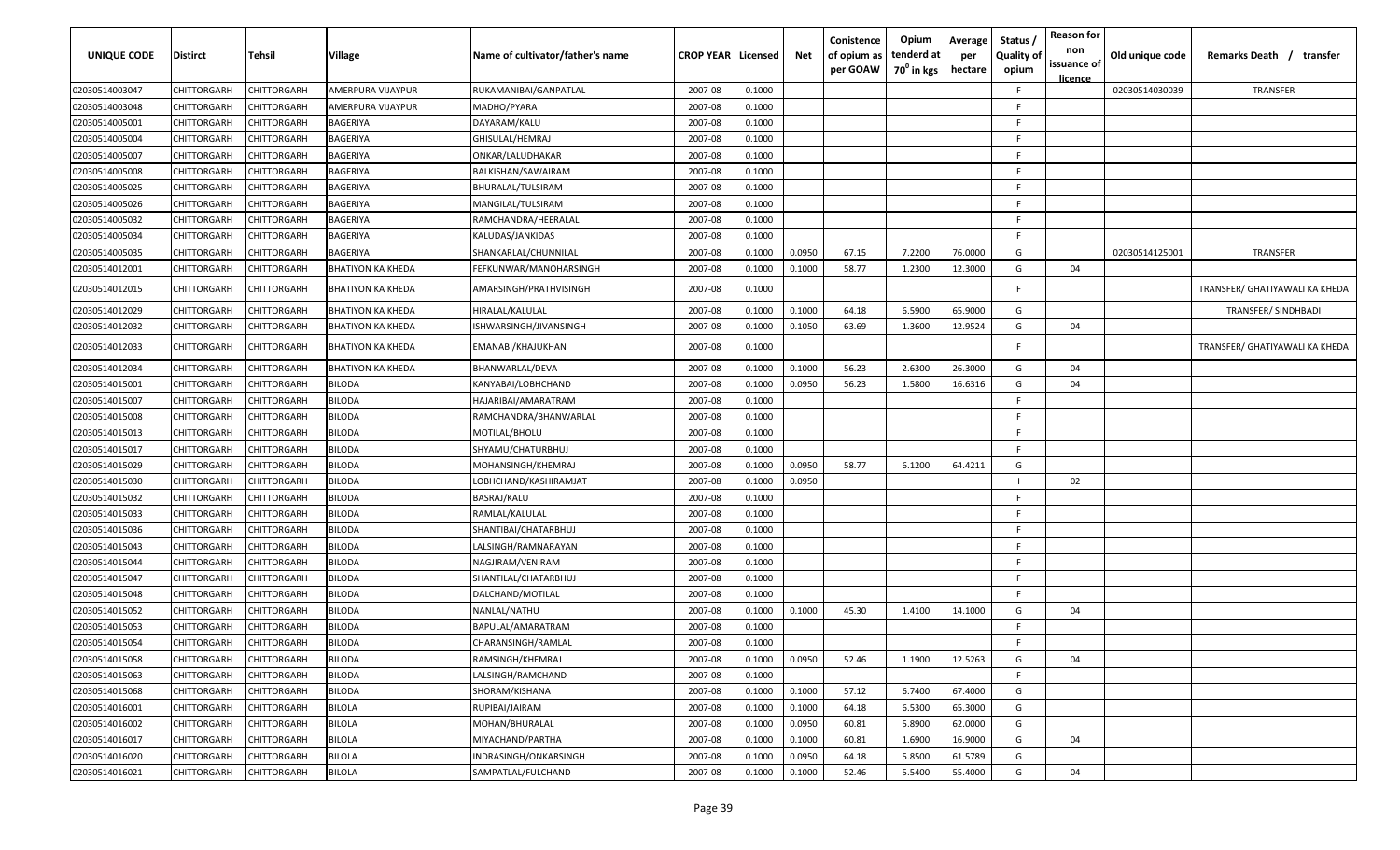| UNIQUE CODE    | <b>Distirct</b> | Tehsil             | Village         | Name of cultivator/father's name | <b>CROP YEAR   Licensed</b> |        | Net    | Conistence<br>of opium as<br>per GOAW | Opium<br>tenderd at<br>70 <sup>°</sup> in kgs | Average<br>per<br>hectare | Status<br><b>Quality of</b><br>opium | <b>Reason for</b><br>non<br>issuance of<br>licence | Old unique code | Remarks Death / transfer |
|----------------|-----------------|--------------------|-----------------|----------------------------------|-----------------------------|--------|--------|---------------------------------------|-----------------------------------------------|---------------------------|--------------------------------------|----------------------------------------------------|-----------------|--------------------------|
| 02030514016022 | CHITTORGARH     | CHITTORGARH        | <b>BILOLA</b>   | VENA/PYARA                       | 2007-08                     | 0.1000 | 0.1000 | 58.77                                 | 1.9200                                        | 19.2000                   | G                                    | 04                                                 |                 |                          |
| 02030514016023 | CHITTORGARH     | CHITTORGARH        | <b>BILOLA</b>   | MANGILAL/BHERA                   | 2007-08                     | 0.1000 | 0.0950 | 63.69                                 | 6.5000                                        | 68.4211                   | G                                    |                                                    |                 |                          |
| 02030514016025 | CHITTORGARH     | CHITTORGARH        | <b>BILOLA</b>   | VIJAYSINGH/CHIMANSINGH           | 2007-08                     | 0.1000 | 0.1000 | 60.81                                 | 1.8900                                        | 18.9000                   | G                                    | 04                                                 |                 |                          |
| 02030514016026 | CHITTORGARH     | CHITTORGARH        | <b>BILOLA</b>   | PYARA/CHAMPA                     | 2007-08                     | 0.1000 |        |                                       |                                               |                           | F.                                   |                                                    | 02030514093037  | TRANSFER                 |
| 02030514016027 | CHITTORGARH     | CHITTORGARH        | <b>BILOLA</b>   | BHERULAL/GOVINDRAM               | 2007-08                     | 0.1000 | 0.0900 | 60.81                                 | 6.1900                                        | 68.7778                   | G                                    |                                                    | 02030514093008  | TRANSFER                 |
| 02030514016028 | CHITTORGARH     | CHITTORGARH        | <b>BILOLA</b>   | PRATHVIRAJ/GOPILAL               | 2007-08                     | 0.1000 | 0.1000 | 52.46                                 | 5.5400                                        | 55.4000                   | G                                    | 04                                                 | 02030514093031  | <b>TRANSFER</b>          |
| 02030514016029 | CHITTORGARH     | <b>CHITTORGARH</b> | <b>BILOLA</b>   | MANOHARLAL/MADHU                 | 2007-08                     | 0.1000 |        |                                       |                                               |                           | F.                                   |                                                    | 02030514093004  | <b>TRANSFER</b>          |
| 02030514016030 | CHITTORGARH     | <b>CHITTORGARH</b> | <b>BILOLA</b>   | CHAMPALAL/AMARCHAND              | 2007-08                     | 0.1000 |        |                                       |                                               |                           | E.                                   |                                                    |                 |                          |
| 02030514016031 | CHITTORGARH     | CHITTORGARH        | <b>BILOLA</b>   | MAGNIRAM/PYARA                   | 2007-08                     | 0.1000 |        |                                       |                                               |                           | F.                                   |                                                    |                 | <b>NAME CHANGE</b>       |
| 02030514016032 | CHITTORGARH     | CHITTORGARH        | <b>BILOLA</b>   | ONKAR/NATHU                      | 2007-08                     | 0.1000 | 0.1000 | 60.81                                 | 6.7600                                        | 67.6000                   | G                                    |                                                    | 02030514030054  | TRANSFER                 |
| 02030514021004 | CHITTORGARH     | CHITTORGARH        | CHIKSI A        | AMRTARAM/GOKAL                   | 2007-08                     | 0.1000 |        |                                       |                                               |                           | F.                                   |                                                    |                 |                          |
| 02030514021005 | CHITTORGARH     | CHITTORGARH        | <b>CHIKSI A</b> | ONKARLALA/HARLAL                 | 2007-08                     | 0.1000 |        |                                       |                                               |                           | F.                                   |                                                    |                 |                          |
| 02030514021009 | CHITTORGARH     | CHITTORGARH        | <b>CHIKSI A</b> | GITABAI/ONKAR                    | 2007-08                     | 0.1000 |        |                                       |                                               |                           | F.                                   |                                                    |                 |                          |
| 02030514021012 | CHITTORGARH     | CHITTORGARH        | <b>CHIKSI A</b> | DHULIBAI/NANDLAL                 | 2007-08                     | 0.1000 |        |                                       |                                               |                           | F                                    |                                                    |                 | <b>NAME CHANGE</b>       |
| 02030514021016 | CHITTORGARH     | CHITTORGARH        | <b>CHIKSI A</b> | ONKARLAL/BOTLAL                  | 2007-08                     | 0.1000 |        |                                       |                                               |                           | -F                                   |                                                    |                 |                          |
| 02030514021017 | CHITTORGARH     | CHITTORGARH        | <b>CHIKSI A</b> | DALU/BHOLARAM                    | 2007-08                     | 0.1000 |        |                                       |                                               |                           | F                                    |                                                    |                 |                          |
| 02030514021020 | CHITTORGARH     | CHITTORGARH        | <b>CHIKSI A</b> | BHAGWAN/DALU                     | 2007-08                     | 0.1000 |        |                                       |                                               |                           | E.                                   |                                                    |                 |                          |
| 02030514021030 | CHITTORGARH     | CHITTORGARH        | <b>CHIKSI A</b> | BHERULAL/UDIYACHAMAR             | 2007-08                     | 0.1000 | 0.1000 | 58.77                                 | 6.7900                                        | 67.9000                   | G                                    |                                                    |                 |                          |
| 02030514021033 | CHITTORGARH     | CHITTORGARH        | <b>CHIKSI A</b> | KASTURIBAI/DHANRAJ               | 2007-08                     | 0.1000 |        |                                       |                                               |                           | -F                                   |                                                    |                 |                          |
| 02030514021036 | CHITTORGARH     | CHITTORGARH        | <b>CHIKSI A</b> | MOHANLAL/RAMNARAYAN              | 2007-08                     | 0.1000 |        |                                       |                                               |                           | F                                    |                                                    |                 |                          |
| 02030514021046 | CHITTORGARH     | CHITTORGARH        | <b>CHIKSI A</b> | GOPILAL/MOTILALA                 | 2007-08                     | 0.1000 |        |                                       |                                               |                           | -F                                   |                                                    |                 |                          |
| 02030514021052 | CHITTORGARH     | CHITTORGARH        | <b>CHIKSI A</b> | LAKMICHAND/CHOTULAL              | 2007-08                     | 0.1000 |        |                                       |                                               |                           | E                                    |                                                    |                 |                          |
| 02030514021054 | CHITTORGARH     | CHITTORGARH        | CHIKSI A        | GATUBAI/MANGILAI                 | 2007-08                     | 0.1000 |        |                                       |                                               |                           | F                                    |                                                    |                 |                          |
| 02030514021055 | CHITTORGARH     | CHITTORGARH        | <b>CHIKSI A</b> | HEMRAJ/CHUNNILAL                 | 2007-08                     | 0.1000 |        |                                       |                                               |                           | F                                    |                                                    |                 |                          |
| 02030514021057 | CHITTORGARH     | CHITTORGARH        | <b>CHIKSI A</b> | MANOHARLAL/NANDLAL               | 2007-08                     | 0.1000 |        |                                       |                                               |                           | E.                                   |                                                    |                 |                          |
| 02030514021067 | CHITTORGARH     | CHITTORGARH        | <b>CHIKSI A</b> | GOPAL/HIRALAL                    | 2007-08                     | 0.1000 |        |                                       |                                               |                           | F.                                   |                                                    |                 |                          |
| 02030514021068 | CHITTORGARH     | CHITTORGARH        | CHIKSI A        | RAMRATAN/MANGILAL                | 2007-08                     | 0.1000 |        |                                       |                                               |                           | F.                                   |                                                    |                 |                          |
| 02030514021069 | CHITTORGARH     | CHITTORGARH        | CHIKSI A        | FTHELAL/ONKAR                    | 2007-08                     | 0.1000 |        |                                       |                                               |                           | -F                                   |                                                    |                 |                          |
| 02030514021070 | CHITTORGARH     | CHITTORGARH        | <b>CHIKSI A</b> | RAMGOPAL/DOLATRAM                | 2007-08                     | 0.1000 |        |                                       |                                               |                           | -F                                   |                                                    |                 |                          |
| 02030514021075 | CHITTORGARH     | CHITTORGARH        | <b>CHIKSI A</b> | MITHULAL/GOPAL                   | 2007-08                     | 0.1000 |        |                                       |                                               |                           | - F                                  |                                                    |                 |                          |
| 02030514021076 | CHITTORGARH     | CHITTORGARH        | <b>CHIKSI A</b> | MNOHARLAL/DHNNAMALI              | 2007-08                     | 0.1000 |        |                                       |                                               |                           | E                                    |                                                    |                 |                          |
| 02030514021086 | CHITTORGARH     | <b>CHITTORGARH</b> | <b>CHIKSI A</b> | VARWARSINGH/LAXMILAL             | 2007-08                     | 0.1000 |        |                                       |                                               |                           | -F                                   |                                                    |                 |                          |
| 02030514021087 | CHITTORGARH     | CHITTORGARH        | <b>CHIKSI A</b> | KESURAM/PERTVIRAJ                | 2007-08                     | 0.1000 |        |                                       |                                               |                           | -F                                   |                                                    |                 |                          |
| 02030514021088 | CHITTORGARH     | CHITTORGARH        | <b>CHIKSI A</b> | ONAKR/RAMA                       | 2007-08                     | 0.1000 |        |                                       |                                               |                           | -F                                   |                                                    |                 |                          |
| 02030514021090 | CHITTORGARH     | CHITTORGARH        | <b>CHIKSI A</b> | NANALAL/GISA                     | 2007-08                     | 0.1000 | 0.1000 | 58.77                                 | 7.1700                                        | 71.7000                   | G                                    |                                                    |                 |                          |
| 02030514021100 | CHITTORGARH     | CHITTORGARH        | <b>CHIKSI A</b> | RAMNARAYAN/KALURAM               | 2007-08                     | 0.1000 |        |                                       |                                               |                           | -F                                   |                                                    |                 |                          |
| 02030514021104 | CHITTORGARH     | CHITTORGARH        | <b>CHIKSI B</b> | KISHANLAL/GHISA                  | 2007-08                     | 0.1000 |        |                                       |                                               |                           | F.                                   |                                                    |                 |                          |
| 02030514021105 | CHITTORGARH     | CHITTORGARH        | <b>CHIKSI B</b> | GITABAI/SHANKARLAL               | 2007-08                     | 0.1000 |        |                                       |                                               |                           | -F                                   |                                                    |                 |                          |
| 02030514021110 | CHITTORGARH     | CHITTORGARH        | <b>CHIKSI B</b> | PRATHVIRAJ/MOTILAL               | 2007-08                     | 0.1000 |        |                                       |                                               |                           | F.                                   |                                                    |                 |                          |
| 02030514021112 | CHITTORGARH     | CHITTORGARH        | <b>CHIKSI B</b> | ONKARLAL/KALU                    | 2007-08                     | 0.1000 |        |                                       |                                               |                           | -F                                   |                                                    |                 |                          |
| 02030514021113 | CHITTORGARH     | CHITTORGARH        | <b>CHIKSI B</b> | MANGILAL/HIRALAL                 | 2007-08                     | 0.1000 |        |                                       |                                               |                           | F.                                   |                                                    |                 |                          |
| 02030514021114 | CHITTORGARH     | CHITTORGARH        | <b>CHIKSI B</b> | RAMCHANDRA/SALAGRAM              | 2007-08                     | 0.1000 | 0.1000 | 60.81                                 | 2.2500                                        | 22.5000                   | G                                    | 04                                                 |                 |                          |
| 02030514021119 | CHITTORGARH     | CHITTORGARH        | <b>CHIKSI B</b> | ONKAR/LALU                       | 2007-08                     | 0.1000 | 0.1000 | 57.12                                 | 2.6300                                        | 26.3000                   | G                                    | 04                                                 |                 |                          |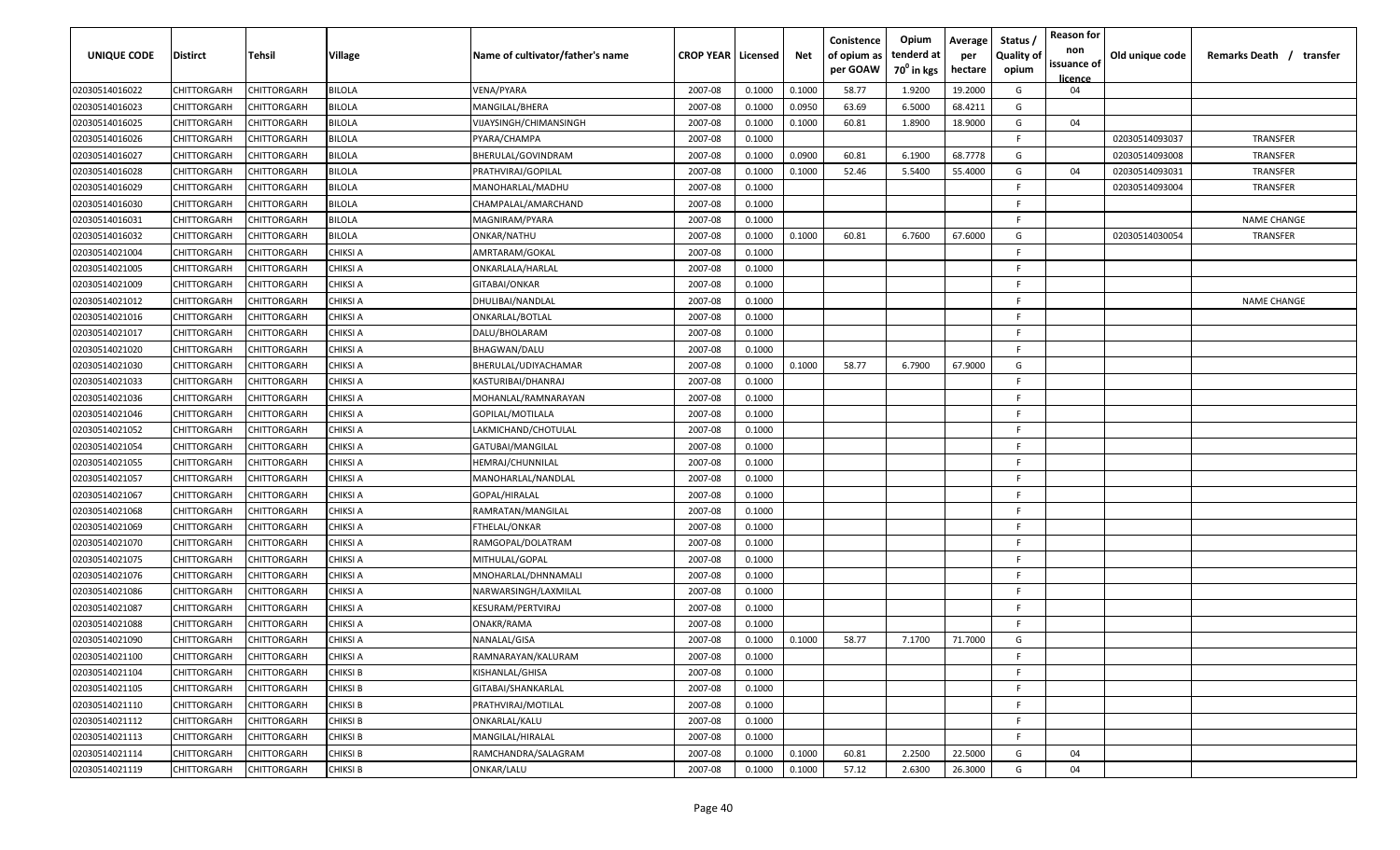| UNIQUE CODE    | <b>Distirct</b>    | <b>Tehsil</b> | Village             | Name of cultivator/father's name  | <b>CROP YEAR Licensed</b> |        | Net    | Conistence<br>of opium as<br>per GOAW | Opium<br>tenderd at<br>70 <sup>0</sup> in kgs | Average<br>per<br>hectare | Status /<br><b>Quality of</b><br>opium | <b>Reason for</b><br>non<br>issuance of<br><u>licence</u> | Old unique code | Remarks Death / transfer |
|----------------|--------------------|---------------|---------------------|-----------------------------------|---------------------------|--------|--------|---------------------------------------|-----------------------------------------------|---------------------------|----------------------------------------|-----------------------------------------------------------|-----------------|--------------------------|
| 02030514021120 | CHITTORGARH        | CHITTORGARH   | CHIKSI B            | BHAGAWANLAL/LAKHMICHAND/JHAMKUBAI | 2007-08                   | 0.1000 |        |                                       |                                               |                           | E                                      |                                                           |                 |                          |
| 02030514021123 | <b>CHITTORGARH</b> | CHITTORGARH   | <b>CHIKSI B</b>     | SAGARBAI/ONKARLAL                 | 2007-08                   | 0.1000 |        |                                       |                                               |                           | -F.                                    |                                                           |                 |                          |
| 02030514021137 | CHITTORGARH        | CHITTORGARH   | <b>CHIKSI B</b>     | LALCHAND/DULICHAND                | 2007-08                   | 0.1000 |        |                                       |                                               |                           | -F.                                    |                                                           |                 |                          |
| 02030514021139 | CHITTORGARH        | CHITTORGARH   | <b>CHIKSI B</b>     | CHENRAM/RATANLAL                  | 2007-08                   | 0.1000 |        |                                       |                                               |                           | -F.                                    |                                                           |                 |                          |
| 02030514021146 | CHITTORGARH        | CHITTORGARH   | <b>CHIKSI B</b>     | GOPALLAL/RUPJI                    | 2007-08                   | 0.1000 |        |                                       |                                               |                           | -F.                                    |                                                           |                 |                          |
| 02030514021152 | CHITTORGARH        | CHITTORGARH   | <b>CHIKSI B</b>     | PRABHU/BHERA                      | 2007-08                   | 0.1000 | 0.1000 | 58.77                                 | 2.2500                                        | 22.5000                   | G                                      | 04                                                        |                 |                          |
| 02030514021155 | CHITTORGARH        | CHITTORGARH   | CHIKSI B            | RAMNARAYAN/HIRA                   | 2007-08                   | 0.1000 | 0.1000 | 58.77                                 | 6.0000                                        | 60.0000                   | G                                      |                                                           |                 |                          |
| 02030514021167 | CHITTORGARH        | CHITTORGARH   | CHIKSI B            | PYARCHAND/DEVJI                   | 2007-08                   | 0.1000 |        |                                       |                                               |                           | -F                                     |                                                           |                 |                          |
| 02030514021174 | CHITTORGARH        | CHITTORGARH   | CHIKSI B            | RAMSINGH/RAMNARAYAN               | 2007-08                   | 0.1000 |        |                                       |                                               |                           | -F.                                    |                                                           |                 |                          |
| 02030514021175 | CHITTORGARH        | CHITTORGARH   | CHIKSI B            | BAPULAL/SHANKAR                   | 2007-08                   | 0.1000 |        |                                       |                                               |                           | -F.                                    |                                                           |                 |                          |
| 02030514021176 | CHITTORGARH        | CHITTORGARH   | CHIKSI B            | BANSHILAL/MANGILAL                | 2007-08                   | 0.1000 |        |                                       |                                               |                           | -F.                                    |                                                           |                 |                          |
| 02030514021181 | CHITTORGARH        | CHITTORGARH   | CHIKSI B            | SHANKAR/MANGILAL                  | 2007-08                   | 0.1000 |        |                                       |                                               |                           | -F.                                    |                                                           |                 |                          |
| 02030514021186 | CHITTORGARH        | CHITTORGARH   | CHIKSI B            | MAHIPAL/DOULATRAM                 | 2007-08                   | 0.1000 |        |                                       |                                               |                           | -F.                                    |                                                           |                 |                          |
| 02030514021193 | CHITTORGARH        | CHITTORGARH   | CHIKSI B            | ONKAR/NANDA                       | 2007-08                   | 0.1000 |        |                                       |                                               |                           | -F.                                    |                                                           |                 |                          |
| 02030514021200 | CHITTORGARH        | CHITTORGARH   | CHIKSI B            | MOTILAL/JAYRAM                    | 2007-08                   | 0.1000 |        |                                       |                                               |                           | -F.                                    |                                                           |                 |                          |
| 02030514021207 | CHITTORGARH        | CHITTORGARH   | CHIKSI A            | RAMNIWAS/ONKAR                    | 2007-08                   | 0.1000 |        |                                       |                                               |                           | -F.                                    |                                                           |                 |                          |
| 02030514021210 | CHITTORGARH        | CHITTORGARH   | CHIKSI A            | GOPAL/BHERULAL                    | 2007-08                   | 0.1000 |        |                                       |                                               |                           | -F.                                    |                                                           |                 |                          |
| 02030514021215 | CHITTORGARH        | CHITTORGARH   | CHIKSI A            | MANGILAL/SHANKAR                  | 2007-08                   | 0.1000 |        |                                       |                                               |                           | -F.                                    |                                                           |                 |                          |
| 02030514021220 | CHITTORGARH        | CHITTORGARH   | <b>CHIKSI B</b>     | DEVKISHAN/MULCHAND                | 2007-08                   | 0.1000 |        |                                       |                                               |                           | F.                                     |                                                           |                 |                          |
| 02030514021227 | CHITTORGARH        | CHITTORGARH   | <b>CHIKSI B</b>     | KHUMRAJ/BHERULAL                  | 2007-08                   | 0.1000 |        |                                       |                                               |                           | F.                                     |                                                           |                 |                          |
| 02030514021228 | CHITTORGARH        | CHITTORGARH   | <b>CHIKSI B</b>     | KHEMA/BHERA                       | 2007-08                   | 0.1000 |        |                                       |                                               |                           | -F.                                    |                                                           |                 |                          |
| 02030514021229 | CHITTORGARH        | CHITTORGARH   | CHIKSI A            | TRILOK/NAWALA                     | 2007-08                   | 0.1000 |        |                                       |                                               |                           | -F.                                    |                                                           |                 |                          |
| 02030514021230 | CHITTORGARH        | CHITTORGARH   | CHIKSI A            | SHANKARIBAI/DALU                  | 2007-08                   | 0.1000 |        |                                       |                                               |                           | -F.                                    |                                                           | 02030514046002  | TRANSFER                 |
| 02030514021231 | CHITTORGARH        | CHITTORGARH   | CHIKSI A            | HAJARI/GOKAL                      | 2007-08                   | 0.1000 |        |                                       |                                               |                           | -F.                                    |                                                           | 02030514046004  | TRANSFER                 |
| 02030514028005 | CHITTORGARH        | CHITTORGARH   | DHARANA             | NANDA/BHERA                       | 2007-08                   | 0.1000 |        |                                       |                                               |                           | -F.                                    |                                                           |                 |                          |
| 02030514028007 | CHITTORGARH        | CHITTORGARH   | DHARANA             | KELASH/MOHAN                      | 2007-08                   | 0.1000 | 0.0900 | 60.81                                 | 6.2000                                        | 68.8889                   | G                                      |                                                           |                 |                          |
| 02030514028008 | CHITTORGARH        | CHITTORGARH   | DHARANA             | CHHAGNA/NARAYAN                   | 2007-08                   | 0.1000 | 0.0950 | 56.23                                 | 6.0400                                        | 63.5789                   | G                                      |                                                           |                 |                          |
| 02030514028011 | CHITTORGARH        | CHITTORGARH   | DHARANA             | VARDA/KIRSHANA                    | 2007-08                   | 0.1000 |        |                                       |                                               |                           | F                                      |                                                           |                 |                          |
| 02030514028014 | CHITTORGARH        | CHITTORGARH   | DHARANA             | NANA/KHEMRAJ                      | 2007-08                   | 0.1000 |        |                                       |                                               |                           | -F.                                    |                                                           |                 |                          |
| 02030514028017 | CHITTORGARH        | CHITTORGARH   | DHARANA             | HEMA/MEGHA                        | 2007-08                   | 0.1000 |        |                                       |                                               |                           | N                                      |                                                           |                 |                          |
| 02030514029002 | CHITTORGARH        | CHITTORGARH   | DOULATPURA VIJAYPUR | BHOLIRAM/MULCHAND                 | 2007-08                   | 0.1000 |        |                                       |                                               |                           | F.                                     |                                                           |                 |                          |
| 02030514029003 | CHITTORGARH        | CHITTORGARH   | DOULATPURA VIJAYPUR | BALU/KALU                         | 2007-08                   | 0.1000 |        |                                       |                                               |                           | F.                                     |                                                           |                 |                          |
| 02030514029006 | CHITTORGARH        | CHITTORGARH   | DOULATPURA VIJAYPUR | DHAPUBAI/MAGANLAL                 | 2007-08                   | 0.1000 |        |                                       |                                               |                           | E                                      |                                                           |                 |                          |
| 02030514029009 | CHITTORGARH        | CHITTORGARH   | DOULATPURA VIJAYPUR | BHANWARLAL/JAGGANNATH             | 2007-08                   | 0.1000 |        |                                       |                                               |                           | E                                      |                                                           |                 |                          |
| 02030514029017 | <b>CHITTORGARH</b> | CHITTORGARH   | DOULATPURA VIJAYPUR | KISHANLAL/RANGLAL                 | 2007-08                   | 0.1000 |        |                                       |                                               |                           |                                        |                                                           |                 |                          |
| 02030514029019 | <b>CHITTORGARH</b> | CHITTORGARH   | DOULATPURA VIJAYPUR | NANDRAM/MULCHAND                  | 2007-08                   | 0.1000 |        |                                       |                                               |                           | F                                      |                                                           |                 |                          |
| 02030514029022 | <b>CHITTORGARH</b> | CHITTORGARH   | DOULATPURA VIJAYPUR | KANHAIYALAL/BALURAM               | 2007-08                   | 0.1000 |        |                                       |                                               |                           | F.                                     |                                                           |                 |                          |
| 02030514029024 | <b>CHITTORGARH</b> | CHITTORGARH   | DOULATPURA VIJAYPUR | SHIVLAL/GANGARAM                  | 2007-08                   | 0.1000 |        |                                       |                                               |                           | F                                      |                                                           |                 |                          |
| 02030514029026 | CHITTORGARH        | CHITTORGARH   | DOULATPURA VIJAYPUR | RADHIBAI/GITALAL                  | 2007-08                   | 0.1000 |        |                                       |                                               |                           | F                                      |                                                           |                 |                          |
| 02030514029027 | CHITTORGARH        | CHITTORGARH   | DOULATPURA VIJAYPUR | RAMLAL/GANGARAM                   | 2007-08                   | 0.1000 |        |                                       |                                               |                           | F.                                     |                                                           |                 |                          |
| 02030514029028 | CHITTORGARH        | CHITTORGARH   | DOULATPURA VIJAYPUR | BABARU/MOHAN                      | 2007-08                   | 0.1000 |        |                                       |                                               |                           | -F                                     |                                                           |                 |                          |
| 02030514029034 | CHITTORGARH        | CHITTORGARH   | DOULATPURA VIJAYPUR | GITABAI/MOHAN                     | 2007-08                   | 0.1000 |        |                                       |                                               |                           | -F                                     |                                                           |                 |                          |
| 02030514029035 | CHITTORGARH        | CHITTORGARH   | DOULATPURA VIJAYPUR | EJANBAI/MODIRAM                   | 2007-08                   | 0.1000 |        |                                       |                                               |                           | F                                      |                                                           |                 |                          |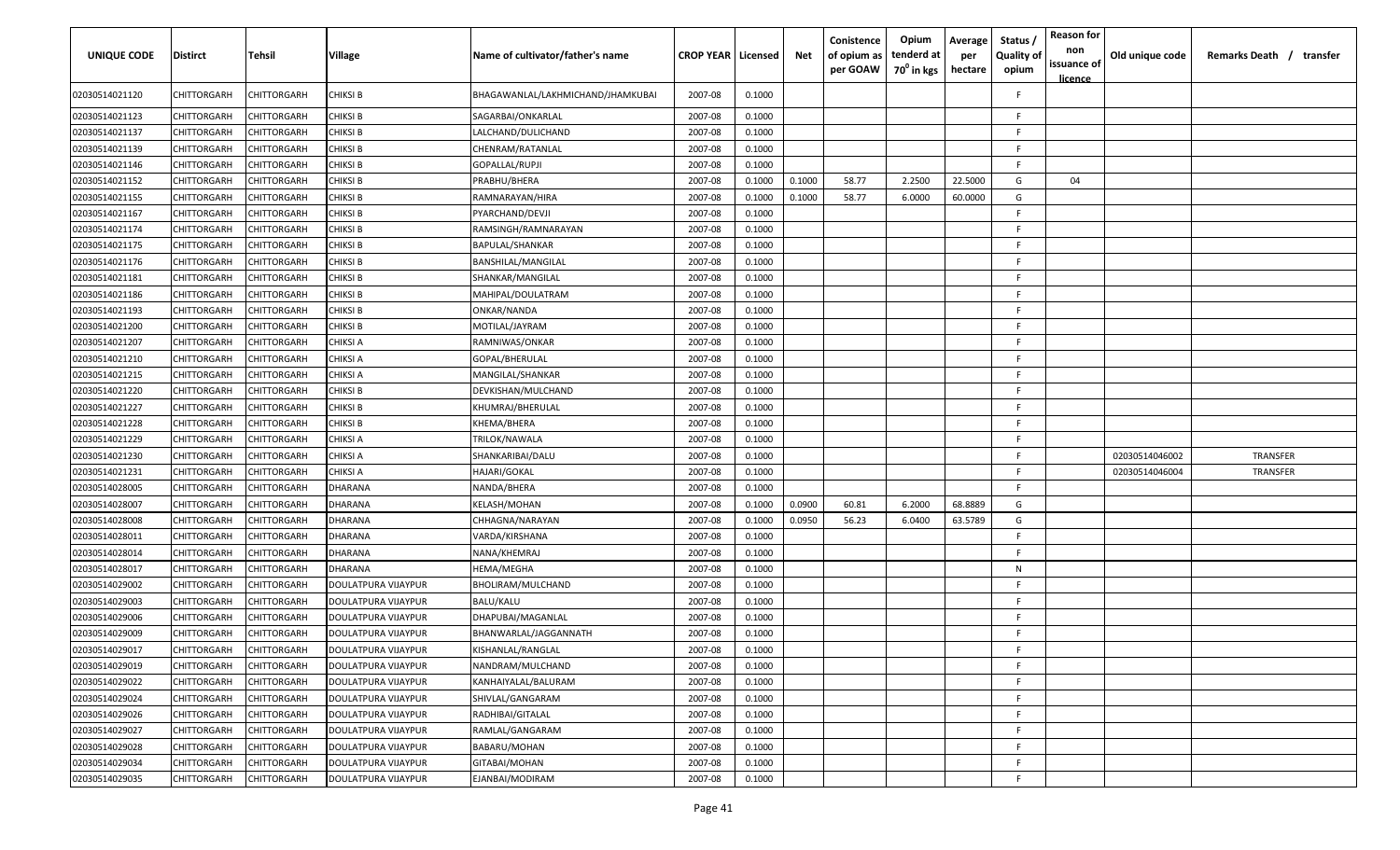| UNIQUE CODE    | <b>Distirct</b>    | Tehsil             | Village                    | Name of cultivator/father's name | <b>CROP YEAR   Licensed</b> |        | Net    | Conistence<br>of opium as<br>per GOAW | Opium<br>tenderd at<br>70 <sup>0</sup> in kgs | Average<br>per<br>hectare | Status /<br><b>Quality of</b><br>opium | <b>Reason for</b><br>non<br>issuance of<br><u>licence</u> | Old unique code | Remarks Death /<br>transfer |
|----------------|--------------------|--------------------|----------------------------|----------------------------------|-----------------------------|--------|--------|---------------------------------------|-----------------------------------------------|---------------------------|----------------------------------------|-----------------------------------------------------------|-----------------|-----------------------------|
| 02030514029037 | CHITTORGARH        | CHITTORGARH        | <b>DOULATPURA VIJAYPUR</b> | NANAIBAI/RANGLAL                 | 2007-08                     | 0.1000 |        |                                       |                                               |                           | F.                                     |                                                           |                 |                             |
| 02030514029038 | CHITTORGARH        | CHITTORGARH        | <b>DOULATPURA VIJAYPUR</b> | BHERU/MAGANDHAKAR                | 2007-08                     | 0.1000 |        |                                       |                                               |                           | F.                                     |                                                           |                 |                             |
| 02030514029044 | CHITTORGARH        | CHITTORGARH        | DOULATPURA VIJAYPUR        | NANALAL/FULCHAND                 | 2007-08                     | 0.1000 |        |                                       |                                               |                           | <b>F</b>                               |                                                           |                 |                             |
| 02030514029045 | CHITTORGARH        | CHITTORGARH        | DOULATPURA VIJAYPUR        | AASHARAM/MANGILAL                | 2007-08                     | 0.1000 |        |                                       |                                               |                           | -F                                     |                                                           |                 |                             |
| 02030514029049 | CHITTORGARH        | CHITTORGARH        | DOULATPURA VIJAYPUR        | PRABHUDAS/GIRDHARIDAS            | 2007-08                     | 0.1000 | 0.1000 | 60.81                                 | 6.7900                                        | 67.9000                   | G                                      |                                                           |                 |                             |
| 02030514029050 | CHITTORGARH        | CHITTORGARH        | DOULATPURA VIJAYPUR        | CHAGANLAL/POKHAR                 | 2007-08                     | 0.1000 |        |                                       |                                               |                           | -F                                     |                                                           |                 |                             |
| 02030514029051 | CHITTORGARH        | CHITTORGARH        | DOULATPURA VIJAYPUR        | UDA/VAKTA                        | 2007-08                     | 0.1000 |        |                                       |                                               |                           | -F                                     |                                                           |                 |                             |
| 02030514029052 | CHITTORGARH        | <b>CHITTORGARH</b> | DOULATPURA VIJAYPUR        | RAMLAL/LAKHAMA                   | 2007-08                     | 0.1000 |        |                                       |                                               |                           | -F                                     |                                                           |                 |                             |
| 02030514029053 | CHITTORGARH        | <b>CHITTORGARH</b> | DOULATPURA VIJAYPUR        | BHERU/UDA                        | 2007-08                     | 0.1000 |        |                                       |                                               |                           | -F                                     |                                                           |                 |                             |
| 02030514029054 | CHITTORGARH        | CHITTORGARH        | DOULATPURA VIJAYPUR        | BANSHILAL/NANDA                  | 2007-08                     | 0.1000 |        |                                       |                                               |                           | -F                                     |                                                           | 02030514125009  | TRANSFER                    |
| 02030514029055 | CHITTORGARH        | CHITTORGARH        | DOULATPURA VIJAYPUR        | KANHAIYALAL/NANALAL              | 2007-08                     | 0.1000 |        |                                       |                                               |                           | F.                                     |                                                           | 02030514125010  | TRANSFER                    |
| 02030514029056 | CHITTORGARH        | CHITTORGARH        | DOULATPURA VIJAYPUR        | RADHESHYAM/SHANKAR               | 2007-08                     | 0.1000 |        |                                       |                                               |                           | -F                                     |                                                           | 02030514010025  | <b>TRANSFER</b>             |
| 02030514029057 | <b>CHITTORGARH</b> | CHITTORGARH        | DOULATPURA VIJAYPUR        | KALU/NANA                        | 2007-08                     | 0.1000 |        |                                       |                                               |                           | -F                                     |                                                           | 02030514083179  | TRANSFER                    |
| 02030514029058 | CHITTORGARH        | CHITTORGARH        | DOULATPURA VIJAYPUR        | RAMESHWARDAS/MANGIDAS            | 2007-08                     | 0.1000 |        |                                       |                                               |                           | -F                                     |                                                           | 02030514083181  | TRANSFER                    |
| 02030514029059 | CHITTORGARH        | CHITTORGARH        | DOULATPURA VIJAYPUR        | SAHMSHUDDIN/NURMO                | 2007-08                     | 0.1000 |        |                                       |                                               |                           | -F                                     |                                                           | 02030514083186  | TRANSFER                    |
| 02030514029060 | CHITTORGARH        | CHITTORGARH        | DOULATPURA VIJAYPUR        | DEVI/RAMA                        | 2007-08                     | 0.1000 |        |                                       |                                               |                           | -F                                     |                                                           | 02030514126011  | <b>TRANSFER</b>             |
| 02030514029061 | CHITTORGARH        | <b>CHITTORGARH</b> | DOULATPURA VIJAYPUR        | GOPI/KALU                        | 2007-08                     | 0.1000 |        |                                       |                                               |                           | <b>F</b>                               |                                                           | 02030514126037  | <b>TRANSFER</b>             |
| 02030514029062 | CHITTORGARH        | CHITTORGARH        | DOULATPURA VIJAYPUR        | RODA/KAJOD                       | 2007-08                     | 0.1000 |        |                                       |                                               |                           | E.                                     |                                                           | 02030514126041  | <b>TRANSFER</b>             |
| 02030514029063 | CHITTORGARH        | CHITTORGARH        | <b>DOULATPURA VIJAYPUR</b> | <b>BHOLIRAM/RUPA</b>             | 2007-08                     | 0.1000 |        |                                       |                                               |                           | F.                                     |                                                           | 02030514126048  | <b>TRANSFER</b>             |
| 02030514031001 | CHITTORGARH        | CHITTORGARH        | FALASIYA                   | HIRALAL/SHRILAL                  | 2007-08                     | 0.1000 | 0.0950 | 60.81                                 | 6.1400                                        | 64.6316                   | G                                      |                                                           |                 |                             |
| 02030514031006 | CHITTORGARH        | CHITTORGARH        | FALASIYA                   | KAMALABAI/NANALAL                | 2007-08                     | 0.1000 |        |                                       |                                               |                           | -F                                     |                                                           |                 |                             |
| 02030514031007 | CHITTORGARH        | CHITTORGARH        | FALASIYA                   | RAMKANYABAI/RAJARAM              | 2007-08                     | 0.1000 | 0.1000 |                                       |                                               |                           | - 1                                    | 02                                                        |                 |                             |
| 02030514031028 | CHITTORGARH        | CHITTORGARH        | FALASIYA                   | AMBALAL/DAKHIBAI                 | 2007-08                     | 0.1000 | 0.0950 | 56.23                                 | 6.5900                                        | 69.3684                   | G                                      |                                                           |                 |                             |
| 02030514031035 | CHITTORGARH        | CHITTORGARH        | FALASIYA                   | DALCHAND/KALU                    | 2007-08                     | 0.1000 | 0.1000 | 57.12                                 | 6.1900                                        | 61.9000                   | G                                      |                                                           |                 |                             |
| 02030514031040 | CHITTORGARH        | <b>CHITTORGARH</b> | FALASIYA                   | SHANTILAL/HAJARI                 | 2007-08                     | 0.1000 |        |                                       |                                               |                           | -F                                     |                                                           |                 |                             |
| 02030514031048 | CHITTORGARH        | <b>CHITTORGARH</b> | FALASIYA                   | KAILASHBAI/GAMNDIRAM             | 2007-08                     | 0.1000 |        |                                       |                                               |                           | <b>F</b>                               |                                                           |                 |                             |
| 02030514031053 | CHITTORGARH        | CHITTORGARH        | FALASIYA                   | KHEMRAJ/KALURAM                  | 2007-08                     | 0.1000 | 0.1000 | 52.46                                 | 0.8000                                        | 8.0000                    | G                                      | 04                                                        |                 |                             |
| 02030514031054 | CHITTORGARH        | CHITTORGARH        | FALASIYA                   | RAMSINGH/AMBALAL                 | 2007-08                     | 0.1000 | 0.0950 | 56.23                                 | 6.5800                                        | 69.2632                   | G                                      |                                                           |                 |                             |
| 02030514031056 | CHITTORGARH        | CHITTORGARH        | ALASIYA                    | LALSINGH/DOULATRAM               | 2007-08                     | 0.1000 |        |                                       |                                               |                           | -F                                     |                                                           |                 |                             |
| 02030514031062 | CHITTORGARH        | CHITTORGARH        | ALASIYA                    | RAMNARAYAN/HIRA                  | 2007-08                     | 0.1000 |        |                                       |                                               |                           | F.                                     |                                                           |                 |                             |
| 02030514031063 | CHITTORGARH        | CHITTORGARH        | FALASIYA                   | SATYANARAYAN/VENIRAM             | 2007-08                     | 0.1000 |        |                                       |                                               |                           | -F                                     |                                                           |                 |                             |
| 02030514031064 | CHITTORGARH        | CHITTORGARH        | FALASIYA                   | MADANSINGH/VENIRAM               | 2007-08                     | 0.1000 |        |                                       |                                               |                           | -F                                     |                                                           |                 |                             |
| 02030514031065 | CHITTORGARH        | CHITTORGARH        | FALASIYA                   | BHERULAL/HIRALAL                 | 2007-08                     | 0.1000 |        |                                       |                                               |                           | -F                                     |                                                           |                 |                             |
| 02030514031079 | CHITTORGARH        | <b>CHITTORGARH</b> | FALASIYA                   | JAGDISH/RAMCHANDRA               | 2007-08                     | 0.1000 | 0.1000 | 56.23                                 | 1.2700                                        | 12.7000                   | G                                      | 04                                                        |                 |                             |
| 02030514031088 | CHITTORGARH        | CHITTORGARH        | FALASIYA                   | DALCHAND/BHOLIRAM                | 2007-08                     | 0.1000 |        |                                       |                                               |                           | -F                                     |                                                           | 02030514054014  | TRANSFER                    |
| 02030514031089 | <b>CHITTORGARH</b> | <b>CHITTORGARH</b> | FALASIYA                   | AASHARAM/AMARATRAM               | 2007-08                     | 0.1000 | 0.1000 | 64.18                                 | 1.8000                                        | 18.0000                   | G                                      | 04                                                        | 02030514054019  | TRANSFER                    |
| 02030514031090 | CHITTORGARH        | <b>CHITTORGARH</b> | FALASIYA                   | NAGJIRAM/MAGNIRAM                | 2007-08                     | 0.1000 |        |                                       |                                               |                           | F.                                     |                                                           | 02030514054043  | TRANSFER                    |
| 02030514031091 | CHITTORGARH        | CHITTORGARH        | FALASIYA                   | RAMNIWAS/DALCHAND                | 2007-08                     | 0.1000 |        |                                       |                                               |                           | E                                      |                                                           | 02030514054063  | TRANSFER                    |
| 02030514032004 | CHITTORGARH        | CHITTORGARH        | <b>GAIRIYO KA KHEDA</b>    | FATTU/HARLAL                     | 2007-08                     | 0.1000 | 0.1000 | 63.64                                 | 1.0400                                        | 10.4000                   | G                                      | 04                                                        |                 |                             |
| 02030514032011 | CHITTORGARH        | CHITTORGARH        | <b>GAIRIYO KA KHEDA</b>    | MOHANSINGH/GAEMESINGH            | 2007-08                     | 0.1000 |        |                                       |                                               |                           | E                                      |                                                           |                 |                             |
| 02030514032016 | CHITTORGARH        | CHITTORGARH        | <b>GAIRIYO KA KHEDA</b>    | PRABHULAL/HARLAL                 | 2007-08                     | 0.1000 | 0.1000 | 67.15                                 | 1.1600                                        | 11.6000                   | G                                      | 04                                                        |                 |                             |
| 02030514032019 | CHITTORGARH        | CHITTORGARH        | <b>GAIRIYO KA KHEDA</b>    | BHAGAWANLAL/BARDI                | 2007-08                     | 0.1000 |        |                                       |                                               |                           | -F                                     |                                                           |                 |                             |
| 02030514032026 | CHITTORGARH        | CHITTORGARH        | <b>GAIRIYO KA KHEDA</b>    | HAJARI/GOKAL                     | 2007-08                     | 0.1000 |        |                                       |                                               |                           | F.                                     |                                                           |                 |                             |
| 02030514032029 | CHITTORGARH        | CHITTORGARH        | <b>GAIRIYO KA KHEDA</b>    | SHOSHIBAI/NAWALA                 | 2007-08                     | 0.1000 |        |                                       |                                               |                           | F                                      |                                                           |                 |                             |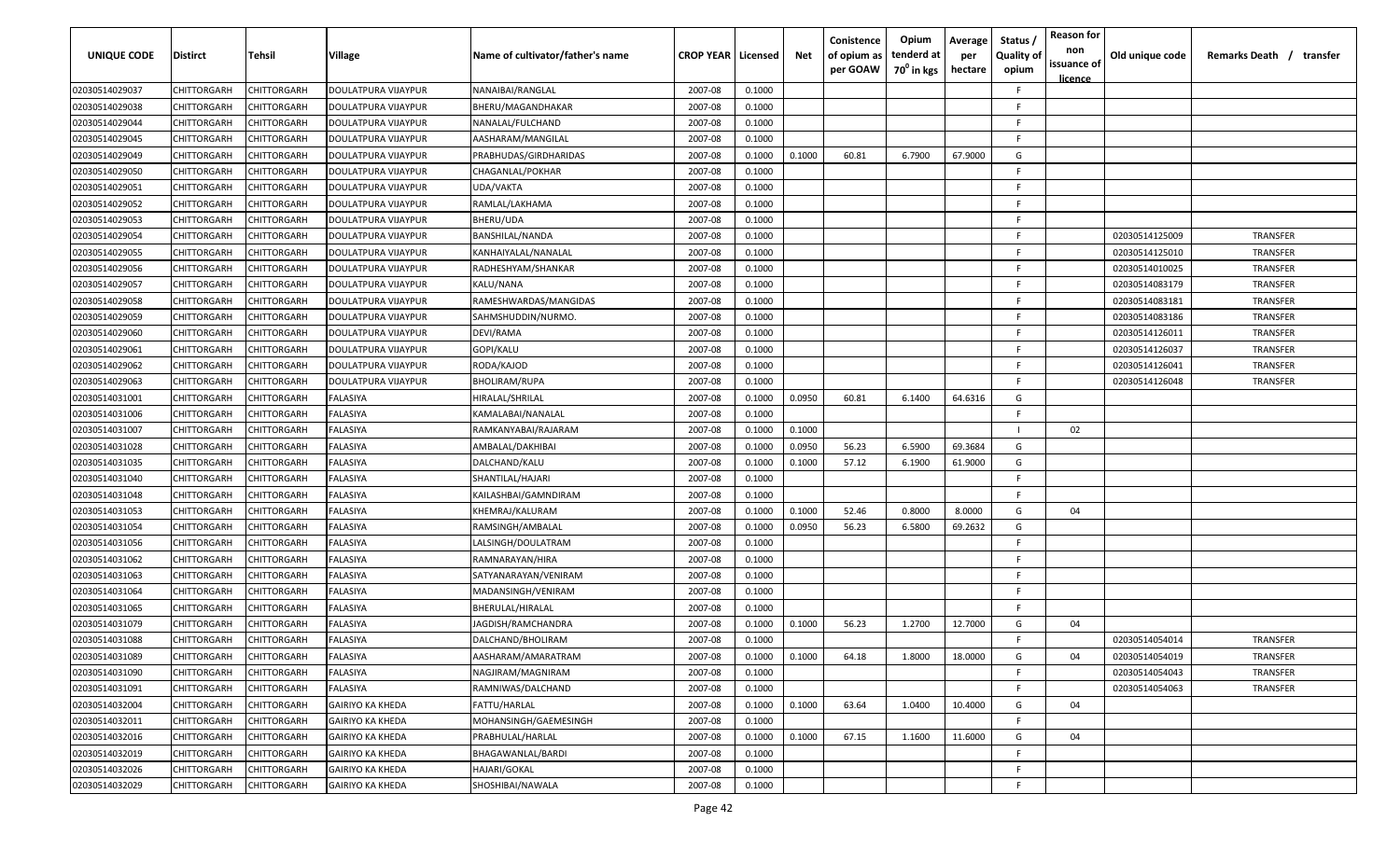| <b>UNIQUE CODE</b> | Distirct           | Tehsil      | Village                     | Name of cultivator/father's name | <b>CROP YEAR   Licensed</b> |        | Net    | Conistence<br>of opium as<br>per GOAW | Opium<br>tenderd at<br>70 <sup>0</sup> in kgs | Average<br>per<br>hectare | Status /<br><b>Quality of</b><br>opium | <b>Reason for</b><br>non<br>issuance of | Old unique code | Remarks Death / transfer |
|--------------------|--------------------|-------------|-----------------------------|----------------------------------|-----------------------------|--------|--------|---------------------------------------|-----------------------------------------------|---------------------------|----------------------------------------|-----------------------------------------|-----------------|--------------------------|
| 02030514032033     | CHITTORGARH        | CHITTORGARH | <b>GAIRIYO KA KHEDA</b>     | RATYA/RUPA                       | 2007-08                     | 0.1000 |        |                                       |                                               |                           | F.                                     | <u>licence</u>                          |                 |                          |
| 02030514032039     | CHITTORGARH        | CHITTORGARH | <b>GAIRIYO KA KHEDA</b>     | MANGU/NAGAJI                     | 2007-08                     | 0.1000 |        |                                       |                                               |                           | -F.                                    |                                         |                 |                          |
| 02030514032059     | CHITTORGARH        | CHITTORGARH | <b>GAIRIYO KA KHEDA</b>     | DEVBAI/PANNALAL                  | 2007-08                     | 0.1000 |        |                                       |                                               |                           | -F.                                    |                                         |                 |                          |
| 02030514036002     | CHITTORGARH        | CHITTORGARH | GHATIYAWALI KA KHEDA        | BHANWARLAL/BHIMRAJ               | 2007-08                     | 0.1000 | 0.1000 | 60.98                                 | 7.9500                                        | 79.5000                   | G                                      |                                         |                 |                          |
| 02030514036004     | CHITTORGARH        | CHITTORGARH | GHATIYAWALI KA KHEDA        | HIRA/CHAMPA                      | 2007-08                     | 0.1000 | 0.1000 | 60.81                                 | 7.3300                                        | 73.3000                   | G                                      |                                         |                 |                          |
| 02030514036006     | CHITTORGARH        | CHITTORGARH | <b>GHATIYAWALI KA KHEDA</b> | KELA/CHAMPA                      | 2007-08                     | 0.1000 | 0.0950 | 60.81                                 | 7.3100                                        | 76.9474                   | G                                      |                                         |                 |                          |
| 02030514036009     | CHITTORGARH        | CHITTORGARH | <b>GHATIYAWALI KA KHEDA</b> | <b>BHERULAL/POKHER</b>           | 2007-08                     | 0.1000 | 0.1000 | 60.81                                 | 7.1700                                        | 71.7000                   | G                                      |                                         |                 |                          |
| 02030514036013     | <b>CHITTORGARH</b> | CHITTORGARH | <b>GHATIYAWALI KA KHEDA</b> | JAGANNATH/BHIMRAJ                | 2007-08                     | 0.1000 | 0.0950 | 60.81                                 | 7.1900                                        | 75.6842                   | G                                      |                                         |                 |                          |
| 02030514036015     | CHITTORGARH        | CHITTORGARH | GHATIYAWALI KA KHEDA        | CHHAGANLAL/RAMLAL                | 2007-08                     | 0.1000 |        |                                       |                                               |                           | -F.                                    |                                         |                 |                          |
| 02030514036019     | CHITTORGARH        | CHITTORGARH | GHATIYAWALI KA KHEDA        | RANGLAL/BHANWARLAL               | 2007-08                     | 0.1000 | 0.1000 | 63.69                                 | 7.8700                                        | 78.7000                   | G                                      |                                         |                 |                          |
| 02030514036020     | CHITTORGARH        | CHITTORGARH | GHATIYAWALI KA KHEDA        | KISHANLAL/PYARCHAND              | 2007-08                     | 0.1000 | 0.0950 | 60.81                                 | 7.2100                                        | 75.8947                   | G                                      |                                         |                 |                          |
| 02030514036021     | CHITTORGARH        | CHITTORGARH | <b>GHATIYAWALI KA KHEDA</b> | RATANLAL/SHIVLAL                 | 2007-08                     | 0.1000 | 0.1000 | 58.77                                 | 6.9300                                        | 69.3000                   | G                                      |                                         |                 |                          |
| 02030514036022     | CHITTORGARH        | CHITTORGARH | GHATIYAWALI KA KHEDA        | DEVILAL/SHIVLAL                  | 2007-08                     | 0.1000 | 0.1000 | 58.77                                 | 7.2300                                        | 72.3000                   | G                                      |                                         |                 |                          |
| 02030514036026     | CHITTORGARH        | CHITTORGARH | <b>GHATIYAWALI KA KHEDA</b> | MOTILAL/CHAMPA                   | 2007-08                     | 0.1000 | 0.1000 | 58.77                                 | 6.8100                                        | 68.1000                   | G                                      |                                         |                 |                          |
| 02030514036030     | CHITTORGARH        | CHITTORGARH | <b>GHATIYAWALI KA KHEDA</b> | CHUNNILAL/POKHAR                 | 2007-08                     | 0.1000 | 0.1000 | 60.81                                 | 7.4600                                        | 74.6000                   | G                                      |                                         |                 |                          |
| 02030514036033     | CHITTORGARH        | CHITTORGARH | <b>GHATIYAWALI KA KHEDA</b> | BHANWARLAL/NANDA                 | 2007-08                     | 0.1000 | 0.1000 | 64.18                                 | 7.9300                                        | 79.3000                   | G                                      |                                         |                 |                          |
| 02030514036034     | CHITTORGARH        | CHITTORGARH | <b>GHATIYAWALI KA KHEDA</b> | DALCHAND/NARAYAN                 | 2007-08                     | 0.1000 | 0.0950 | 60.81                                 | 7.1700                                        | 75.4737                   | G                                      |                                         |                 |                          |
| 02030514042007     | CHITTORGARH        | CHITTORGARH | <b>GUDA</b>                 | NATHU/BHERA                      | 2007-08                     | 0.1000 | 0.1000 | 60.81                                 | 6.8100                                        | 68.1000                   | G                                      |                                         |                 |                          |
| 02030514042018     | CHITTORGARH        | CHITTORGARH | <b>GUDA</b>                 | RUPA/GOKAL                       | 2007-08                     | 0.1000 |        |                                       |                                               |                           | F.                                     |                                         |                 |                          |
| 02030514042024     | CHITTORGARH        | CHITTORGARH | <b>GUDA</b>                 | GOURILAL/NATHU                   | 2007-08                     | 0.1000 | 0.1000 | 58.77                                 | 6.8600                                        | 68.6000                   | G                                      |                                         |                 |                          |
| 02030514042034     | CHITTORGARH        | CHITTORGARH | <b>GUDA</b>                 | KASTURIBAI/SHAMBHUPURI           | 2007-08                     | 0.1000 | 0.1000 | 58.77                                 | 6.6400                                        | 66.4000                   | G                                      |                                         |                 |                          |
| 02030514042035     | CHITTORGARH        | CHITTORGARH | <b>GUDA</b>                 | RATAN/PRABHU                     | 2007-08                     | 0.1000 | 0.1000 | 57.12                                 | 6.4700                                        | 64.7000                   | G                                      |                                         |                 |                          |
| 02030514042037     | CHITTORGARH        | CHITTORGARH | GUDA                        | HARISINGH/BHANWARKUNWAR          | 2007-08                     | 0.1000 |        |                                       |                                               |                           | -F.                                    |                                         |                 |                          |
| 02030514051002     | CHITTORGARH        | CHITTORGARH | KARAKHEDI                   | BHAGAWAN/SURAJMAL                | 2007-08                     | 0.1000 |        |                                       |                                               |                           | -F.                                    |                                         |                 |                          |
| 02030514051017     | CHITTORGARH        | CHITTORGARH | KARAKHEDI                   | SHAYAMLAL/BHAGAWAN               | 2007-08                     | 0.1000 |        |                                       |                                               |                           | -F                                     |                                         |                 |                          |
| 02030514051020     | CHITTORGARH        | CHITTORGARH | KARAKHEDI                   | BHERU/BHAGAWAN                   | 2007-08                     | 0.1000 |        |                                       |                                               |                           | -F.                                    |                                         |                 |                          |
| 02030514051021     | CHITTORGARH        | CHITTORGARH | KARAKHEDI                   | MATHARA/BHAGAWAN                 | 2007-08                     | 0.1000 |        |                                       |                                               |                           | -F.                                    |                                         |                 |                          |
| 02030514051029     | CHITTORGARH        | CHITTORGARH | KARAKHEDI                   | RATAN/CHHOGA                     | 2007-08                     | 0.1000 |        |                                       |                                               |                           | -F.                                    |                                         |                 |                          |
| 02030514051031     | CHITTORGARH        | CHITTORGARH | KARAKHEDI                   | SHANTILAL/RAMLAL                 | 2007-08                     | 0.1000 |        |                                       |                                               |                           | -F.                                    |                                         |                 |                          |
| 02030514051034     | CHITTORGARH        | CHITTORGARH | KARAKHEDI                   | <b>KHURAJ/MOTI</b>               | 2007-08                     | 0.1000 | 0.1000 | 60.81                                 | 6.2200                                        | 62.2000                   | G                                      |                                         |                 |                          |
| 02030514051035     | CHITTORGARH        | CHITTORGARH | KARAKHEDI                   | BHAGAWAN/JAGGA                   | 2007-08                     | 0.1000 | 0.1000 | 60.81                                 | 6.2100                                        | 62.1000                   | G                                      |                                         |                 |                          |
| 02030514053001     | CHITTORGARH        | CHITTORGARH | KELJHAR                     | BHURA/CHAMPALAL                  | 2007-08                     | 0.1000 |        |                                       |                                               |                           | -F.                                    |                                         |                 |                          |
| 02030514053014     | CHITTORGARH        | CHITTORGARH | KELJHAR                     | KISHANA/JODHA                    | 2007-08                     | 0.1000 |        |                                       |                                               |                           | -F.                                    |                                         |                 |                          |
| 02030514053015     | CHITTORGARH        | CHITTORGARH | KELJHAR                     | PARATHA/NANDA                    | 2007-08                     | 0.1000 |        |                                       |                                               |                           | -F.                                    |                                         |                 |                          |
| 02030514053022     | <b>CHITTORGARH</b> | CHITTORGARH | KELJHAR                     | CHUNA/NATHU                      | 2007-08                     | 0.1000 |        |                                       |                                               |                           | E                                      |                                         |                 |                          |
| 02030514053039     | <b>CHITTORGARH</b> | CHITTORGARH | KELJHAR                     | <b>HUDI/SHANKARDAS</b>           | 2007-08                     | 0.1000 | 0.1000 | 57.12                                 | 5.2300                                        | 52.3000                   | G                                      | 04                                      |                 |                          |
| 02030514053042     | CHITTORGARH        | CHITTORGARH | KELJHAR                     | SHAMBU/ONKAR                     | 2007-08                     | 0.1000 |        |                                       |                                               |                           | F.                                     |                                         |                 |                          |
| 02030514053072     | <b>CHITTORGARH</b> | CHITTORGARH | KELJHAR                     | NANDSINGH/UDAISINGH              | 2007-08                     | 0.1000 |        |                                       |                                               |                           | F.                                     |                                         |                 |                          |
| 02030514080002     | <b>CHITTORGARH</b> | CHITTORGARH | ODUND                       | SURAJ/DEVGIR                     | 2007-08                     | 0.1000 | 0.0950 | 64.18                                 | 6.5800                                        | 69.2632                   | G                                      |                                         |                 |                          |
| 02030514080005     | CHITTORGARH        | CHITTORGARH | ODUND                       | HAJARI/BHUWANAGUJAR              | 2007-08                     | 0.1000 | 0.1000 | 64.18                                 | 6.7800                                        | 67.8000                   | G                                      |                                         |                 |                          |
| 02030514080017     | CHITTORGARH        | CHITTORGARH | ODUND                       | BHAGAWANLAL/SURAJMAL             | 2007-08                     | 0.1000 | 0.0100 | 67.15                                 | 0.8700                                        | 87.0000                   | G                                      |                                         |                 |                          |
| 02030514080041     | CHITTORGARH        | CHITTORGARH | ODUND                       | RATANLAL/KAJODIMAL               | 2007-08                     | 0.1000 | 0.0950 | 63.69                                 | 6.5400                                        | 68.8421                   | G                                      |                                         |                 |                          |
| 02030514080042     | CHITTORGARH        | CHITTORGARH | ODUND                       | NARAYAN/DUNGA                    | 2007-08                     | 0.1000 | 0.1050 | 56.23                                 | 0.7000                                        | 6.6667                    | G                                      | 04                                      |                 |                          |
| 02030514080046     | CHITTORGARH        | CHITTORGARH | <b>ODUND</b>                | KISHANLAL/RAGUNATH               | 2007-08                     | 0.1000 |        |                                       |                                               |                           | F.                                     |                                         |                 |                          |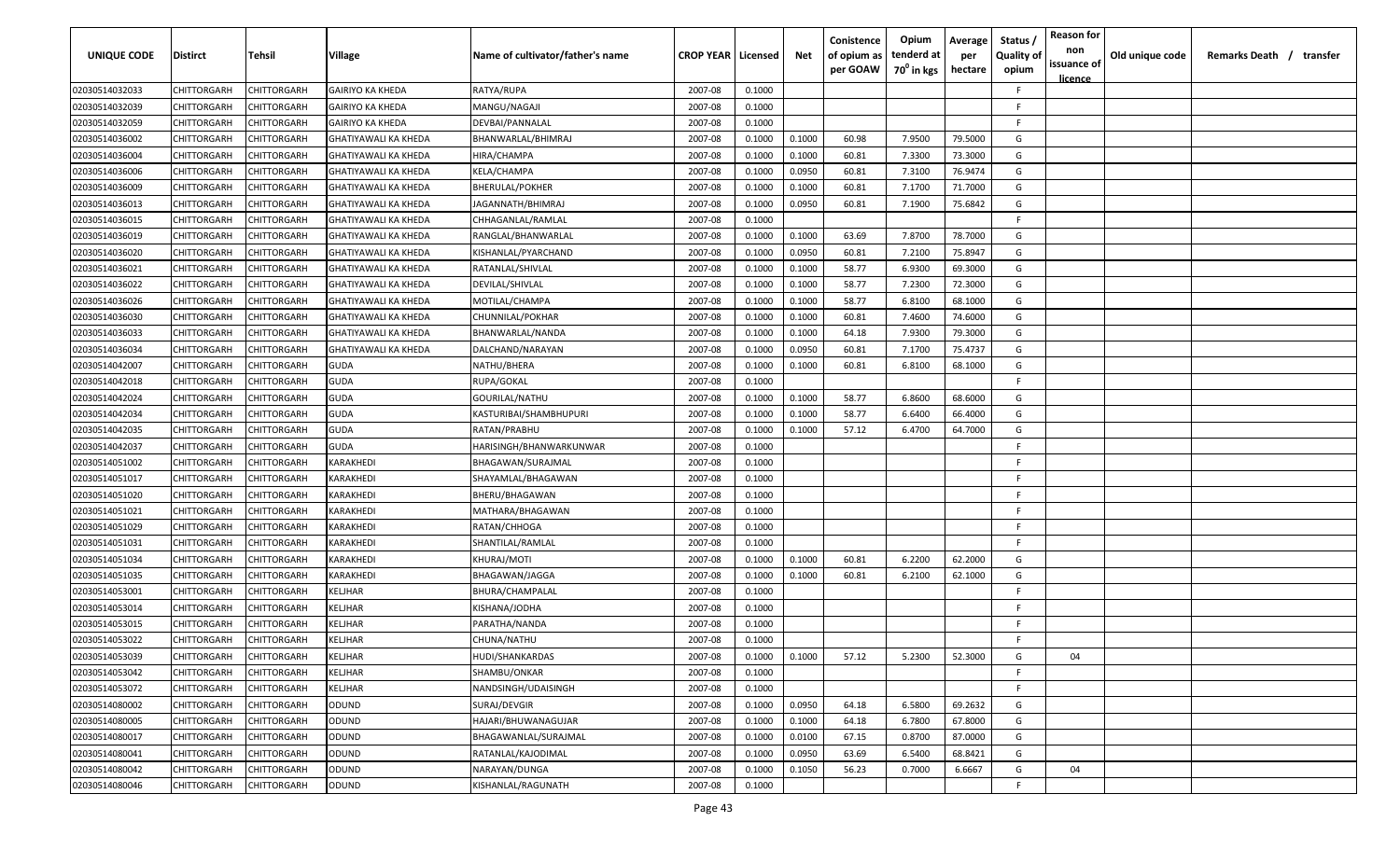| <b>UNIQUE CODE</b> | Distirct           | Tehsil      | Village        | Name of cultivator/father's name | <b>CROP YEAR   Licensed</b> |        | Net    | Conistence<br>of opium as<br>per GOAW | Opium<br>tenderd at<br>$70^0$ in kgs | Average<br>per<br>hectare | Status /<br><b>Quality of</b><br>opium | <b>Reason for</b><br>non<br>issuance of | Old unique code | Remarks Death / transfer |
|--------------------|--------------------|-------------|----------------|----------------------------------|-----------------------------|--------|--------|---------------------------------------|--------------------------------------|---------------------------|----------------------------------------|-----------------------------------------|-----------------|--------------------------|
| 02030514080049     | CHITTORGARH        | CHITTORGARH | ODUND          | <b>BADRILAL/GOPILAL</b>          | 2007-08                     | 0.1000 | 0.0950 | 60.81                                 | 6.2400                               | 65.6842                   | G                                      | <u>licence</u>                          |                 |                          |
| 02030514080052     | CHITTORGARH        | CHITTORGARH | ODUND          | KAILASHGIR/HAJARIGIR             | 2007-08                     | 0.1000 | 0.1000 | 63.69                                 | 6.6500                               | 66.5000                   | G                                      |                                         |                 |                          |
| 02030514080056     | CHITTORGARH        | CHITTORGARH | ODUND          | BADRILAL/NANURAM                 | 2007-08                     | 0.1000 | 0.1000 | 60.81                                 | 6.5200                               | 65.2000                   | G                                      |                                         |                 |                          |
| 02030514080059     | CHITTORGARH        | CHITTORGARH | ODUND          | MANGILAL/MOHANLAL                | 2007-08                     | 0.1000 | 0.1000 | 58.77                                 | 6.3500                               | 63.5000                   | G                                      |                                         |                 |                          |
| 02030514080062     | CHITTORGARH        | CHITTORGARH | ODUND          | RUPA/BHERU                       | 2007-08                     | 0.1000 |        |                                       |                                      |                           | -F.                                    |                                         |                 |                          |
| 02030514080097     | CHITTORGARH        | CHITTORGARH | ODUND          | PRATHU/RAMA                      | 2007-08                     | 0.1000 | 0.0950 | 58.77                                 | 6.2400                               | 65.6842                   | G                                      |                                         |                 |                          |
| 02030514080101     | CHITTORGARH        | CHITTORGARH | ODUND          | DAYARAM/LALU                     | 2007-08                     | 0.1000 | 0.1000 | 57.12                                 | 6.0300                               | 60.3000                   | G                                      |                                         |                 |                          |
| 02030514080116     | CHITTORGARH        | CHITTORGARH | ODUND          | GHISIBAI/BHAGIRATH               | 2007-08                     | 0.1000 | 0.1000 | 58.77                                 | 5.9500                               | 59.5000                   | G                                      |                                         | 02030514052027  | <b>TRANSFER</b>          |
| 02030514085001     | CHITTORGARH        | CHITTORGARH | PALCHHA        | PRATHVIRAJ/KANA                  | 2007-08                     | 0.1000 | 0.0500 | 63.69                                 | 3.3700                               | 67.4000                   | G                                      |                                         |                 |                          |
| 02030514085005     | CHITTORGARH        | CHITTORGARH | PALCHHA        | MOTI/SHOLA                       | 2007-08                     | 0.1000 |        |                                       |                                      |                           | F                                      |                                         |                 |                          |
| 02030514085006     | CHITTORGARH        | CHITTORGARH | PALCHHA        | NANDLAL/BHOLIRAM                 | 2007-08                     | 0.1000 |        |                                       |                                      |                           | -F.                                    |                                         |                 |                          |
| 02030514085010     | CHITTORGARH        | CHITTORGARH | PALCHHA        | RATANLAL/RAMLAL                  | 2007-08                     | 0.1000 |        |                                       |                                      |                           | F.                                     |                                         |                 |                          |
| 02030514085020     | CHITTORGARH        | CHITTORGARH | PALCHHA        | GITALAL/TEKCHAND                 | 2007-08                     | 0.1000 |        |                                       |                                      |                           | F.                                     |                                         |                 | <b>NAME CHANGE</b>       |
| 02030514085027     | CHITTORGARH        | CHITTORGARH | PALCHHA        | NANDLAL/DALU                     | 2007-08                     | 0.1000 |        |                                       |                                      |                           | F.                                     |                                         |                 |                          |
| 02030514085043     | CHITTORGARH        | CHITTORGARH | PALCHHA        | MULCHAND/CHUNNILAL               | 2007-08                     | 0.1000 |        |                                       |                                      |                           | -F.                                    |                                         |                 |                          |
| 02030514085052     | CHITTORGARH        | CHITTORGARH | PALCHHA        | MOHANLAL/TAKCHAND                | 2007-08                     | 0.1000 |        |                                       |                                      |                           | E                                      |                                         |                 |                          |
| 02030514085058     | CHITTORGARH        | CHITTORGARH | PALCHHA        | AMARCHAND/SHOLA                  | 2007-08                     | 0.1000 |        |                                       |                                      |                           | -F.                                    |                                         |                 |                          |
| 02030514085059     | CHITTORGARH        | CHITTORGARH | PALCHHA        | HIRA/RUPA                        | 2007-08                     | 0.1000 |        |                                       |                                      |                           | E                                      |                                         |                 |                          |
| 02030514085062     | CHITTORGARH        | CHITTORGARH | PALCHHA        | DAYARAM/VARDICHAND               | 2007-08                     | 0.1000 |        |                                       |                                      |                           | F.                                     |                                         |                 |                          |
| 02030514085064     | CHITTORGARH        | CHITTORGARH | PALCHHA        | NANALAL/PRABHULAL                | 2007-08                     | 0.1000 |        |                                       |                                      |                           | F.                                     |                                         |                 |                          |
| 02030514085068     | CHITTORGARH        | CHITTORGARH | PALCHHA        | MADANLAL/PRABHULAL               | 2007-08                     | 0.1000 |        |                                       |                                      |                           | -F.                                    |                                         |                 |                          |
| 02030514085073     | CHITTORGARH        | CHITTORGARH | PALCHHA        | BIHARILAL/BHANWARLAL             | 2007-08                     | 0.1000 |        |                                       |                                      |                           | -F.                                    |                                         |                 |                          |
| 02030514085078     | CHITTORGARH        | CHITTORGARH | PALCHHA        | AMARCHAND/BHANWARLAL             | 2007-08                     | 0.1000 |        |                                       |                                      |                           | -F.                                    |                                         |                 |                          |
| 02030514085085     | CHITTORGARH        | CHITTORGARH | PALCHHA        | GANGARAM/MEGHA                   | 2007-08                     | 0.1000 |        |                                       |                                      |                           | -F.                                    |                                         |                 |                          |
| 02030514085092     | CHITTORGARH        | CHITTORGARH | PALCHHA        | GHISU/NANDA                      | 2007-08                     | 0.1000 |        |                                       |                                      |                           | -F                                     |                                         |                 |                          |
| 02030514085093     | CHITTORGARH        | CHITTORGARH | PALCHHA        | RADESHYAM/KANHA                  | 2007-08                     | 0.1000 |        |                                       |                                      |                           | -F.                                    |                                         |                 |                          |
| 02030514085095     | CHITTORGARH        | CHITTORGARH | PALCHHA        | KANHAIYALAL/BHERULAL             | 2007-08                     | 0.1000 |        |                                       |                                      |                           | -F.                                    |                                         |                 |                          |
| 02030514085096     | CHITTORGARH        | CHITTORGARH | PALCHHA        | PARVATIBAI/TULSIRAM              | 2007-08                     | 0.1000 |        |                                       |                                      |                           | -F.                                    |                                         |                 |                          |
| 02030514085097     | CHITTORGARH        | CHITTORGARH | PALCHHA        | KALURAM/MULCHAND                 | 2007-08                     | 0.1000 |        |                                       |                                      |                           | F.                                     |                                         |                 |                          |
| 02030514089002     | CHITTORGARH        | CHITTORGARH | PASTOLI        | HAJARIGANGARAM                   | 2007-08                     | 0.1000 |        |                                       |                                      |                           | -F.                                    |                                         |                 |                          |
| 02030514089003     | CHITTORGARH        | CHITTORGARH | PASTOLI        | AMERCHAND/KALU                   | 2007-08                     | 0.1000 |        |                                       |                                      |                           | -F.                                    |                                         |                 |                          |
| 02030514089007     | CHITTORGARH        | CHITTORGARH | PASTOLI        | KESARINGH/JODHSINGH              | 2007-08                     | 0.1000 |        |                                       |                                      |                           | -F.                                    |                                         |                 |                          |
| 02030514089008     | CHITTORGARH        | CHITTORGARH | PASTOLI        | RUPA/KALUCHAMAR                  | 2007-08                     | 0.1000 |        |                                       |                                      |                           | -F.                                    |                                         |                 |                          |
| 02030514089013     | CHITTORGARH        | CHITTORGARH | PASTOLI        | GHISU/BHAGIRATH                  | 2007-08                     | 0.1000 |        |                                       |                                      |                           | -F.                                    |                                         |                 |                          |
| 02030514089018     | <b>CHITTORGARH</b> | CHITTORGARH | PASTOLI        | GIRDHARI/BHUWANA                 | 2007-08                     | 0.1000 |        |                                       |                                      |                           | F                                      |                                         |                 |                          |
| 02030514089019     | CHITTORGARH        | CHITTORGARH | PASTOLI        | CHOTUSINGH/BHIMSINGH             | 2007-08                     | 0.1000 |        |                                       |                                      |                           | -F                                     |                                         |                 |                          |
| 02030514089020     | CHITTORGARH        | CHITTORGARH | <b>PASTOLI</b> | LEHRU/GANGARAM                   | 2007-08                     | 0.1000 |        |                                       |                                      |                           | F                                      |                                         |                 |                          |
| 02030514089024     | CHITTORGARH        | CHITTORGARH | <b>PASTOLI</b> | MOHANSINGH/HARLAL                | 2007-08                     | 0.1000 |        |                                       |                                      |                           | F.                                     |                                         |                 |                          |
| 02030514089031     | <b>CHITTORGARH</b> | CHITTORGARH | <b>PASTOLI</b> | RANVIRSINGH/TEJSINGH             | 2007-08                     | 0.1000 |        |                                       |                                      |                           | F.                                     |                                         |                 |                          |
| 02030514089037     | CHITTORGARH        | CHITTORGARH | PASTOLI        | SHANTILAL/BHURA                  | 2007-08                     | 0.1000 |        |                                       |                                      |                           | F.                                     |                                         |                 |                          |
| 02030514089039     | CHITTORGARH        | CHITTORGARH | <b>PASTOLI</b> | BHOPALSINGH/TEJSINGH             | 2007-08                     | 0.1000 |        |                                       |                                      |                           | F.                                     |                                         |                 |                          |
| 02030514089040     | CHITTORGARH        | CHITTORGARH | PASTOLI        | CHOGA/POKHAR                     | 2007-08                     | 0.1000 |        |                                       |                                      |                           | F.                                     |                                         |                 |                          |
| 02030514089041     | CHITTORGARH        | CHITTORGARH | PASTOLI        | MANGILAL/HARLAL                  | 2007-08                     | 0.1000 |        |                                       |                                      |                           | -F                                     |                                         |                 |                          |
| 02030514089042     | CHITTORGARH        | CHITTORGARH | PASTOLI        | DALLI/RAMCHANDRA                 | 2007-08                     | 0.1000 |        |                                       |                                      |                           | F                                      |                                         |                 |                          |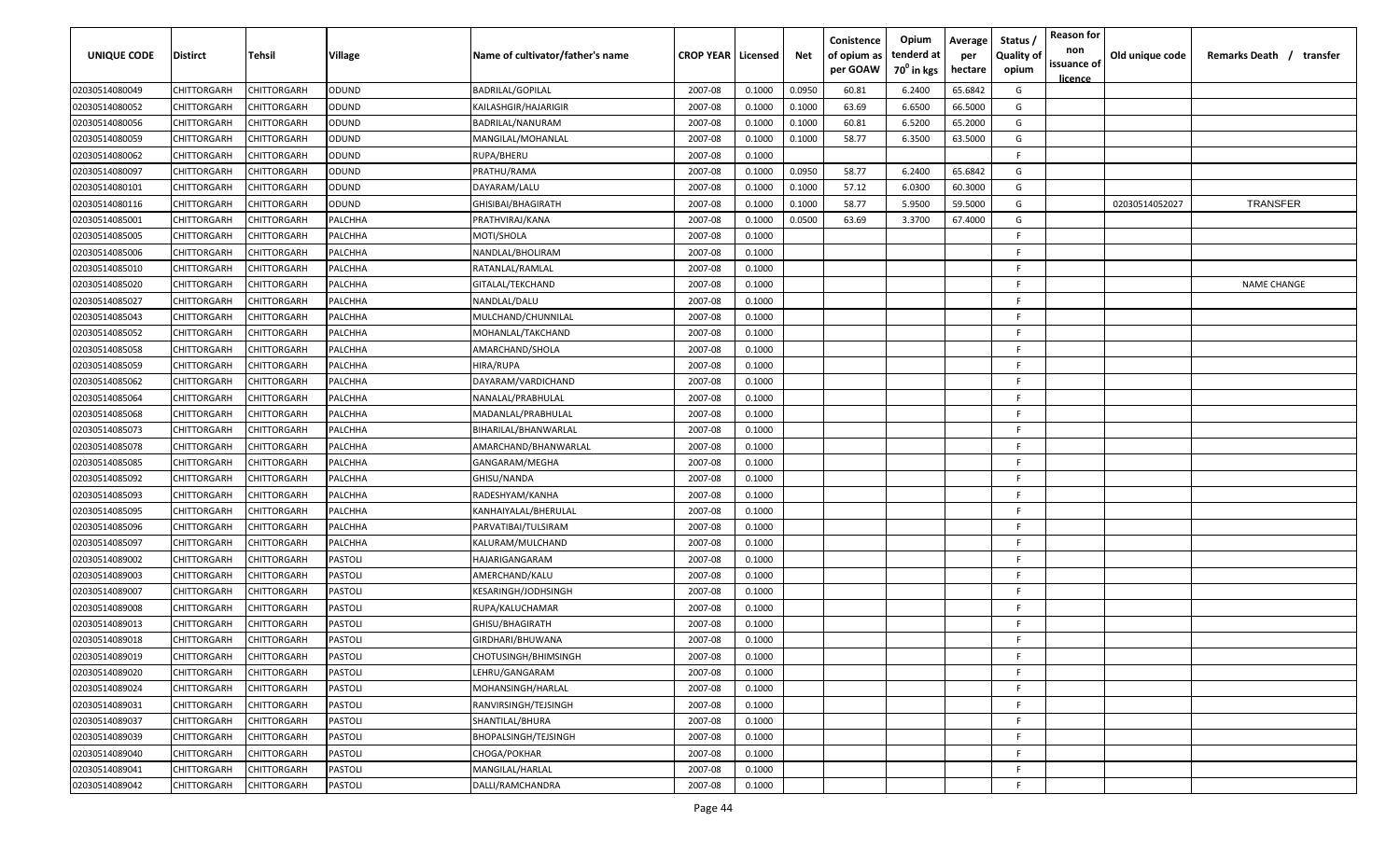| <b>UNIQUE CODE</b> | Distirct           | Tehsil             | Village                 | Name of cultivator/father's name | <b>CROP YEAR   Licensed</b> |        | Net    | Conistence<br>of opium as<br>per GOAW | Opium<br>tenderd at<br>70 <sup>0</sup> in kgs | Average<br>per<br>hectare | Status /<br><b>Quality of</b><br>opium | <b>Reason for</b><br>non<br>issuance of<br><u>licence</u> | Old unique code | Remarks Death /<br>transfer |
|--------------------|--------------------|--------------------|-------------------------|----------------------------------|-----------------------------|--------|--------|---------------------------------------|-----------------------------------------------|---------------------------|----------------------------------------|-----------------------------------------------------------|-----------------|-----------------------------|
| 02030514089046     | CHITTORGARH        | CHITTORGARH        | PASTOLI                 | RAMSINGH/RAMCHANDRA              | 2007-08                     | 0.1000 |        |                                       |                                               |                           | F.                                     |                                                           | 02030514111006  | TRANSFER                    |
| 02030514089047     | CHITTORGARH        | CHITTORGARH        | PASTOLI                 | BHERA/DHANRAJ                    | 2007-08                     | 0.1000 |        |                                       |                                               |                           | -F.                                    |                                                           | 02030514111008  | TRANSFER                    |
| 02030514089048     | CHITTORGARH        | CHITTORGARH        | PASTOLI                 | CHATURBHUJ/EKLINGH               | 2007-08                     | 0.1000 |        |                                       |                                               |                           | -F.                                    |                                                           | 02030514111012  | TRANSFER                    |
| 02030514089052     | CHITTORGARH        | CHITTORGARH        | PASTOLI                 | UDA/MAGNA                        | 2007-08                     | 0.1000 |        |                                       |                                               |                           | -F.                                    |                                                           | 02030514043034  | TRANSFER                    |
| 02030514090008     | CHITTORGARH        | CHITTORGARH        | PATNIYA A               | KAMALSINGH/SHIRAM                | 2007-08                     | 0.1000 | 0.1000 | 56.23                                 | 6.0500                                        | 60.5000                   | G                                      |                                                           |                 |                             |
| 02030514090009     | CHITTORGARH        | CHITTORGARH        | PATNIYA A               | UDA/NARAYAN                      | 2007-08                     | 0.1000 | 0.1000 | 63.69                                 | 6.9100                                        | 69.1000                   | G                                      |                                                           |                 |                             |
| 02030514090011     | <b>CHITTORGARH</b> | CHITTORGARH        | PATNIYA A               | SHANKAR/BHUWANA                  | 2007-08                     | 0.1000 | 0.1000 | 58.77                                 | 6.6800                                        | 66.8000                   | G                                      |                                                           |                 |                             |
| 02030514090012     | CHITTORGARH        | CHITTORGARH        | PATNIYA A               | SHANKARIBAI/CHUNNILAL            | 2007-08                     | 0.1000 |        |                                       |                                               |                           | -F.                                    |                                                           |                 |                             |
| 02030514090013     | CHITTORGARH        | CHITTORGARH        | PATNIYA A               | MOTILAL/BHERULAL                 | 2007-08                     | 0.1000 |        |                                       |                                               |                           | F.                                     |                                                           |                 |                             |
| 02030514090018     | CHITTORGARH        | CHITTORGARH        | PATNIYA A               | SUNDARBAI/RAMRATAN               | 2007-08                     | 0.1000 | 0.1000 | 58.77                                 | 6.5000                                        | 65.0000                   | G                                      |                                                           |                 |                             |
| 02030514090022     | CHITTORGARH        | CHITTORGARH        | PATNIYA A               | BHERULAL/GHISA                   | 2007-08                     | 0.1000 | 0.1000 | 63.69                                 | 7.5000                                        | 75.0000                   | G                                      |                                                           |                 |                             |
| 02030514090023     | CHITTORGARH        | CHITTORGARH        | PATNIYA A               | DAYARAM/GHOKAL                   | 2007-08                     | 0.1000 | 0.1000 | 57.12                                 | 6.7800                                        | 67.8000                   | G                                      |                                                           |                 |                             |
| 02030514090026     | CHITTORGARH        | CHITTORGARH        | PATNIYA A               | SHIRAM/BHERULA                   | 2007-08                     | 0.1000 |        |                                       |                                               |                           | F.                                     |                                                           |                 |                             |
| 02030514090029     | CHITTORGARH        | CHITTORGARH        | PATNIYA A               | NARAYN/BARDA                     | 2007-08                     | 0.1000 | 0.0950 | 58.77                                 | 6.2000                                        | 65.2632                   | G                                      |                                                           |                 |                             |
| 02030514090047     | CHITTORGARH        | CHITTORGARH        | PATNIYA A               | SATYNARAYAN/RAJARAM              | 2007-08                     | 0.1000 | 0.1000 | 56.23                                 | 6.0800                                        | 60.8000                   | G                                      |                                                           |                 |                             |
| 02030514090050     | CHITTORGARH        | CHITTORGARH        | PATNIYA B               | ONKAR/BHERULAL                   | 2007-08                     | 0.1000 |        |                                       |                                               |                           | E                                      |                                                           |                 |                             |
| 02030514090058     | CHITTORGARH        | CHITTORGARH        | PATNIYA B               | RAMBAKSH/BHERULAL                | 2007-08                     | 0.1000 |        |                                       |                                               |                           | F.                                     |                                                           |                 | TRANSFER/SAWA A             |
| 02030514090065     | CHITTORGARH        | CHITTORGARH        | PATNIYA B               | RAMSINGH/AASHARAM                | 2007-08                     | 0.1000 |        |                                       |                                               |                           | F.                                     |                                                           |                 |                             |
| 02030514090073     | CHITTORGARH        | CHITTORGARH        | PATNIYA B               | RAMRATAN/CHUNNILAL               | 2007-08                     | 0.1000 |        |                                       |                                               |                           | F.                                     |                                                           |                 |                             |
| 02030514090078     | CHITTORGARH        | CHITTORGARH        | PATNIYA B               | PREMRAJ/NANALAL                  | 2007-08                     | 0.1000 | 0.0950 | 64.18                                 | 6.9600                                        | 73.2632                   | G                                      |                                                           |                 |                             |
| 02030514090079     | CHITTORGARH        | CHITTORGARH        | PATNIYA B               | TRILOKCHAND/AMARATRAM            | 2007-08                     | 0.1000 | 0.1000 | 58.77                                 | 6.0700                                        | 60.7000                   | G                                      |                                                           |                 |                             |
| 02030514090084     | CHITTORGARH        | CHITTORGARH        | PATNIYA B               | MADHO/DHULA                      | 2007-08                     | 0.1000 | 0.1000 | 63.69                                 | 7.2500                                        | 72.5000                   | G                                      |                                                           |                 |                             |
| 02030514090087     | CHITTORGARH        | CHITTORGARH        | PATNIYA B               | RAMA/KELA                        | 2007-08                     | 0.1000 | 0.1000 | 58.57                                 | 6.4200                                        | 64.2000                   | G                                      |                                                           |                 |                             |
| 02030514090090     | CHITTORGARH        | CHITTORGARH        | PATNIYA B               | NATHULAL/GHISALAL                | 2007-08                     | 0.1000 | 0.1000 | 64.18                                 | 7.6100                                        | 76.1000                   | G                                      |                                                           |                 |                             |
| 02030514090094     | CHITTORGARH        | CHITTORGARH        | PATNIYA B               | GOPAL/ONKAR                      | 2007-08                     | 0.1000 |        |                                       |                                               |                           | -F.                                    |                                                           |                 |                             |
| 02030514090112     | CHITTORGARH        | CHITTORGARH        | PATNIYA B               | MADANLAL/CHHOGA                  | 2007-08                     | 0.1000 | 0.1000 | 58.77                                 | 7.0400                                        | 70.4000                   | G                                      |                                                           |                 |                             |
| 02030514090114     | CHITTORGARH        | CHITTORGARH        | PATNIYA B               | NANDUBAI/BAKSHU                  | 2007-08                     | 0.1000 | 0.1000 | 60.81                                 | 6.4000                                        | 64.0000                   | G                                      |                                                           |                 |                             |
| 02030514090125     | CHITTORGARH        | CHITTORGARH        | PATNIYA B               | RAJNARAYAN/RAMBAKSH              | 2007-08                     | 0.1000 |        |                                       |                                               |                           | -F.                                    |                                                           |                 | TRANSFER/SAWA               |
| 02030514090130     | CHITTORGARH        | CHITTORGARH        | PATNIYA A               | KAMALABAI/SHRIRAM                | 2007-08                     | 0.1000 |        |                                       |                                               |                           | -F.                                    |                                                           |                 |                             |
| 02030514090134     | CHITTORGARH        | CHITTORGARH        | PATNIYA A               | MANGILAL/UDAIRAM                 | 2007-08                     | 0.1000 | 0.1000 | 67.15                                 | 7.7000                                        | 77.0000                   | G                                      |                                                           |                 |                             |
| 02030514090138     | CHITTORGARH        | CHITTORGARH        | PATNIYA A               | KAMALSINGH/BASRAJ                | 2007-08                     | 0.1000 |        |                                       |                                               |                           | -F.                                    |                                                           | 02030514030049  | <b>TRANSFER</b>             |
| 02030514098001     | CHITTORGARH        | CHITTORGARF        | RAWATON KA TALAB        | SHANKARLAL/NARAYAN               | 2007-08                     | 0.1000 |        |                                       |                                               |                           | -F.                                    |                                                           |                 |                             |
| 02030514098010     | CHITTORGARH        | CHITTORGARH        | RAWATON KA TALAB        | BADRILAL/KASHIRAM                | 2007-08                     | 0.1000 |        |                                       |                                               |                           | -F.                                    |                                                           |                 |                             |
| 02030514098011     | CHITTORGARH        | CHITTORGARH        | RAWATON KA TALAB        | MOHAN/MOTI                       | 2007-08                     | 0.1000 |        |                                       |                                               |                           | -F.                                    |                                                           |                 |                             |
| 02030514098020     | CHITTORGARH        | CHITTORGARH        | RAWATON KA TALAB        | KANA/KHEMA                       | 2007-08                     | 0.1000 |        |                                       |                                               |                           | F                                      |                                                           |                 |                             |
| 02030514098023     | <b>CHITTORGARH</b> | <b>CHITTORGARH</b> | RAWATON KA TALAB        | JAGDISH/NARAYAN                  | 2007-08                     | 0.1000 |        |                                       |                                               |                           | -F.                                    |                                                           |                 |                             |
| 02030514098035     | CHITTORGARH        | CHITTORGARH        | <b>RAWATON KA TALAB</b> | DHAPUBAI/HIRA                    | 2007-08                     | 0.1000 |        |                                       |                                               |                           | F.                                     |                                                           |                 |                             |
| 02030514098037     | <b>CHITTORGARH</b> | CHITTORGARH        | RAWATON KA TALAB        | MAGNIRAM/NARAYAN                 | 2007-08                     | 0.1000 |        |                                       |                                               |                           | F.                                     |                                                           |                 |                             |
| 02030514098044     | <b>CHITTORGARH</b> | CHITTORGARH        | <b>RAWATON KA TALAB</b> | KANHAIYALAL/SHANKAR              | 2007-08                     | 0.1000 | 0.0950 | 60.81                                 | 6.4600                                        | 68.0000                   | G                                      |                                                           |                 |                             |
| 02030514098050     | CHITTORGARH        | CHITTORGARH        | <b>RAWATON KA TALAB</b> | BABULAL/MOHAN                    | 2007-08                     | 0.1000 |        |                                       |                                               |                           | F.                                     |                                                           |                 |                             |
| 02030514098054     | CHITTORGARH        | CHITTORGARH        | <b>RAWATON KA TALAB</b> | RAMESHWAR/GHISU                  | 2007-08                     | 0.1000 |        |                                       |                                               |                           | F.                                     |                                                           |                 |                             |
| 02030514098055     | CHITTORGARH        | CHITTORGARH        | <b>RAWATON KA TALAB</b> | SHAMBHULAL/BADRILAL              | 2007-08                     | 0.1000 |        |                                       |                                               |                           | -F                                     |                                                           |                 |                             |
| 02030514098056     | CHITTORGARH        | CHITTORGARH        | <b>RAWATON KA TALAB</b> | NOJIBAI/KHAMRAJ                  | 2007-08                     | 0.1000 |        |                                       |                                               |                           | -F.                                    |                                                           |                 |                             |
| 02030514098060     | CHITTORGARH        | CHITTORGARH        | <b>RAWATON KA TALAB</b> | FULCHAND/NANALAL                 | 2007-08                     | 0.1000 | 0.0950 | 58.77                                 | 6.4600                                        | 68.0000                   | G                                      |                                                           | 02030514125002  | TRANSFER                    |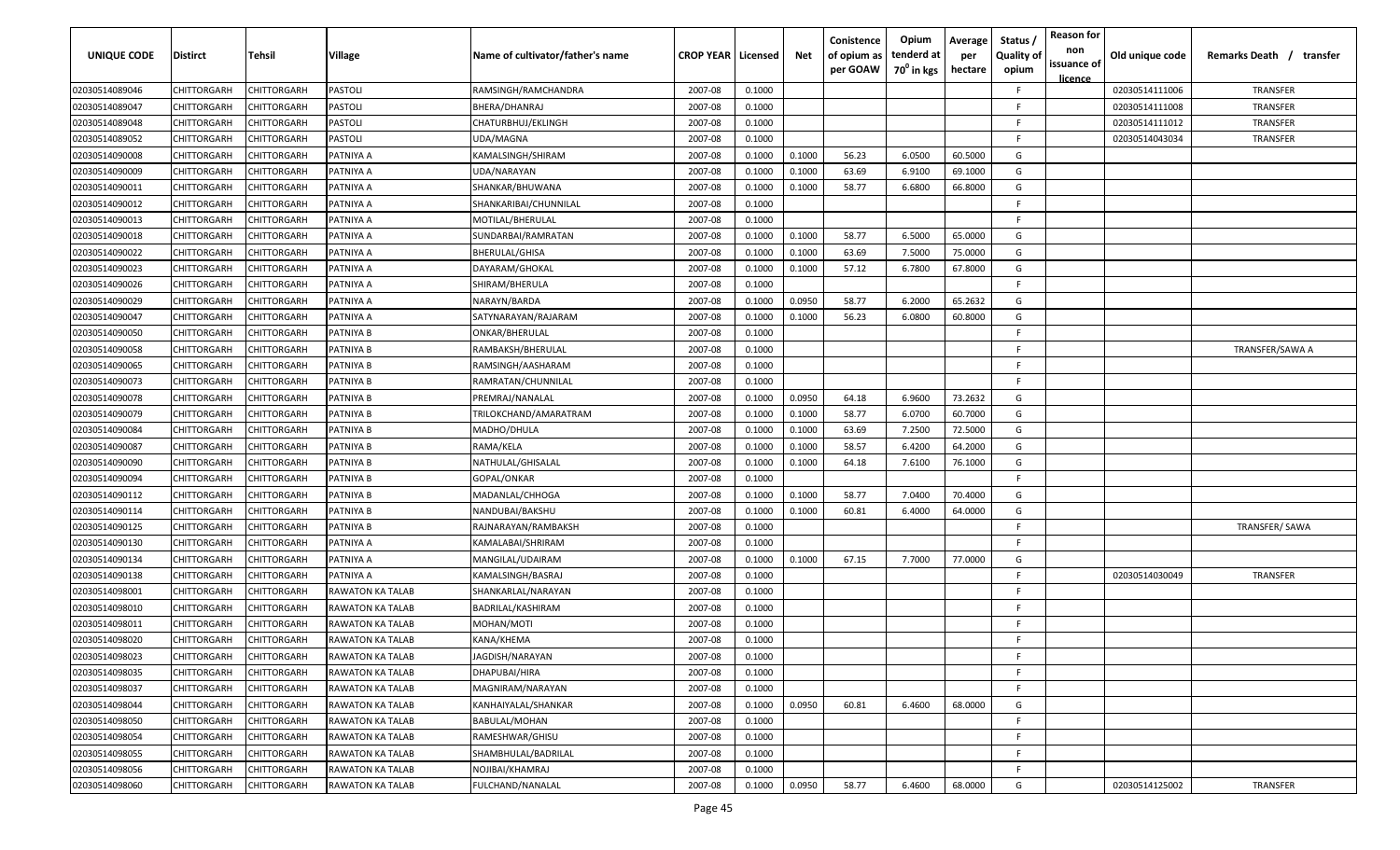| UNIQUE CODE    | Distirct           | Tehsil             | Village                 | Name of cultivator/father's name | <b>CROP YEAR   Licensed</b> |        | Net    | Conistence<br>of opium as<br>per GOAW | Opium<br>tenderd at<br>70 <sup>0</sup> in kgs | Average<br>per<br>hectare | Status /<br><b>Quality of</b><br>opium | <b>Reason for</b><br>non<br>issuance of<br><u>licence</u> | Old unique code | Remarks Death / transfer |
|----------------|--------------------|--------------------|-------------------------|----------------------------------|-----------------------------|--------|--------|---------------------------------------|-----------------------------------------------|---------------------------|----------------------------------------|-----------------------------------------------------------|-----------------|--------------------------|
| 02030514098061 | CHITTORGARH        | CHITTORGARH        | <b>RAWATON KA TALAB</b> | HIRIBAI/MEGHA                    | 2007-08                     | 0.1000 |        |                                       |                                               |                           | F.                                     |                                                           | 02030514083188  | TRANSFER                 |
| 02030514098062 | CHITTORGARH        | CHITTORGARH        | RAWATON KA TALAB        | GHISU/KAJOD                      | 2007-08                     | 0.1000 |        |                                       |                                               |                           | -F.                                    |                                                           | 02030514126040  | TRANSFER                 |
| 02030514101003 | CHITTORGARH        | CHITTORGARH        | ROJDA                   | HANGAMIBAI/ONKAR                 | 2007-08                     | 0.1000 | 0.1000 | 60.81                                 | 6.8400                                        | 68.4000                   | G                                      |                                                           |                 |                          |
| 02030514101004 | CHITTORGARH        | CHITTORGARH        | ROJDA                   | NOLA/ONKAR                       | 2007-08                     | 0.1000 |        |                                       |                                               |                           | -F.                                    |                                                           |                 |                          |
| 02030514101026 | CHITTORGARH        | CHITTORGARH        | ROJDA                   | LAXMANSINGH/SOHANSINGH           | 2007-08                     | 0.1000 |        |                                       |                                               |                           | -F.                                    |                                                           |                 |                          |
| 02030514101028 | CHITTORGARH        | CHITTORGARH        | ROJDA                   | MOHANLAL/SHOBHA                  | 2007-08                     | 0.1000 | 0.1000 | 56.23                                 | 6.1400                                        | 61.4000                   | G                                      |                                                           |                 |                          |
| 02030514101033 | <b>CHITTORGARH</b> | <b>CHITTORGARH</b> | ROJDA                   | MAGAN/DALLA                      | 2007-08                     | 0.1000 |        |                                       |                                               |                           | -F.                                    |                                                           |                 |                          |
| 02030514101038 | CHITTORGARH        | CHITTORGARH        | ROJDA                   | SWA/LALGIRI                      | 2007-08                     | 0.1000 | 0.1000 | 57.12                                 | 0.9400                                        | 9.4000                    | G                                      | 04                                                        |                 |                          |
| 02030514101044 | CHITTORGARH        | CHITTORGARH        | ROJDA                   | MEGA/RAMLAL                      | 2007-08                     | 0.1000 | 0.1000 | 60.81                                 | 6.7100                                        | 67.1000                   | G                                      |                                                           |                 |                          |
| 02030514101050 | CHITTORGARH        | CHITTORGARH        | ROJDA                   | BHERULAL/LALU                    | 2007-08                     | 0.1000 | 0.1000 | 63.69                                 | 6.8000                                        | 68.0000                   | G                                      |                                                           |                 |                          |
| 02030514101060 | CHITTORGARH        | CHITTORGARH        | ROJDA                   | NATHU/LALU                       | 2007-08                     | 0.1000 |        |                                       |                                               |                           | -F.                                    |                                                           |                 |                          |
| 02030514101062 | CHITTORGARH        | CHITTORGARH        | rojda                   | JMANLAL/LALU                     | 2007-08                     | 0.1000 | 0.1000 | 60.81                                 | 6.7500                                        | 67.5000                   | G                                      |                                                           |                 |                          |
| 02030514101076 | CHITTORGARH        | CHITTORGARH        | ROJDA                   | CHAMPALAL/GOPILAL                | 2007-08                     | 0.1000 |        |                                       |                                               |                           | F.                                     |                                                           |                 |                          |
| 02030514101077 | CHITTORGARH        | CHITTORGARH        | ROJDA                   | DUNGARSINGH/DHULSINGH            | 2007-08                     | 0.1000 | 0.1000 | 60.81                                 | 6.4700                                        | 64.7000                   | G                                      |                                                           |                 |                          |
| 02030514101078 | CHITTORGARH        | CHITTORGARH        | ROJDA                   | NANURAM/ONKAR                    | 2007-08                     | 0.1000 |        |                                       |                                               |                           | -F.                                    |                                                           | 02030514095001  | TRANSFER                 |
| 02030514101079 | CHITTORGARH        | CHITTORGARH        | ROJDA                   | BHERU/GHASI                      | 2007-08                     | 0.1000 | 0.1000 | 56.23                                 | 5.7600                                        | 57.6000                   | G                                      |                                                           | 02030514095002  | <b>TRANSFER</b>          |
| 02030514101080 | CHITTORGARH        | CHITTORGARH        | ROJDA                   | GOPILAL/GANESH                   | 2007-08                     | 0.1000 | 0.1000 | 57.12                                 | 6.1000                                        | 61.0000                   | G                                      |                                                           | 02030514095031  | TRANSFER                 |
| 02030514101081 | CHITTORGARH        | CHITTORGARH        | ROJDA                   | KALU/RAMA                        | 2007-08                     | 0.1000 | 0.1000 | 57.12                                 | 6.1500                                        | 61.5000                   | G                                      |                                                           | 02030514052003  | TRANSFER                 |
| 02030514101082 | CHITTORGARH        | CHITTORGARH        | ROJDA                   | GORDHAN/KELA                     | 2007-08                     | 0.1000 | 0.0900 | 56.23                                 | 5.4600                                        | 60.6667                   | G                                      |                                                           | 02030514052012  | TRANSFER                 |
| 02030514101083 | CHITTORGARH        | CHITTORGARH        | ROJDA                   | NATHU/GHISA                      | 2007-08                     | 0.1000 | 0.1000 | 58.77                                 | 6.1100                                        | 61.1000                   | G                                      |                                                           | 02030514052024  | TRANSFER                 |
| 02030514108003 | CHITTORGARH        | CHITTORGARH        | SAWA A                  | HIRALAL/RUGHNATH                 | 2007-08                     | 0.1000 |        |                                       |                                               |                           | -F.                                    |                                                           |                 |                          |
| 02030514108037 | CHITTORGARH        | CHITTORGARH        | SAWA A                  | MULCHAND/HAJARI                  | 2007-08                     | 0.1000 | 0.0900 | 60.81                                 | 6.2800                                        | 69.7778                   | G                                      |                                                           |                 |                          |
| 02030514108051 | CHITTORGARH        | CHITTORGARH        | SAWA A                  | MANGIBAI/GOKUL                   | 2007-08                     | 0.1000 | 0.1050 | 60.81                                 | 1.5600                                        | 14.8571                   | G                                      | 04                                                        |                 |                          |
| 02030514108070 | CHITTORGARH        | CHITTORGARH        | SAWA A                  | GHISIBAI/RAMA                    | 2007-08                     | 0.1000 | 0.0950 | 60.81                                 | 6.6300                                        | 69.7895                   | G                                      |                                                           |                 |                          |
| 02030514108083 | CHITTORGARH        | CHITTORGARH        | SAWA A                  | ONKAR/NANA                       | 2007-08                     | 0.1000 | 0.1000 | 60.81                                 | 6.1200                                        | 61.2000                   | G                                      |                                                           |                 |                          |
| 02030514108103 | CHITTORGARH        | CHITTORGARH        | SAWA A                  | SHAFURKHAN/FAKIRMO.              | 2007-08                     | 0.1000 | 0.1000 | 56.30                                 | 6.4600                                        | 64.6000                   | G                                      |                                                           |                 |                          |
| 02030514108116 | CHITTORGARH        | CHITTORGARH        | SAWA A                  | RUKAMANIBAI/BANSHILAL            | 2007-08                     | 0.1000 |        |                                       |                                               |                           | -F.                                    |                                                           |                 |                          |
| 02030514114002 | CHITTORGARH        | CHITTORGARH        | SEMLYA MALI             | BHERULAL/FATHA                   | 2007-08                     | 0.1000 |        |                                       |                                               |                           | -F.                                    |                                                           |                 |                          |
| 02030514114003 | CHITTORGARH        | CHITTORGARH        | SEMLYA MALI             | NANALAL/KALU                     | 2007-08                     | 0.1000 |        |                                       |                                               |                           | -F.                                    |                                                           |                 |                          |
| 02030514114006 | CHITTORGARH        | CHITTORGARH        | <b>SEMLYA MALI</b>      | SATYNARAYAN/MANGILAL             | 2007-08                     | 0.1000 |        |                                       |                                               |                           | -F.                                    |                                                           |                 |                          |
| 02030514114011 | CHITTORGARH        | CHITTORGARH        | <b>SEMLYA MALI</b>      | MANGILAL/KALU                    | 2007-08                     | 0.1000 |        |                                       |                                               |                           | -F.                                    |                                                           |                 |                          |
| 02030514114012 | CHITTORGARH        | CHITTORGARH        | <b>SEMLYA MALI</b>      | LEHRIBAI/TULSIRAM                | 2007-08                     | 0.1000 |        |                                       |                                               |                           | -F.                                    |                                                           |                 |                          |
| 02030514114018 | CHITTORGARH        | CHITTORGARH        | <b>SEMLYA MALI</b>      | KALU/BHERU                       | 2007-08                     | 0.1000 |        |                                       |                                               |                           | -F.                                    |                                                           |                 |                          |
| 02030514114019 | CHITTORGARH        | CHITTORGARH        | <b>SEMLYA MALI</b>      | PYARIBAI/GHOKAL                  | 2007-08                     | 0.1000 |        |                                       |                                               |                           | -F.                                    |                                                           |                 | <b>NAME CHANGE</b>       |
| 02030514117001 | <b>CHITTORGARH</b> | CHITTORGARH        | SHAMBHUPURA             | RUPLAL/KHEMA                     | 2007-08                     | 0.1000 | 0.1000 | 58.77                                 | 6.3800                                        | 63.8000                   | G                                      |                                                           |                 |                          |
| 02030514117005 | <b>CHITTORGARH</b> | <b>CHITTORGARH</b> | SHAMBHUPURA             | BHERU/TEKA                       | 2007-08                     | 0.1000 | 0.1050 | 60.81                                 | 1.4700                                        | 14.0000                   | G                                      | 04                                                        |                 |                          |
| 02030514117006 | <b>CHITTORGARH</b> | CHITTORGARH        | SHAMBHUPURA             | LAXMAN/DUNGA                     | 2007-08                     | 0.1000 |        |                                       |                                               |                           | F.                                     |                                                           |                 |                          |
| 02030514117025 | <b>CHITTORGARH</b> | CHITTORGARH        | <b>SHAMBHUPURA</b>      | HAJARI/DOLA                      | 2007-08                     | 0.1000 | 0.1000 | 56.53                                 | 5.9800                                        | 59.8000                   | G                                      |                                                           |                 |                          |
| 02030514117026 | <b>CHITTORGARH</b> | CHITTORGARH        | SHAMBHUPURA             | BHANWARLAL/RUPLAL                | 2007-08                     | 0.1000 | 0.1000 | 63.69                                 | 7.1600                                        | 71.6000                   | G                                      |                                                           |                 |                          |
| 02030514117040 | CHITTORGARH        | CHITTORGARH        | SHAMBHUPURA             | PRABHULAL/DALLA                  | 2007-08                     | 0.1000 | 0.0950 | 56.23                                 | 5.5300                                        | 58.2105                   | G                                      |                                                           |                 |                          |
| 02030514117049 | CHITTORGARH        | CHITTORGARH        | SHAMBHUPURA             | WARLAL/MULCHAND                  | 2007-08                     | 0.1000 | 0.0100 | 58.74                                 | 0.7500                                        | 75.0000                   | G                                      |                                                           |                 |                          |
| 02030514117052 | CHITTORGARH        | CHITTORGARH        | SHAMBHUPURA             | BHAGAWANLAL/MOTILAL              | 2007-08                     | 0.1000 | 0.0950 |                                       |                                               |                           |                                        | 02                                                        |                 |                          |
| 02030514117054 | CHITTORGARH        | CHITTORGARH        | SHAMBHUPURA             | KASHIRAM/BHAJJA                  | 2007-08                     | 0.1000 | 0.0950 | 57.71                                 | 6.1100                                        | 64.3158                   | G                                      |                                                           |                 |                          |
| 02030514117058 | <b>CHITTORGARH</b> | CHITTORGARH        | SHAMBHUPURA             | RAMLAL/NARAYAN                   | 2007-08                     | 0.1000 | 0.1000 |                                       |                                               |                           |                                        | 02                                                        |                 |                          |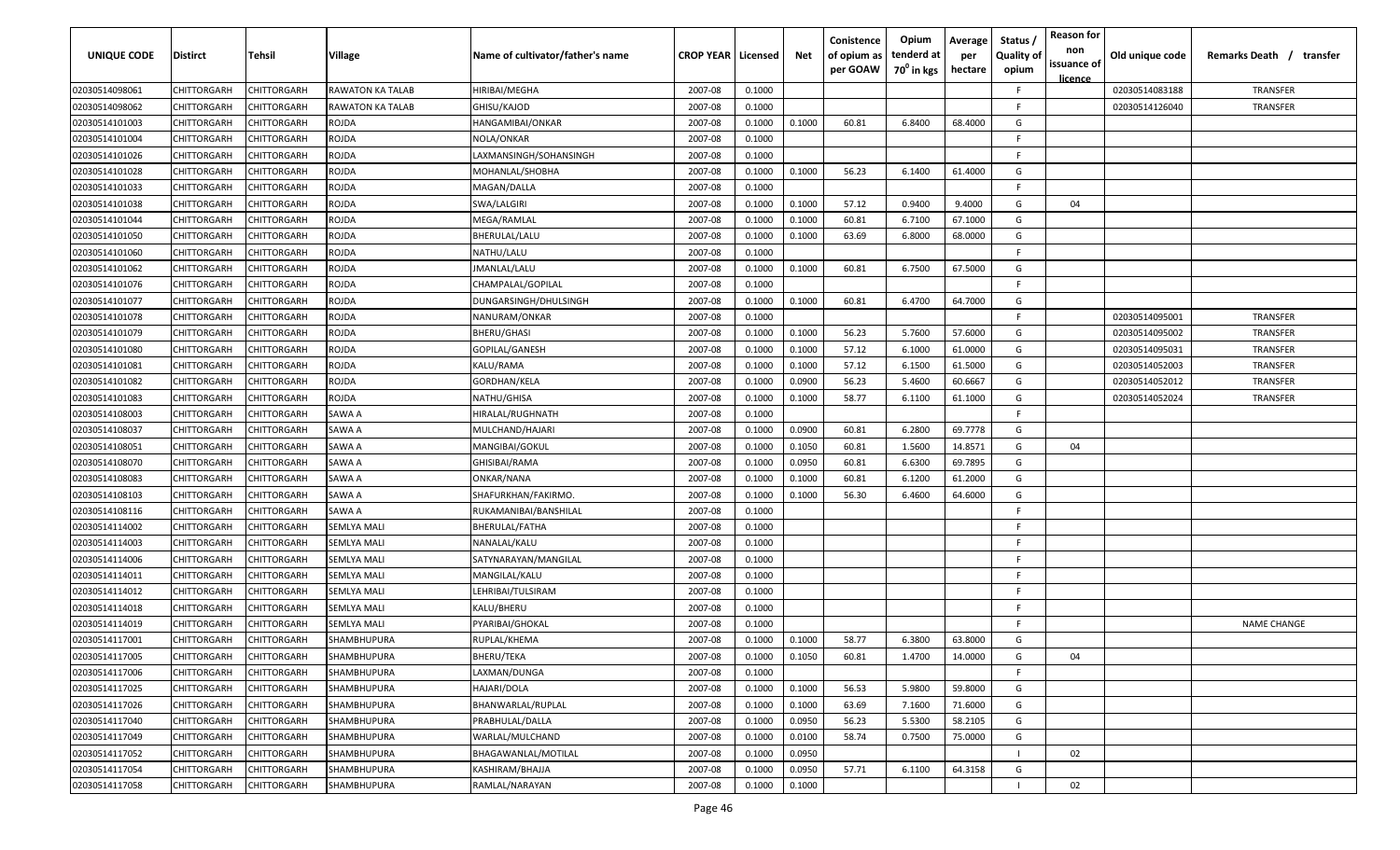| <b>UNIQUE CODE</b> | Distirct           | Tehsil      | Village           | Name of cultivator/father's name | <b>CROP YEAR   Licensed</b> |        | Net    | Conistence<br>of opium as<br>per GOAW | Opium<br>tenderd at<br>70 <sup>0</sup> in kgs | Average<br>per<br>hectare | Status,<br><b>Quality of</b><br>opium | <b>Reason for</b><br>non<br>issuance of | Old unique code | Remarks Death /<br>transfer |
|--------------------|--------------------|-------------|-------------------|----------------------------------|-----------------------------|--------|--------|---------------------------------------|-----------------------------------------------|---------------------------|---------------------------------------|-----------------------------------------|-----------------|-----------------------------|
|                    |                    |             |                   |                                  |                             |        |        |                                       |                                               |                           |                                       | licence                                 |                 |                             |
| 02030514119001     | CHITTORGARH        | CHITTORGARH | SINDHABADI        | LAXMAN/KEWALCHAND                | 2007-08                     | 0.1000 | 0.1000 | 60.81                                 | 6.9900                                        | 69.9000                   | G                                     |                                         |                 |                             |
| 02030514119004     | CHITTORGARH        | CHITTORGARH | SINDHABADI        | KALUSINGH/KALYANSINGH            | 2007-08                     | 0.1000 |        |                                       |                                               |                           | -F.                                   |                                         |                 |                             |
| 02030514119005     | CHITTORGARH        | CHITTORGARH | SINDHABADI        | MOHAN/MANGU                      | 2007-08                     | 0.1000 | 0.0950 | 63.69                                 | 7.4100                                        | 78.0000                   | G                                     |                                         |                 |                             |
| 02030514119006     | CHITTORGARH        | CHITTORGARH | SINDHABADI        | MOHANLAL/GHASI                   | 2007-08                     | 0.1000 | 0.1000 | 58.77                                 | 6.9000                                        | 69.0000                   | G                                     |                                         |                 |                             |
| 02030514119007     | CHITTORGARH        | CHITTORGARH | SINDHABADI        | SHYAMLAL/GHASI                   | 2007-08                     | 0.1000 | 0.1000 | 58.77                                 | 6.0500                                        | 60.5000                   | G                                     |                                         |                 |                             |
| 02030514119018     | CHITTORGARH        | CHITTORGARH | SINDHABADI        | SHYANIBAI/KISHANLAL              | 2007-08                     | 0.1000 |        |                                       |                                               |                           | E                                     |                                         |                 |                             |
| 02030514119022     | <b>CHITTORGARH</b> | CHITTORGARH | SINDHABADI        | JAGGANNATH/BHUWANA               | 2007-08                     | 0.1000 |        |                                       |                                               |                           | -F.                                   |                                         |                 |                             |
| 02030514119029     | CHITTORGARH        | CHITTORGARH | SINDHABADI        | DEVBAI/DAOLATRAM                 | 2007-08                     | 0.1000 |        |                                       |                                               |                           | -F.                                   |                                         |                 |                             |
| 02030514119032     | CHITTORGARH        | CHITTORGARH | SINDHABADI        | SHANKAR/PRATHA                   | 2007-08                     | 0.1000 | 0.0950 | 57.12                                 | 6.1300                                        | 64.5263                   | G                                     |                                         |                 |                             |
| 02030514119040     | CHITTORGARH        | CHITTORGARH | SINDHABADI        | SHYANIBAI/BHERA                  | 2007-08                     | 0.1000 | 0.0950 | 58.77                                 | 6.0900                                        | 64.1053                   | G                                     |                                         |                 |                             |
| 02030514119055     | CHITTORGARH        | CHITTORGARH | SINDHABADI        | AMBALAL/ONKAR                    | 2007-08                     | 0.1000 | 0.0950 | 56.23                                 | 5.8700                                        | 61.7895                   | G                                     |                                         |                 |                             |
| 02030514119056     | CHITTORGARH        | CHITTORGARH | SINDHABADI        | RATANLAL/MAGNA                   | 2007-08                     | 0.1000 | 0.1000 | 52.46                                 | 1.3600                                        | 13.6000                   | G                                     | 04                                      |                 |                             |
| 02030514119057     | CHITTORGARH        | CHITTORGARH | SINDHABADI        | MUKANDSINGH/MOHANSINGH           | 2007-08                     | 0.1000 |        |                                       |                                               |                           | F.                                    |                                         |                 |                             |
| 02030514119058     | CHITTORGARH        | CHITTORGARH | SINDHABADI        | MODIRAM/BHAGA                    | 2007-08                     | 0.1000 |        |                                       |                                               |                           | F.                                    |                                         |                 |                             |
| 02030514119061     | CHITTORGARH        | CHITTORGARH | SINDHABADI        | MOHAN/BHURA                      | 2007-08                     | 0.1000 |        |                                       |                                               |                           | -F.                                   |                                         |                 |                             |
| 02030514119062     | CHITTORGARH        | CHITTORGARH | SINDHABADI        | AMBALAL/BHURA                    | 2007-08                     | 0.1000 |        |                                       |                                               |                           | -F.                                   |                                         |                 |                             |
| 02030514119064     | CHITTORGARH        | CHITTORGARH | <b>SINDHABADI</b> | SHANKARIBAI/BABULAL              | 2007-08                     | 0.1000 |        |                                       |                                               |                           | -F.                                   |                                         |                 |                             |
| 02030514119068     | CHITTORGARH        | CHITTORGARH | SINDHABADI        | <b>KANIRAM/CHHOGA</b>            | 2007-08                     | 0.1000 | 0.1000 | 58.77                                 | 6.8200                                        | 68.2000                   | G                                     |                                         |                 |                             |
| 02030514119071     | CHITTORGARH        | CHITTORGARH | SINDHABADI        | GOVERDHAN/KISHAN                 | 2007-08                     | 0.1000 | 0.0950 | 60.81                                 | 6.7100                                        | 70.6316                   | G                                     |                                         |                 |                             |
| 02030514123001     | CHITTORGARH        | CHITTORGARH | TUMBADIYA         | <b>BALU/NATHU</b>                | 2007-08                     | 0.1000 |        |                                       |                                               |                           | F.                                    |                                         |                 |                             |
| 02030514123015     | CHITTORGARH        | CHITTORGARH | TUMBADIYA         | HAJARI/GOPAL                     | 2007-08                     | 0.1000 |        |                                       |                                               |                           | -F.                                   |                                         |                 |                             |
| 02030514123017     | CHITTORGARH        | CHITTORGARH | TUMBADIYA         | NATHULAL/RAMLAL                  | 2007-08                     | 0.1000 |        |                                       |                                               |                           | -F.                                   |                                         |                 |                             |
| 02030514123023     | CHITTORGARH        | CHITTORGARH | TUMBADIYA         | KESHARBAI/KADHIRAM               | 2007-08                     | 0.1000 |        |                                       |                                               |                           | -F.                                   |                                         |                 |                             |
| 02030514123033     | CHITTORGARH        | CHITTORGARH | TUMBADIYA         | BHERU/SALAGRAM                   | 2007-08                     | 0.1000 |        |                                       |                                               |                           | -F.                                   |                                         |                 |                             |
| 02030514123034     | CHITTORGARH        | CHITTORGARH | TUMBADIYA         | RUPLAL/DEVICHAND                 | 2007-08                     | 0.1000 | 0.1000 |                                       |                                               |                           |                                       | 02                                      |                 |                             |
| 02030514123035     | CHITTORGARH        | CHITTORGARH | TUMBADIYA         | MOHAN/PRITHVIRAJ                 | 2007-08                     | 0.1000 |        |                                       |                                               |                           | -F.                                   |                                         |                 |                             |
| 02030514123036     | CHITTORGARH        | CHITTORGARH | TUMBADIYA         | BALIBAI/JAGANNATH                | 2007-08                     | 0.1000 |        |                                       |                                               |                           | F.                                    |                                         |                 |                             |
| 02030514123042     | CHITTORGARH        | CHITTORGARH | TUMBADIYA         | BHAGWAN/CHUNA                    | 2007-08                     | 0.1000 | 0.1000 | 67.02                                 | 1.2000                                        | 12.0000                   | G                                     | 04                                      |                 |                             |
| 02030514123044     | CHITTORGARH        | CHITTORGARH | TUMBADIYA         | SHANKARLAL/NANDA                 | 2007-08                     | 0.1000 |        |                                       |                                               |                           | -F.                                   |                                         | 02030514078004  | TRANSFER                    |
| 02030514123045     | CHITTORGARH        | CHITTORGARH | TUMBADIYA         | MITTHULAL/BALU                   | 2007-08                     | 0.1000 |        |                                       |                                               |                           | F.                                    |                                         | 02030514078011  | TRANSFER                    |
| 02030514123046     | CHITTORGARH        | CHITTORGARH | TUMBADIYA         | SHANKARLAL/RAMLAL                | 2007-08                     | 0.1000 | 0.1050 | 54.80                                 | 1.2400                                        | 11.8095                   | G                                     | 04                                      | 02030514078022  | <b>TRANSFER</b>             |
| 02030514124007     | CHITTORGARH        | CHITTORGARH | <b>JDPURA</b>     | KAJODIBAI/RATAN                  | 2007-08                     | 0.1000 |        |                                       |                                               |                           | -F.                                   |                                         |                 | <b>NAME CHANGE</b>          |
| 02030514124009     | CHITTORGARH        | CHITTORGARH | <b>JDPURA</b>     | HEMRAJ/DOLA                      | 2007-08                     | 0.1000 | 0.1000 | 58.77                                 | 6.4300                                        | 64.3000                   | G                                     |                                         |                 | <b>TRANSFER/GUDA</b>        |
| 02030514124010     | CHITTORGARH        | CHITTORGARH | <b>JDPURA</b>     | CHUNNIBAI/NANALAL                | 2007-08                     | 0.1000 |        |                                       |                                               |                           | -F.                                   |                                         |                 |                             |
| 02030514124016     | <b>CHITTORGARH</b> | CHITTORGARH | JDPURA            | BHURALAL/NANURAM                 | 2007-08                     | 0.1000 |        |                                       |                                               |                           | E                                     |                                         |                 |                             |
| 02030514124020     | <b>CHITTORGARH</b> | CHITTORGARH | <b>UDPURA</b>     | HAJARI/KALU                      | 2007-08                     | 0.1000 |        |                                       |                                               |                           | -F.                                   |                                         |                 |                             |
| 02030514124025     | CHITTORGARH        | CHITTORGARH | JDPURA            | RAJIBAI/BHERU                    | 2007-08                     | 0.1000 | 0.1000 | 58.77                                 | 6.4600                                        | 64.6000                   | G                                     |                                         |                 |                             |
| 02030514124034     | CHITTORGARH        | CHITTORGARH | JDPURA            | MANGU/BHERA                      | 2007-08                     | 0.1000 |        |                                       |                                               |                           | F.                                    |                                         |                 |                             |
| 02030514124035     | <b>CHITTORGARH</b> | CHITTORGARH | JDPURA            | FULCHAND/NANALAL                 | 2007-08                     | 0.1000 | 0.0950 | 63.69                                 | 7.0400                                        | 74.1053                   | G                                     |                                         |                 |                             |
| 02030514124045     | CHITTORGARH        | CHITTORGARH | JDPURA            | BHERULAL/RATANLAL                | 2007-08                     | 0.1000 | 0.1000 | 56.23                                 | 6.6800                                        | 66.8000                   | G                                     |                                         |                 |                             |
| 02030514124046     | CHITTORGARH        | CHITTORGARH | JDPURA            | MULCHAND/SITARAMBHIL             | 2007-08                     | 0.1000 |        |                                       |                                               |                           | F.                                    |                                         |                 |                             |
|                    |                    |             |                   | GABUBAI/DHANRAJ                  |                             |        |        |                                       |                                               |                           | -F.                                   |                                         |                 |                             |
| 02030514124052     | CHITTORGARH        | CHITTORGARH | JDPURA            |                                  | 2007-08                     | 0.1000 |        |                                       |                                               |                           |                                       |                                         |                 |                             |
| 02030514124053     | CHITTORGARH        | CHITTORGARH | JDPURA            | BHANWARLAL/BHERULAL              | 2007-08                     | 0.1000 | 0.0950 | 60.81                                 | 6.5100                                        | 68.5263                   | G                                     |                                         |                 |                             |
| 02030514124054     | CHITTORGARH        | CHITTORGARH | JDPURA            | RATAN/BHERU                      | 2007-08                     | 0.1000 |        |                                       |                                               |                           | F.                                    |                                         |                 |                             |